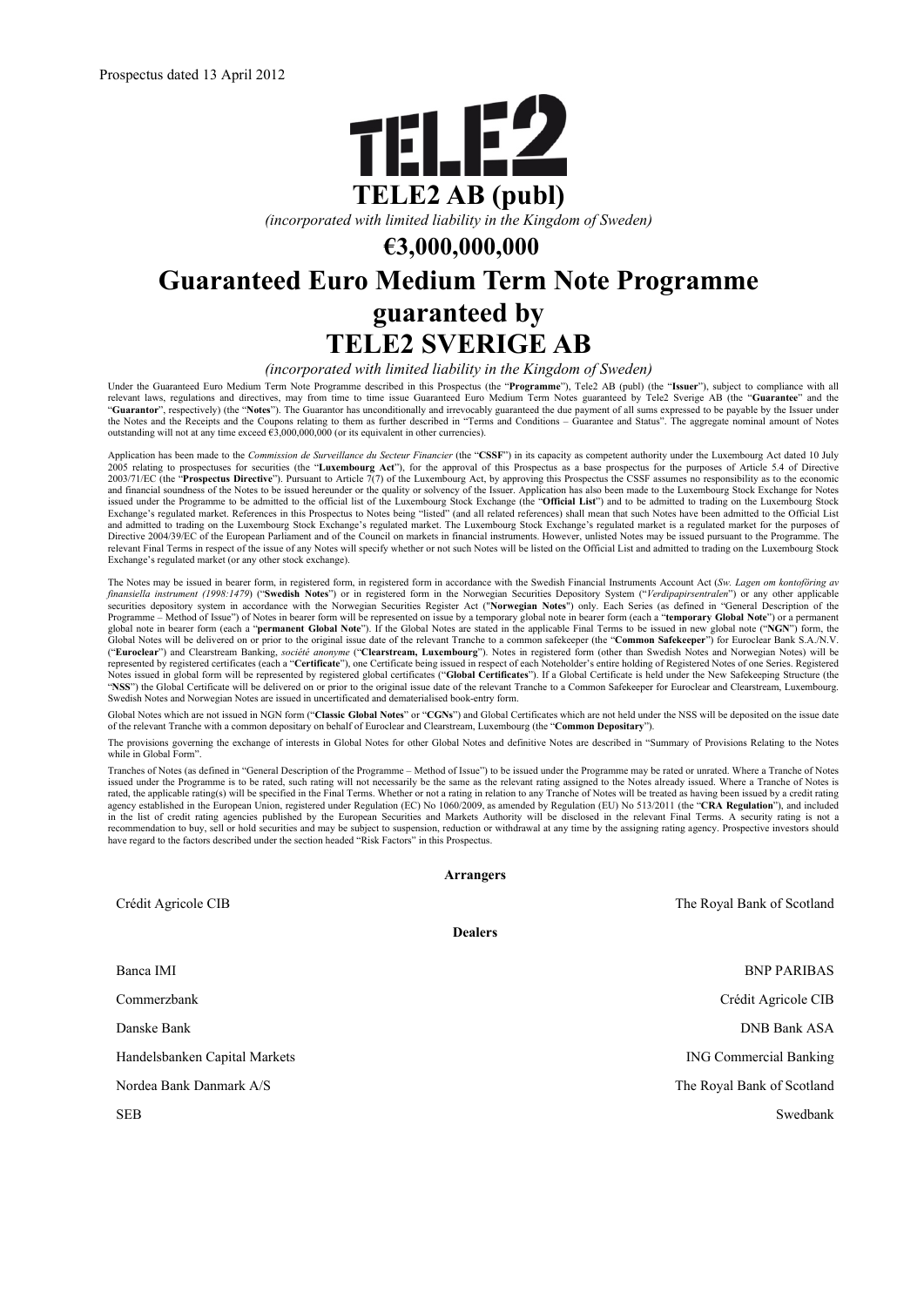*This Prospectus comprises a base prospectus for the purposes of Article 5.4 of Directive 2003/71/EC (the "Prospectus Directive") and for the purpose of giving information with regard to the Issuer, the Guarantor, the Issuer and its subsidiaries and affiliates taken as a whole (the "Group") and the Notes which, according to the particular nature of the Issuer, the Guarantor and the Notes, is necessary to enable investors to make an informed assessment of the assets and liabilities, financial position, profit and losses and prospects of the Issuer and the Guarantor and the rights attaching to the Notes.* 

*Each of the Issuer and the Guarantor accept responsibility for the information contained in this Prospectus. To the best of the knowledge of each of the Issuer and the Guarantor (having taken all reasonable care to ensure that such is the case) the information contained in this Prospectus is in accordance with the facts and does not omit anything likely to affect the import of such information.* 

*This Prospectus has been prepared on the basis that any offer of Notes in any Member State of the European Economic Area which has implemented the Prospectus Directive (each, a "Relevant Member State") will be made pursuant to an exemption under the Prospectus Directive, as implemented in that Relevant Member State, from the requirement to publish a prospectus for offers of Notes. Accordingly any person making or intending to make an offer in that Relevant Member State of Notes which are the subject of an offering contemplated in this Prospectus as completed by final terms in relation to the offer of those Notes may only do so in circumstances in which no obligation arises for the Issuer, the Guarantor or any Dealer (as defined in "General Description of the Programme") to publish a prospectus pursuant to Article 3 of the Prospectus Directive or supplement a prospectus pursuant to Article 16 of the Prospectus Directive, in each case, in relation to such offer. This Prospectus is to be read in conjunction with all documents which are incorporated herein by reference (see "Documents Incorporated by Reference").*

**No person has been authorised to give any information or to make any representation other than those contained in this Prospectus in connection with the issue or sale of the Notes and, if given or made, such information or representation must not be relied upon as having been authorised by the Issuer, the Guarantor or any of the Dealers or the Arrangers (as defined in "General Description of the Programme"). Neither the delivery of this Prospectus nor any sale made in connection herewith shall, under any circumstances, create any implication that there has been no change in the affairs of the Issuer or the Guarantor since the date hereof or the date upon which this Prospectus has been most recently amended or supplemented or that there has been no adverse change in the financial position of the Issuer or the Guarantor since the date hereof or the date upon which this Prospectus has been most recently amended or supplemented or that any other information supplied in connection with the Programme is correct as of any time subsequent to the date on which it is supplied or, if different, the date indicated in the document containing the same.**

**In the case of any Notes which are to be admitted to trading on a regulated market within the European Economic Area or offered to the public in a Member State of the European Economic Area in circumstances which require the publication of a prospectus under the Prospectus Directive (2003/71/EC), the minimum specified denomination shall be €100,000 (or its equivalent in any other currency as at the date of issue of the Notes).**

**The distribution of this Prospectus and the offering or sale of the Notes in certain jurisdictions may be restricted by law. Persons into whose possession this Prospectus comes are required by the Issuer, the Guarantor, the Dealers and the Arrangers to inform themselves about and to observe any such restriction. The Notes have not been and will not be registered under the United States Securities Act of 1933 (the "Securities Act") and include Notes in bearer form that are subject to U.S. tax law requirements. Subject to certain exceptions, Notes may not be offered, sold or delivered within the United States or to U.S. persons. For a description of certain restrictions on offers and sales of Notes and on distribution of this Prospectus, see "Subscription and Sale".**

**This Prospectus does not constitute an offer of, or an invitation by or on behalf of the Issuer, the Guarantor, the Dealers or the Arrangers to subscribe for, or purchase, any Notes.**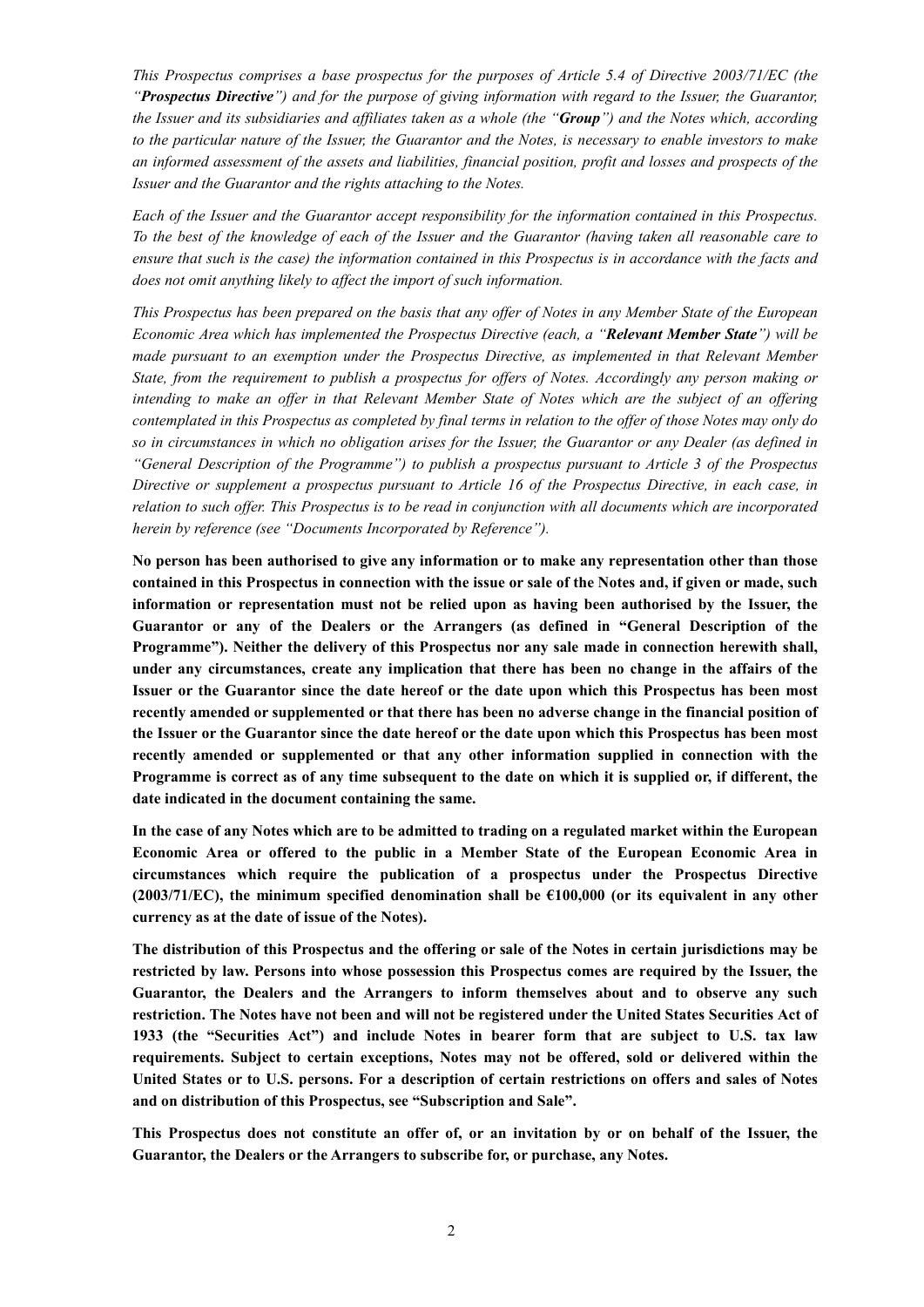**To the fullest extent permitted by law, none of the Dealers or the Arrangers accepts any responsibility for the contents of this Prospectus or for any other statement, made or purported to be made by an Arranger or a Dealer or on its behalf in connection with the Issuer, the Guarantor, or the issue and offering of the Notes. Each Arranger and Dealer accordingly disclaims all and any liability whether arising in tort or contract or otherwise (save as referred to above) which it might otherwise have in respect of this Prospectus or any such statement. Neither this Prospectus nor any other financial statements are intended to provide the basis of any credit or other evaluation and should not be considered as a recommendation by any of the Issuer, the Guarantor, the Arrangers or the Dealers that any recipient of this Prospectus or any other financial statements should purchase the Notes. Each potential purchaser of Notes should determine for itself the relevance of the information contained in this Prospectus and its purchase of Notes should be based upon such investigation as it deems necessary. None of the Dealers or the Arrangers undertakes to review the financial condition or affairs of the Issuer or the Guarantor during the life of the arrangements contemplated by this Prospectus nor to advise any investor or potential investor in the Notes of any information coming to the attention of any of the Dealers or the Arrangers.**

**In connection with the issue of any Tranche (as defined in "General Description of the Programme – Method of Issue"), the Dealer or Dealers (if any) named as the stabilising manager(s) (the "Stabilising Manager(s)") (or any person acting on behalf of any Stabilising Manager(s)) in the applicable Final Terms may over-allot Notes or effect transactions with a view to supporting the market price of the Notes at a level higher than that which might otherwise prevail. However, there is no assurance that the Stabilising Manager(s) (or any person acting on behalf of any Stabilising Manager) will undertake stabilisation action. Any stabilisation action may begin on or after the date on which adequate public disclosure of the terms of the offer of the relevant Tranche is made and, if begun, may be ended at any time, but it must end no later than the earlier of 30 days after the issue date of the relevant Tranche and 60 days after the date of the allotment of the relevant Tranche. Any stabilisation action or overallotment must be conducted by the relevant Stabilising Manager(s) (or any person acting on behalf of any Stabilising Manager(s)) in accordance with all applicable laws and rules.**

**In this Prospectus, unless otherwise specified or the context otherwise requires, references to "U.S. dollars", "U.S.\$" and "\$" are to United States dollars, to "Sterling" and "£" are to pounds sterling, the lawful currency of the United Kingdom (the "UK"), to "euro" and "€" are to the currency introduced at the start of the third stage of European Economic and Monetary Union pursuant to the Treaty establishing the European Community, as amended, to "Swedish Kronor" and "SEK" are to the currency of the Kingdom of Sweden and to "Norwegian Kroner" are to the currency of the Kingdom of Norway.**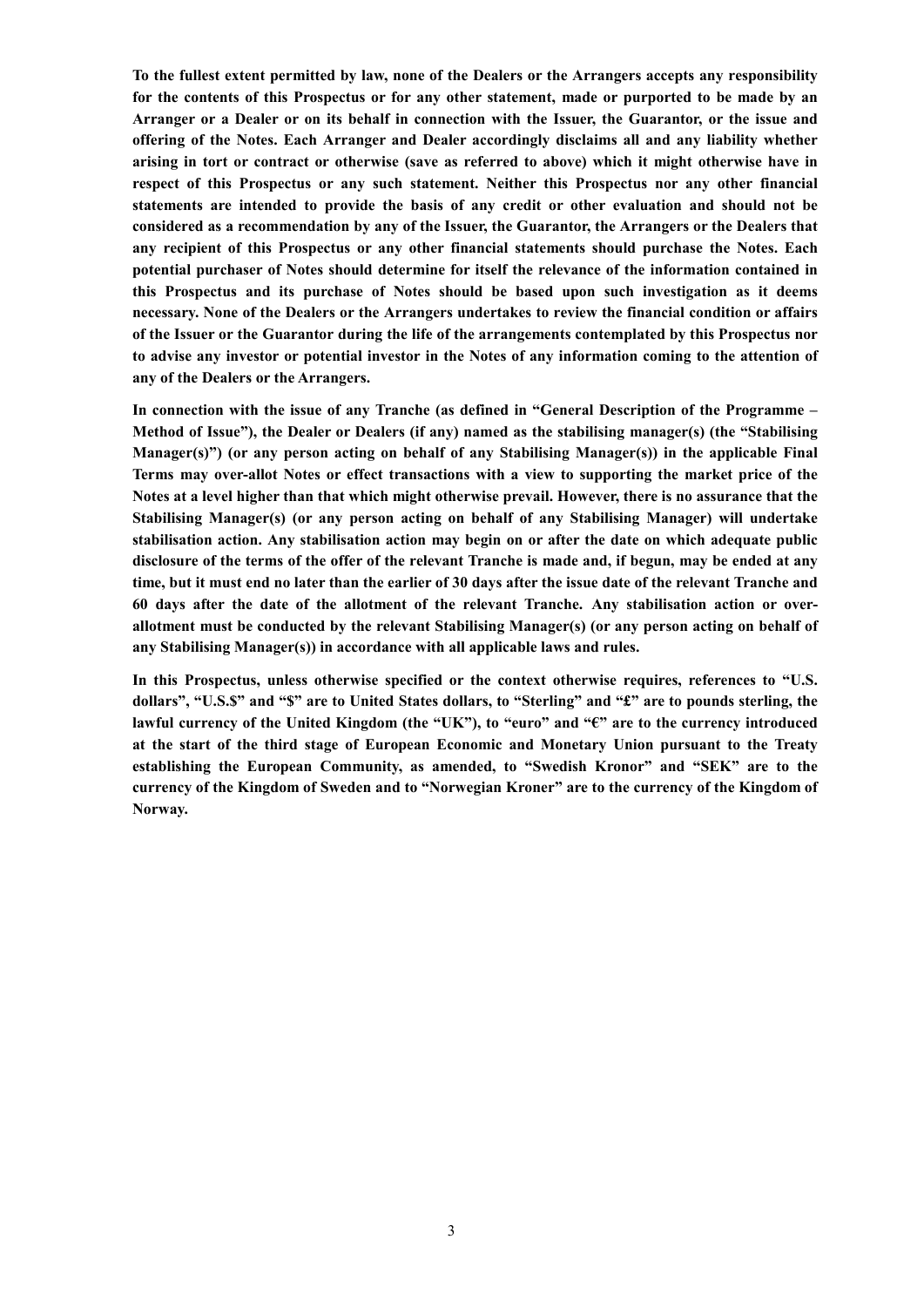#### **DOCUMENTS INCORPORATED BY REFERENCE**

This Prospectus should be read and construed in conjunction with:

- (i) the translations of the audited consolidated financial statements of the Issuer for the financial years ended 2010 and 2011, respectively, together in each case with the auditor's report thereon, as set out in the Issuer's Annual Report 2010 and the Issuer's Annual Report 2011, respectively (the "**2010 and 2011 Issuer's Annual Reports**"); and
- (ii) the translations of the audited non-consolidated financial statements of the Guarantor for the financial years ended 2010 and 2011, respectively, together in each case with the auditor's report thereon, as set out in the Guarantor's Annual Report 2010 and the Guarantor's Annual Report 2011, respectively (the "**2010 and 2011 Guarantor's Annual Reports**"),

which have been previously published or are published simultaneously with this Prospectus and which have been filed with the CSSF. The 2010 and 2011 Issuer's Annual Reports and the 2010 and 2011 Guarantor's Annual Reports are incorporated in and form part of this Prospectus, save that any statement contained in a document which is incorporated by reference herein shall be modified or superseded for the purpose of this Prospectus to the extent that a statement contained herein modifies or supersedes such earlier statement (whether expressly, by implication or otherwise). Any statement so modified or superseded shall not, except as so modified or superseded, constitute a part of this Prospectus. Each of the Issuer and the Guarantor takes responsibility for the correctness of the translations of the documents incorporated by reference.

Copies of documents incorporated by reference in this Prospectus may be obtained (without charge) from the registered office of the Issuer, the website of the Luxembourg Stock Exchange (*www.bourse.lu*) or the website of the Issuer (*www.tele2.com*). The table below sets out the relevant page references for the audited consolidated financial statements of the Issuer for the financial years ended 2010 and 2011, respectively, as set out in the Issuer's Annual Report 2010 and the Issuer's Annual Report 2011, respectively, and for the audited non-consolidated financial statements of the Guarantor for the financial years ended 2010 and 2011, respectively, as set out in the Guarantor's Annual Report 2010 and the Guarantor's Annual Report 2011, respectively. Any information not listed in the table but included in the documents incorporated by reference is given for information purpose only.

## **Audited consolidated financial statements of the Issuer for the financial years ended 2010 and 2011, respectively**

## **Tele2 AB (publ) Annual Report 2010**

| Page 13            |
|--------------------|
| Page 14            |
| Pages 15 to 16     |
| Page 18            |
| Page 17            |
| Pages 19 to $26$   |
| Pages $19$ to $51$ |
| Pages 58 to 59     |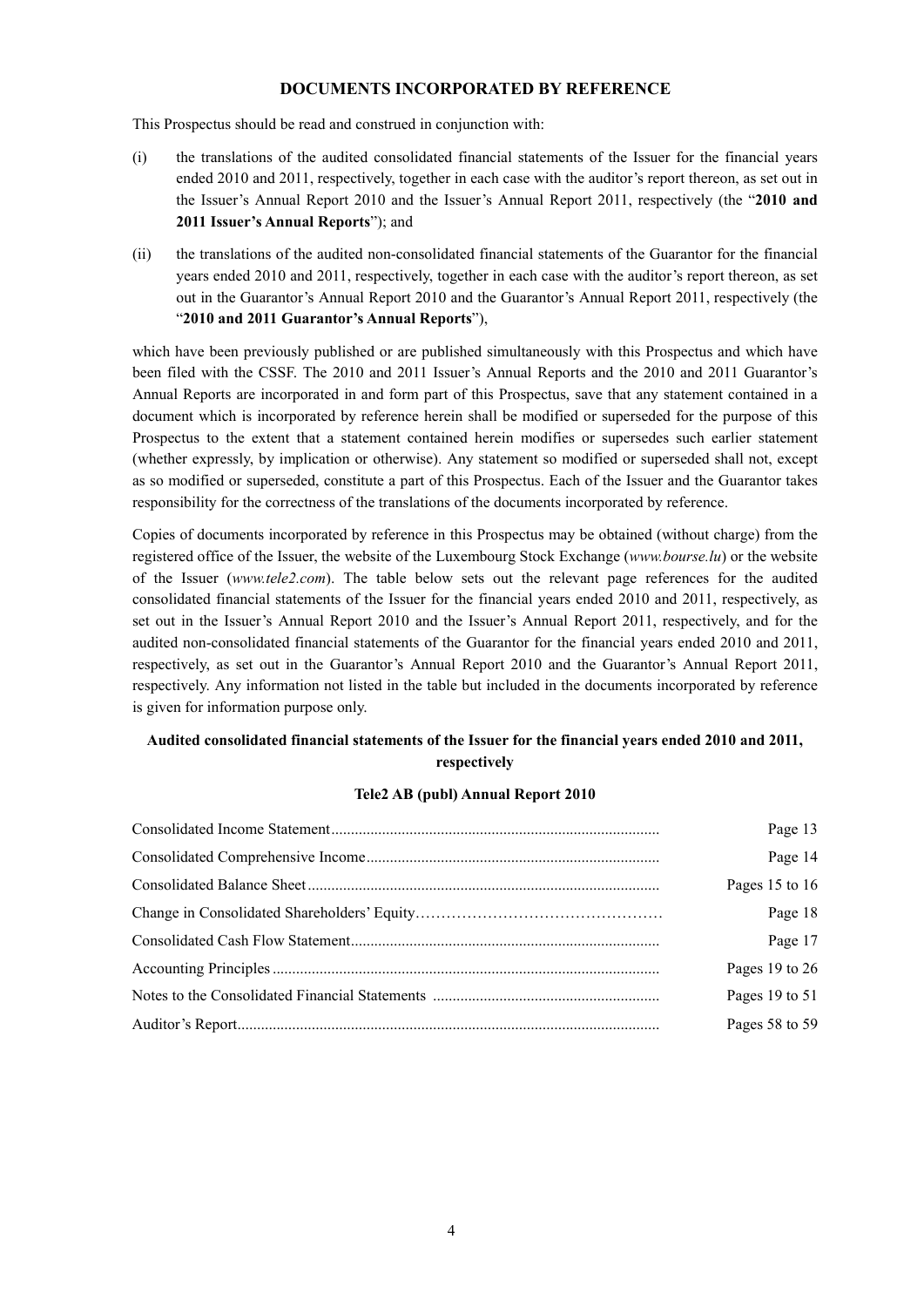#### **Tele2 AB (publ) Annual Report 2011**

| Page 16        |
|----------------|
| Page 17        |
| Pages 18 to 19 |
| Page 21        |
| Page 20        |
| Pages 22 to 29 |
| Pages 22 to 54 |
| Pages 62 to 63 |

## **Audited non-consolidated financial statements of the Guarantor for the financial years ended 2010 and 2011, respectively**

#### **Tele2 Sverige AB Annual Report 2010**

| Page 3        |
|---------------|
| Pages 4 to 5  |
| Page 6        |
| Pages 7 to 8  |
| Pages 9 to 15 |
| Page 16       |

#### **Tele2 Sverige AB Annual Report 2011**

| Page 3        |
|---------------|
| Pages 4 to 5  |
| Page 6        |
| Pages 7 to 8  |
| Pages 9 to 15 |
| Page 16       |

## **PROSPECTUS SUPPLEMENT**

If at any time the Issuer shall be required to prepare a prospectus supplement pursuant to Article 13 of the Luxembourg Act dated 10 July 2005 relating to prospectuses for securities, the Issuer will prepare and make available an appropriate supplement to this Prospectus which, in respect of any subsequent issue of Notes to be listed on the Official List and admitted to trading on the Luxembourg Stock Exchange's regulated market, shall constitute a prospectus supplement as required by Article 13 of the Luxembourg Act dated 10 July 2005 relating to prospectuses for securities.

Each of the Issuer and the Guarantor has given an undertaking to the Dealers that if at any time during the duration of the Programme there is a significant new factor, material mistake or inaccuracy relating to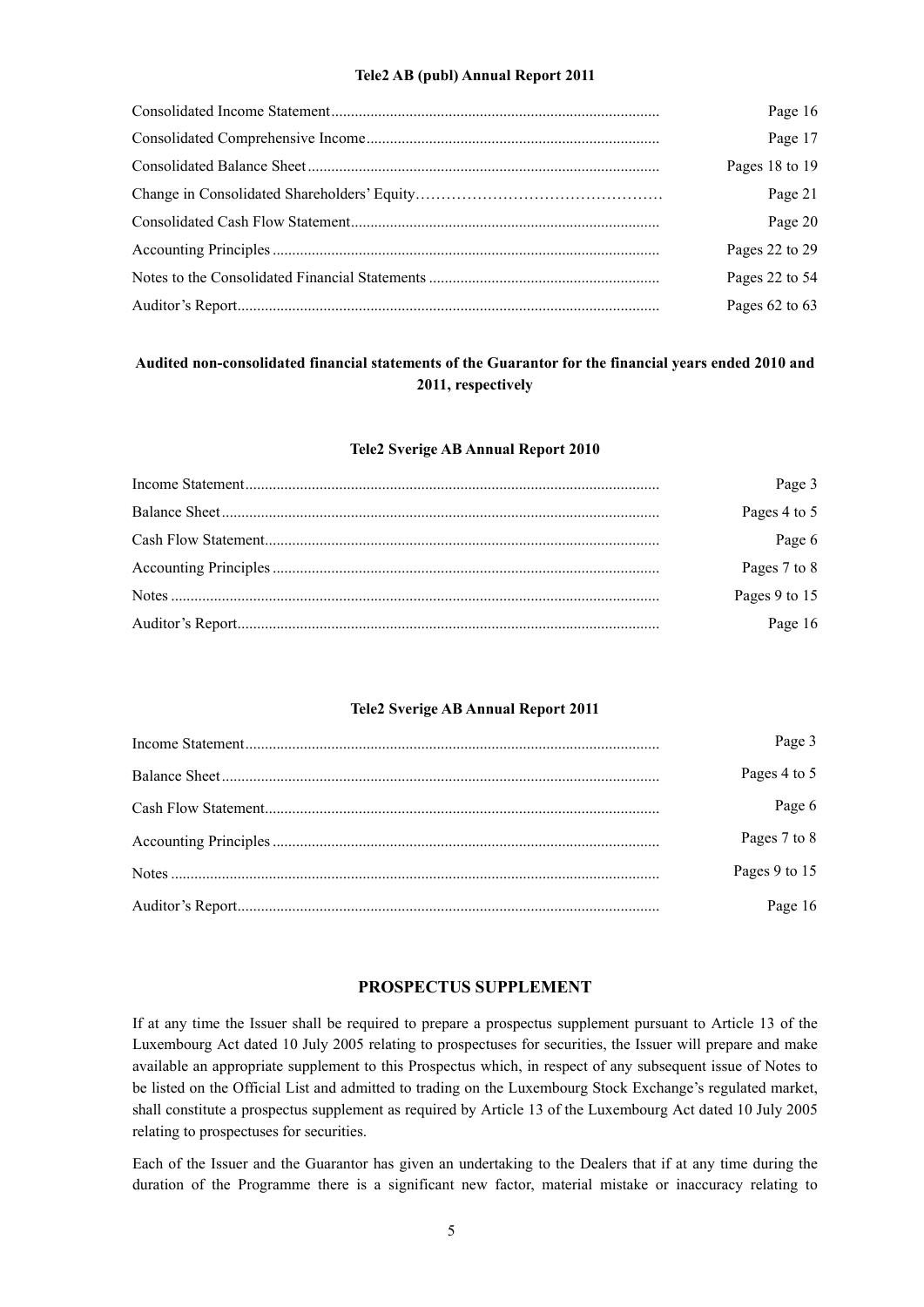information contained in this Prospectus which is capable of affecting the assessment of any Notes and whose inclusion in or removal from this Prospectus is necessary for the purpose of allowing an investor to make an informed assessment of the assets and liabilities, financial position, profits and losses and prospects of the Issuer and/or the Guarantor (as applicable) and the rights attaching to the Notes, the Issuer and/or the Guarantor shall prepare a supplement to this Prospectus or publish a replacement Prospectus for use in connection with any subsequent offering of the Notes and shall supply to each Dealer such number of copies of such supplement or replacement Prospectus as such Dealer may reasonably request.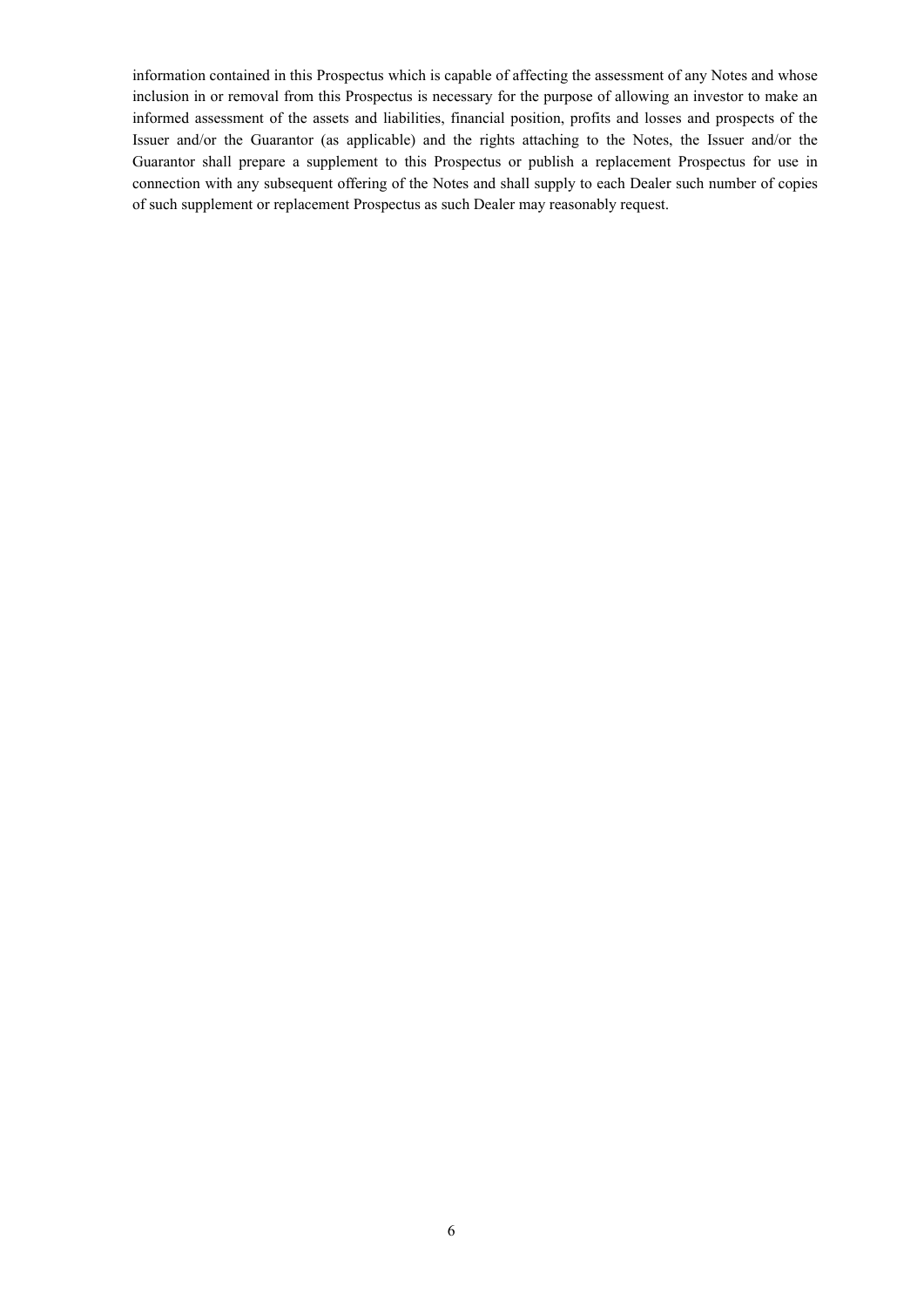# **TABLE OF CONTENTS**

|                                                                     | Page |
|---------------------------------------------------------------------|------|
|                                                                     |      |
|                                                                     |      |
|                                                                     |      |
| SUMMARY OF PROVISIONS RELATING TO THE NOTES WHILE IN GLOBAL FORM 50 |      |
|                                                                     |      |
|                                                                     |      |
|                                                                     |      |
|                                                                     |      |
|                                                                     |      |
|                                                                     |      |
|                                                                     |      |
|                                                                     |      |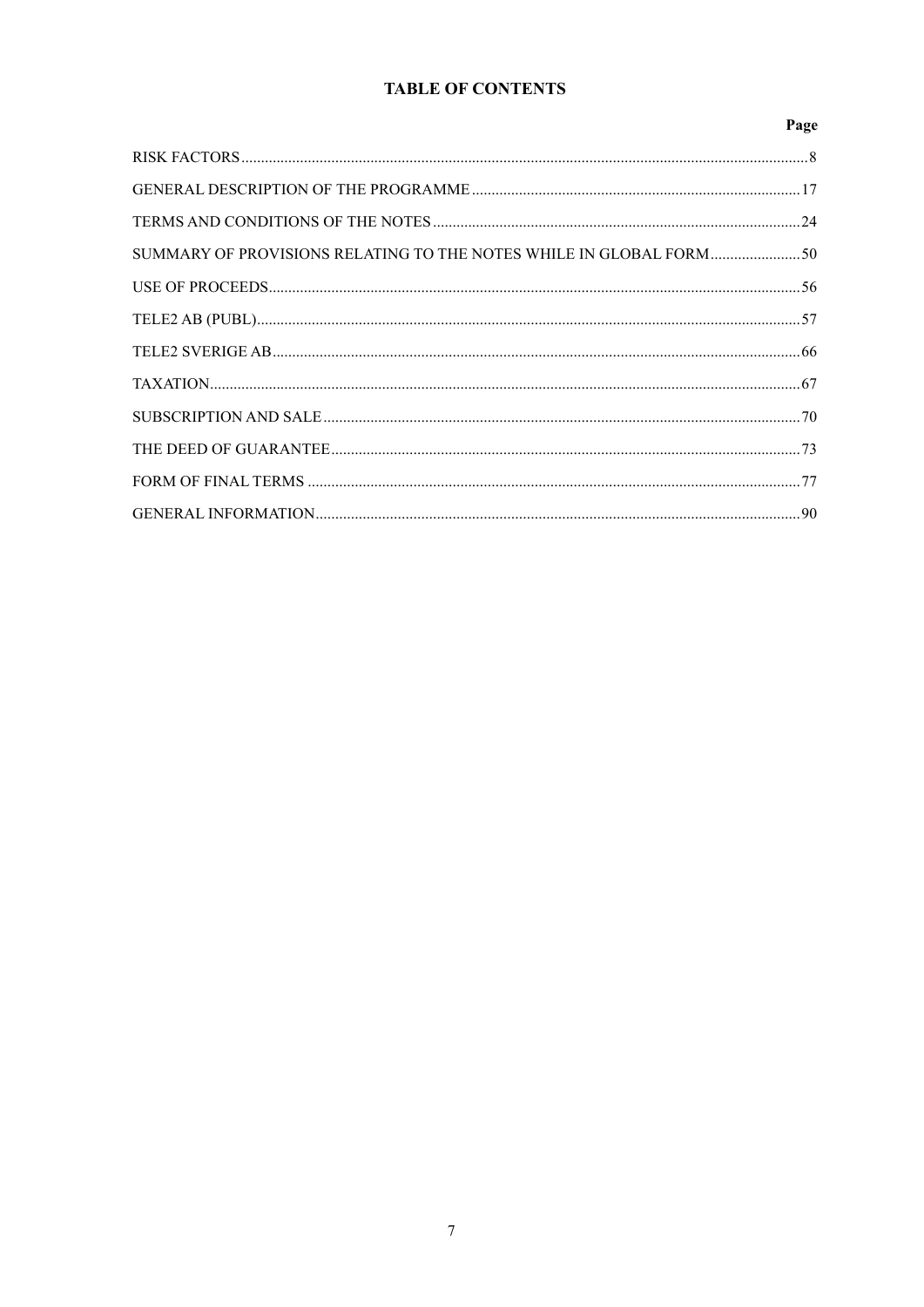#### **RISK FACTORS**

*The Issuer and the Guarantor believe that the following factors may affect their ability to fulfil their obligations under or in connection with the Notes issued under the Programme. All of these factors are contingencies which may or may not occur and neither the Issuer nor the Guarantor is in a position to express a view on the likelihood of any such contingency occurring.*

*Factors which the Issuer and the Guarantor believe may be material for the purpose of assessing the market risks associated with Notes issued under the Programme are also described below.* 

*The Issuer and the Guarantor believe that the factors described below represent the principal risks inherent in investing in Notes issued under the Programme, but the Issuer or the Guarantor may be unable to pay interest, principal or other amounts under or in connection with any Notes for other reasons. Prospective investors should also read the detailed information set out elsewhere in this Prospectus (including any documents incorporated by reference herein) and reach their own views prior to making any investment decision.* 

## **Factors that may affect the Issuer's and the Guarantor's ability to fulfil their obligations under or in connection with Notes issued under the Programme**

The Group operates in a broad range of geographic product and service markets in the highly competitive and regulated telecommunications industry. As a result, the Group is subject to a variety of risks and uncertainties. For the purpose of discussing the factors that may affect the Issuer's and the Guarantor's ability to fulfil their obligations under or in connection with Notes issued under the Programme, the Issuer and the Guarantor have identified relevant risks as those which could have a material adverse effect on the achievement of the Group's goals. Risks may be threats, uncertainties or lost opportunities relating to the Group's current or future operations or activities. Set forth below is a description of certain of the factors that the Issuer and the Guarantor believe may affect the business, financial position and results of operations of the Group.

#### **Risks related to the industry and market conditions**

#### *Global Financial Crisis and Eurozone Debt Crisis*

Concerns about credit risk (including that of sovereigns) and the Eurozone crisis have recently intensified. The large sovereign debts and/or fiscal deficits of a number of European countries as well as the United States of America have raised concerns regarding the financial condition of financial institutions, insurers and other corporates (i) located in these countries; (ii) that have direct or indirect exposure to these countries; and/or (iii) whose banks, counterparties, custodians, customers, service providers, sources of funding and/or suppliers have direct or indirect exposure to these countries. A default by, or a significant decline in the credit rating of, one or more sovereigns or financial institutions could cause severe stress generally in the global financial system and could adversely affect the markets in which the Group operates and the businesses and economic condition and prospects of the Group's counterparties, customers, suppliers or creditors, directly or indirectly, in ways which it is difficult to predict.

The impact of these conditions could be detrimental to the Group and could adversely affect its business, operations and profitability; its solvency and the solvency of its customers; the value and liquidity of its assets and liabilities; the value and liquidity of the Notes; and/or the ability of the Group to refinance its current financial obligations and meet its obligations under the Notes and/or its debt obligations more generally.

#### *Competition and price pressure*

The Group is subject to substantial and historically increasing competition and price pressure. Competition from a variety of sources, including current market participants, new entrants and new products and services, may adversely affect the Group's results of operations. Competition has led to an increased customer outflow and a decrease in customer growth rates as well as to decreases in the prices the Group charges for its products and services and may have similar effects in the future.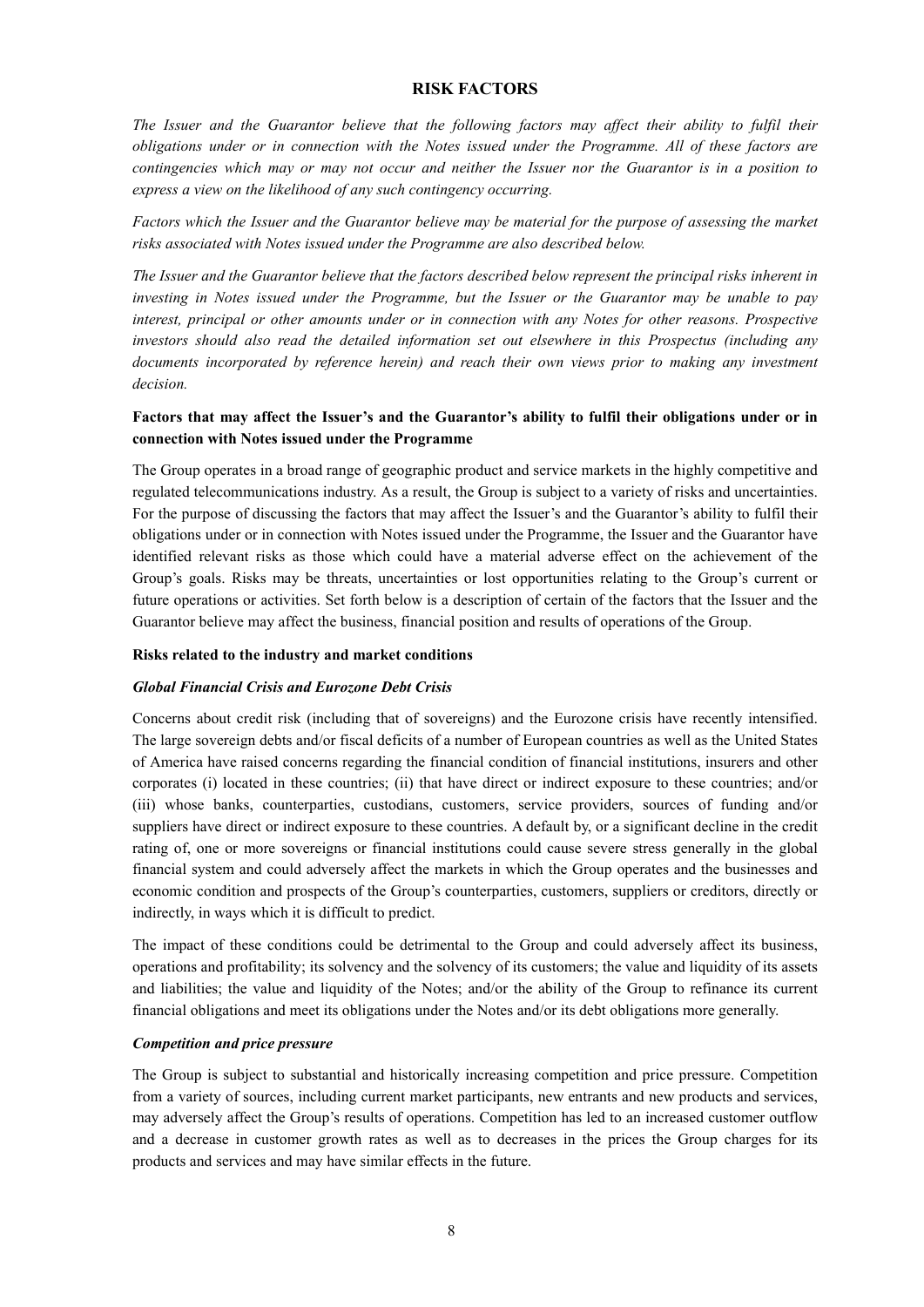## *Regulatory risk*

The Group operates in a highly regulated industry. The regulations the Group is subject to impose significant limits on its flexibility to manage its business. Changes in legislation, regulation or government policy affecting the Group's business activities, as well as decisions by regulatory authorities or courts, including granting of licences to, or amending or revoking of licences of, the Group or other parties, could adversely affect the Group's business and results of operations. It is also possible that new regulations could bar existing operators from acquiring these licences. Additionally, other changes in the regulatory environment concerning the use of mobile phones may lead to a reduction in the usage of mobile phones or otherwise adversely affect the Group.

#### *Emerging markets*

The Group has made significant investments in telecom operators in Kazakhstan and Russia. A large part of the Group's results is derived from emerging markets, and especially from Russia. The Group's exposure related to emerging markets may increase in the future. Weakening of the economies or currencies or other negative developments in these markets could have a material adverse effect on the Group's results of operations.

Historically the political, economic, legal and regulatory systems in these countries have been less predictable than in countries with more mature institutional structures. The future political situation in each of these emerging market countries may remain unpredictable and markets in which the Group operates may also become unstable.

In countries with large and complicated governmental and administration structures, such as Kazakhstan and Russia, national, regional, local and other governmental bodies may issue inconsistent decisions relating to the same matter. As a result, in these emerging markets the Group is exposed to regulatory and legal uncertainty, which is likely to have negative impact on the Group's business prospects as well as its regulatory compliance costs. The Group also enjoys less protection for certain of its legal rights in such jurisdictions.

Other risks associated with operating in emerging market countries include foreign exchange restrictions, which could effectively prevent the Group from receiving dividends or selling its investments if they were introduced in countries where the Group has significant operations. Another risk is the potential establishment of foreign ownership restrictions or other potential actions against entities with foreign ownership, formally or informally.

#### *Actual or perceived health risks relating to mobile handsets or base stations*

Concerns have been expressed that the electromagnetic signals from mobile handsets and base stations, which serve as the platform for transmitting radio signals, may pose health risks and interfere with the operation of electronic equipment. These concerns may intensify as new technology and products are introduced. Actual or perceived risks of mobile handsets or base stations and related publicity or litigation could reduce the growth rate, customer base or average usage per customer of the Group's mobile communications services, may result in significant restrictions on the location and operation of base stations and/or could subject the Group to claims for damages, any of which could have a negative impact on its business, financial position and results of operations.

#### *Network integrity and data security*

The Group manages significant network and data volumes and therefore aims to ensure network integrity and data security and to protect customers' personal data. The Group will only allow interception of customer communication or otherwise provide personal data to authorities to the extent required by law or decisions from competent authorities or with the customer's permission. To ensure privacy, the Group protects assets such as personnel, customers, information, IT infrastructure, internal and public networks as well as office buildings and technical facilities. The Group implements measures to prevent and detect the disclosure of sensitive information to unauthorised parties. External or internal factors may negatively impact security and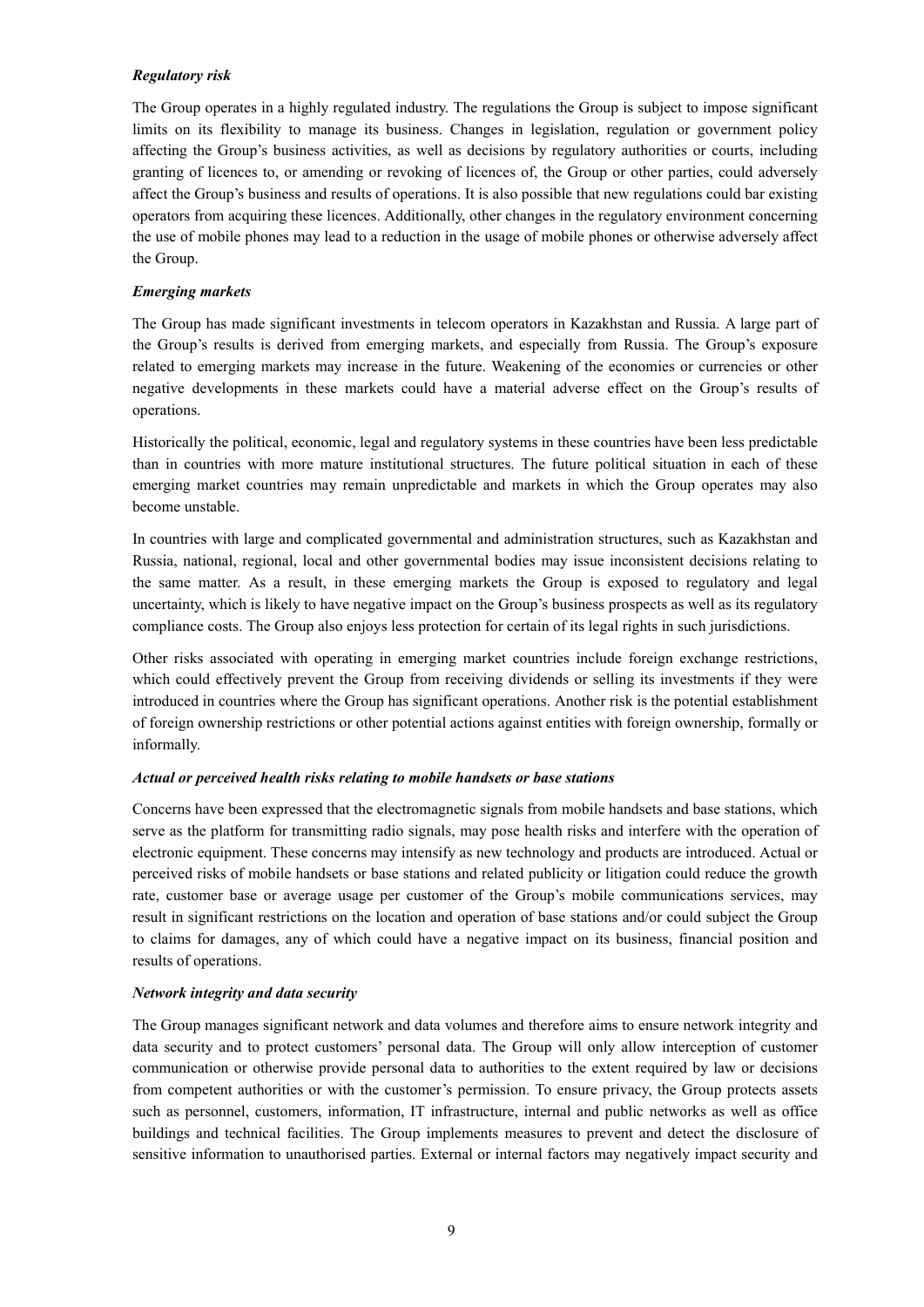have a material adverse effect on customers' perception on how the Group handles these matters, which in turn may have a material adverse effect on the Group's business and results of operations.

#### **Risks related to the Group's operations and strategic activities**

#### *Structural subordination*

Most of the Issuer's operations are conducted through its subsidiaries and to a large extent the Issuer depends on the earnings, cash flows, dividends and distributions of these subsidiaries to meet its debt obligations, including its obligations under the Notes. In addition, its subsidiaries' assets constitute a significant part of its operating assets.

The Group's subsidiaries regularly incur financial obligations. For instance, in 2011, one of the Group's subsidiaries, Saint-Petersburg Telecom, established a RUR 30 billion domestic Russian programme for the issuance of securities on the Russian market. The proceeds from such issues have been used to either repay shareholder loans or to finance new investments in Russia. In addition, in the future, the Group may finance other investments by incurring debt in the relevant subsidiary.

With the exception of the obligations of the Guarantor pursuant to the Guarantee, the Issuer's subsidiaries, including Saint-Petersburg Telecom, have no obligation in respect of any amounts due under the Notes and neither the Issuer nor the Noteholders will have any direct or indirect claim against any of the Issuer's subsidiaries (other than the Guarantor) other than by virtue of the Issuer's shareholding in any such subsidiary. In the event of an insolvency or liquidation of such a subsidiary, creditors of any such subsidiary will have a claim to the assets of that subsidiary that ranks ahead of the Issuer's interest in those assets.

## *The Guarantee will be subject to certain limitations on enforcement and may be limited by applicable law or subject to certain defences that may limit its validity and enforceability.*

The Guarantor has unconditionally and irrevocably guaranteed the due payment of all sums expressed to be payable by the Issuer under the Notes and the Receipts and the Coupons relating to them. However, the Deed of Guarantee will provide that the Guarantee will be limited if required by an application of the provisions of the Swedish Companies Act (*Sw. aktiebolagslagen*) regulating transfers of values (*Sw. värdeöverföringar*). The liability of the Guarantor in respect of such obligations will only apply to the extent permitted by the mentioned provisions of the Swedish Companies Act. Further, enforcement of the Guarantee would be subject to certain generally available defences. These laws and defences include those that relate to corporate benefit, fraudulent conveyance or transfer, voidable preference, financial assistance, corporate purpose, capital maintenance or similar laws, regulations or defences affecting the rights of creditors generally. For a brief description of Swedish laws on certain of these provisions, see ''Terms and Conditions – Guarantee and Status''.

#### *Impairment losses and restructuring charges*

Factors generally affecting the telecom markets, and changes in the economic, regulatory, business or political environment, as well as the Group's on-going review and refinement of its business plans, could adversely affect its financial position and results of operations. The Group could be required to recognise impairment losses with respect to assets if expectations of the management of the Issuer (the "**Management**") of future cash flows attributable to these assets change, including but not limited to goodwill and fair value adjustments that the Group has recorded in connection with acquisitions that it has already made or may make in the future.

#### *Investments in networks, licences, new technology and start-up operations*

In recent years, the Group has made substantial investments in telecom networks and licences and also expects to invest substantial amounts over the coming years in the upgrading, maintaining and expansion of networks. The Group also has had to and may in the future have to pay fees to acquire new licences or to renew or maintain its existing licences. The success of these investments will depend on a variety of factors some of which will be beyond the Group's control, including the cost of acquiring, renewing or maintaining licences, the cost of new technology, availability of new and attractive services, the costs associated with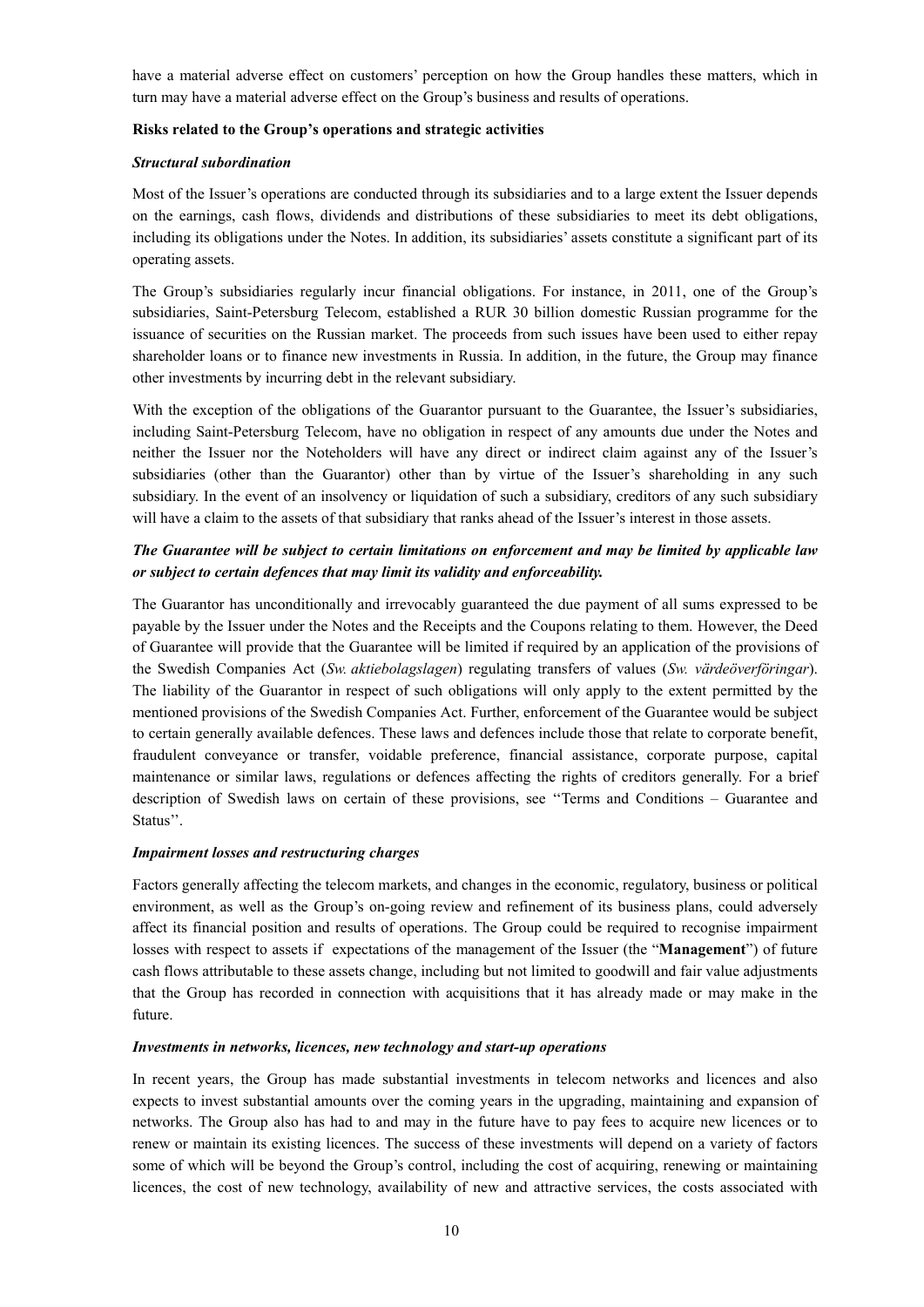providing these services, the timing of their introduction, the market demand and prices for such services, and competition. Any failure to realise in full the benefits expected by the Group from these investments may adversely affect the Group's results of operations and financial position.

#### *Acquisitions, strategic alliances and business combinations*

The Group is constantly reviewing its asset portfolio. In recent years, the Group has made a number of targeted acquisitions. The Group may continue to expand and grow its business through business combinations, strategic alliances, etc. The efficient integration of these acquisitions and the realisation of related cost and revenue synergies, as well as the positive development of the acquired operations, are expected to enhance the Group's results of operations both in the long and short term. If, however, the Group encounters unexpected difficulties in integrating or managing any acquired company or strategic alliance there is a risk that Management's attention will be diverted away from other on-going business concerns and also that the expected benefits will not be realised either in the expected timeframe or at all. In addition, any acquisition could have a material adverse effect on the Group's financial position.

#### *Shareholder matters in relation to associated companies*

The Group conducts certain of its activities through associated companies in which the Group does not have a controlling interest. Such companies include SUNAB and Net4Mobility in the Nordic region. As a result, the Group has limited influence over the conduct of these businesses. In these jointly controlled ventures, there is a risk that the partners may disagree on important matters, including the funding of the venture. This risk may be greater where the parties are competitors. A disagreement or deadlock regarding the venture or a breach by one of the parties of the material provisions of the cooperation arrangements could have a material adverse effect on the Group's business.

Under the documents which govern the ownership rights in relation to certain associated companies, the parties may have protected rights in relation to certain matters such as approval of business plans, budgets, dividends or other cash distributions, changes in the ownership structure and other shareholder-related matters. As a result, actions outside the Group's control and adverse to its interests may affect the Group's strategy and actions in relation to any of these associated companies.

#### *Customer service and network quality*

In addition to its focus on cost efficiency in all its operations, the Group's strategy is to focus on delivering high quality service to its customers and on the high quality of its networks. Management believes that the high quality of its networks and services is also fundamental to customers' perception and the Group's success going forward. Any failure to reach or maintain the relevant high standard could have a material adverse effect on the Group's business and results of operations.

#### *Limited number of suppliers*

The Group is reliant upon a limited number of suppliers to manufacture and supply network equipment and related software, as well as handsets, to allow the Group to develop its networks and to offer its services on a commercial basis. The Group cannot be certain that it will be able to obtain network equipment or handsets from alternative suppliers on a timely basis if its existing suppliers are unable to satisfy the Group's requirements. In addition, like its competitors, the Group currently outsources many of its key support services, including network construction and maintenance of most of its operations. The limited number of suppliers of these services, and the terms of the Group's arrangements with current and future suppliers, could adversely affect the Group' business, including by restricting its operational flexibility.

#### *Ability to recruit and retain skilled personnel*

To remain competitive and implement its strategy, and to adapt to changing technologies, the Group will need to recruit, retain and, where necessary, retrain highly skilled employees with the relevant expertise. In particular, competition is intense for qualified telecommunications and information technology personnel. To a large extent, the Group's ability to recruit and retain skilled personnel for growth business areas and new technologies will depend on its ability to offer them competitive remuneration packages. If the Group fails to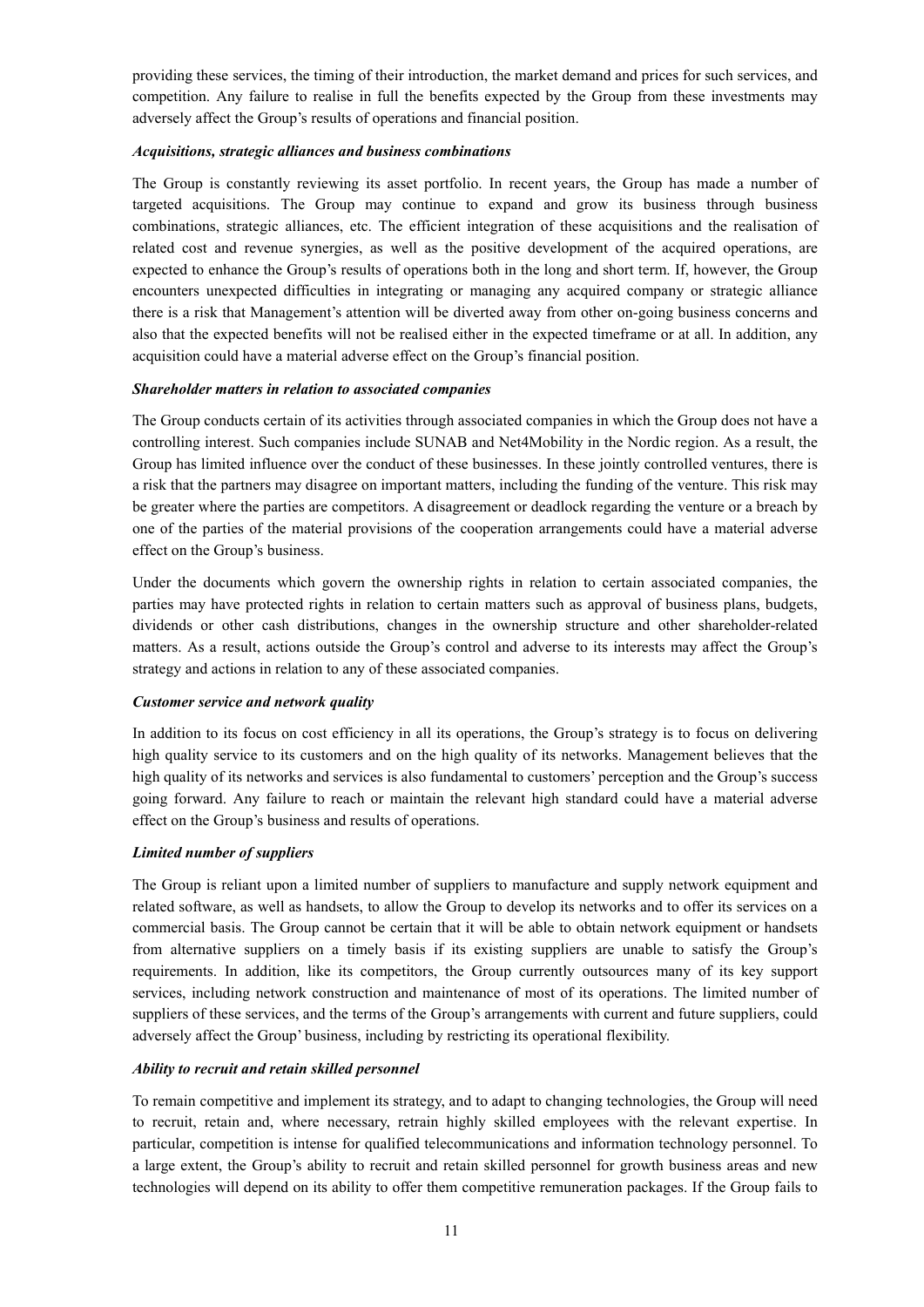recruit, retain or retrain necessary highly-skilled employees, its ability to develop its business in high growth and new areas or remain competitive in the traditional business areas may be limited.

#### *Financial risk management*

The Group is exposed to financial risks such as credit risk, liquidity risk, currency risk and interest rate risk. Financial risk management is centralised to the group treasury function.

The Group's credit risk is mainly associated with accounts receivables. The Group regularly assesses its credit risk arising from accounts receivables. As the Group's customer base is highly diversified and includes individuals and companies, the exposure and associated overall credit risk is limited. The Group makes provisions for expected credit losses. At the end of 2011, maximum credit exposure for accounts receivables amounted to SEK 3,822 million (compared to SEK 3,280 million at the end of 2010).

The Group manages its liquidity risk by ensuring that it has access to sufficient liquidity reserves. Excess liquidity is invested on a short-term basis, or used for loan repayments. Liquidity reserves consist of available cash, undrawn committed revolving credit facilities and overdraft facilities. At the end of 2011, the Group had available liquidity of SEK 9.9 billion (compared to SEK12.8 billion at the end of 2010). At the end of 2011, the Group had four separate syndicated loan facilities with participation from eleven different banks. The Group also issues debt in the domestic and international capital markets in the form of commercial paper and bonds. The Group uses a domestic Swedish Commercial Paper Programme and domestic Bond Programmes to raise funds in both the Norwegian and Russian domestic capital markets to ensure financial flexibility and access to funding and liquidity. Going forward, Tele2 might also raise capital in other markets.

Currency risk is the risk of changes in exchange rates having a negative impact on the Group's performance and equity value. Currency exposure is associated with payment flows in foreign currency (transaction exposure) and the translation of foreign subsidiaries' balance sheets and income statements to SEK (translation exposure). The Group does not generally hedge transaction exposure. When it considers it appropriate, the Group hedges its translation exposure related to some investments in foreign operations by issuing debt in the currencies involved.

The Group manages interest rate risk by monitoring interest rate market trends and decisions to adjust its interest duration strategy. As at 31 December 2011, 65 per cent. of the Issuer's consolidated interest-bearing liabilities carried a variable interest rate (compared to 83 per cent. as at 31 December 2010). As at 31 December 2011, the capital amount of outstanding interest rate derivatives converting variable interest rates to fixed interest rates amounted to SEK 2.2 billion (compared to SEK 1.4 billion as at 31 December 2010). Management expects that the cash flows related to outstanding interest rate derivatives will affect the Issuer's consolidated income statement during the remaining duration of the relevant interest rate swaps.

#### *Financial reporting risks*

The reporting of the Issuer's consolidated results of business operations and financial condition is based on internal and external financial reporting. Internal control over this reporting is an integral part of the Issuer's corporate governance. It includes methods and procedures to safeguard the Group's assets, ensure and control the reliability and correctness of financial reporting in accordance with applicable legislation and guidelines, improve operational efficiency, and control the level of risk in the Group's business operations. The management of financial reporting risks is described in more detail in the Group's corporate governance report. The corporate governance report, including the description of internal controls, forms part of the Issuer's annual report and is audited.

## **Factors which are material for the purpose of assessing the market risks associated with Notes issued under the Programme**

#### *Notes may not be a suitable investment for all investors*

Each potential investor in any Notes must determine the suitability of that investment in light of its own circumstances. In particular, each potential investor should: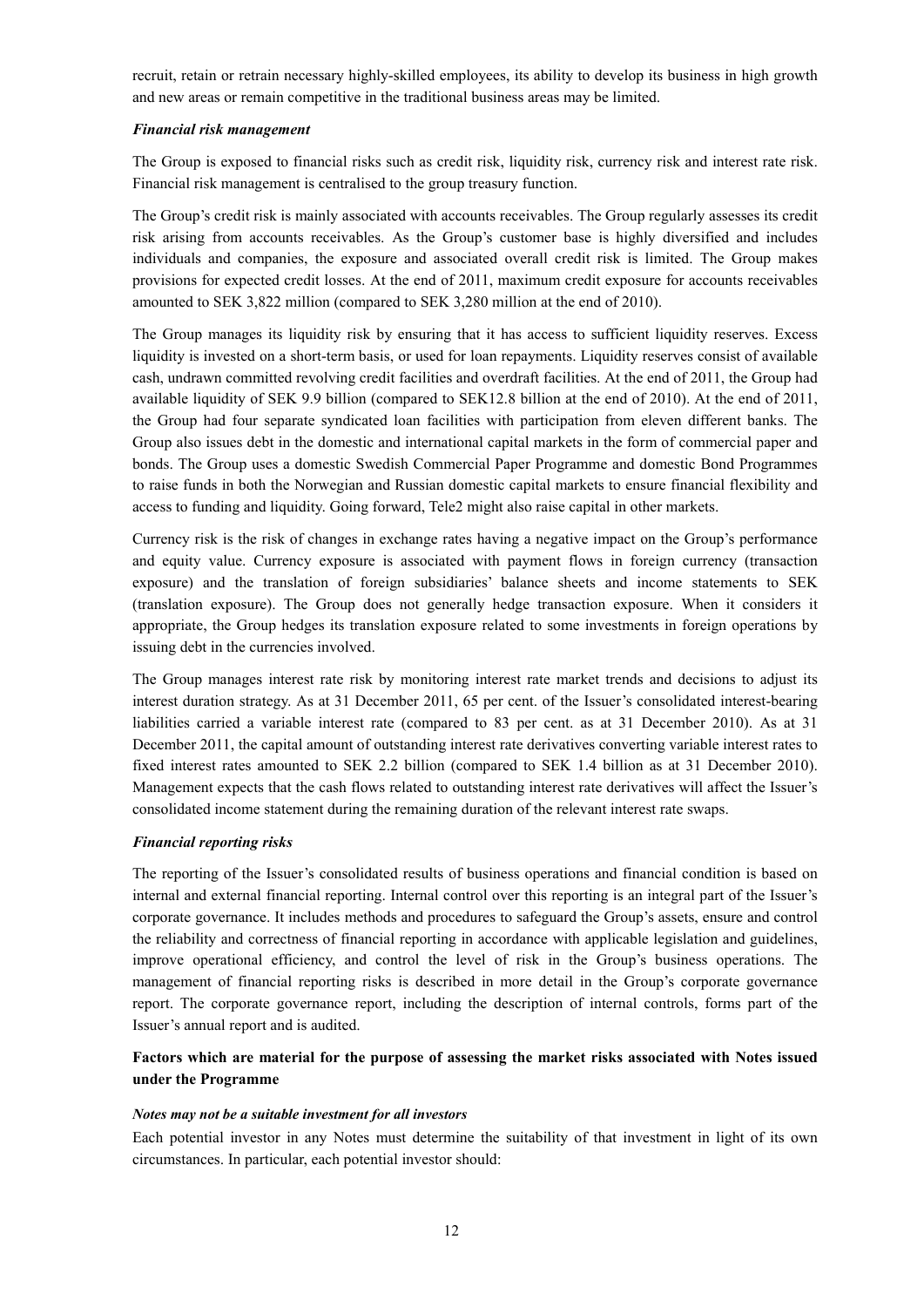- (i) have sufficient knowledge and experience to make a meaningful evaluation of the relevant Notes, the merits and risks of investing in the relevant Notes and the information contained or incorporated by reference in this Prospectus or any applicable supplement;
- (ii) have access to, and knowledge of, appropriate analytical tools to evaluate, in the context of its particular financial situation, an investment in the relevant Notes and the impact such investment will have on its overall investment portfolio;
- (iii) have sufficient financial resources and liquidity to bear all of the risks of an investment in the relevant Notes, including where principal or interest is payable in one or more currencies, or where the currency for principal or interest payments is different from the potential investor's currency;
- (iv) understand thoroughly the terms of the relevant Notes and be familiar with the behaviour of any relevant indices and financial markets; and
- (v) be able to evaluate (either alone or with the help of a financial adviser) possible scenarios for economic, interest rate and other factors that may affect its investment and its ability to bear the applicable risks.

Some Notes are complex financial instruments and such instruments may be purchased as a way to reduce risk or enhance yield with an understood, measured, appropriate addition of risk to their overall portfolios. A potential investor should not invest in Notes which are complex financial instruments unless it has the expertise (either alone or with the help of a financial adviser) to evaluate how the Notes will perform under changing conditions, the resulting effects on the value of such Notes and the impact this investment will have on the potential investor's overall investment portfolio.

#### *Risks related to the structure of a particular issue of Notes*

A wide range of Notes may be issued under the Programme. A number of these Notes may have features which contain particular risks for potential investors. Set out below is a description of certain such features:

#### *Notes subject to optional redemption by the Issuer*

An optional redemption feature is likely to limit the market value of Notes. During any period when the Issuer may elect to redeem Notes, the market value of those Notes generally will not rise substantially above the price at which they can be redeemed. This also may be true prior to any redemption period.

The Issuer may be expected to redeem Notes when its cost of borrowing is lower than the interest rate on the Notes. At those times, an investor generally would not be able to reinvest the redemption proceeds at an effective interest rate as high as the interest rate on the Notes being redeemed and may only be able to do so at a significantly lower rate. Potential investors should consider reinvestment risk in light of other investments available at that time.

#### *Index Linked Notes and Dual Currency Notes*

The Issuer may issue Notes with principal or interest determined by reference to an index or formula, to changes in the prices of securities or commodities, to movements in currency exchange rates or other factors (each, a "**Relevant Factor**"). In addition, the Issuer may issue Notes with principal or interest payable in one or more currencies which may be different from the currency in which the Notes are denominated. Potential investors should be aware that:

- (i) the market price of such Notes may be volatile;
- (ii) they may receive no interest;
- (iii) payment of principal or interest may occur at a different time or in a different currency than expected;
- (iv) the amount of principal payable at redemption may be less than the nominal amount of such Notes or even zero;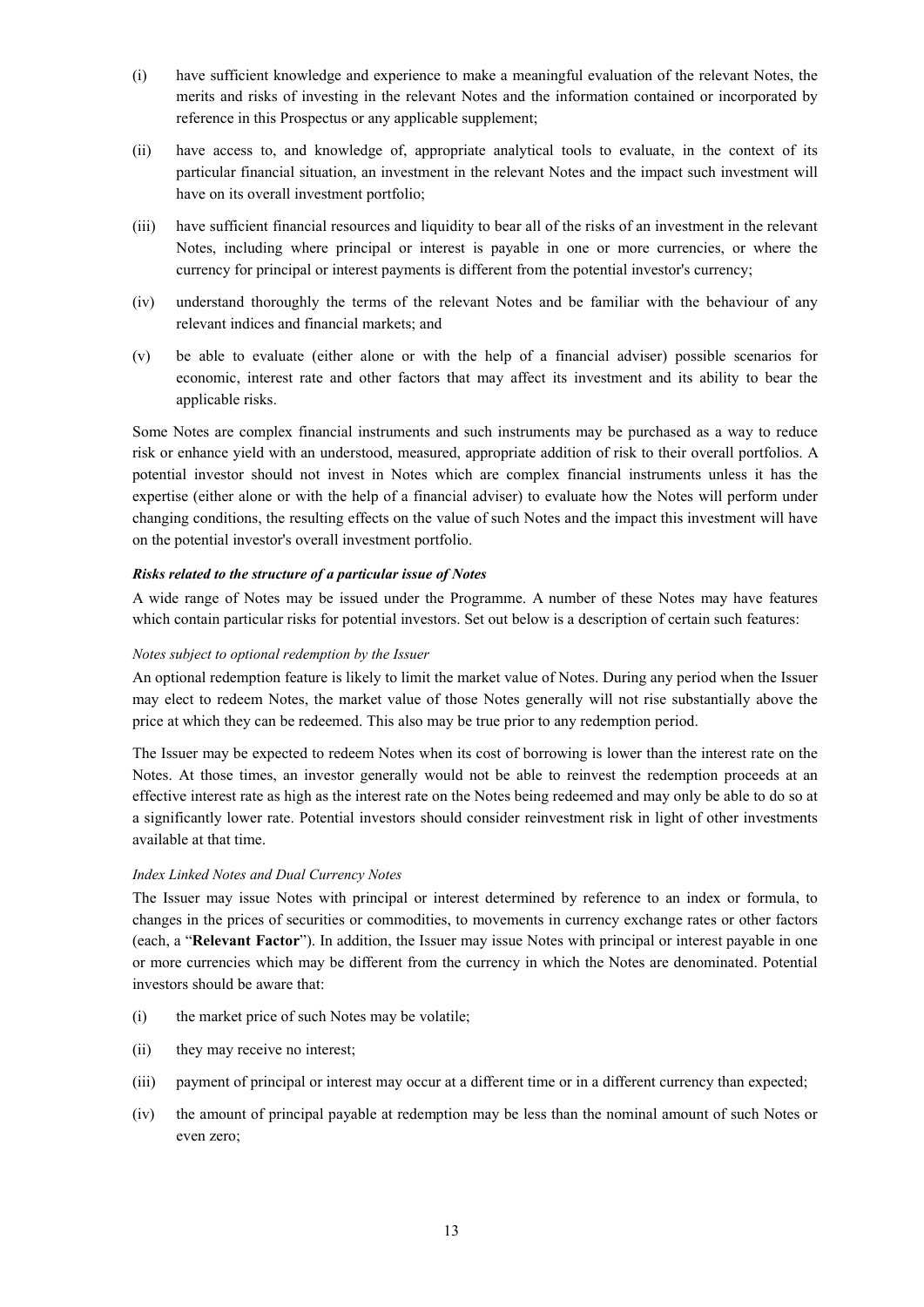- (v) a Relevant Factor may be subject to significant fluctuations that may not correlate with changes in interest rates, currencies or other indices;
- (vi) if a Relevant Factor is applied to Notes in conjunction with a multiplier greater than one or contains some other leverage factor, the effect of changes in the Relevant Factor on principal or interest payable likely will be magnified; and
- (vii) the timing of changes in a Relevant Factor may affect the actual yield to investors, even if the average level is consistent with their expectations. In general, the earlier the change in the Relevant Factor, the greater the effect on yield.

#### *Partly-paid Notes*

The Issuer may issue Notes where the issue price is payable in more than one instalment. Failure to pay any subsequent instalment could result in an investor losing all of its investment.

#### *Notes issued at a substantial discount or premium*

The market values of securities issued at a substantial discount or premium to their nominal amount tend to fluctuate more in relation to general changes in interest rates than do prices for conventional interest-bearing securities. Generally, the longer the remaining term of the securities, the greater the price volatility as compared to conventional interest-bearing securities with comparable maturities.

#### *Risks related to Notes generally*

Set out below is a brief description of certain risks relating to the Notes generally:

#### *Modification and waivers*

The Terms and Conditions of the Notes (the "**Conditions**") contain provisions for calling meetings of Noteholders to consider matters affecting their interests generally. These provisions permit defined majorities to bind all Noteholders including Noteholders who did not attend and vote at the relevant meeting and Noteholders who voted in a manner contrary to the majority.

#### *EU Directive on the taxation of savings income*

EC Council Directive 2003/48/EC on the taxation of savings income (the "**Savings Directive**") requires EU Member States to provide to the tax authorities of other EU Member States details of payments of interest and other similar income paid by a person established within its jurisdiction to (or for the benefit of) an individual or certain other persons in that other EU Member State, except that Austria and Luxembourg will instead impose a withholding system for a transitional period (subject to a procedure whereby, on meeting certain conditions, the beneficial owner of the interest or other income may request that no tax be withheld) unless during such period they elect otherwise. The European Commission has proposed certain amendments to the Savings Directive, which may, if implemented, amend or broaden the scope of the requirements described above.

If a payment to an individual were to be made or collected through an EU Member State which has opted for a withholding system and an amount of, or in respect of, tax were to be withheld from that payment pursuant to the European Council Directive 2003/48/EC or any other Directive implementing the conclusions of the ECOFIN Council meeting of 26-27 November 2000 on the taxation of savings income or any law implementing or complying with, or introduced in order to conform to such Directive, neither the Issuer, nor the Guarantor nor any Paying Agent nor any other person would be obliged to pay additional amounts with respect to any Note as a result of the imposition of such withholding tax. The Issuer is required to maintain a Paying Agent with a specified office in an EU Member State that is not obliged to withhold or deduct tax pursuant to any law implementing the European Council Directive 2003/48/EC or any other Directive implementing the conclusions of the ECOFIN Council meeting of 26-27 November 2000.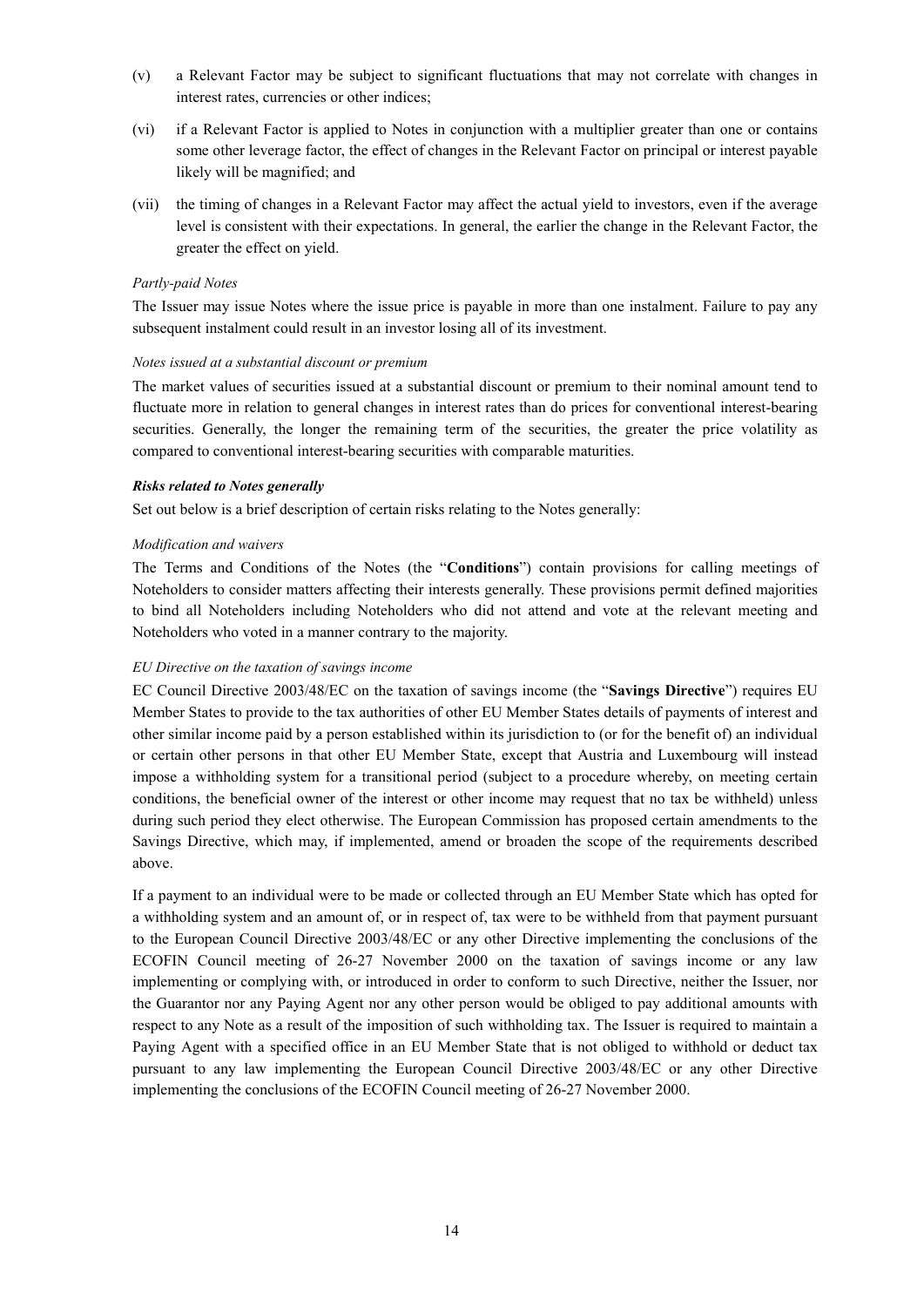#### *Change of law*

The Conditions are based on English law in effect as at the date of issue of the relevant Notes. No assurance can be given as to the impact of any possible judicial decision or change to English law or administrative practice after the date of issue of the relevant Notes.

#### *Bearer Notes where denominations involve integral multiples*

In relation to any issue of Notes in bearer form which have denominations consisting of a minimum Specified Denomination plus one or more higher integral multiples of another smaller amount, it is possible that the Notes may be traded in amounts that are not integral multiples of such minimum Specified Denominations (as defined in the Conditions). In such a case a Noteholder who, as a result of trading such amounts, holds a principal amount of less than the minimum Specified Denomination in his account with the relevant clearing system at the relevant time will not receive a definitive Note in respect of such holding (should definitive Notes be printed) and would need to purchase a principal amount of Notes such that it holds an amount equal to one or more Specified Denominations.

If definitive Notes are issued, holders should be aware that definitive Notes which have a denomination that is not an integral multiple of the minimum Specified Denomination may be illiquid and difficult to trade.

#### *Risks related to the market generally*

Set out below is a brief description of certain market risks, including liquidity risk, exchange rate risk, interest rate risk and credit risk:

#### *The secondary market generally*

Notes may have no established trading market when issued, and one may never develop. If a market does develop, it may not be liquid. Therefore, investors may not be able to sell their Notes easily or at prices that will provide them with a yield comparable to similar investments that have a developed secondary market. This is particularly the case for Notes that are especially sensitive to interest rate, currency or market risks, are designed for specific investment objectives or strategies or have been structured to meet the investment requirements of limited categories of investors. These types of Notes generally would have a more limited secondary market and more price volatility than conventional debt securities. Illiquidity may have a severely adverse effect on the market value of Notes.

#### *Exchange rate risks and exchange controls*

The Issuer will pay principal and interest on the Notes in the Specified Currency. This presents certain risks relating to currency conversions if an investor's financial activities are denominated principally in a currency or currency unit (the "**Investor's Currency**") other than the Specified Currency. These include the risk that exchange rates may significantly change (including changes due to devaluation of the Specified Currency or revaluation of the Investor's Currency) and the risk that authorities with jurisdiction over the Investor's Currency may impose or modify exchange controls. An appreciation in the value of the Investor's Currency relative to the Specified Currency would decrease (1) the Investor's Currency-equivalent yield on the Notes, (2) the Investor's Currency equivalent value of the principal payable on the Notes and (3) the Investor's Currency equivalent market value of the Notes.

Government and monetary authorities may impose (as some have done in the past) exchange controls that could adversely affect an applicable exchange rate. As a result, investors may receive less interest or principal than expected, or no interest or principal.

#### *Interest rate risks*

Investment in Fixed Rate Notes involves the risk that subsequent changes in market interest rates may adversely affect the value of Fixed Rate Notes.

#### *Credit ratings may not reflect all risks*

One or more independent credit rating agencies may assign credit ratings to an issue of Notes. The ratings may not reflect the potential impact of all risks related to structure, market, additional factors discussed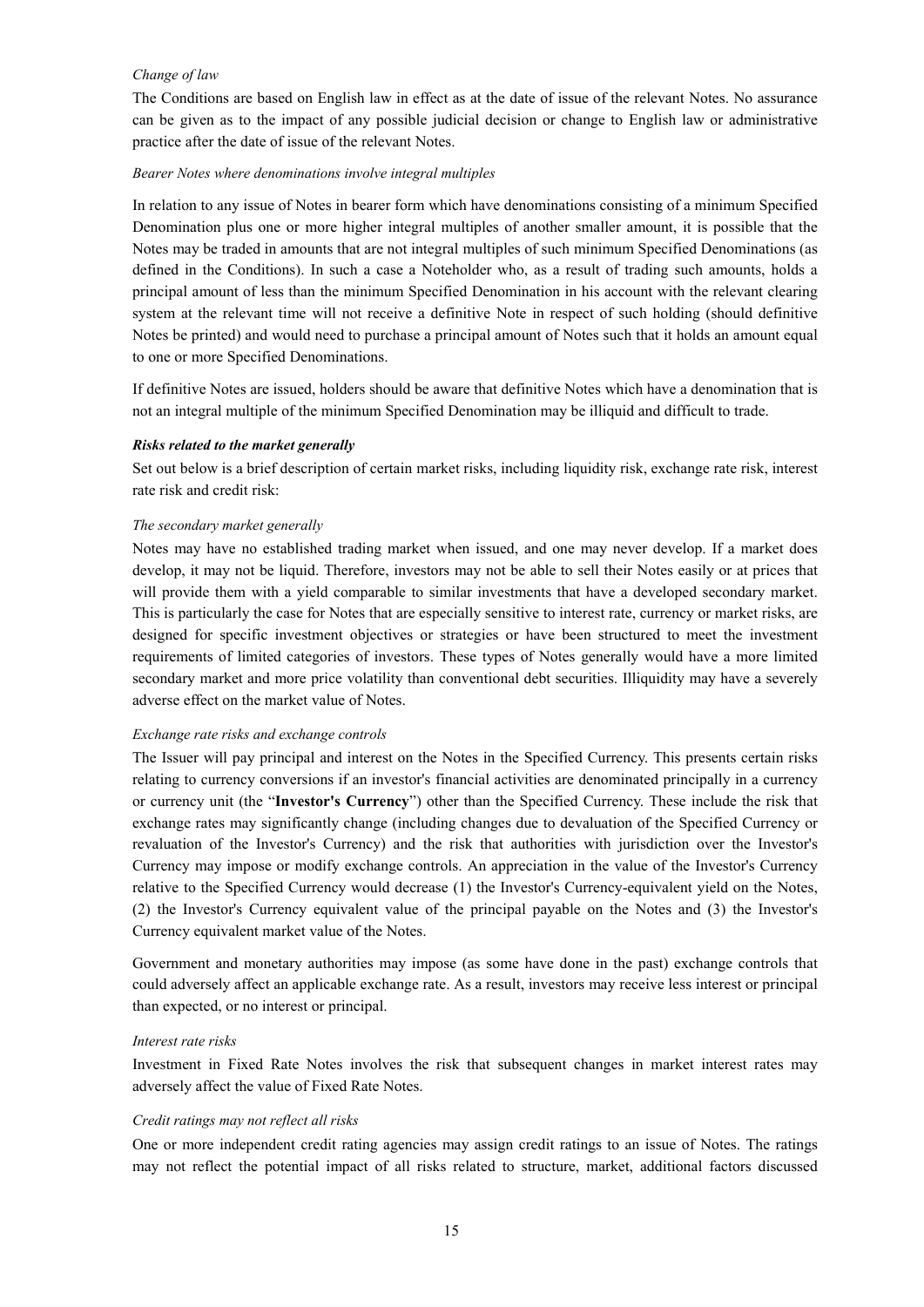above, and other factors that may affect the value of the Notes. A credit rating is not a recommendation to buy, sell or hold securities and may be revised or withdrawn by the rating agency at any time.

#### *Legal investment considerations may restrict certain investments*

The investment activities of certain investors are subject to legal investment laws and regulations, or review or regulation by certain authorities. Each potential investor should consult its legal advisers to determine whether and to what extent (1) Notes are legal investments for it, (2) Notes can be used as collateral for various types of borrowing and (3) other restrictions apply to its purchase or pledge of any Notes. Financial institutions should consult their legal advisers or the appropriate regulators to determine the appropriate treatment of Notes under any applicable risk-based capital or similar rules.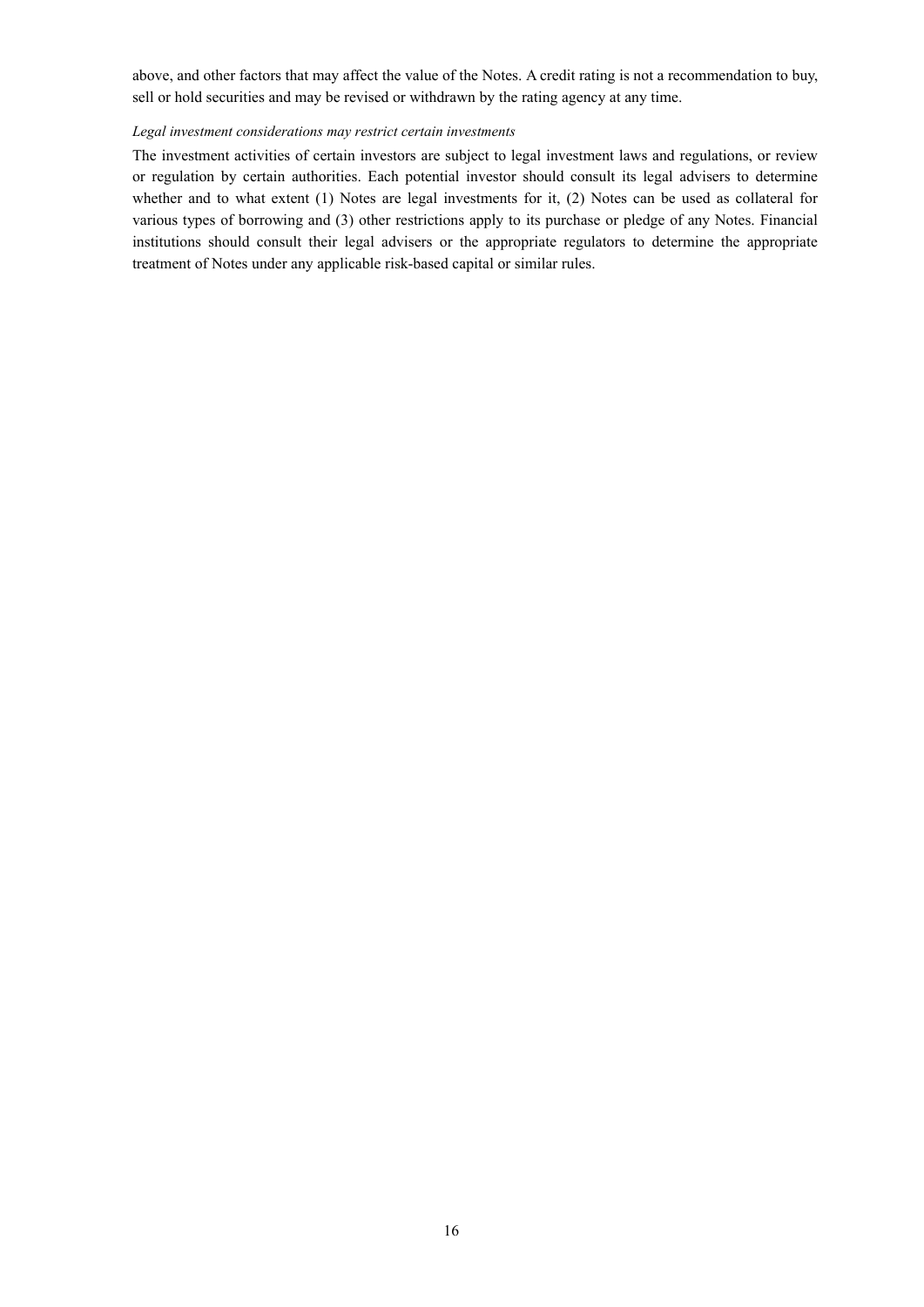# **GENERAL DESCRIPTION OF THE PROGRAMME**

| <b>Issuer:</b>                                                                                | Tele2 AB (publ)                                                                                                                                                                                                                                                                                                                                                                                                                                                                                                                                                                                                            |
|-----------------------------------------------------------------------------------------------|----------------------------------------------------------------------------------------------------------------------------------------------------------------------------------------------------------------------------------------------------------------------------------------------------------------------------------------------------------------------------------------------------------------------------------------------------------------------------------------------------------------------------------------------------------------------------------------------------------------------------|
| <b>Guarantor:</b>                                                                             | Tele2 Sverige AB                                                                                                                                                                                                                                                                                                                                                                                                                                                                                                                                                                                                           |
| <b>Description:</b>                                                                           | Guaranteed Euro Medium Term Note Programme                                                                                                                                                                                                                                                                                                                                                                                                                                                                                                                                                                                 |
| Size:                                                                                         | Up to $\epsilon$ 3,000,000,000 (or its equivalent in other currencies at<br>the date of issue) aggregate nominal amount of Notes<br>outstanding at any one time.                                                                                                                                                                                                                                                                                                                                                                                                                                                           |
| Arrangers:                                                                                    | Crédit Agricole Corporate and Investment Bank                                                                                                                                                                                                                                                                                                                                                                                                                                                                                                                                                                              |
|                                                                                               | The Royal Bank of Scotland plc                                                                                                                                                                                                                                                                                                                                                                                                                                                                                                                                                                                             |
| <b>Dealers:</b>                                                                               | Banca IMI S.p.A.                                                                                                                                                                                                                                                                                                                                                                                                                                                                                                                                                                                                           |
|                                                                                               | <b>BNP</b> Paribas                                                                                                                                                                                                                                                                                                                                                                                                                                                                                                                                                                                                         |
|                                                                                               | Commerzbank Aktiengesellschaft                                                                                                                                                                                                                                                                                                                                                                                                                                                                                                                                                                                             |
|                                                                                               | Crédit Agricole Corporate and Investment Bank                                                                                                                                                                                                                                                                                                                                                                                                                                                                                                                                                                              |
|                                                                                               | Danske Bank A/S                                                                                                                                                                                                                                                                                                                                                                                                                                                                                                                                                                                                            |
|                                                                                               | <b>DNB Bank ASA</b>                                                                                                                                                                                                                                                                                                                                                                                                                                                                                                                                                                                                        |
|                                                                                               | ING Bank N.V.                                                                                                                                                                                                                                                                                                                                                                                                                                                                                                                                                                                                              |
|                                                                                               | Nordea Bank Danmark A/S                                                                                                                                                                                                                                                                                                                                                                                                                                                                                                                                                                                                    |
|                                                                                               | The Royal Bank of Scotland plc                                                                                                                                                                                                                                                                                                                                                                                                                                                                                                                                                                                             |
|                                                                                               | Skandinaviska Enskilda Banken AB (publ)                                                                                                                                                                                                                                                                                                                                                                                                                                                                                                                                                                                    |
|                                                                                               | Svenska Handelsbanken AB (publ)                                                                                                                                                                                                                                                                                                                                                                                                                                                                                                                                                                                            |
|                                                                                               | Swedbank AB (publ)                                                                                                                                                                                                                                                                                                                                                                                                                                                                                                                                                                                                         |
|                                                                                               | The Issuer may from time to time terminate the appointment of<br>any dealer under the Programme or appoint additional dealers<br>either in respect of one or more Tranches or in respect of the<br>whole Programme. References in this Prospectus<br>to<br>"Permanent Dealers" are to the persons listed above as<br>Dealers and to such additional persons that are appointed as<br>dealers in respect of the whole Programme (and whose<br>appointment has not been terminated) and references to<br>"Dealers" are to all Permanent Dealers and all persons<br>appointed as a dealer in respect of one or more Tranches. |
| <b>Fiscal Agent (in respect of Notes other</b><br>than Swedish Notes and Norwegian<br>Notes): | BNP Paribas Securities Services, Luxembourg Branch                                                                                                                                                                                                                                                                                                                                                                                                                                                                                                                                                                         |
| <b>Issuing Agent:</b>                                                                         | For Swedish Notes, an account operator specifically appointed<br>by the Issuer to assist with the issue of Swedish Notes.                                                                                                                                                                                                                                                                                                                                                                                                                                                                                                  |
| <b>Norwegian Issuing Agent:</b>                                                               | For Norwegian Notes, an account operator specifically<br>appointed by the Issuer to assist with the issue of Norwegian<br>Notes.                                                                                                                                                                                                                                                                                                                                                                                                                                                                                           |

*The following general description is qualified in its entirety by the remainder of this Prospectus.*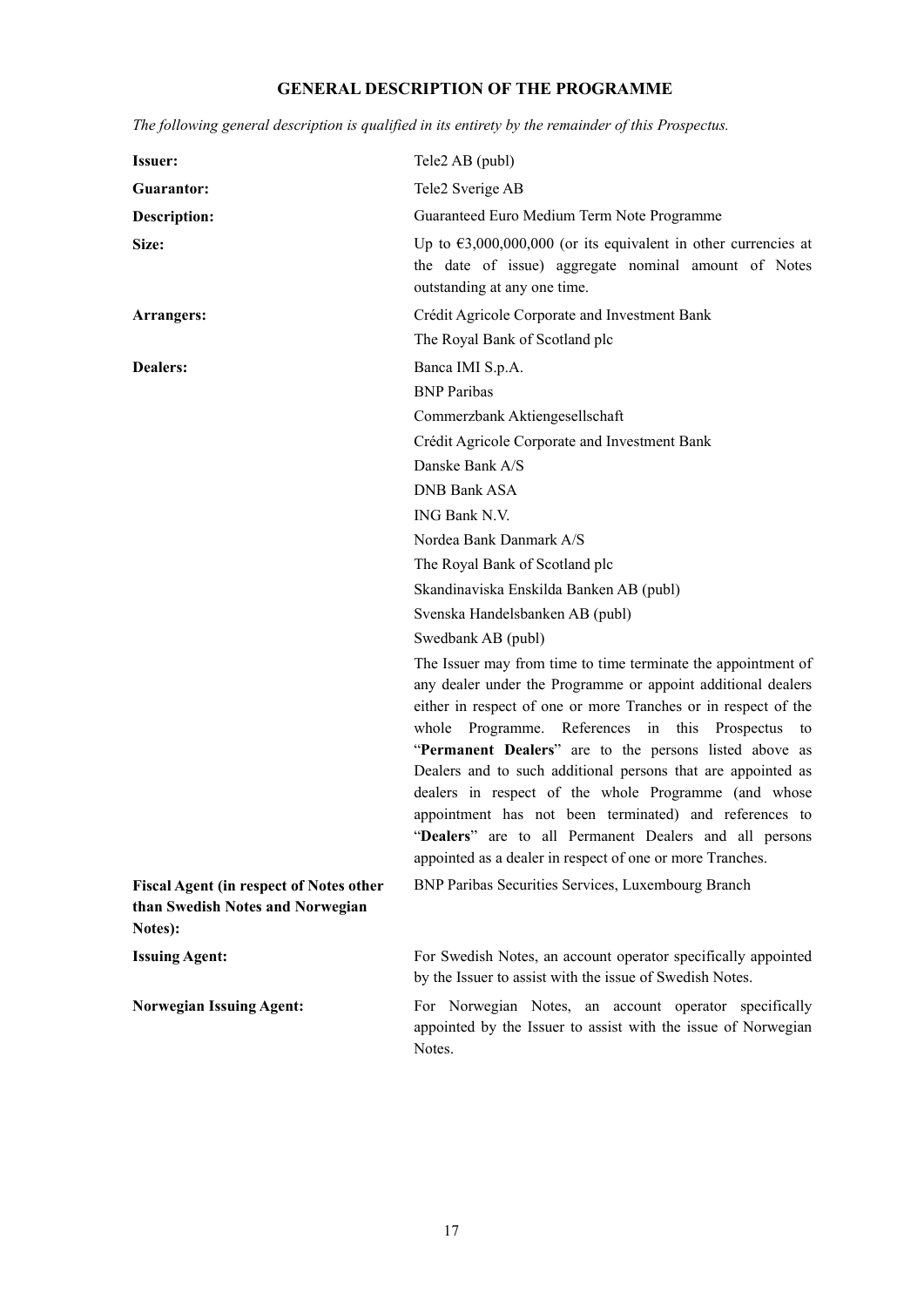**Method of Issue:** The Notes will be issued on a syndicated or non-syndicated basis. The Notes will be issued in series (each a "**Series**") having one or more issue dates and on terms otherwise identical (or identical other than in respect of the first payment of interest), the Notes of each Series being intended to be interchangeable with all other Notes of that Series. Each Series may be issued in tranches (each a "**Tranche**") on the same or different issue dates. The specific terms of each Tranche (which will be completed, where necessary, with the relevant terms and conditions and, save in respect of the issue date, issue price, first payment of interest and nominal amount of the Tranche, will be identical to the terms of other Tranches of the same Series) will be completed in the final terms (the "**Final Terms**").

**Issue Price:** Notes may be issued at their nominal amount or at a discount or premium to their nominal amount. Partly Paid Notes may be issued, the issue price of which will be payable in two or more instalments.

**Form of Notes:** The Notes may be issued in bearer form ("**Bearer Notes**"), in registered form ("**Registered Notes**"), in registered form in accordance with the Swedish Financial Instruments Account Act *(Sw. Lagen om kontoföring av finansiella instrument (1998:1479)* (the "**SFIA Act**") ("**Swedish Notes**") or in registered form in the Norwegian Securities Depository System ("*Verdipapirsentralen*") or any other applicable securities depository system in accordance with the Norwegian Securities Register Act (the "**VPS**") ("**Norwegian Notes**") only. Each Tranche of Bearer Notes will be represented on issue by a temporary Global Note if (i) definitive Notes are to be made available to Noteholders following the expiry of 40 days after their issue date or (ii) such Notes have an initial maturity of more than one year and are being issued in compliance with the D Rules (as defined in " – Selling Restrictions" below), otherwise such Tranche will be represented by a permanent Global Note. Registered Notes will be represented by Certificates, one Certificate being issued in respect of each Noteholder's entire holding of Registered Notes of one Series. Certificates representing Registered Notes that are registered in the name of a nominee for one or more clearing systems are referred to as "**Global Certificates**". Swedish Notes and Norwegian Notes will be issued in uncertificated and dematerialised book-entry form only.

**Clearing Systems:** Clearstream, Luxembourg and Euroclear or, in relation to Swedish Notes, Euroclear Sweden AB ("**Euroclear Sweden**") or, in relation to Norwegian Notes, VPS, and, in relation to any Tranche, such other clearing system as may be agreed between the Issuer, the Fiscal Agent, the Trustee and the relevant Dealer.

**Initial Delivery of Notes:** On or before the issue date for each Tranche, if the relevant Global Note is a NGN or the relevant Global Certificate is held under the NSS, the Global Note or Global Certificate will be delivered to a Common Safekeeper for Euroclear and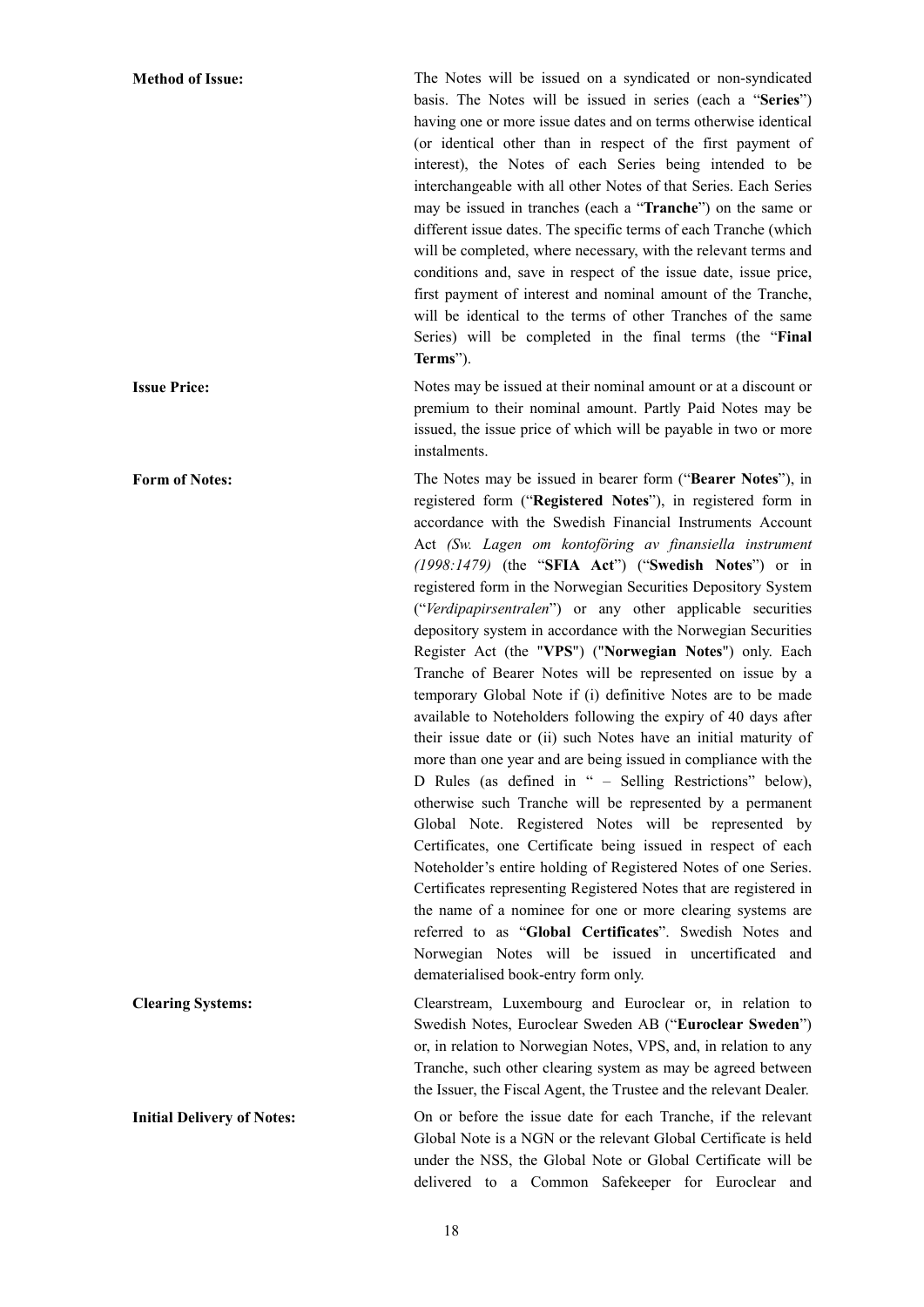Clearstream, Luxembourg. On or before the issue date for each Tranche, if the relevant Global Note is a CGN or the relevant Global Certificate is not held under the NSS, the Global Note representing Bearer Notes or the Global Certificate representing Registered Notes may (or, in the case of Notes listed on the Luxembourg Stock Exchange, shall) be deposited with a common depositary for Euroclear and Clearstream, Luxembourg. Global Notes or Global Certificates relating to Notes that are not listed on the Luxembourg Stock Exchange may also be deposited with any other clearing system or may be delivered outside any clearing system provided that the method of such delivery has been agreed in advance by the Issuer, the Fiscal Agent and the relevant Dealer. Registered Notes that are to be credited to one or more clearing systems on issue will be registered in the name of nominees or a common nominee for such clearing systems. Swedish Notes and Norwegian Notes will be issued in uncertificated and dematerialised book-entry form with the legal title thereto being evidenced by book entries in the register for such Notes, kept on behalf of the Issuer by Euroclear Sweden and VPS, respectively.

**Currencies:** Subject to compliance with all relevant laws, regulations and directives, Notes may be issued in any currency agreed between the Issuer, the Guarantor and the relevant Dealer.

**Maturities:** Subject to compliance with all relevant laws, regulations and directives, the Notes will have a minimum maturity of one month.

**Specified Denomination:** Definitive Notes will be in such denominations as may be specified in the relevant Final Terms save that (i) in the case of any Notes which are to be admitted to trading on a regulated market within the European Economic Area or offered to the public in an EEA State in circumstances which require the publication of a prospectus under the Prospectus Directive, the minimum specified denomination shall be  $£100,000$  (or its equivalent in any other currency as at the date of issue of the Notes); and (ii) unless otherwise permitted by then current laws and regulations, Notes (including Notes denominated in sterling) which have a maturity of less than one year and in respect of which the issue proceeds are to be accepted by the Issuer in the United Kingdom or whose issue otherwise constitutes a contravention of Section 19 of the FSMA will have a minimum denomination of £100,000 (or its equivalent in other currencies). For the avoidance of doubt, definitive Notes will not be issued with respect to Swedish Notes and Norwegian Notes.

**Fixed Rate Notes:** Fixed interest will be payable in arrear on the date or dates in each year specified in the relevant Final Terms.

**Floating Rate Notes:** Floating Rate Notes will bear interest determined separately for each Series as follows:

> (i) on the same basis as the floating rate under a notional interest rate swap transaction in the relevant Specified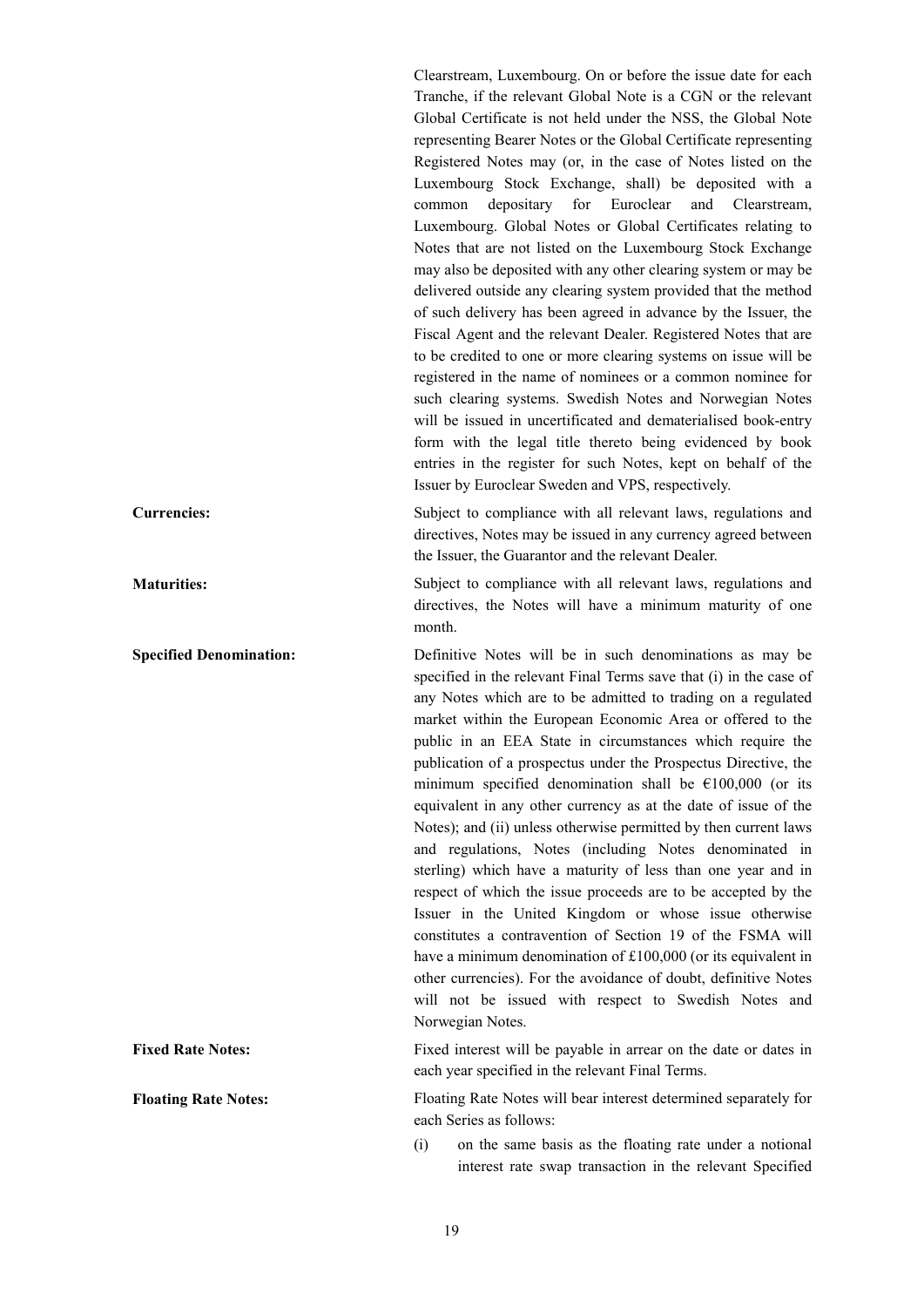|                                             |           | Currency governed by an agreement incorporating the<br>ISDA Definitions,<br>2006<br>as published<br>by the<br>International Swaps and Derivatives Association, Inc. or                                                                                                                                                                                                                                                                                                                                                                                                                                                                                                                              |
|---------------------------------------------|-----------|-----------------------------------------------------------------------------------------------------------------------------------------------------------------------------------------------------------------------------------------------------------------------------------------------------------------------------------------------------------------------------------------------------------------------------------------------------------------------------------------------------------------------------------------------------------------------------------------------------------------------------------------------------------------------------------------------------|
|                                             | (ii)      | by reference to LIBOR, LIBID, LIMEAN or EURIBOR<br>(or such other benchmark as may be specified in the<br>relevant Final Terms) as adjusted for any applicable<br>margin.                                                                                                                                                                                                                                                                                                                                                                                                                                                                                                                           |
|                                             |           | Interest periods will be specified in the relevant Final Terms.                                                                                                                                                                                                                                                                                                                                                                                                                                                                                                                                                                                                                                     |
| <b>Zero Coupon Notes:</b>                   |           | Zero Coupon Notes (as defined in "Terms and Conditions of the<br>Notes") may be issued at their nominal amount or at a discount<br>to it and will not bear interest.                                                                                                                                                                                                                                                                                                                                                                                                                                                                                                                                |
| <b>Dual Currency Notes:</b>                 |           | Payments (whether in respect of principal or interest and<br>whether at maturity or otherwise) in respect of Dual Currency<br>Notes (as defined in "Terms and Conditions of the Notes") will<br>be made in such currencies, and based on such rates of<br>exchange as may be specified in the relevant Final Terms.                                                                                                                                                                                                                                                                                                                                                                                 |
| <b>Index Linked Notes:</b>                  |           | Payments of principal in respect of Index Linked Redemption<br>Notes (as defined in "Terms and Conditions of the Notes") or of<br>interest in respect of Index Linked Interest Notes (as defined in<br>"Terms and Conditions of the Notes") will be calculated by<br>reference to such index and/or formula as may be specified in<br>the relevant Final Terms. If the redemption amount in respect of<br>an Index Linked Note is to be calculated in accordance with a<br>reference index or formula which directly or indirectly includes<br>the shares in the Issuer, the issuance of such an Index Linked<br>Note may require the approval of the meeting of the<br>shareholders of the Issuer. |
| <b>Interest Periods and Interest Rates:</b> |           | The length of the interest periods for the Notes and the<br>applicable interest rate or its method of calculation may differ<br>from time to time or be constant for any Series. Notes may have<br>a maximum interest rate, a minimum interest rate, or both. The<br>use of interest accrual periods permits the Notes to bear interest<br>at different rates in the same interest period. All such<br>information will be set out in the relevant Final Terms.                                                                                                                                                                                                                                     |
| <b>Redemption:</b>                          |           | The relevant Final Terms will specify the basis for calculating<br>the redemption amounts payable. Unless permitted by then<br>current laws and regulations, Notes (including Notes<br>denominated in sterling) which have a maturity of less than one<br>year and in respect of which the issue proceeds are to be<br>accepted by the Issuer in the United Kingdom or whose issue<br>otherwise constitutes a contravention of Section 19 of the<br>FSMA must have a minimum redemption amount of £100,000<br>(or its equivalent in other currencies).                                                                                                                                              |
| <b>Redemption by Instalments:</b>           | redeemed. | The Final Terms issued in respect of each issue of Notes that<br>are redeemable in two or more instalments will set out the dates<br>on which, and the amounts in which, such Notes may be                                                                                                                                                                                                                                                                                                                                                                                                                                                                                                          |
| <b>Optional Redemption:</b>                 |           | The Final Terms issued in respect of each issue of Notes will<br>state whether such Notes may be redeemed prior to their stated                                                                                                                                                                                                                                                                                                                                                                                                                                                                                                                                                                     |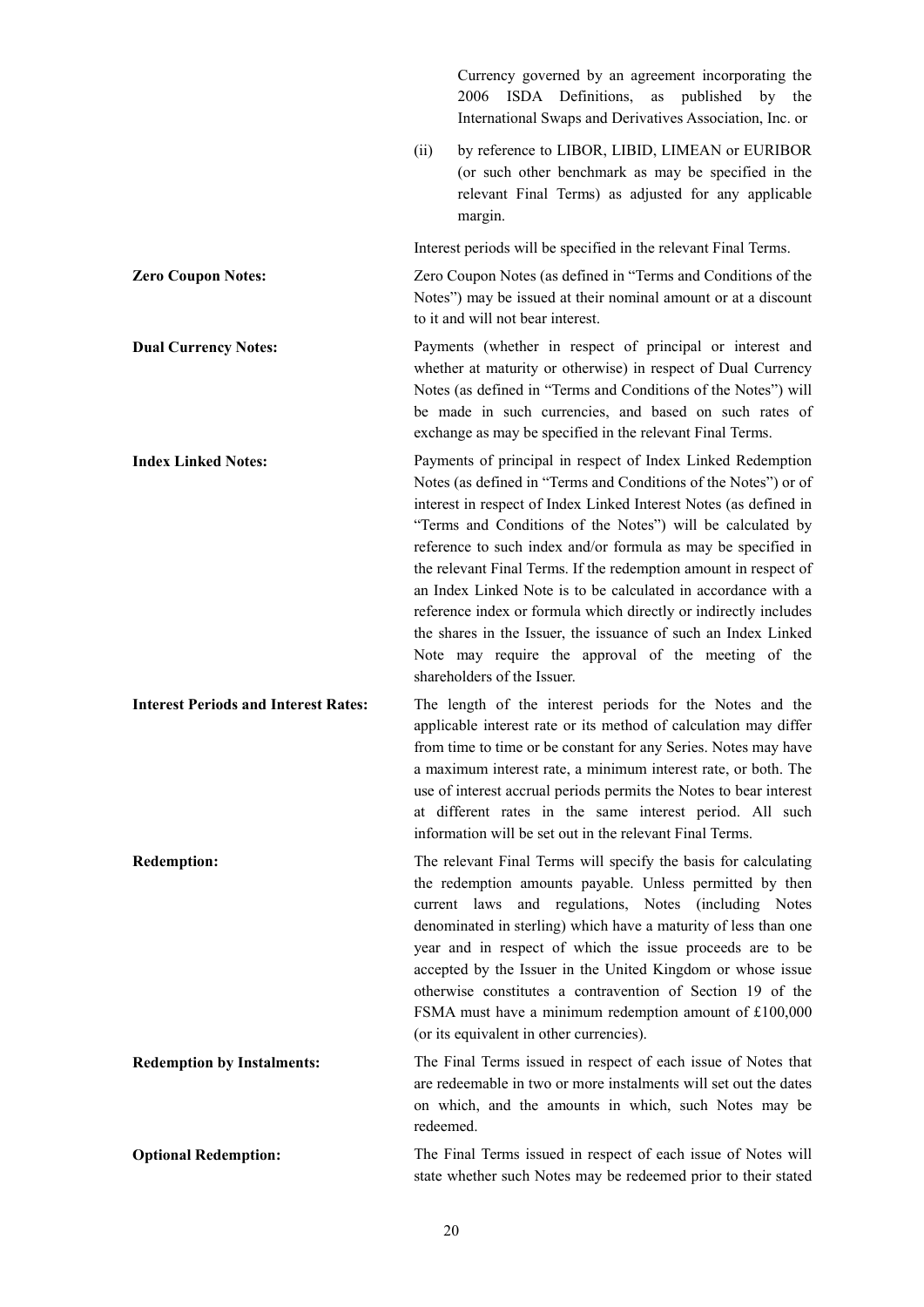|                                                | maturity at the option of the Issuer (either in whole or in part)<br>and/or the holders, and if so the terms applicable to such<br>redemption.                                                                                                                                                                                                                                                                                                                                                                                                                                                                                                                                                                                                                                                                                                                                                                                                                                                                               |
|------------------------------------------------|------------------------------------------------------------------------------------------------------------------------------------------------------------------------------------------------------------------------------------------------------------------------------------------------------------------------------------------------------------------------------------------------------------------------------------------------------------------------------------------------------------------------------------------------------------------------------------------------------------------------------------------------------------------------------------------------------------------------------------------------------------------------------------------------------------------------------------------------------------------------------------------------------------------------------------------------------------------------------------------------------------------------------|
| <b>Redemption upon a Change of</b><br>Control: | The Final Terms issued in respect of each issue of Notes will state<br>whether such Notes may be redeemed prior to their stated<br>maturity at the option of the holders upon the occurrence of a<br>Change of Control Put Event as further described in "Terms and<br>Conditions - Redemption at the Option of Noteholders on a<br>Change of Control".                                                                                                                                                                                                                                                                                                                                                                                                                                                                                                                                                                                                                                                                      |
| <b>Status of Notes and Guarantee:</b>          | The Notes and the Guarantee will constitute unsubordinated<br>and (save to the extent specified in "Terms and Conditions –<br>Negative Pledge") unsecured obligations of the Issuer and the<br>Guarantor, respectively, all as described in "Terms and<br>Conditions of the Notes – Guarantee and Status".                                                                                                                                                                                                                                                                                                                                                                                                                                                                                                                                                                                                                                                                                                                   |
|                                                | The Guarantee will be limited if required by application of the<br>provisions<br>of<br>the<br>Swedish<br>Companies<br>Act<br>(Sw. aktiebolagslagen) regulating transfers of values<br>(Sw)<br>värdeöverföringar). For a description of the Guarantee see "The<br>Deed of Guarantee".                                                                                                                                                                                                                                                                                                                                                                                                                                                                                                                                                                                                                                                                                                                                         |
| <b>Negative Pledge:</b>                        | Applicable. See "Terms and Conditions of the Notes - Negative<br>Pledge".                                                                                                                                                                                                                                                                                                                                                                                                                                                                                                                                                                                                                                                                                                                                                                                                                                                                                                                                                    |
| <b>Cross Default:</b>                          | Applicable. See "Terms and Conditions of the Notes - Events<br>of Default".                                                                                                                                                                                                                                                                                                                                                                                                                                                                                                                                                                                                                                                                                                                                                                                                                                                                                                                                                  |
| <b>Ratings:</b>                                | Tranches of Notes to be issued under the Programme may be<br>rated or unrated. Where a Tranche of Notes issued under the<br>Programme is to be rated, such rating will not necessarily be<br>the same as the relevant rating assigned to the Notes already<br>issued. Where a Tranche of Notes is rated, the applicable<br>rating(s) will be specified in the Final Terms. Whether or not a<br>rating in relation to any Tranche of Notes will be treated as<br>having been issued by a credit rating agency established in the<br>European Union, registered under Regulation (EC) No<br>1060/2009, as amended by Regulation (EU) No 513/2011 (the<br>"CRA Regulation"), and included in the list of credit rating<br>agencies published by the European Securities and Markets<br>Authority will be disclosed in the relevant Final Terms.<br>A rating is not a recommendation to buy, sell or hold securities<br>and may be subject to suspension, reduction or withdrawal at<br>any time by the assigning rating agency. |
| <b>Early Redemption:</b>                       | Except as provided in "- Optional Redemption" and "-<br>Redemption upon a Change of Control" above, Notes will be<br>redeemable at the option of the Issuer prior to maturity only for<br>tax reasons. See "Terms and Conditions of the Notes -<br>Redemption, Purchase and Options".                                                                                                                                                                                                                                                                                                                                                                                                                                                                                                                                                                                                                                                                                                                                        |
| <b>Withholding Tax:</b>                        | All payments of principal and interest in respect of the Notes<br>will be made free and clear of withholding taxes of the<br>Kingdom of Sweden, as the case may be, unless the<br>withholding is required by law. In such event, the Issuer or the<br>Guarantor (as the case may be) shall, subject to customary<br>exceptions (including the ICMA Standard EU Tax exemption                                                                                                                                                                                                                                                                                                                                                                                                                                                                                                                                                                                                                                                 |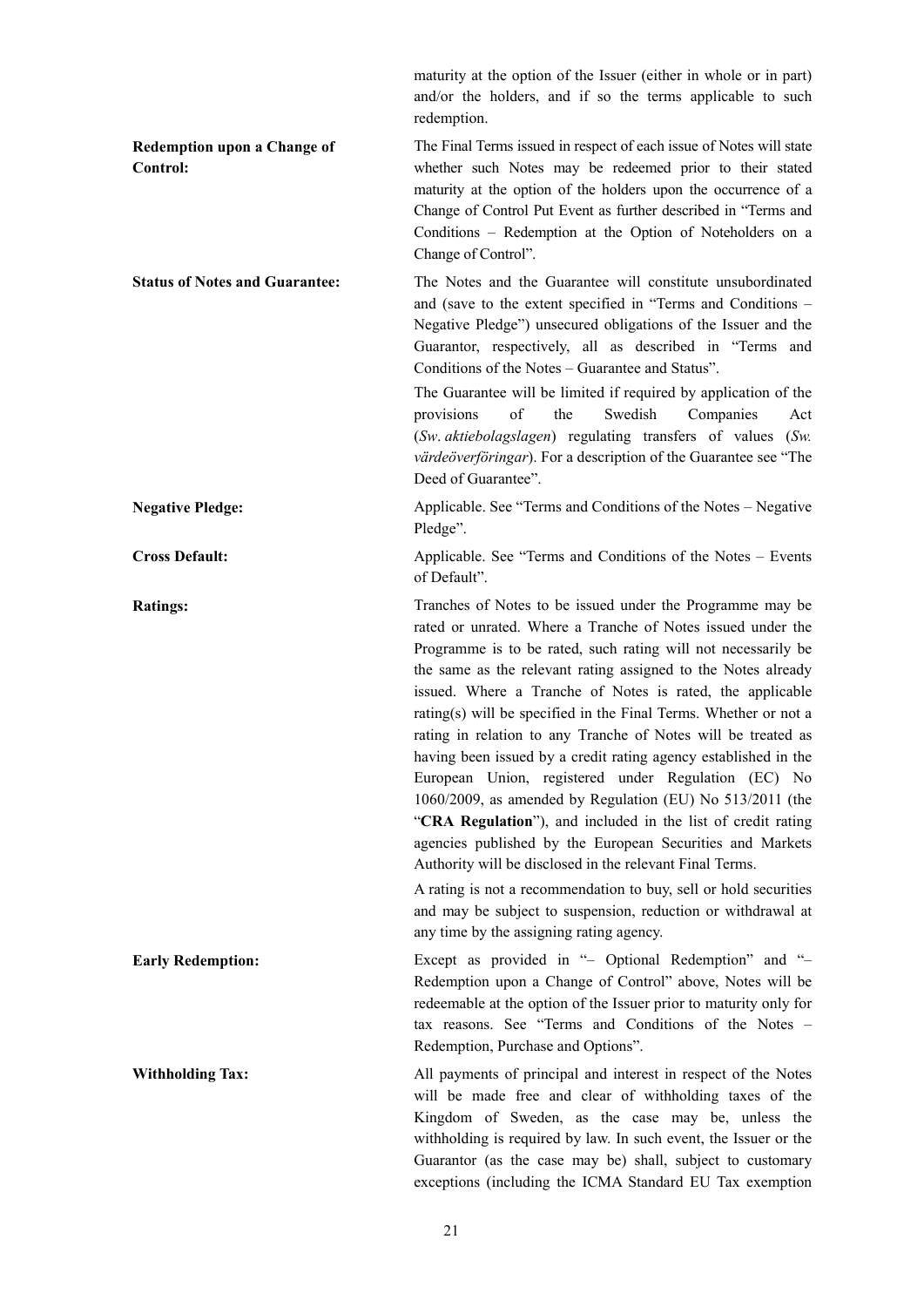Tax Language), pay such additional amounts as shall result in receipt by the Noteholder of such amounts as would have been received by it had no such withholding been required, all as described in "Terms and Conditions of the Notes – Taxation".

Governing Law: English law, save that the provisions of Condition 3(c) (and related provisions of the Deed of Guarantee) relating to limitation of the obligations of the Guarantor are governed by, and shall be construed in accordance with, Swedish law. Notwithstanding this, the registration of (i) the Swedish Notes

in Euroclear Sweden's system for the registration of financial instruments shall be governed by and construed in accordance with Swedish law and (ii) Norwegian Notes in VPS's system for the registration of financial instruments shall be governed by and construed in accordance with Norwegian law. The Issuing Agent Agreement will be governed by and construed in accordance with Swedish law. The Norwegian Agency Agreement will be governed by and construed in accordance with Norwegian law.

**Listing and Admission to Trading:** Application has been made to the Luxembourg Stock Exchange for Notes issued under the Programme to be admitted to the Official List and to be admitted to trading on the Luxembourg Stock Exchange's regulated market or as otherwise specified in the relevant Final Terms and references to listing shall be construed accordingly. As specified in the relevant Final Terms, a Series of Notes may be unlisted.

**Redenomination, Renominalisation and/or Consolidation** Notes denominated in a currency of a country that subsequently participates in the third stage of European Economic and Monetary Union may be subject to redenomination, renominalisation and/or consolidation with other Notes then denominated in euro. The provisions applicable to any such redenomination, renominalisation and/or consolidation will be as specified in the relevant Final Terms.

**Selling Restrictions:** The United States, the Public Offer Selling Restriction under the Prospectus Directive (in respect of Notes having a specified denomination of less than  $\epsilon$ 100,000 or its equivalent in any other currency as at the date of issue of the Notes), the United Kingdom, the Kingdom of Sweden and Japan. See "Subscription and Sale".

> Category 2 selling restrictions will apply for the purposes of Regulation S under the Securities Act, as amended.

> The Notes will be issued in compliance with U.S. Treas. Reg. §1.163-5(c)(2)(i)(D) (the "**D Rules**") unless (i) the relevant Final Terms states that Notes are issued in compliance with U.S. Treas. Reg. §1.163-5(c)(2)(i)(C) (the "**C Rules**") or (ii) the Notes are issued other than in compliance with the D Rules or the C Rules but in circumstances in which the Notes will not constitute "registration required obligations" under the United States Tax Equity and Fiscal Responsibility Act of 1982 ("**TEFRA**"), which circumstances will be referred to in the relevant Final Terms as a transaction to which TEFRA is not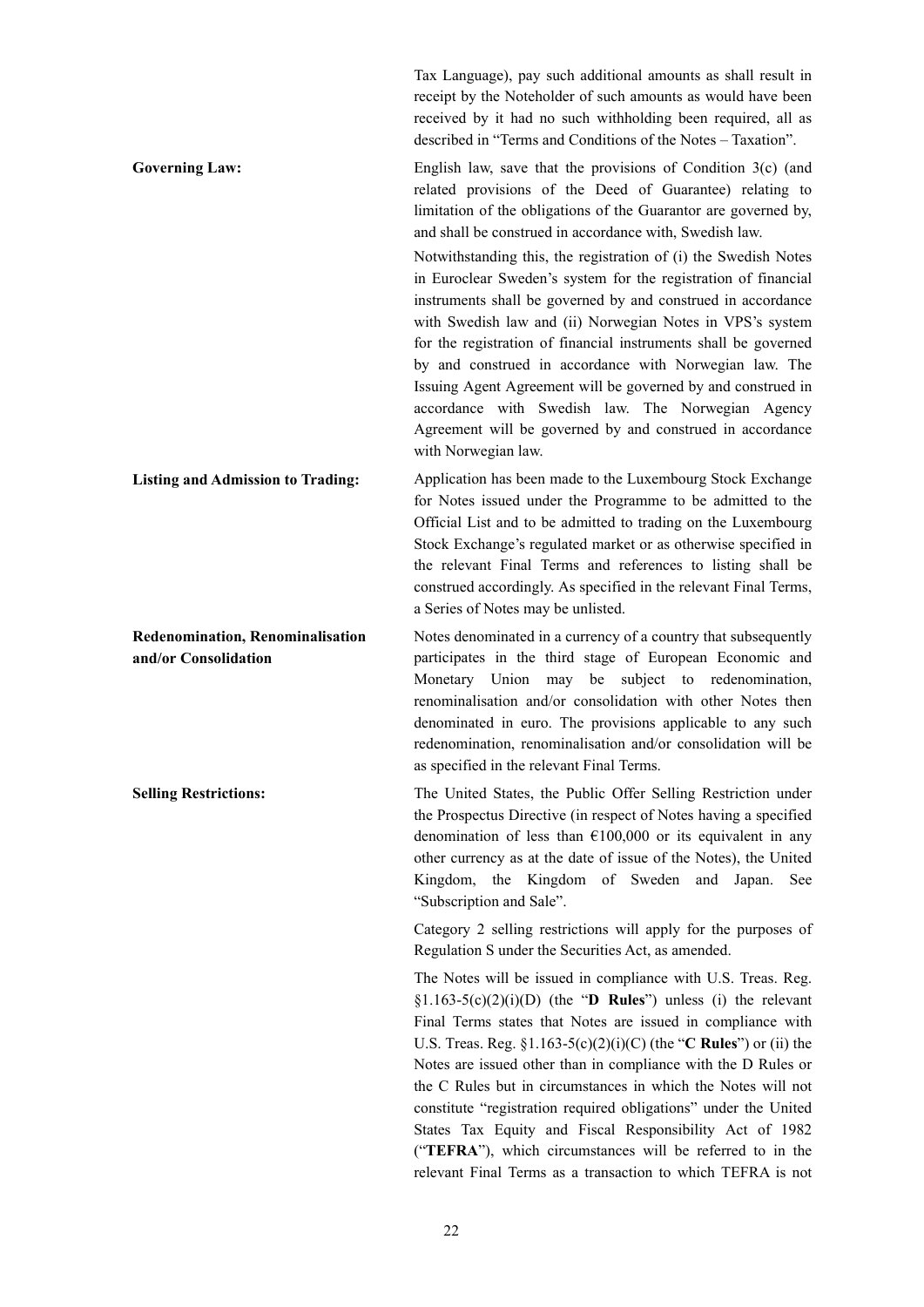applicable. The D Rules and the C Rules will not be applicable to Swedish Notes and Norwegian Notes.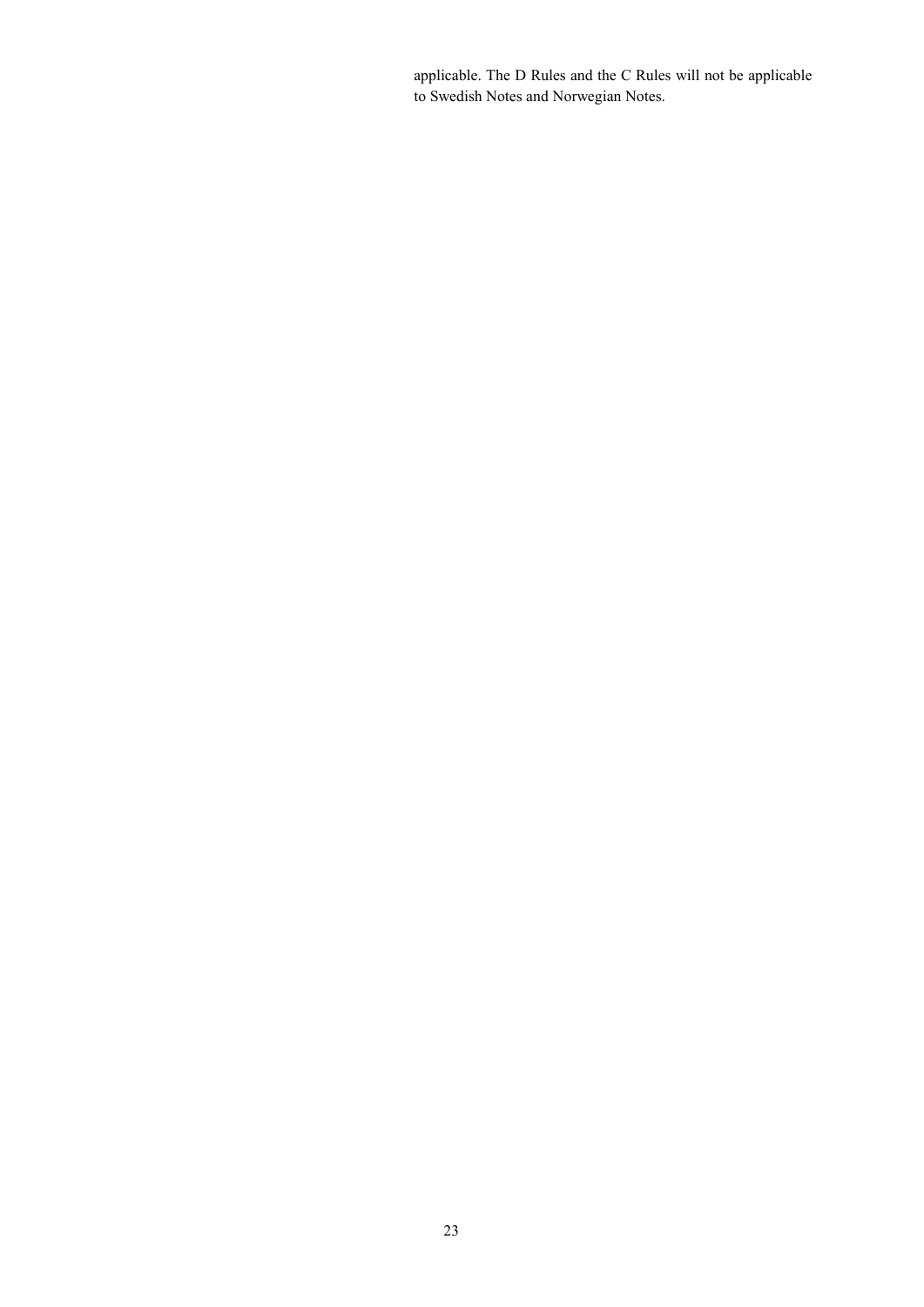#### **TERMS AND CONDITIONS OF THE NOTES**

*The following is the text of the terms and conditions that, subject to completion and amendment and as supplemented or varied in accordance with the provisions of Part A of the relevant Final Terms, shall be applicable to the Notes in definitive form (if any) issued in exchange for the Global Note(s) representing each Series. Either (i) the full text of these terms and conditions together with the relevant provisions of Part A of the Final Terms or (ii) these terms and conditions as so completed, amended, supplemented or varied (and subject to simplification by the deletion of non-applicable provisions), shall be endorsed on Bearer Notes or on the Certificates relating to Registered Notes. All capitalised terms that are not defined in these Conditions will have the meanings given to them in Part A of the relevant Final Terms. Those definitions will be endorsed on the definitive Notes or Certificates, as the case may be. References in these Conditions to "Notes" are to the Notes of one Series only, not to all Notes that may be issued under the Programme.*

The Notes (except in certain circumstances, Swedish Notes and Norwegian Notes) are issued pursuant to an Agency Agreement (the "**Agency Agreement**") dated 13 April 2012 between Tele2 AB (publ) (the "**Issuer**"), Tele2 Sverige AB (the "**Guarantor**"), BNP Paribas Securities Services, Luxembourg Branch as fiscal agent and the other agents named in it and with the benefit of a Deed of Covenant (the "**Deed of Covenant**") dated 13 April 2012 executed by the Issuer and the Guarantor in relation to the Notes and a Deed of Guarantee (the "**Deed of Guarantee**") dated 13 April 2012 executed by the Guarantor in relation to the Notes. The fiscal agent, the paying agents, the registrar, the transfer agents and the calculation agent(s) for the time being (if any) are referred to below respectively as the "**Fiscal Agent**", the "**Paying Agents**" (which expression shall include the Fiscal Agent), the "**Registrar**", the "**Transfer Agents**" and the "**Calculation Agent(s)**". The Noteholders (as defined below), the holders of the interest coupons (the "**Coupons**") relating to interest bearing Notes in bearer form and, where applicable in the case of such Notes, talons for further Coupons (the "**Talons**") (the "**Couponholders**") and the holders of the receipts for the payment of instalments of principal (the "**Receipts**") relating to Notes in bearer form of which the principal is payable in instalments are deemed to have notice of all of the provisions of the Agency Agreement applicable to them.

The Swedish Notes will be issued pursuant to an agreement to be entered into on or prior to the date of the first issue of Swedish Notes (the "**Issuing Agent Agreement**") between the Issuer and the party appointed therein as issuing agent (the "**Issuing Agent**", which expression shall include any successor of the Issuing Agent in its capacity as such, provided that such successor is duly authorised under the Swedish Financial Instruments Accounts Act (*Sw. Lagen om kontoföring av finansiella instrument (1998:1479*), as amended (the "**SFIA Act**")). The only provisions of the Agency Agreement applicable to the Swedish Notes (as defined below) are those in Schedule 3 (*Provisions for Meetings of Noteholders*) of the Agency Agreement. The Norwegian Notes will be issued pursuant to an agreement to be entered into on or prior to the date of the first issue of Norwegian Notes (the "**Norwegian Agency Agreement**") between the Issuer and the party appointed therein as paying agent and registrar (the "**Norwegian Issuing Agent**", which expression shall include any successor of the Norwegian Issuing Agent under the Norwegian Agency Agreement).

In these Conditions, "**Tranche**" means Notes which are identical in all respects.

Copies of the Agency Agreement, the Deed of Covenant and the Deed of Guarantee are available for inspection at the specified offices of each of the Paying Agents, the Registrar and the Transfer Agents.

#### **1 Form, Denomination and Title**

The Notes are issued in bearer form ("**Bearer Notes**"), in registered form ("**Registered Notes**"), in registered form in accordance with the SFIA Act ("**Swedish Notes**"), in registered form in the Norwegian Securities Depository System ("**Verdipapirsentralen**") or any other applicable securities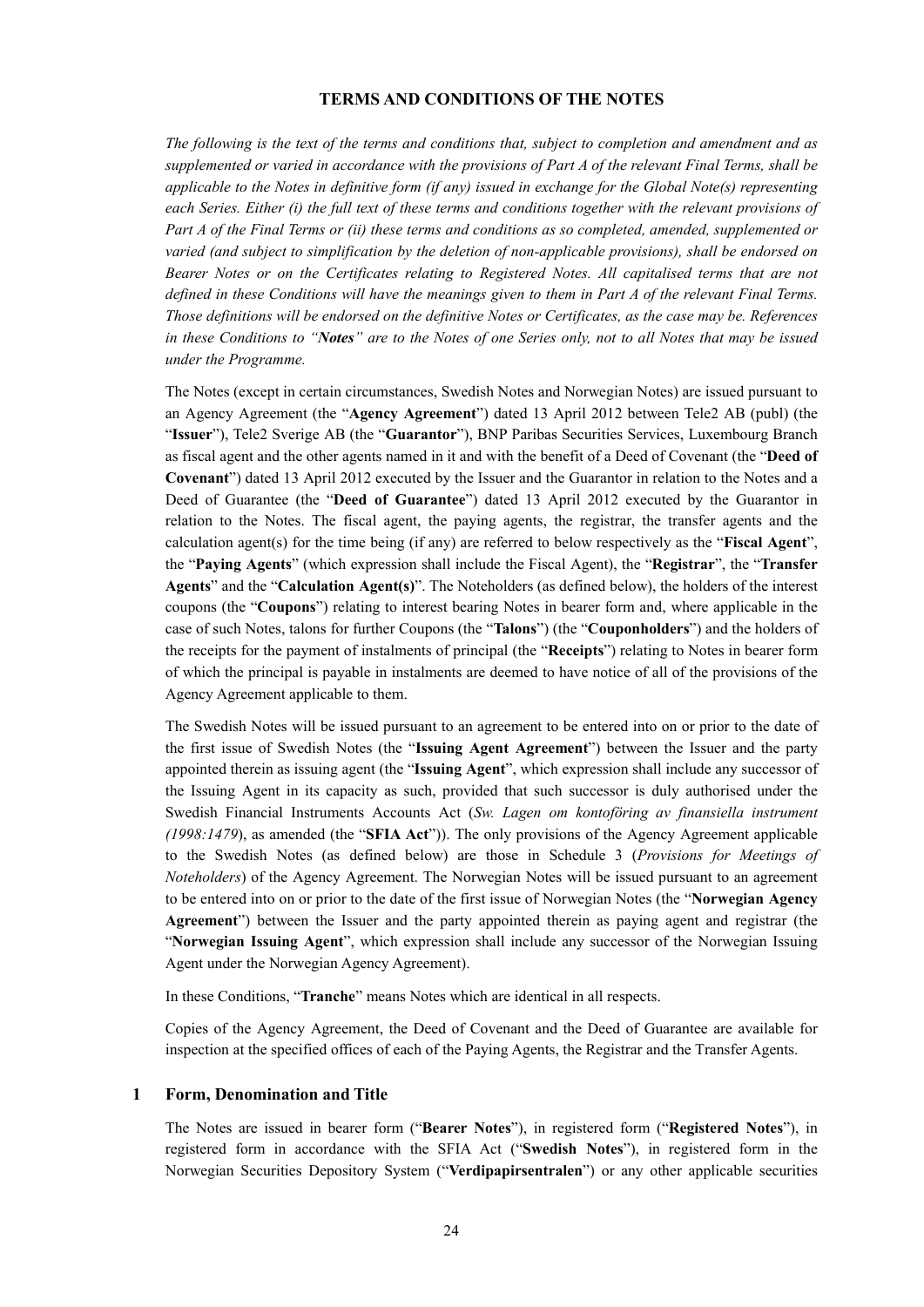depository system in accordance with the Norwegian Securities Register Act (the "**VPS**") ("**Norwegian Notes**") in each case in the Specified Denomination(s) shown hereon.

This Note is a Fixed Rate Note, a Floating Rate Note, a Zero Coupon Note, an Index Linked Interest Note, an Index Linked Redemption Note, an Instalment Note, a Dual Currency Note or a Partly Paid Note, a combination of any of the foregoing, depending upon the Interest and Redemption/Payment Basis shown hereon.

Bearer Notes are serially numbered and are issued with Coupons (and, where appropriate, a Talon) attached, save in the case of Zero Coupon Notes in which case references to interest (other than in relation to interest due after the Maturity Date), Coupons and Talons in these Conditions are not applicable. Instalment Notes are issued with one or more Receipts attached.

Registered Notes are represented by registered certificates ("**Certificates**") and, save as provided in Condition 2(c), each Certificate shall represent the entire holding of Registered Notes by the same holder. Swedish Notes and Norwegian Notes are issued in uncertificated and dematerialised book-entry form.

Title to the Bearer Notes and the Receipts, Coupons and Talons shall pass by delivery. Title to the Registered Notes shall pass by registration in the register that the Issuer shall procure to be kept by the Registrar in accordance with the provisions of the Agency Agreement (the "**Register**"). With respect to Swedish Notes, the expression "Register" means the register for such Notes maintained by Euroclear Sweden AB ("**Euroclear**") on behalf of the Issuer in accordance with the SFIA Act and the then applicable rules and procedures of Euroclear. With respect to Norwegian Notes, the expression "Register" means the register for such Notes maintained by the VPS under which the Issuer will cause Norwegian Notes to be registered to be kept by the Norwegian Issuing Agent in accordance with the relevant legislation governing the VPS. Except as ordered by a court of competent jurisdiction or as required by law, the holder (as defined below) of any Note, Receipt, Coupon or Talon shall be deemed to be and may be treated as its absolute owner for all purposes, whether or not it is overdue and regardless of any notice of ownership, trust or an interest in it, any writing on it (or on the Certificate representing it) or its theft or loss (or that of the related Certificate) and no person shall be liable for so treating the holder.

In these Conditions, "**Noteholder**" means the bearer of any Bearer Note and the Receipts relating to it or the person in whose name a Registered Note, Swedish Note or Norwegian Note is registered (as the case may be), "**holder**" (in relation to a Note, Receipt, Coupon or Talon) means the bearer of any Bearer Note, Receipt, Coupon or Talon or the person in whose name a Registered Note, Swedish Note or Norwegian Note is registered (as the case may be) and capitalised terms have the meanings given to them hereon, the absence of any such meaning indicating that such term is not applicable to the Notes. Where a nominee (*Sw. förvaltare*) is registered as the holder of a Swedish Note it shall be treated as a Noteholder or "holder" for the purposes of these Conditions.

The Issuer shall have access to the register of creditors (*Sw. skuldboken*) in respect of the Swedish Notes, unless the applicable Final Terms specify that the Issuer shall not have such access.

The names and addresses of the holders of Norwegian Notes, the particulars of Norwegian Notes held by them, all transfers and redemptions of Norwegian Notes and such other information as is required to be registered in the VPS will be registered in the Register.

#### **2 No Exchange of Notes and Transfers of Registered Notes**

(a) **No Exchange of Notes:** Registered Notes, Swedish Notes and Norwegian Notes may not be exchanged for Bearer Notes. Bearer Notes of one Specified Denomination may not be exchanged for Bearer Notes of another Specified Denomination and Bearer Notes may not be exchanged for Registered Notes, Swedish Notes or Norwegian Notes.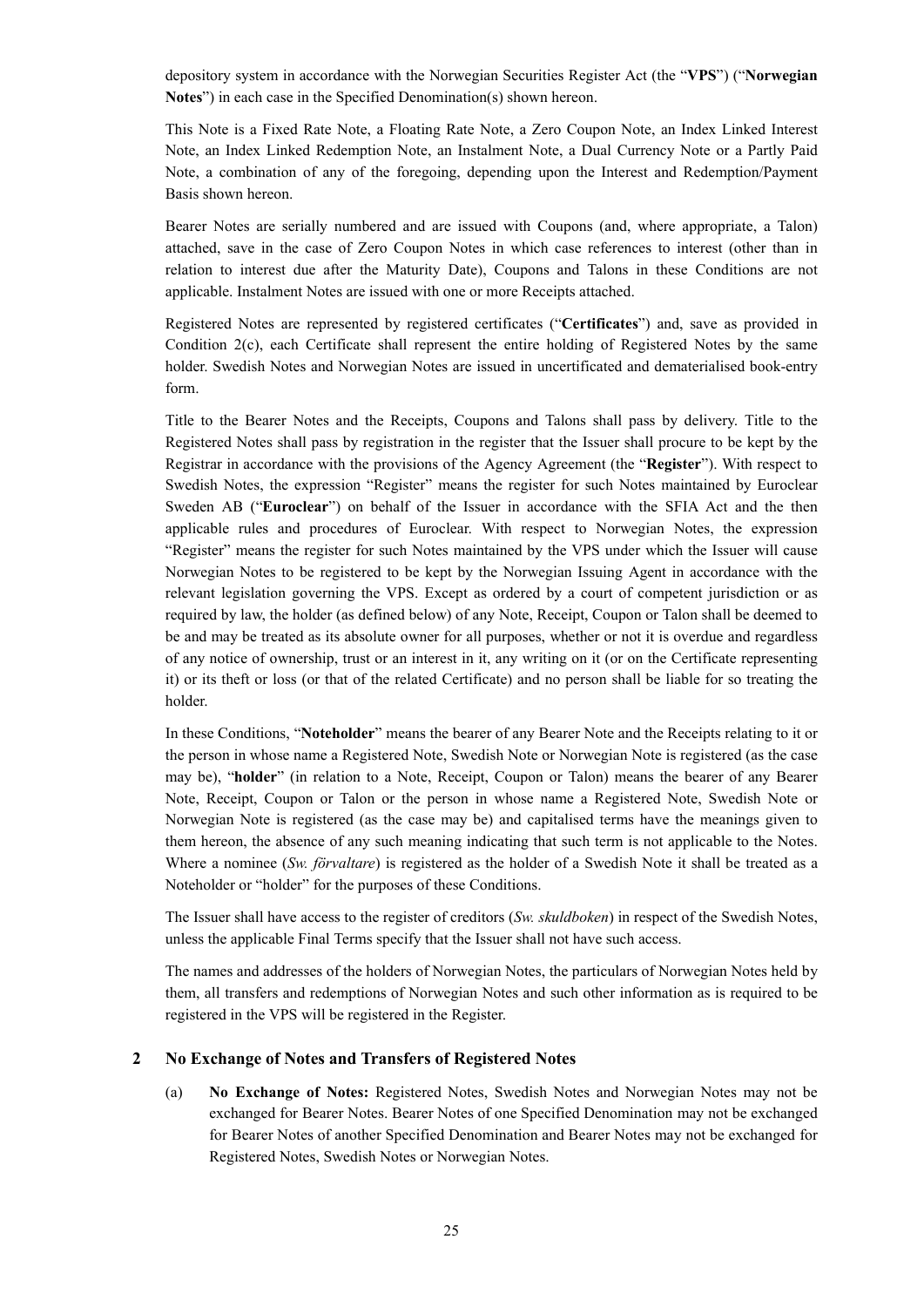(b) **Transfer of Registered Notes, Swedish Notes and Norwegian Notes:** One or more Registered Notes may be transferred upon the surrender (at the specified office of the Registrar or any Transfer Agent) of the Certificate representing such Registered Notes to be transferred, together with the form of transfer endorsed on such Certificate, (or another form of transfer substantially in the same form and containing the same representations and certifications (if any), unless otherwise agreed by the Issuer), duly completed and executed and any other evidence as the Registrar or Transfer Agent may reasonably require. In the case of a transfer of part only of a holding of Registered Notes represented by one Certificate, a new Certificate shall be issued to the transferee in respect of the part transferred and a further new Certificate in respect of the balance of the holding not transferred shall be issued to the transferor. All transfers of Notes and entries on the Register will be made subject to the detailed regulations concerning transfers of Notes scheduled to the Agency Agreement or, in respect of Swedish Notes, the then applicable rules and procedures of Euroclear and in respect of Norwegian Notes, the then applicable rules and procedures of VPS. The regulations scheduled to the Agency Agreement may be changed by the Issuer, with the prior written approval of the Registrar and the Noteholders. A copy of the current regulations will be made available by the Registrar to any Noteholder upon request. The rules and procedures of Euroclear are available on Euroclear's website, *www.euroclear.eu*. Title to Swedish Notes will pass by transfer between accountholders of the Euroclear system, perfected in accordance with applicable legislation (including the SFIA Act) and the then applicable rules and procedures of Euroclear. Norwegian Notes may, subject to the terms of the Norwegian Agency Agreement, be transferred in whole or in part in a Specified Denomination by way of transfer between individual VPS Accounts in accordance with the relevant procedures of the VPS issued from time to time.

No transfer of a Norwegian Note will be valid unless and until entered on the Register. A Norwegian Note may be registered only in the name of, and transferred only to, a person holding a VPS Account.

- (c) **Exercise of Options or Partial Redemption in Respect of Registered Notes:** In the case of an exercise of an Issuer's or Noteholders' option in respect of part of, or a partial redemption of, a holding of Registered Notes represented by a single Certificate, a new Certificate shall be issued to the holder to reflect the exercise of such option or in respect of the balance of the holding not redeemed. In the case of a partial exercise of an option resulting in Registered Notes of the same holding having different terms, separate Certificates shall be issued in respect of those Notes of that holding that have the same terms. New Certificates shall only be issued against surrender of the existing Certificates to the Registrar or any Transfer Agent. In the case of a transfer of Registered Notes to a person who is already a holder of Registered Notes, a new Certificate representing the enlarged holding shall only be issued against surrender of the Certificate representing the existing holding.
- (d) **Delivery of New Certificates:** Each new Certificate to be issued pursuant to Conditions 2(b) or (c) shall be available for delivery within three business days of receipt of the form of transfer or Exercise Notice (as defined in Condition 6(e)) and surrender of the Certificate for exchange. Delivery of the new Certificate(s) shall be made at the specified office of the Transfer Agent or of the Registrar (as the case may be) to whom delivery or surrender of such form of transfer, Exercise Notice or Certificate shall have been made or, at the option of the holder making such delivery or surrender as aforesaid and as specified in the form of transfer, Exercise Notice or otherwise in writing, be mailed by uninsured post at the risk of the holder entitled to the new Certificate to such address as may be so specified, unless such holder requests otherwise and pays in advance to the relevant Agent (as defined in the Agency Agreement) the costs of such other method of delivery and/or such insurance as it may specify. In this Condition 2(d), "**business day**" means a day, other than a Saturday or Sunday, on which banks are open for business in the place of the specified office of the relevant Transfer Agent or the Registrar (as the case may be).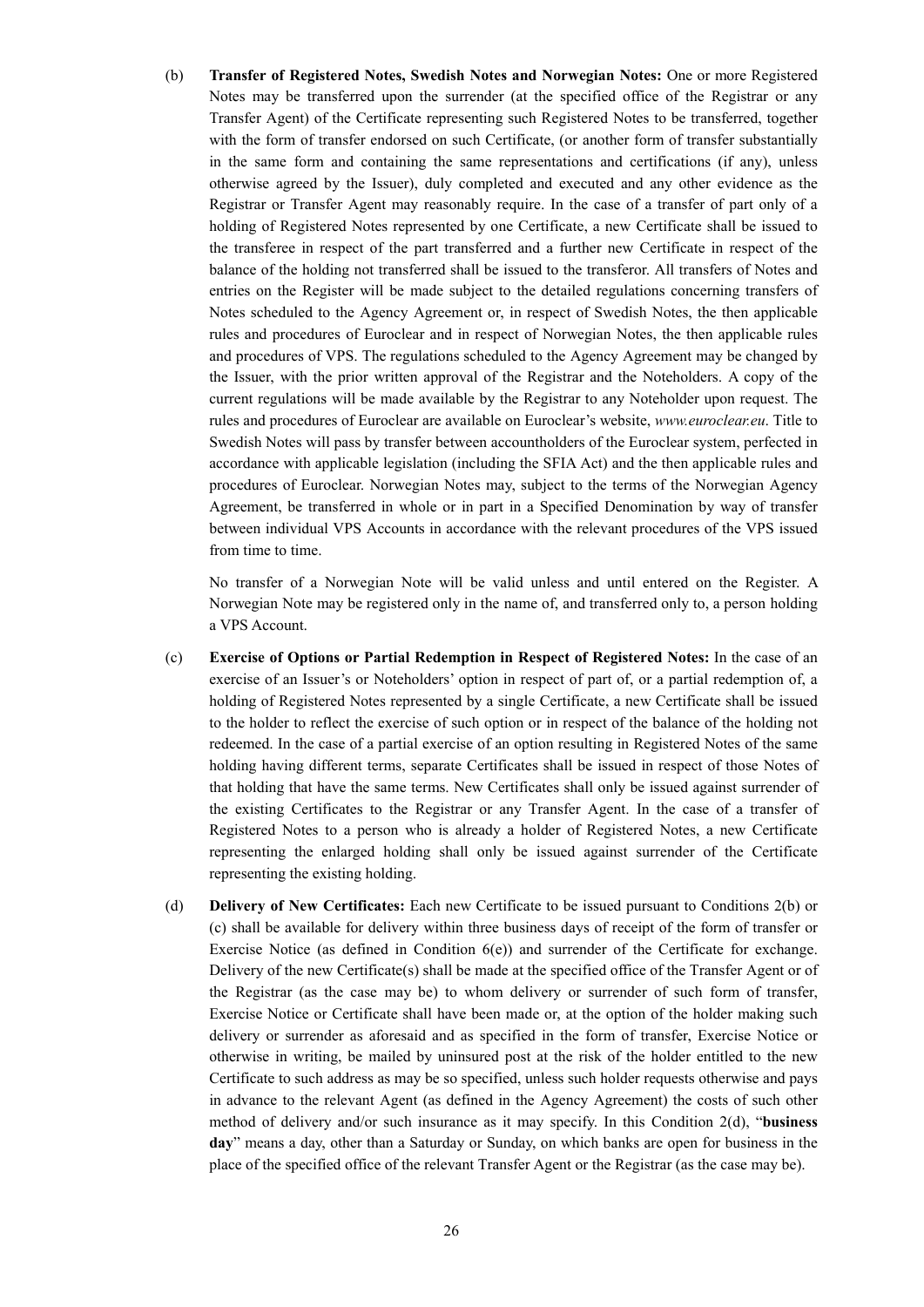- (e) **Transfer Free of Charge:** Transfers of Notes and Certificates on registration, transfer, partial redemption or exercise of an option shall be effected without charge by or on behalf of the Issuer, the Registrar or the Transfer Agents, but upon payment of any tax or other governmental charges that may be imposed in relation to it (or the giving of such indemnity as the Registrar or the relevant Transfer Agent may require). This paragraph shall not apply to Swedish Notes and Norwegian Notes.
- (f) **Closed Periods:** No Noteholder may require the transfer of a Registered Note to be registered (i) during the period of 15 days ending on the due date for redemption of, or payment of any Instalment Amount in respect of, that Note, (ii) during the period of 15 days before any date on which Notes may be called for redemption by the Issuer at its option pursuant to Condition 6(d), (iii) after any such Note has been called for redemption or (iv) during the period of seven days ending on (and including) any Record Date. No Noteholder may require the transfer of a Swedish Note to be registered during a period which is the equivalent of any such closed period pursuant to the then applicable rules and procedures of Euroclear.

## **3 Guarantee and Status**

- (a) **Guarantee:** Subject to Condition 3(c) below, the Guarantor has unconditionally and irrevocably guaranteed the due payment of all sums expressed to be payable by the Issuer under the Notes and the Receipts and the Coupons relating to them. Its obligations in that respect (the "**Guarantee**") are contained in the Deed of Guarantee.
- (b) **Status of Notes and Guarantee:** The Notes and the Receipts and Coupons relating to them constitute (subject to Condition 4) unsecured obligations of the Issuer and shall at all times rank *pari passu* and without any preference among themselves. The payment obligations of the Issuer under the Notes and the Receipts and the Coupons relating to them and of the Guarantor under the Guarantee shall, save for such exceptions as may be provided by applicable legislation and subject to Condition 4, at all times rank at least equally with all other unsecured and unsubordinated indebtedness and monetary obligations of the Issuer and the Guarantor, respectively, present and future.
- (c) **Limitations**: Pursuant to the Deed of Guarantee, the obligations of the Guarantor shall be limited, if (and only if) required by the mandatory provisions of the Swedish Companies Act (Sw. *Aktiebolagslagen (2005:551)*) (the "**Swedish Companies Act**") regulating unlawful distribution of assets and transfer of value (Chapter 17, Sections 1 to 4) (or its equivalent from time to time) and the liability of the Guarantor under the Deed of Guarantee will exist only to the extent permitted by the above mentioned provisions of the Swedish Companies Act.

## **4 Negative Pledge**

So long as any Note or Coupon remains outstanding (as defined in the Agency Agreement) neither the Issuer nor the Guarantor will create, or have outstanding any mortgage, charge, lien, pledge or other security interest, upon the whole or any part of its present or future undertaking, assets or revenues to secure any Relevant Indebtedness or any guarantee or indemnity in respect of any Relevant Indebtedness without at the same time or prior thereto according to the Notes and the Coupons the benefit of the same security as is created or subsisting to secure any such Relevant Indebtedness, guarantee or indemnity or such other security as shall be approved by an Extraordinary Resolution (as defined in the Agency Agreement) of the Noteholders.

In this Condition, "**Relevant Indebtedness**" means any indebtedness which is in the form of, or represented or evidenced by, bonds, notes, debentures, loan stock or other securities which for the time being are, or are capable of being, quoted, listed or dealt in or traded on any stock exchange or over-thecounter or other securities market.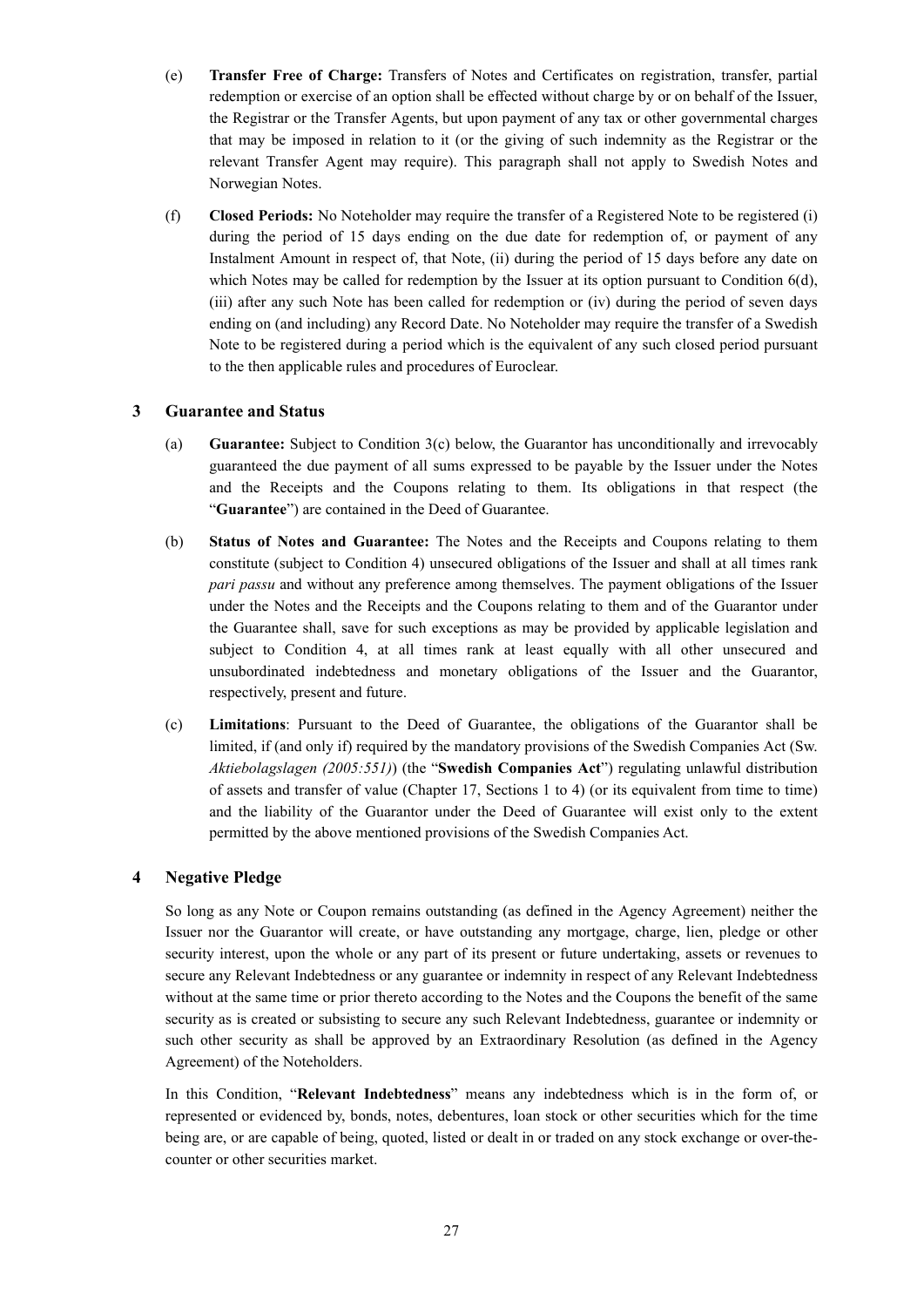## **5 Interest and other Calculations**

(a) **Interest on Fixed Rate Notes:** Each Fixed Rate Note bears interest on its outstanding nominal amount from and including (or, in the case of Swedish Notes, from and excluding) the Interest Commencement Date at the rate per annum (expressed as a percentage) equal to the Rate of Interest, such interest being payable in arrear on each Interest Payment Date. The amount of interest payable shall be determined in accordance with Condition 5(h).

#### (b) **Interest on Floating Rate Notes and Index Linked Interest Notes:**

- (i) *Interest Payment Dates:* Each Floating Rate Note and Index Linked Interest Note bears interest on its outstanding nominal amount from and including (or, in the case of Swedish Notes, from and excluding) the Interest Commencement Date at the rate per annum (expressed as a percentage) equal to the Rate of Interest, such interest being payable in arrear on each Interest Payment Date. The amount of interest payable shall be determined in accordance with Condition 5(h). Such Interest Payment Date(s) is/are either shown hereon as Specified Interest Payment Dates or, if no Specified Interest Payment Date(s) is/are shown hereon, Interest Payment Date shall mean each date which falls the number of months or other period shown hereon as the Interest Period after the preceding Interest Payment Date or, in the case of the first Interest Payment Date, after the Interest Commencement Date*.*
- (ii) *Business Day Convention:* If any date referred to in these Conditions that is specified to be subject to adjustment in accordance with a Business Day Convention would otherwise fall on a day that is not a Business Day, then, if the Business Day Convention specified is (A) the Floating Rate Business Day Convention, such date shall be postponed to the next day that is a Business Day unless it would thereby fall into the next calendar month, in which event (x) such date shall be brought forward to the immediately preceding Business Day and (y) each subsequent such date shall be the last Business Day of the month in which such date would have fallen had it not been subject to adjustment, (B) the Following Business Day Convention, such date shall be postponed to the next day that is a Business Day, (C) the Modified Following Business Day Convention, such date shall be postponed to the next day that is a Business Day unless it would thereby fall into the next calendar month, in which event such date shall be brought forward to the immediately preceding Business Day or (D) the Preceding Business Day Convention, such date shall be brought forward to the immediately preceding Business Day.
- (iii) *Rate of Interest for Floating Rate Notes:* The Rate of Interest in respect of Floating Rate Notes for each Interest Accrual Period shall be determined in the manner specified hereon and the provisions below relating to either ISDA Determination or Screen Rate Determination shall apply, depending upon which is specified hereon.
	- (A) ISDA Determination for Floating Rate Notes

Where ISDA Determination is specified hereon as the manner in which the Rate of Interest is to be determined, the Rate of Interest for each Interest Accrual Period shall be determined by the Calculation Agent as a rate equal to the relevant ISDA Rate. For the purposes of this sub-paragraph (A), "**ISDA Rate**" for an Interest Accrual Period means a rate equal to the Floating Rate that would be determined by the Calculation Agent under a Swap Transaction under the terms of an agreement incorporating the ISDA Definitions and under which:

- (x) the Floating Rate Option is as specified hereon
- (y) the Designated Maturity is a period specified hereon and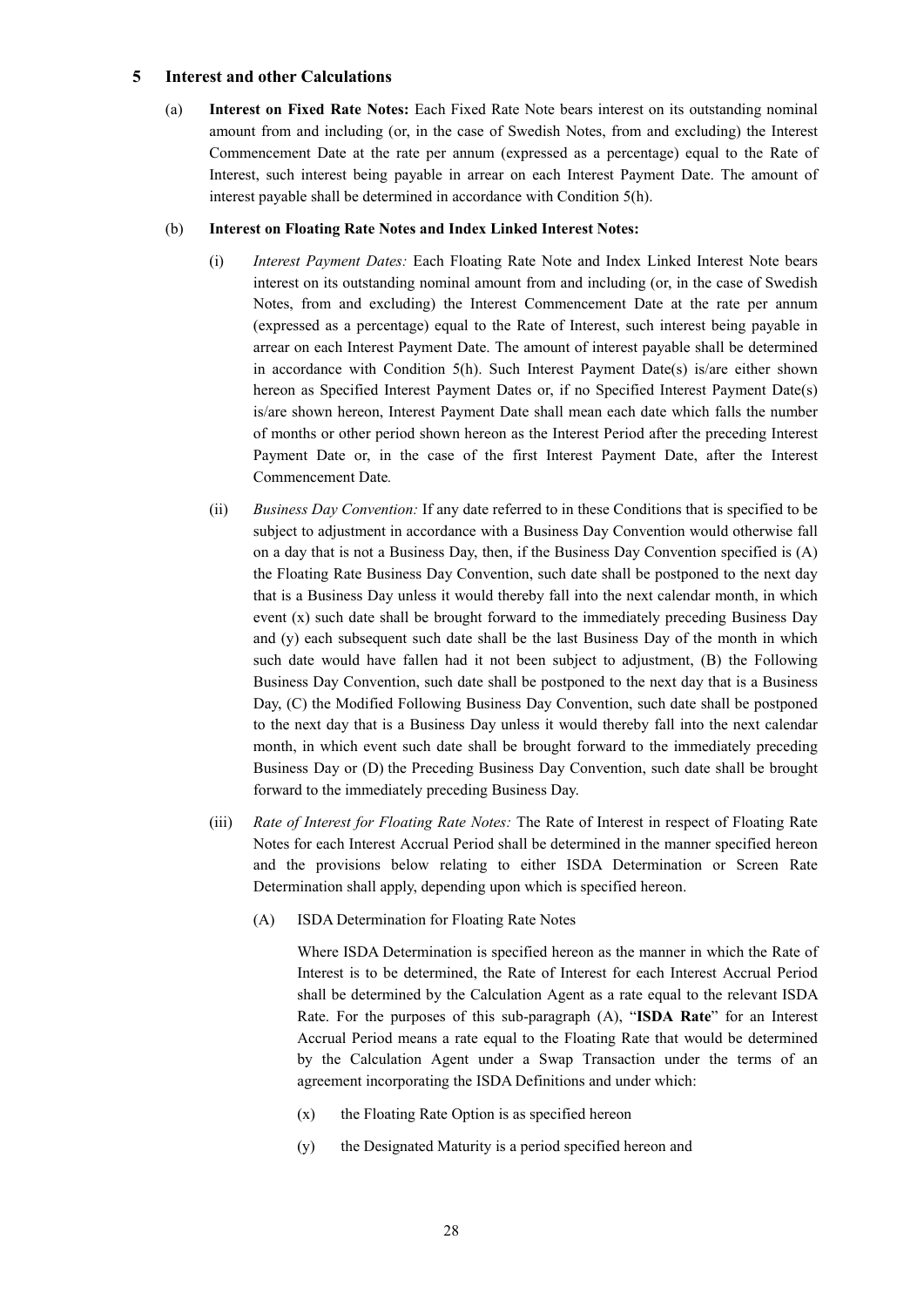(z) the relevant Reset Date is the first day of that Interest Accrual Period unless otherwise specified hereon.

For the purposes of this sub-paragraph (A), "**Floating Rate**", "**Calculation Agent**", "**Floating Rate Option**", "**Designated Maturity**", "**Reset Date**" and "**Swap Transaction**" have the meanings given to those terms in the ISDA Definitions.

- (B) Screen Rate Determination for Floating Rate Notes
	- (x) Where Screen Rate Determination is specified hereon as the manner in which the Rate of Interest is to be determined, the Rate of Interest for each Interest Accrual Period will, subject as provided below, be either:
		- (1) the offered quotation; or
		- (2) the arithmetic mean of the offered quotations,

(expressed as a percentage rate per annum) for the Reference Rate which appears or appear, as the case may be, on the Relevant Screen Page as at either 11.00 a.m. (London time in the case of LIBOR or Central European time in the case of EURIBOR) on the Interest Determination Date in question as determined by the Calculation Agent. If five or more of such offered quotations are available on the Relevant Screen Page, the highest (or, if there is more than one such highest quotation, one only of such quotations) and the lowest (or, if there is more than one such lowest quotation, one only of such quotations) shall be disregarded by the Calculation Agent for the purpose of determining the arithmetic mean of such offered quotations.

If the Reference Rate from time to time in respect of Floating Rate Notes is specified hereon as being other than LIBOR or EURIBOR, the Rate of Interest in respect of such Notes will be determined as provided hereon.

- (y) if the Relevant Screen Page is not available or, if sub-paragraph  $(x)(1)$ applies and no such offered quotation appears on the Relevant Screen Page, or, if sub-paragraph  $(x)(2)$  applies and fewer than three such offered quotations appear on the Relevant Screen Page, in each case as at the time specified above, subject as provided below, the Calculation Agent shall request, if the Reference Rate is LIBOR, the principal London office of each of the Reference Banks or, if the Reference Rate is EURIBOR, the principal Euro-zone office of each of the Reference Banks, to provide the Calculation Agent with its offered quotation (expressed as a percentage rate per annum) for the Reference Rate if the Reference Rate is LIBOR, at approximately 11.00 a.m. (London time), or if the Reference Rate is EURIBOR, at approximately 11.00 a.m. (Central European time) on the Interest Determination Date in question. If two or more of the Reference Banks provide the Calculation Agent with such offered quotations, the Rate of Interest for such Interest Accrual Period shall be the arithmetic mean of such offered quotations as determined by the Calculation Agent; and
- (z) if paragraph (y) above applies and the Calculation Agent determines that fewer than two Reference Banks are providing offered quotations, subject as provided below, the Rate of Interest shall be the arithmetic mean of the rates per annum (expressed as a percentage) as communicated to (and at the request of) the Calculation Agent by the Reference Banks or any two or more of them, at which such banks were offered, if the Reference Rate is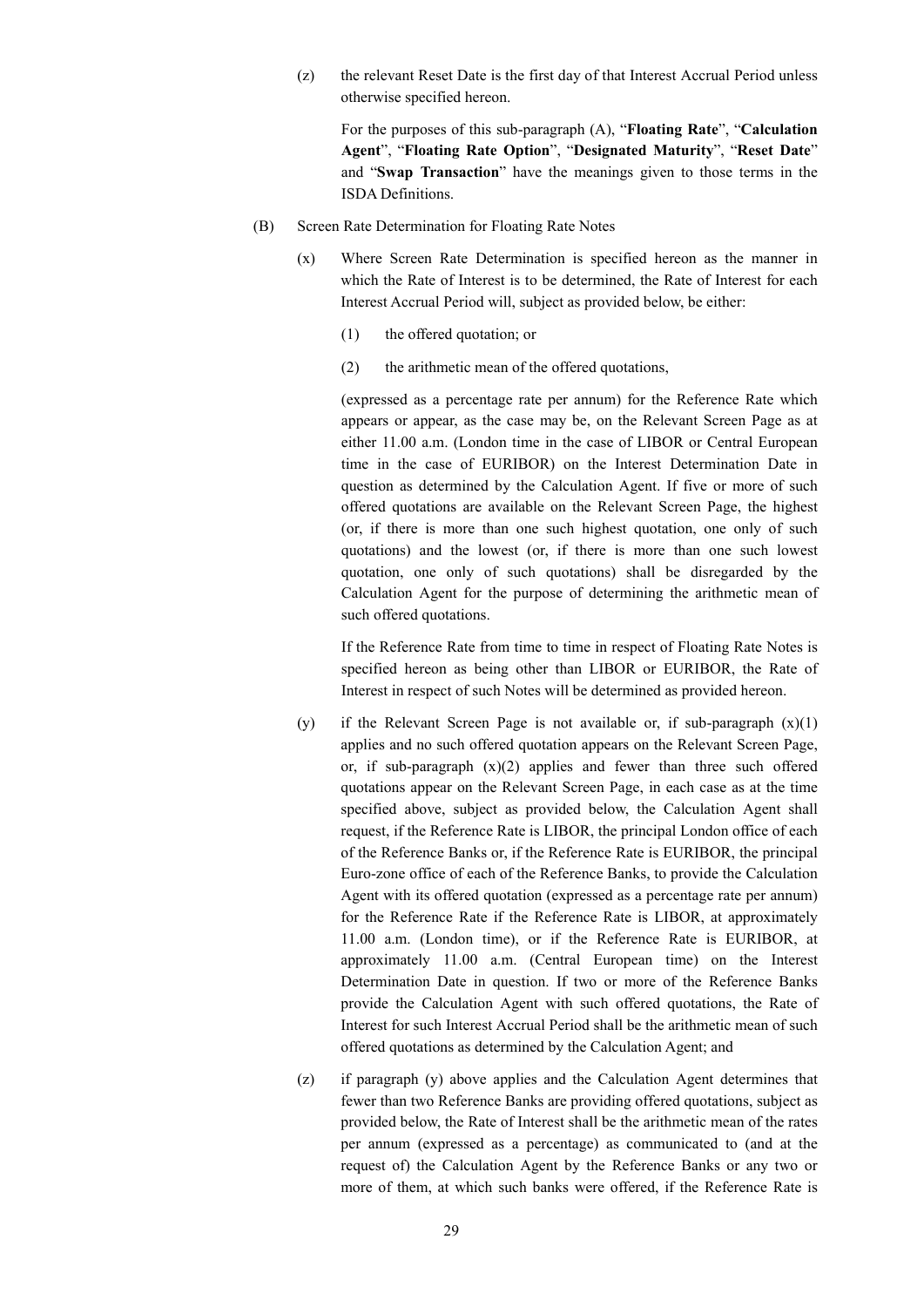LIBOR, at approximately 11.00 a.m. (London time) or, if the Reference Rate is EURIBOR, at approximately 11.00 a.m. (Central European time) on the relevant Interest Determination Date, deposits in the Specified Currency for a period equal to that which would have been used for the Reference Rate by leading banks in, if the Reference Rate is LIBOR, the London interbank market or, if the Reference Rate is EURIBOR, the Euro-zone interbank market, as the case may be, or, if fewer than two of the Reference Banks provide the Calculation Agent with such offered rates, the offered rate for deposits in the Specified Currency for a period equal to that which would have been used for the Reference Rate, or the arithmetic mean of the offered rates for deposits in the Specified Currency for a period equal to that which would have been used for the Reference Rate, at which, if the Reference Rate is LIBOR, at approximately 11.00 a.m. (London time) or, if the Reference Rate is EURIBOR, at approximately 11.00 a.m. (Central European time), on the relevant Interest Determination Date, any one or more banks (which bank or banks is or are in the opinion of the Issuer suitable for such purpose) informs the Calculation Agent it is quoting to leading banks in, if the Reference Rate is LIBOR, the London inter-bank market or, if the Reference Rate is EURIBOR, the Euro-zone inter-bank market, as the case may be, provided that, if the Rate of Interest cannot be determined in accordance with the foregoing provisions of this paragraph, the Rate of Interest shall be determined as at the last preceding Interest Determination Date (though substituting, where a different Margin or Maximum or Minimum Rate of Interest is to be applied to the relevant Interest Accrual Period from that which applied to the last preceding Interest Accrual Period, the Margin or Maximum or Minimum Rate of Interest relating to the relevant Interest Accrual Period, in place of the Margin or Maximum or Minimum Rate of Interest relating to that last preceding Interest Accrual Period).

- (iv) *Rate of Interest for Index Linked Interest Notes:* The Rate of Interest in respect of Index Linked Interest Notes for each Interest Accrual Period shall be determined in the manner specified hereon and interest will accrue by reference to an Index or Formula as specified hereon.
- (c) **Zero Coupon Notes:** Where a Note the Interest Basis of which is specified to be Zero Coupon is repayable prior to the Maturity Date and is not paid when due, the amount due and payable prior to the Maturity Date shall be the Early Redemption Amount of such Note. As from the Maturity Date, the Rate of Interest for any overdue principal of such a Note shall be a rate per annum (expressed as a percentage) equal to the Amortisation Yield (as described in Condition  $6(b)(i)$ ).
- (d) **Dual Currency Notes:** In the case of Dual Currency Notes, if the rate or amount of interest falls to be determined by reference to a Rate of Exchange or a method of calculating a Rate of Exchange, the rate or amount of interest payable shall be determined in the manner specified hereon.
- (e) **Partly Paid Notes:** In the case of Partly Paid Notes (other than Partly Paid Notes which are Zero Coupon Notes), interest will accrue as aforesaid on the paid-up nominal amount of such Notes and otherwise as specified hereon.
- (f) **Accrual of Interest:** Interest shall cease to accrue on each Note on the due date for redemption (or, in the case of Swedish Notes, on the day before redemption) unless, upon due presentation, payment is improperly withheld or refused, in which event interest shall continue to accrue (both before and after judgment) at the Rate of Interest in the manner provided in this Condition 5 to but excluding the Relevant Date (as defined in Condition 8).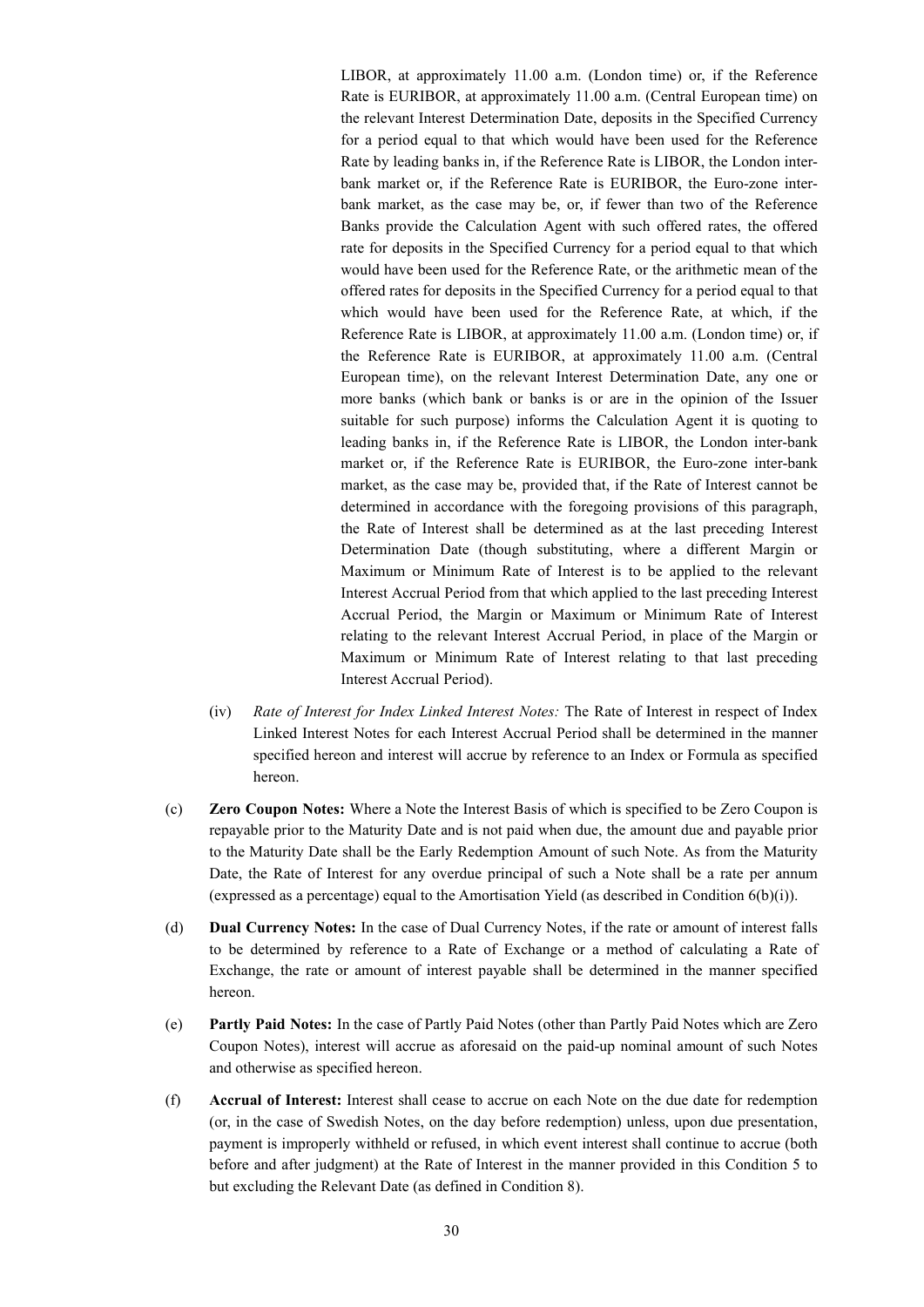## (g) **Margin, Maximum/Minimum Rates of Interest, Instalment Amounts and Redemption Amounts and Rounding:**

- (i) If any Margin is specified hereon (either  $(x)$  generally, or  $(y)$  in relation to one or more Interest Accrual Periods), an adjustment shall be made to all Rates of Interest, in the case of  $(x)$ , or the Rates of Interest for the specified Interest Accrual Periods, in the case of  $(y)$ , calculated in accordance with (b) above by adding (if a positive number) or subtracting the absolute value (if a negative number) of such Margin subject always to the next paragraph
- (ii) If any Maximum or Minimum Rate of Interest, Instalment Amount or Redemption Amount is specified hereon, then any Rate of Interest, Instalment Amount or Redemption Amount shall be subject to such maximum or minimum, as the case may be
- (iii) For the purposes of any calculations required pursuant to these Conditions (unless otherwise specified), (x) all percentages resulting from such calculations shall be rounded, if necessary, to the nearest one hundred-thousandth of a percentage point (with halves being rounded up), (y) all figures shall be rounded to seven significant figures (with halves being rounded up) and (z) all currency amounts that fall due and payable shall be rounded to the nearest unit of such currency (with halves being rounded up), save in the case of yen, which shall be rounded down to the nearest yen. For these purposes "**unit**" means the lowest amount of such currency that is available as legal tender in the countries of such currency.
- (h) **Calculations:** The amount of interest payable per Calculation Amount in respect of any Note for any Interest Accrual Period shall be equal to the product of the Rate of Interest, the Calculation Amount specified hereon, and the Day Count Fraction for such Interest Accrual Period, unless an Interest Amount (or a formula for its calculation) is applicable to such Interest Accrual Period, in which case the amount of interest payable per Calculation Amount in respect of such Note for such Interest Accrual Period shall equal such Interest Amount (or be calculated in accordance with such formula). Where any Interest Period comprises two or more Interest Accrual Periods, the amount of interest payable per Calculation Amount in respect of such Interest Period shall be the sum of the Interest Amounts payable in respect of each of those Interest Accrual Periods. In respect of any other period for which interest is required to be calculated, the provisions above shall apply save that the Day Count Fraction shall be for the period for which interest is required to be calculated.
- (i) **Determination and Publication of Rates of Interest, Interest Amounts, Final Redemption Amounts, Early Redemption Amounts, Optional Redemption Amounts and Instalment Amounts:** The Calculation Agent shall, as soon as practicable on such date as the Calculation Agent may be required to calculate any rate or amount, obtain any quotation or make any determination or calculation, determine such rate and calculate the Interest Amounts for the relevant Interest Accrual Period, calculate the Final Redemption Amount, Early Redemption Amount, Optional Redemption Amount or Instalment Amount, obtain such quotation or make such determination or calculation, as the case may be, and cause the Rate of Interest and the Interest Amounts for each Interest Accrual Period and the relevant Interest Payment Date and, if required to be calculated, the Final Redemption Amount, Early Redemption Amount, Optional Redemption Amount or any Instalment Amount to be notified to the Fiscal Agent, the Issuer, each of the Paying Agents, the Noteholders, any other Calculation Agent appointed in respect of the Notes that is to make a further calculation upon receipt of such information and, if the Notes are listed on a stock exchange and the rules of such exchange or other relevant authority so require, such exchange or other relevant authority as soon as possible after their determination but in no event later than (i) the commencement of the relevant Interest Period, if determined prior to such time, in the case of notification to such exchange of a Rate of Interest and Interest Amount, or (ii) in all other cases, the fourth Business Day after such determination. Where any Interest Payment Date or Interest Period Date is subject to adjustment pursuant to Condition 5(b)(ii), the Interest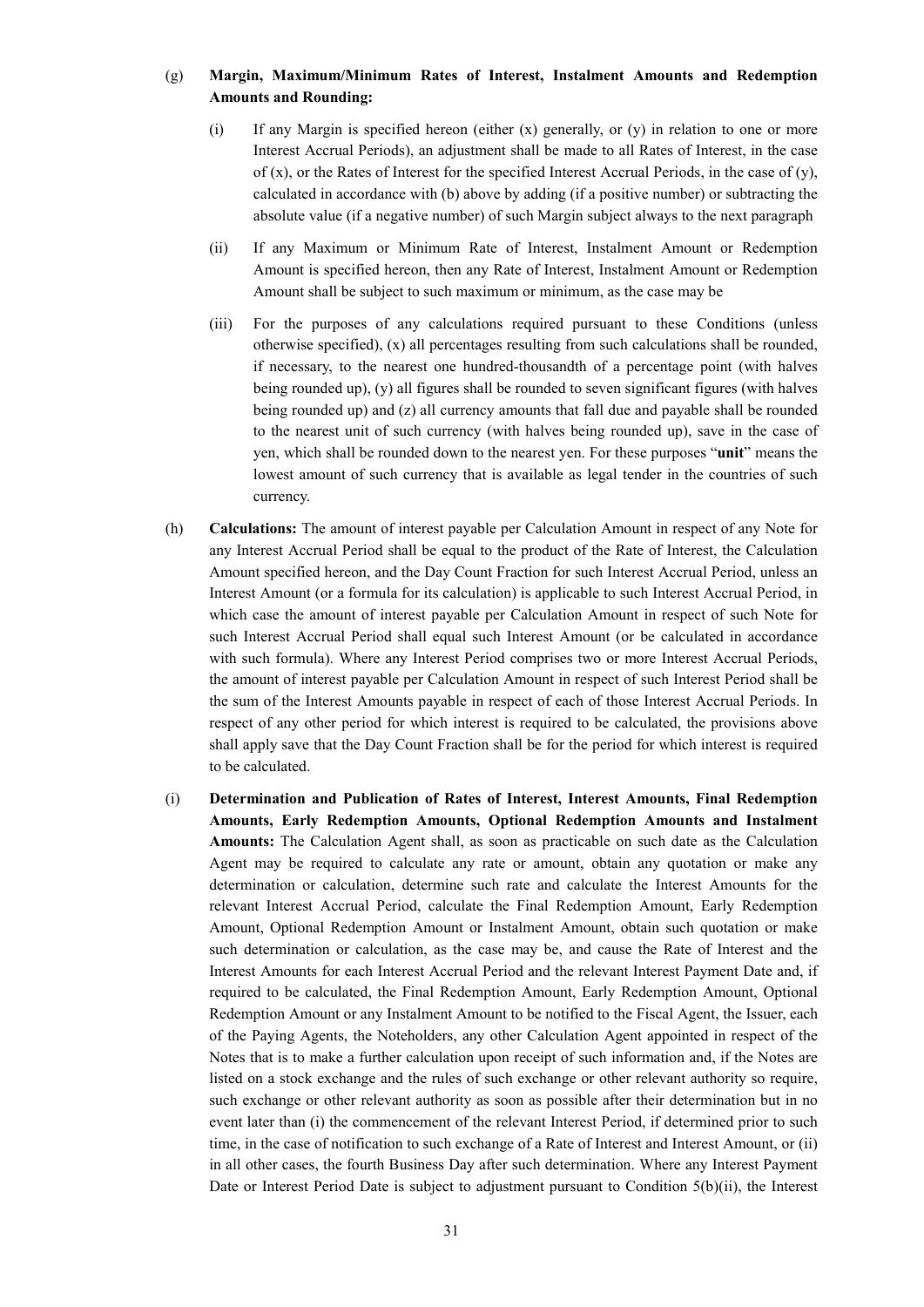Amounts and the Interest Payment Date so published may subsequently be amended (or appropriate alternative arrangements made by way of adjustment) without notice in the event of an extension or shortening of the Interest Period. If the Notes become due and payable under Condition 10, the accrued interest and the Rate of Interest payable in respect of the Notes shall nevertheless continue to be calculated as previously in accordance with this Condition but no publication of the Rate of Interest or the Interest Amount so calculated need be made. The determination of any rate or amount, the obtaining of each quotation and the making of each determination or calculation by the Calculation Agent(s) shall (in the absence of manifest error) be final and binding upon all parties.

(j) **Definitions:** In these Conditions, unless the context otherwise requires, the following defined terms shall have the meanings set out below:

"**Business Day**" means:

- (i) in the case of a currency other than euro, a day (other than a Saturday or Sunday) on which commercial banks and foreign exchange markets settle payments in the principal financial centre for such currency and/or
- (ii) in the case of euro, a day on which the TARGET System is operating (a "**TARGET Business Day**") and/or
- (iii) in the case of a currency and/or one or more Business Centres, a day (other than a Saturday or a Sunday) on which commercial banks and foreign exchange markets settle payments in such currency in the Business Centre $(s)$  or, if no currency is indicated, generally in each of the Business Centres and/or
- (iv) in the case of Swedish Notes, shall have the meaning ascribed to such term in the then applicable rules and procedures of Euroclear.

"**Day Count Fraction**" means, in respect of the calculation of an amount of interest on any Note for any period of time (from and including the first day of such period to but excluding the last, or, in the case of Swedish Notes, from but excluding the first such day to and including the last) (whether or not constituting an Interest Period or an Interest Accrual Period, the "**Calculation Period**"):

- (i) if "**Actual/Actual**" or "**Actual/Actual - ISDA**" is specified hereon, the actual number of days in the Calculation Period divided by 365 (or, if any portion of that Calculation Period falls in a leap year, the sum of (A) the actual number of days in that portion of the Calculation Period falling in a leap year divided by 366 and (B) the actual number of days in that portion of the Calculation Period falling in a non-leap year divided by 365)
- (ii) if "**Actual/365 (Fixed)**" is specified hereon, the actual number of days in the Calculation Period divided by 365
- (iii) if "**Actual/365 (Sterling)**" is specified hereon, the actual number of days in the Calculation Period divided by 365 or, in the case of an Interest Payment Date falling in a leap year, 366
- (iv) if "**Actual/360**" is specified hereon, the actual number of days in the Calculation Period divided by 360
- (v) if "**30/360**", "**360/360**" or "**Bond Basis**" is specified hereon, the number of days in the Calculation Period divided by 360, calculated on a formula basis as follows:

Day Count Fraction =  $\frac{[360 \times (Y_2 - Y_1)] + [30 \times (M_2 - M_1)] + (D_2 - D_1)}{260}$ 360

where: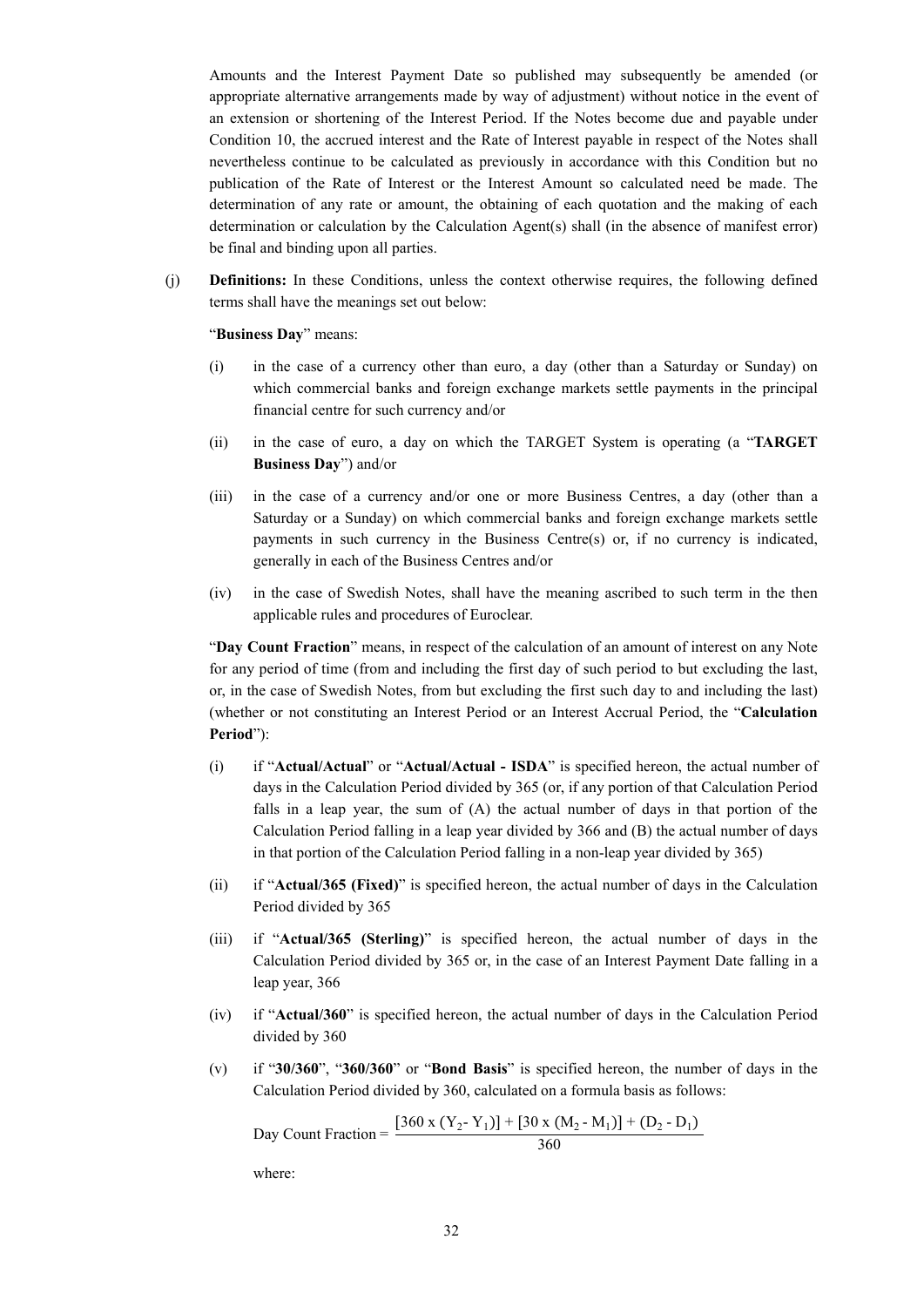"Y<sub>1</sub>" is the year, expressed as a number, in which the first day of the Calculation Period falls;

 $\mathbf{Y}$ <sup>2</sup> is the year, expressed as a number, in which the day immediately following the last day included in the Calculation Period falls;

"M<sub>1</sub>" is the calendar month, expressed as a number, in which the first day of the Calculation Period falls;

" $M_2$ " is the calendar month, expressed as a number, in which the day immediately following the last day included in the Calculation Period falls;

" $D_1$ " is the first calendar day, expressed as a number, of the Calculation Period, unless such number would be 31, in which case  $D_1$  will be 30; and

"**D2**" is the calendar day, expressed as a number, immediately following the last day included in the Calculation Period, unless such number would be 31 and  $D_1$  is greater than 29, in which case  $D_2$  will be 30

(vi) if "**30E/360**" or "**Eurobond Basis**" is specified hereon, the number of days in the Calculation Period divided by 360, calculated on a formula basis as follows:

Day Count Fraction = 
$$
\frac{[360 \times (Y_2 - Y_1)] + [30 \times (M_2 - M_1)] + (D_2 - D_1)}{360}
$$

where:

" $Y_1$ " is the year, expressed as a number, in which the first day of the Calculation Period falls;

"Y<sub>2</sub>" is the year, expressed as a number, in which the day immediately following the last day included in the Calculation Period falls;

"M<sub>1</sub>" is the calendar month, expressed as a number, in which the first day of the Calculation Period falls;

"M<sub>2</sub>" is the calendar month, expressed as a number, in which the day immediately following the last day included in the Calculation Period falls;

"**D1**" is the first calendar day, expressed as a number, of the Calculation Period, unless such number would be 31, in which case  $D_1$  will be 30; and

"**D2**" is the calendar day, expressed as a number, immediately following the last day included in the Calculation Period, unless such number would be  $31$ , in which case  $D<sub>2</sub>$  will be 30

(vii) if "**30E/360 (ISDA)**" is specified hereon, the number of days in the Calculation Period divided by 360, calculated on a formula basis as follows:

Day Count Fraction = 
$$
\frac{[360 \times (Y_2 - Y_1)] + [30 \times (M_2 - M_1)] + (D_2 - D_1)}{360}
$$

where:

"Y<sub>1</sub>" is the year, expressed as a number, in which the first day of the Calculation Period falls;

"Y<sub>2</sub>" is the year, expressed as a number, in which the day immediately following the last day included in the Calculation Period falls;

"**M1**" is the calendar month, expressed as a number, in which the first day of the Calculation Period falls;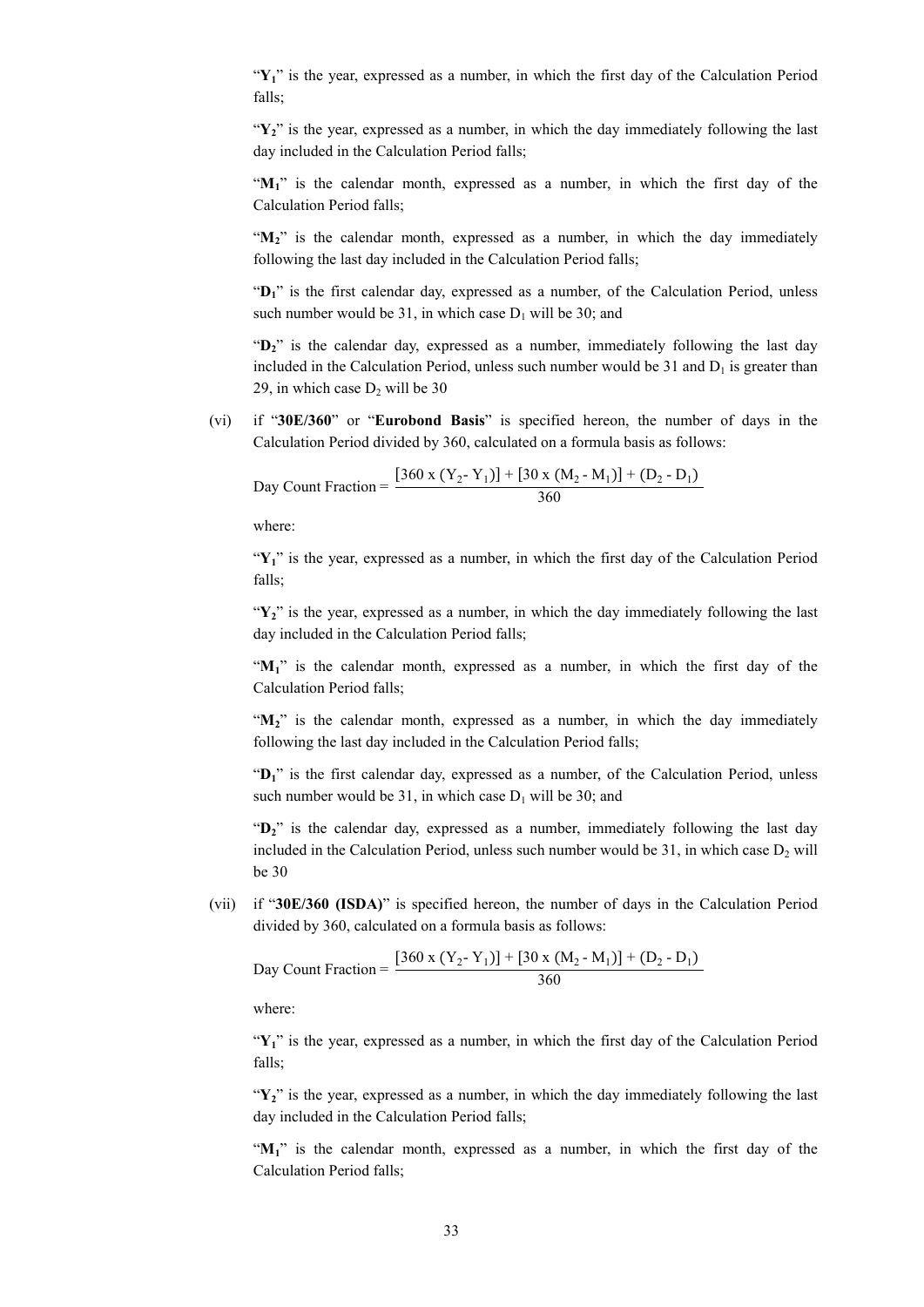"M<sub>2</sub>" is the calendar month, expressed as a number, in which the day immediately following the last day included in the Calculation Period falls;

"D<sub>1</sub>" is the first calendar day, expressed as a number, of the Calculation Period, unless (i) that day is the last day of February or (ii) such number would be 31, in which case  $D_1$  will be 30; and

"**D2**" is the calendar day, expressed as a number, immediately following the last day included in the Calculation Period, unless (i) that day is the last day of February but not the Maturity Date or (ii) such number would be  $31$ , in which case  $D_2$  will be  $30$ 

#### (viii) if "**Actual/Actual-ICMA**" is specified hereon,

if the Calculation Period is equal to or shorter than the Determination Period during which it falls, the number of days in the Calculation Period divided by the product of  $(x)$  the number of days in such Determination Period and (y) the number of Determination Periods normally ending in any year; and

if the Calculation Period is longer than one Determination Period, the sum of:

- (x) the number of days in such Calculation Period falling in the Determination Period in which it begins divided by the product of (1) the number of days in such Determination Period and (2) the number of Determination Periods normally ending in any year; and
- (y) the number of days in such Calculation Period falling in the next Determination Period divided by the product of (1) the number of days in such Determination Period and (2) the number of Determination Periods normally ending in any year

where:

"**Determination Period**" means the period from and including a Determination Date in any year to but excluding the next Determination Date and

"**Determination Date**" means the date(s) specified as such hereon or, if none is so specified, the Interest Payment Date(s)

"**Euro-zone**" means the region comprised of member states of the European Union that adopt the single currency in accordance with the Treaty establishing the European Community, as amended

"**Interest Accrual Period**" means the period beginning on and including (or, in the case of Swedish Notes, excluding) the Interest Commencement Date and ending on but excluding (or, in the case of Swedish Notes, including) the first Interest Period Date and each successive period beginning on and including (or, in the case of Swedish Notes, excluding) an Interest Period Date and ending on but excluding (or, in the case of Swedish Notes, including) the next succeeding Interest Period Date

#### "**Interest Amount**" means:

- (i) in respect of an Interest Accrual Period, the amount of interest payable per Calculation Amount for that Interest Accrual Period and which, in the case of Fixed Rate Notes, and unless otherwise specified hereon, shall mean the Fixed Coupon Amount or Broken Amount specified hereon as being payable on the Interest Payment Date ending the Interest Period of which such Interest Accrual Period forms part; and
- (ii) in respect of any other period, the amount of interest payable per Calculation Amount for that period

"**Interest Commencement Date**" means the Issue Date or such other date as may be specified hereon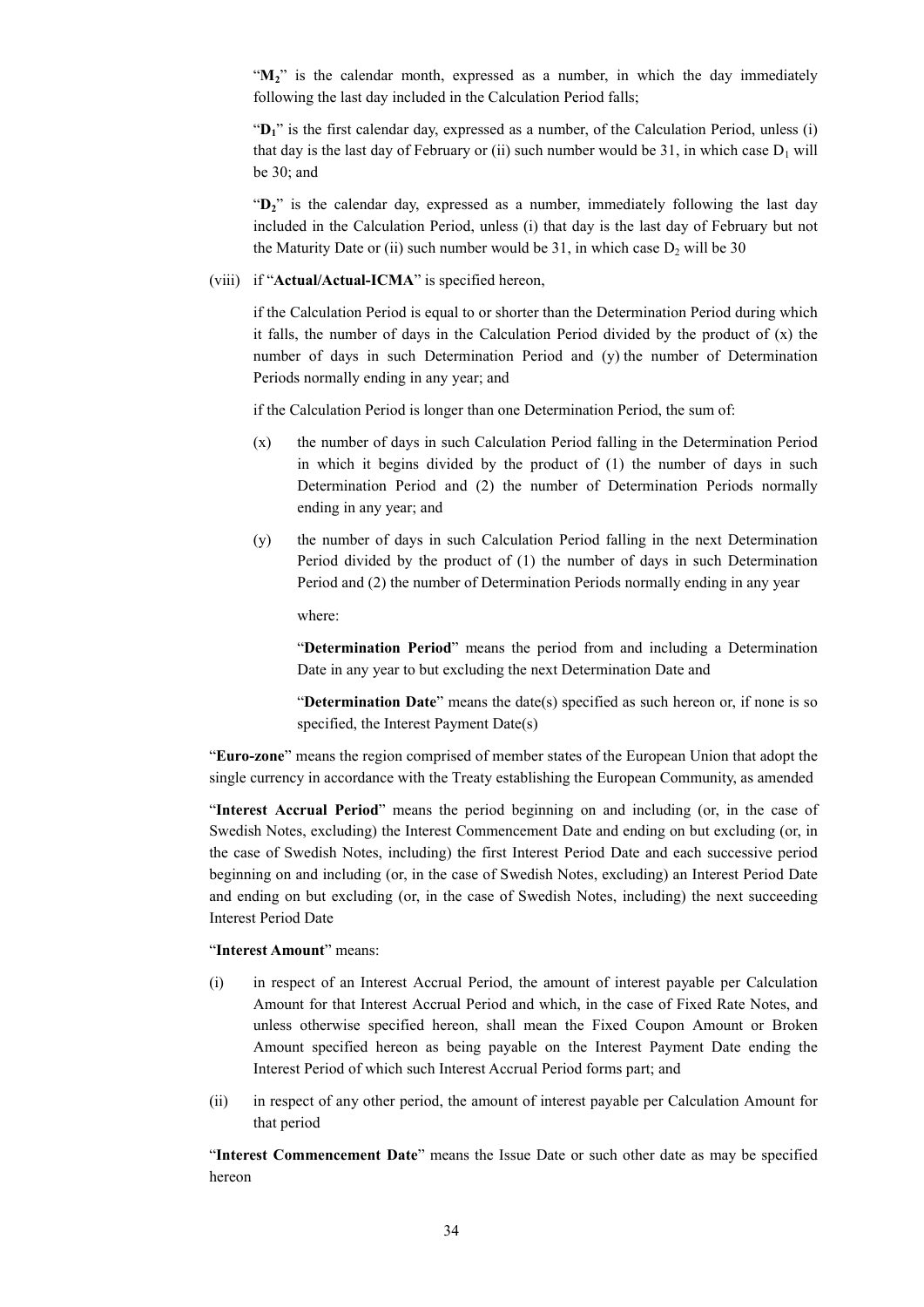"**Interest Determination Date**" means, with respect to a Rate of Interest and Interest Accrual Period, the date specified as such hereon or, if none is so specified, (i) the first day of such Interest Accrual Period if the Specified Currency is Sterling or (ii) the day falling two Business Days in London for the Specified Currency prior to the first day of such Interest Accrual Period if the Specified Currency is neither Sterling nor euro or (iii) the day falling two TARGET Business Days prior to the first day of such Interest Accrual Period if the Specified Currency is euro

"**Interest Period**" means the period beginning on and including the Interest Commencement Date and ending on but excluding the first Interest Payment Date and each successive period beginning on and including an Interest Payment Date and ending on but excluding the next succeeding Interest Payment Date or, in the case of Swedish Notes, from but excluding first Interest Payment Date to and including the last Interest Payment Date

"**Interest Period Date**" means each Interest Payment Date unless otherwise specified hereon

"**ISDA Definitions**" means the 2006 ISDA Definitions, as published by the International Swaps and Derivatives Association, Inc., unless otherwise specified hereon

"**Norwegian Securities Register Act**" means the Norwegian Act relating to registration of financial instruments of 5 July 2002 No. 64

"**Rate of Interest**" means the rate of interest payable from time to time in respect of this Note and that is either specified or calculated in accordance with the provisions specified hereon

"**Reference Banks**" means, in the case of a determination of LIBOR, the principal London office of four major banks in the London inter-bank market and, in the case of a determination of EURIBOR, the principal Euro-zone office of four major banks in the Euro-zone inter-bank market, in each case selected by the Calculation Agent or as specified hereon

"**Reference Rate**" means the rate specified as such hereon

"**Relevant Screen Page**" means such page, section, caption, column or other part of a particular information service as may be specified hereon

"**Specified Currency**" means the currency specified as such hereon or, if none is specified, the currency in which the Notes are denominated

"**TARGET System**" means the Trans-European Automated Real-Time Gross Settlement Express Transfer (known as TARGET2) System which was launched on 19 November 2007 or any successor thereto and

"**VPS Account**" means an investor account in the VPS.

(k) **Calculation Agent:** The Issuer shall procure that there shall at all times be one or more Calculation Agents if provision is made for them hereon and for so long as any Note is outstanding. Where more than one Calculation Agent is appointed in respect of the Notes, references in these Conditions to the Calculation Agent shall be construed as each Calculation Agent performing its respective duties under the Conditions. If the Calculation Agent is unable or unwilling to act as such or if the Calculation Agent fails duly to establish the Rate of Interest for an Interest Accrual Period or to calculate any Interest Amount, Instalment Amount, Final Redemption Amount, Early Redemption Amount or Optional Redemption Amount, as the case may be, or to comply with any other requirement, the Issuer shall appoint a leading financial institution engaged in the interbank market (or, if appropriate, money, swap or over-the-counter index options market) that is most closely connected with the calculation or determination to be made by the Calculation Agent (acting through its principal London office or any other office actively involved in such market) to act as such in its place. The Calculation Agent may not resign its duties without a successor having been appointed as aforesaid.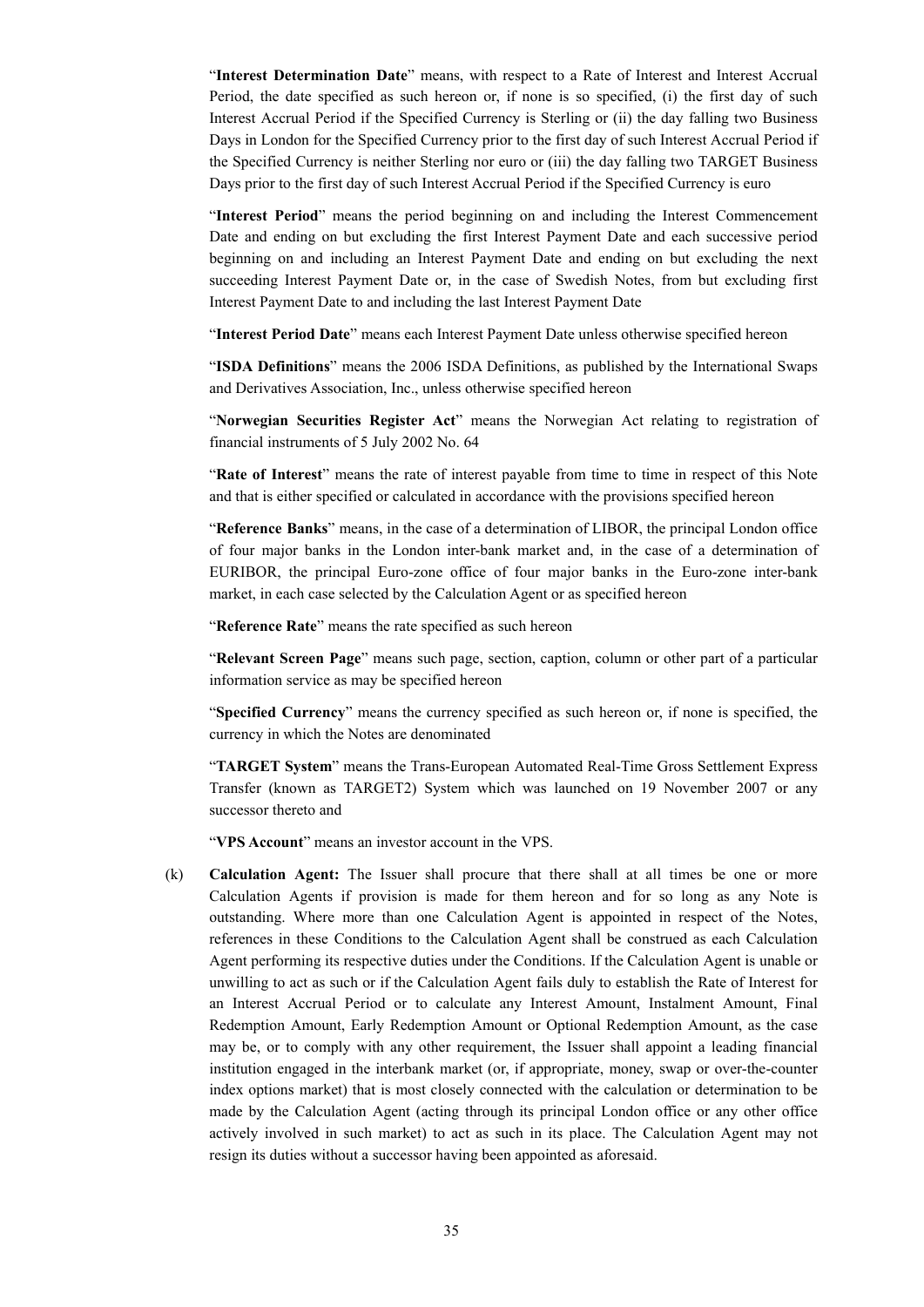## **6 Redemption, Purchase and Options**

#### (a) **Redemption by Instalments and Final Redemption:**

- (i) Unless previously redeemed, purchased and cancelled as provided in this Condition 6, each Note that provides for Instalment Dates and Instalment Amounts shall be partially redeemed on each Instalment Date at the related Instalment Amount specified hereon. The outstanding nominal amount of each such Note shall be reduced by the Instalment Amount (or, if such Instalment Amount is calculated by reference to a proportion of the nominal amount of such Note, such proportion) for all purposes with effect from the related Instalment Date, unless payment of the Instalment Amount is improperly withheld or refused, in which case, such amount shall remain outstanding until the Relevant Date relating to such Instalment Amount.
- (ii) Unless previously redeemed, purchased and cancelled as provided below, each Note shall be finally redeemed on the Maturity Date specified hereon at its Final Redemption Amount (which, unless otherwise provided, is its nominal amount) or, in the case of a Note falling within paragraph (i) above, its final Instalment Amount.

#### (b) **Early Redemption:**

- (i) Zero Coupon Notes:
	- (A) The Early Redemption Amount payable in respect of any Zero Coupon Note, the Early Redemption Amount of which is not linked to an index and/or a formula, upon redemption of such Note pursuant to Condition 6(c) or upon it becoming due and payable as provided in Condition 10 shall be the Amortised Face Amount (calculated as provided below) of such Note unless otherwise specified hereon.
	- (B) Subject to the provisions of sub-paragraph (C) below, the Amortised Face Amount of any such Note shall be the scheduled Final Redemption Amount of such Note on the Maturity Date discounted at a rate per annum (expressed as a percentage) equal to the Amortisation Yield (which, if none is shown hereon, shall be such rate as would produce an Amortised Face Amount equal to the issue price of the Notes if they were discounted back to their issue price on the Issue Date) compounded annually.
	- (C) If the Early Redemption Amount payable in respect of any such Note upon its redemption pursuant to Condition 6(c) or upon it becoming due and payable as provided in Condition 10 is not paid when due, the Early Redemption Amount due and payable in respect of such Note shall be the Amortised Face Amount of such Note as defined in sub-paragraph (B) above, except that such sub-paragraph shall have effect as though the date on which the Note becomes due and payable were the Relevant Date. The calculation of the Amortised Face Amount in accordance with this sub-paragraph shall continue to be made (both before and after judgment) until the Relevant Date, unless the Relevant Date falls on or after the Maturity Date, in which case the amount due and payable shall be the scheduled Final Redemption Amount of such Note on the Maturity Date together with any interest that may accrue in accordance with Condition 5(c).

Where such calculation is to be made for a period of less than one year, it shall be made on the basis of the Day Count Fraction shown hereon.

(ii) Other Notes: The Early Redemption Amount payable in respect of any Note (other than Notes described in paragraph (i) above), upon redemption of such Note pursuant to Condition 6(c) or upon it becoming due and payable as provided in Condition 10, shall be the Final Redemption Amount unless otherwise specified hereon.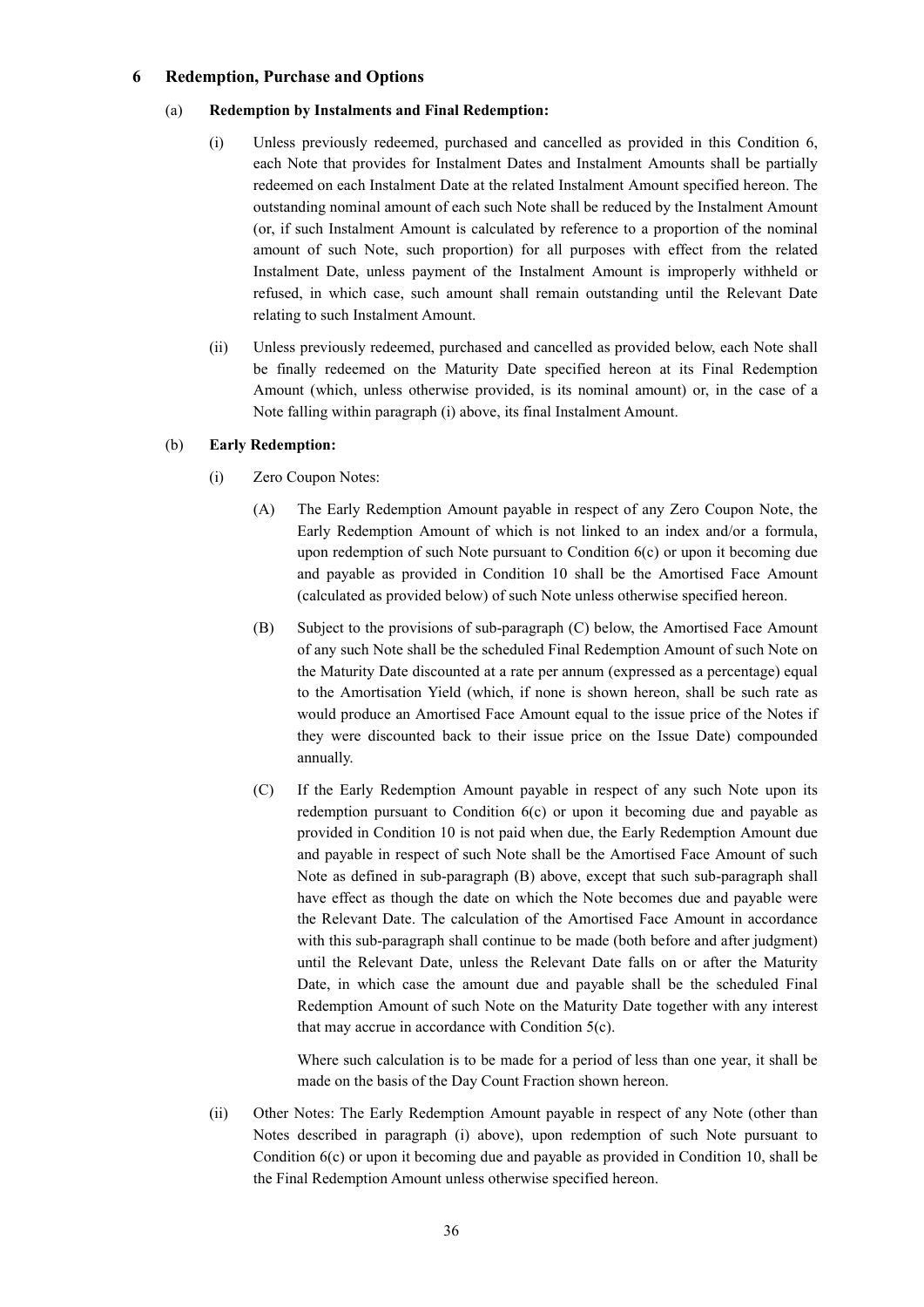- (c) **Redemption for Taxation Reasons:** The Notes may be redeemed at the option of the Issuer in whole, but not in part, on any Interest Payment Date (if this Note is either a Floating Rate Note or an Index Linked Note) or, at any time, (if this Note is neither a Floating Rate Note nor an Index Linked Note), on giving not less than 30 nor more than 60 days' notice to the Noteholders (which notice shall be irrevocable), at their Early Redemption Amount (as described in Condition 6(b)) (together with interest accrued to the date fixed for redemption), if (i) the Issuer (or, if the Guarantee were called, the Guarantor) has or will become obliged to pay additional amounts as provided or referred to in Condition 8 as a result of any change in, or amendment to, the laws or regulations of the Kingdom of Sweden or any political subdivision or any authority thereof or therein having power to tax, or any change in the application or official interpretation of such laws or regulations, which change or amendment becomes effective on or after the date on which agreement is reached to issue the first Tranche of the Notes and (ii) such obligation cannot be avoided by the Issuer (or the Guarantor, as the case may be) taking reasonable measures available to it, provided that no such notice of redemption shall be given earlier than 90 days prior to the earliest date on which the Issuer (or the Guarantor, as the case may be) would be obliged to pay such additional amounts were a payment in respect of the Notes (or the Guarantee, as the case may be) then due. Prior to the publication of any notice of redemption pursuant to this Condition 6(c), the Issuer shall deliver to the Fiscal Agent and, in the case of Swedish Notes and Norwegian Notes, the Issuing Agent and the Norwegian Issuing Agent, respectively, a certificate signed by two duly authorised officers of the Issuer (or the Guarantor, as the case may be) stating that the Issuer (or the Guarantor, as the case may be) is entitled to effect such redemption and setting forth a statement of facts showing that the conditions precedent to the right of the Issuer so to redeem have occurred and an opinion of independent legal advisers of recognised standing to the effect that the Issuer (or the Guarantor, as the case may be) has or will become obliged to pay such additional amounts as a result of such change or amendment.
- (d) **Redemption at the Option of the Issuer:** If Call Option is specified hereon, the Issuer may, on giving not less than 15 nor more than 30 days' irrevocable notice to the Noteholders (or such other notice period as may be specified hereon) redeem, all or, if so provided, some, of the Notes on any Optional Redemption Date. Any such redemption of Notes shall be at their Optional Redemption Amount together with interest accrued to the date fixed for redemption. Any such redemption or exercise must relate to Notes of a nominal amount at least equal to the Minimum Redemption Amount to be redeemed specified hereon and no greater than the Maximum Redemption Amount to be redeemed specified hereon.

All Notes in respect of which any such notice is given shall be redeemed on the date specified in such notice in accordance with this Condition. In respect of Swedish Notes, the notice shall also specify the closed period for the purposes of Condition 2(f).

In the case of a partial redemption the notice to Noteholders shall also contain the certificate numbers of the Bearer Notes, or in the case of Registered Notes shall specify the nominal amount of Registered Notes drawn and the holder(s) of such Registered Notes, or in the case of Swedish Notes and Norwegian Notes, otherwise specify the Notes or amount of the Notes to be redeemed, which shall have been drawn in such place and in such manner as may be fair and reasonable in the circumstances, taking account of prevailing market practices, subject to compliance with any applicable laws and stock exchange or other relevant authority requirements and, in the case of Swedish Notes and Norwegian Notes, the then applicable rules and procedures of Euroclear and VPS, respectively.

(e) **Redemption at the Option of Noteholders:** If Put Option is specified hereon, the Issuer shall, at the option of the holder of any Note, upon the holder of such Note giving not less than 15 nor more than 30 days' notice to the Issuer (or such other notice period as may be specified hereon) redeem such Note on the Optional Redemption Date(s) at its Optional Redemption Amount, together (where applicable) with interest accrued to the date fixed for redemption.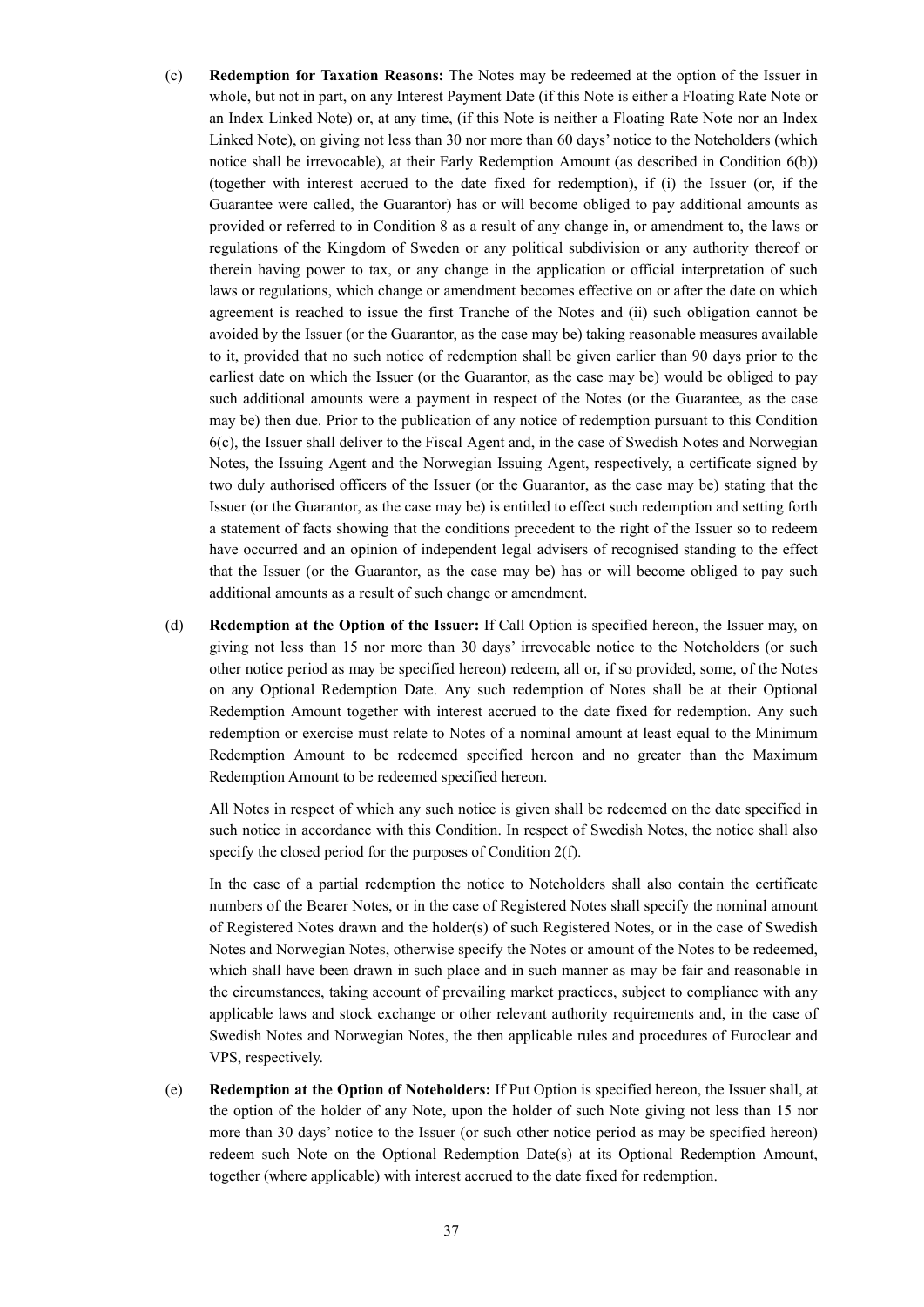To exercise such option the holder must deposit (in the case of Bearer Notes) such Note (together with all unmatured Receipts and Coupons and unexchanged Talons) with any Paying Agent or (in the case of Registered Notes) the Certificate representing such Note(s) with the Registrar or any Transfer Agent at its specified office, together with a duly completed option exercise notice ("**Exercise Notice**") in the form obtainable from any Paying Agent, the Registrar or any Transfer Agent (as applicable) within the notice period. In the case of Swedish Notes, an Exercise Notice will not take effect against the Issuer before the date of which the relevant Notes have been transferred to the account designated by the Issuing Agent and blocked for further transfer by said Issuing Agent (such date will be the first date of a closed period for the purposes of Condition 2(f)). No Note or Certificate so deposited and option exercised may be withdrawn (except as provided in the Agency Agreement) without the prior consent of the Issuer.

(f) **Redemption at the Option of Noteholders upon a Change of Control:** If Change of Control Put Event is specified hereon and a Change of Control Put Event occurs, the holder of any such Note will have the option (a "**Change of Control Put Option**") (unless prior to the giving of the relevant Change of Control Put Event Notice (as defined below) the Issuer has given notice of redemption under Condition  $6(c)$  or  $6(d)$  above) to require the Issuer to redeem that Note on the Change of Control Put Date (as defined below) at its principal amount together with interest accrued to (but excluding) the Change of Control Put Date.

A "**Change of Control Put Event**" will be deemed to occur if:

- (i) any person or group of persons acting in concert (as defined below), other than a Stenbeck Party or any group of persons acting in concert which group includes a Stenbeck Party, in each case either directly or indirectly, shall acquire ownership of, or otherwise control, one or more classes of the shares in the capital of the Issuer carrying in aggregate more than 50 per cent. of the voting rights normally exercisable at a general meeting of the Issuer (the "**Change of Control**"); and
- (ii) on the date (the "**Relevant Announcement Date**") that is the earlier of (1) the date of the first public announcement of the relevant Change of Control and (2) the date of the earliest Relevant Potential Change of Control Announcement (if any), the Notes carry:
	- (A) an investment grade credit rating (*Baa3/BBB-, or their respective equivalents, or better*), from any Rating Agency whether provided by such Rating Agency at the invitation of the Issuer or by its own volition and such rating is, within the Change of Control Period, either downgraded to a non-investment grade credit rating (*Ba1/BB+, or their respective equivalents, or worse*) (a "Non-Investment Grade Rating") or withdrawn and is not, within the Change of Control Period, subsequently (in the case of a downgrade) upgraded to an investment grade credit rating by such Rating Agency; or
	- (B) a Non-Investment Grade Rating from any Rating Agency whether provided by such Rating Agency at the invitation of the Issuer or by its own volition and such rating is, within the Change of Control Period, either downgraded by one or more rating categories (*from Baa1 to Baa2 being or such similar lowering*) or withdrawn and is not, within the Change of Control Period, subsequently (in the case of a downgrade) upgraded to its earlier credit rating or better by such Rating Agency; or
	- (C) no credit rating and a Negative Rating Event also occurs within the Change of Control Period,

provided that if at the time of the occurrence of the Change of Control the Notes carry a credit rating from more than one Rating Agency, at least one of which is investment grade, then sub-paragraph (A) will apply; and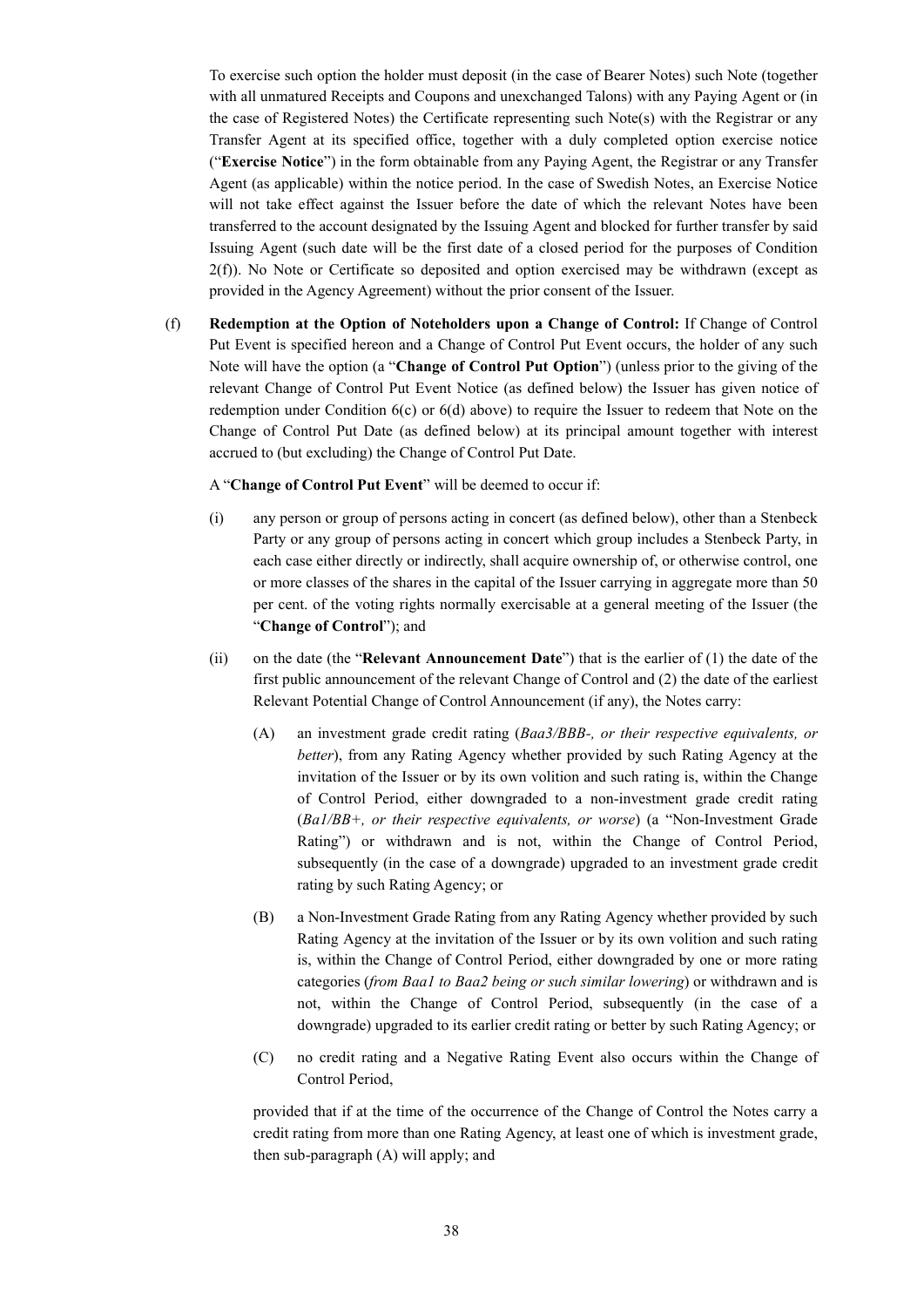(iii) in making any decision to downgrade or withdraw a credit rating pursuant to paragraphs (A) and (B) above or not to award a credit rating of at least investment grade as described in paragraph (ii) of the definition of Negative Rating Event, the relevant Rating Agency announces publicly or confirms in writing to the Issuer that such decision(s) resulted, in whole or in part, from the occurrence of the Change of Control or the Relevant Potential Change of Control Announcement.

Further, if at the time of the occurrence of the Change of Control the Notes carry a Non-Investment Grade Rating or no credit rating, a Change of Control Put Event will be deemed to occur upon the occurrence of a Change of Control alone.

Promptly upon the Issuer becoming aware that a Change of Control Put Event has occurred the Issuer shall give notice (a "**Change of Control Put Event Notice**") to the Noteholders in accordance with Condition 14 giving details of the relevant Change of Control Put Event and the procedure for exercising the Change of Control Put Option.

To exercise the Change of Control Put Option, the holder of a Bearer Note must deliver such Note to the specified office of any Paying Agent at any time during normal business hours of such Paying Agent falling within the period (the "**Change of Control Put Period**") of 30 days after a Change of Control Put Event Notice is given, accompanied by a duly signed and completed notice of exercise in the form (for the time being current) obtainable from the specified office of any Paying Agent (a "**Change of Control Put Notice**"). The Note should be delivered together (if applicable) with all Coupons appertaining thereto maturing after the date which is seven days after the expiration of the Change of Control Put Period (the "**Change of Control Put Date**"), failing which the Paying Agent will require payment from or on behalf of the Noteholder of an amount equal to the face value of any missing such Coupon. Any amount so paid will be reimbursed to the Noteholder against presentation and surrender of the relevant missing Coupon (or any replacement therefor issued pursuant to Condition 12) at any time after such payment, but before the expiry of the period of five years from the Relevant Date, but not thereafter. The Paying Agent to which such Note and Change of Control Put Notice are delivered will issue to the Noteholder concerned a non-transferable receipt in respect of the Note so delivered. Payment in respect of any Note so delivered will be made, if the holder duly specified a bank account in the Change of Control Put Notice to which payment is to be made, on the Change of Control Put Date by transfer to that bank account and, in every other case, on or after the Change of Control Put Date against presentation and surrender or (as the case may be) endorsement of such receipt at the specified office of any Paying Agent. A Change of Control Put Notice, once given, shall be irrevocable. For the purposes of these Conditions, receipts issued pursuant to this Condition 6(f) shall be treated as if they were Notes.

To exercise the Change of Control Put Option, the holder of a Registered Note must deposit the Certificate evidencing such Note with the Registrar or any Transfer Agent at its specified office, together with a duly signed and completed Change of Control Put Notice obtainable from the Registrar or any Transfer Agent within the Change of Control Put Period. No Certificate so deposited and option so exercised may be withdrawn without the prior consent of the Issuer. Payment in respect of any Certificate so deposited will be made, if the holder duly specified a bank account in the Change of Control Put Notice to which payment is to be made, on the Change of Control Put Date by transfer to that bank account and, in every other case, by cheque drawn on a Bank and mailed to the holder (or to the first named of joint holders) of such Note at its address appearing in the Register. In the case of Swedish Notes, the Change of Control Put Option will not take effect against the Issuer before the date on which the relevant Notes have been transferred to the account designated by the Issuing Agent and blocked for further transfer by said Issuing Agent (such date will be the first date of a closed period for the purposes of Condition 2(f)).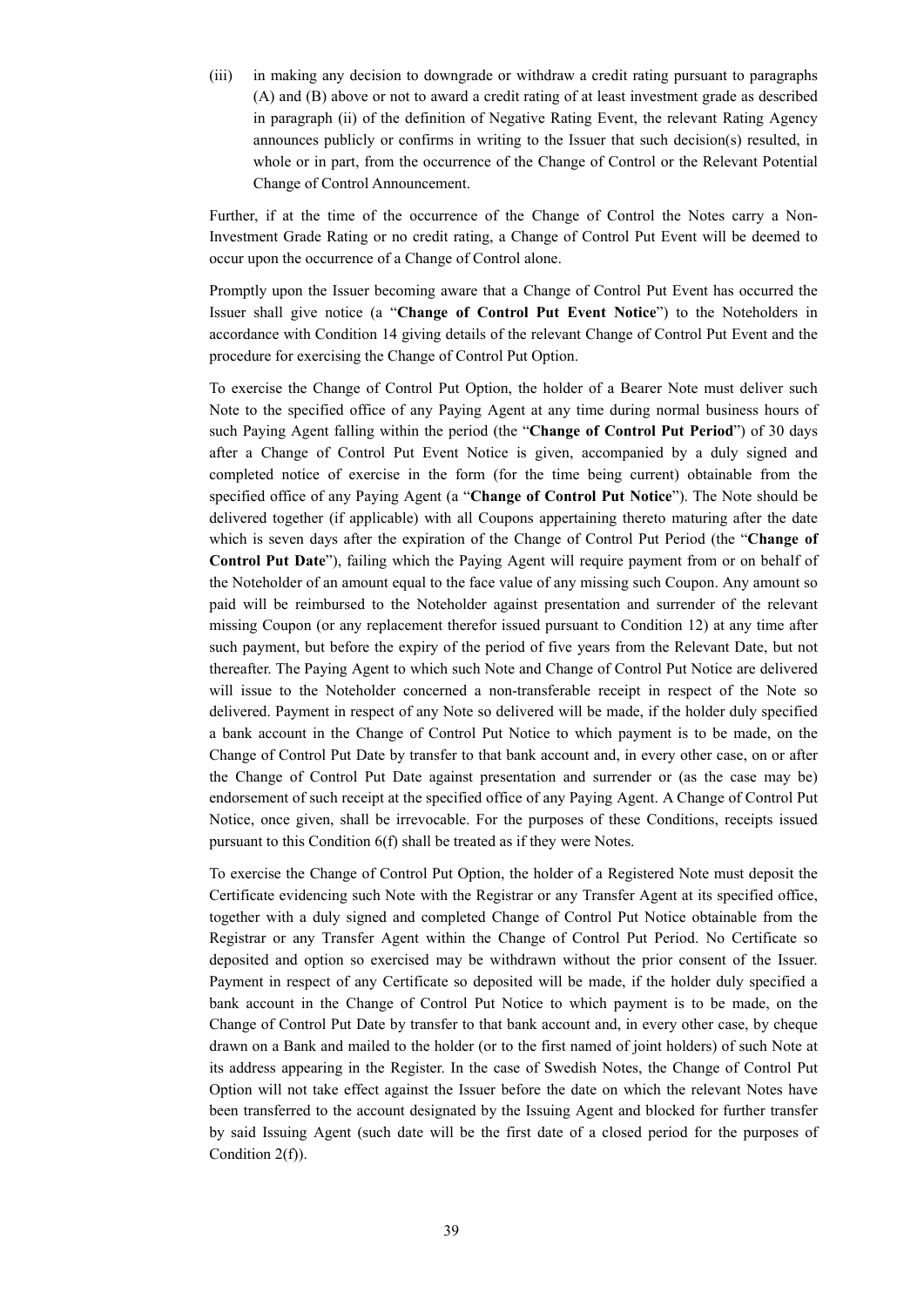The Issuer shall redeem the relevant Notes on the Change of Control Put Date unless previously redeemed and cancelled.

If 85 per cent. or more in principal amount of the Notes then outstanding have been redeemed pursuant to this Condition 6(f), the Issuer may, on giving not less than 30 nor more than 60 days' notice to the Noteholders (such notice being given within 30 days after the Change of Control Put Date), redeem all but not some only of the remaining outstanding Notes at their principal amount, together with interest accrued to (but excluding) the date fixed for such redemption.

If the rating designations employed by any of Moody's, S&P or Fitch are changed from those which are described in paragraph (ii) of the definition of "Change of Control Put Event" above, or if a rating is procured from a Substitute Rating Agency, the Issuer shall determine, the rating designations of Moody's, S&P or Fitch or such Substitute Rating Agency (as appropriate) as are most equivalent to the prior rating designations of Moody's, S&P or Fitch and this Condition 6(f) shall be construed accordingly.

In this Condition 6(f):

"**acting in concert**" means a group of persons who, pursuant to an agreement or understanding (whether formal or informal) actively co-operate, through the acquisition of shares in the Issuer, to obtain control of the Issuer;

"**Change of Control Period**" means the period commencing on the Relevant Announcement Date and ending 90 days after the Change of Control (or such longer period for which the Notes are under consideration (such consideration having been announced publicly within the period ending 90 days after the Change of Control) for rating review or, as the case may be, rating by a Rating Agency, such period not to exceed 60 days after the public announcement of such consideration);

a "**Negative Rating Event**" shall be deemed to have occurred if at such time as there is no rating assigned to the Notes by a Rating Agency (i) the Issuer does not, either prior to, or not later than 21 days after, the occurrence of the Change of Control seek, and thereafter throughout the Change of Control Period use all reasonable endeavours to obtain, a rating of the Notes, or any other unsecured and unsubordinated debt of the Issuer or (ii) if the Issuer does so seek and use such endeavours, it is unable to obtain such a rating of at least investment grade by the end of the Change of Control Period;

"**Rating Agency**" means Moody's Investors Service, Inc. ("**Moody's**"), Standard & Poor's Rating Services, a division of The McGraw-Hill Companies Inc. ("**S&P**") or Fitch Ratings Limited ("**Fitch**") or any of their respective successors or any rating agency (a "**Substitute Rating Agency**") substituted for any of them by the Issuer from time to time;

"**Relevant Potential Change of Control Announcement**" means any public announcement or statement by the Issuer, any actual or potential bidder or any adviser acting on behalf of any actual or potential bidder relating to any potential Change of Control where within 180 days following the date of such announcement or statement, a Change of Control occurs; and

"**Stenbeck Party**" means the estate of Mr. Jan Stenbeck or any of his siblings, uncles, aunts, children, grandchildren or remoter issue or any spouse of any of the foregoing persons or the executors, trustees or other legal representatives of the estate or any assets of any of the foregoing persons; including, for the avoidance of doubt, Investment AB Kinnevik (publ) or any of its subsidiaries and/or companies, trusts or other legal entities controlled (in relation to any such company, by way of capital and/or voting power) by one or more Stenbeck Parties.

(g) **Partly Paid Notes:** Partly Paid Notes will be redeemed, whether at maturity, early redemption or otherwise, in accordance with the provisions of this Condition and the provisions specified hereon.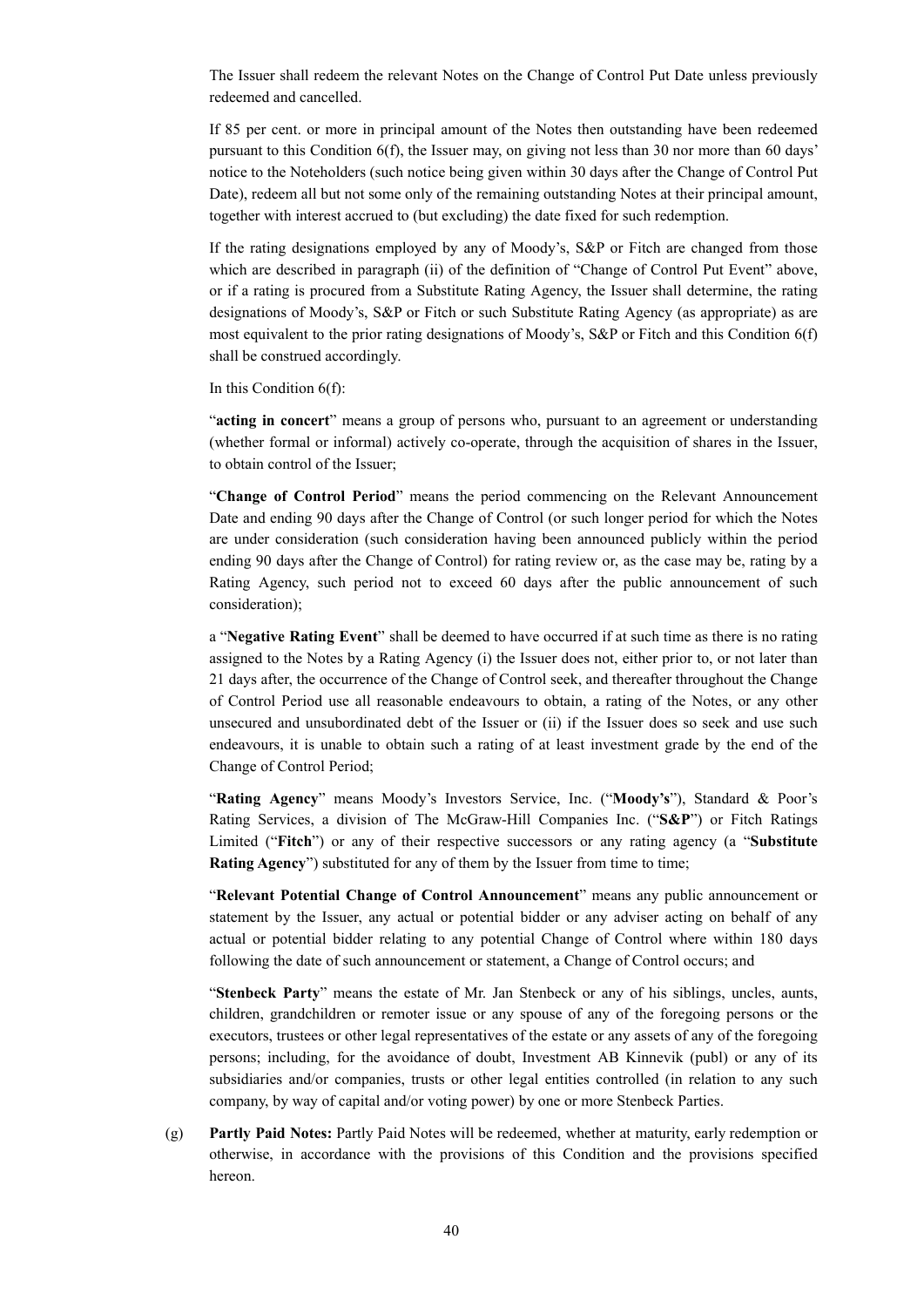(h) **Purchases:** The Issuer and its Subsidiaries may at any time purchase Notes (provided that all unmatured Receipts and Coupons and unexchanged Talons relating thereto are attached thereto or surrendered therewith) in the open market or otherwise at any price.

In these Conditions "**Subsidiary**" means any entity whose financial statements at any time are required by law or in accordance with generally accepted accounting principles to be fully consolidated with those of the Issuer.

(i) **Cancellation:** All Notes purchased by or on behalf of the Issuer or any of its Subsidiaries may be surrendered for cancellation, in the case of Bearer Notes, by surrendering each such Note together with all unmatured Receipts and Coupons and all unexchanged Talons to the Fiscal Agent and, in the case of Registered Notes, by surrendering the Certificate representing such Notes to the Registrar and, in each case, if so surrendered, shall, together with all Notes redeemed by the Issuer, be cancelled forthwith (together with all unmatured Receipts and Coupons and unexchanged Talons attached thereto or surrendered therewith). Any Notes so surrendered for cancellation may not be reissued or resold and the obligations of the Issuer and the Guarantor in respect of any such Notes shall be discharged.

# **7 Payments and Talons**

(a) **Bearer Notes:** Payments of principal and interest in respect of Bearer Notes shall, subject as mentioned below, be made against presentation and surrender of the relevant Receipts (in the case of payments of Instalment Amounts other than on the due date for redemption and provided that the Receipt is presented for payment together with its relative Note), Notes (in the case of all other payments of principal and, in the case of interest, as specified in Condition  $7(h)(vi)$  or Coupons (in the case of interest, save as specified in Condition  $7(h)(vi)$ ), as the case may be, at the specified office of any Paying Agent outside the United States by a cheque payable in the relevant currency drawn on, or, at the option of the holder, by transfer to an account denominated in such currency with, a Bank. "**Bank**" means a bank in the principal financial centre for such currency or, in the case of euro, in a city in which banks have access to the TARGET System.

## (b) **Registered Notes:**

- (i) Payments of principal (which for the purposes of this Condition 7(b) shall include final Instalment Amounts but not other Instalment Amounts) in respect of Registered Notes shall be made against presentation and surrender of the relevant Certificates at the specified office of any of the Transfer Agents or of the Registrar and in the manner provided in paragraph (ii) below.
- (ii) Interest (which for the purpose of this Condition 7(b) shall include all Instalment Amounts other than final Instalment Amounts) on Registered Notes shall be paid to the person shown on the Register at the close of business on the fifteenth day before the due date for payment thereof (the "**Record Date**"). Payments of interest on each Registered Note shall be made in the relevant currency by cheque drawn on a Bank and mailed to the holder (or to the first-named of joint holders) of such Note at its address appearing in the Register. Upon application by the holder to the specified office of the Registrar or any Transfer Agent before the Record Date, such payment of interest may be made by transfer to an account in the relevant currency maintained by the payee with a Bank.
- (c) **Swedish Notes**: Payments of principal and/or interest in respect of Swedish Notes shall be made to the Noteholders on the fifth business day (as defined by the then applicable rules and procedures of Euroclear) before the due date for such payment, or such other business day falling closer to the due date as then may be stipulated in the said rules and procedures. Notwithstanding Condition 7(b)(ii), such day shall be the Record Date in respect of Swedish Notes.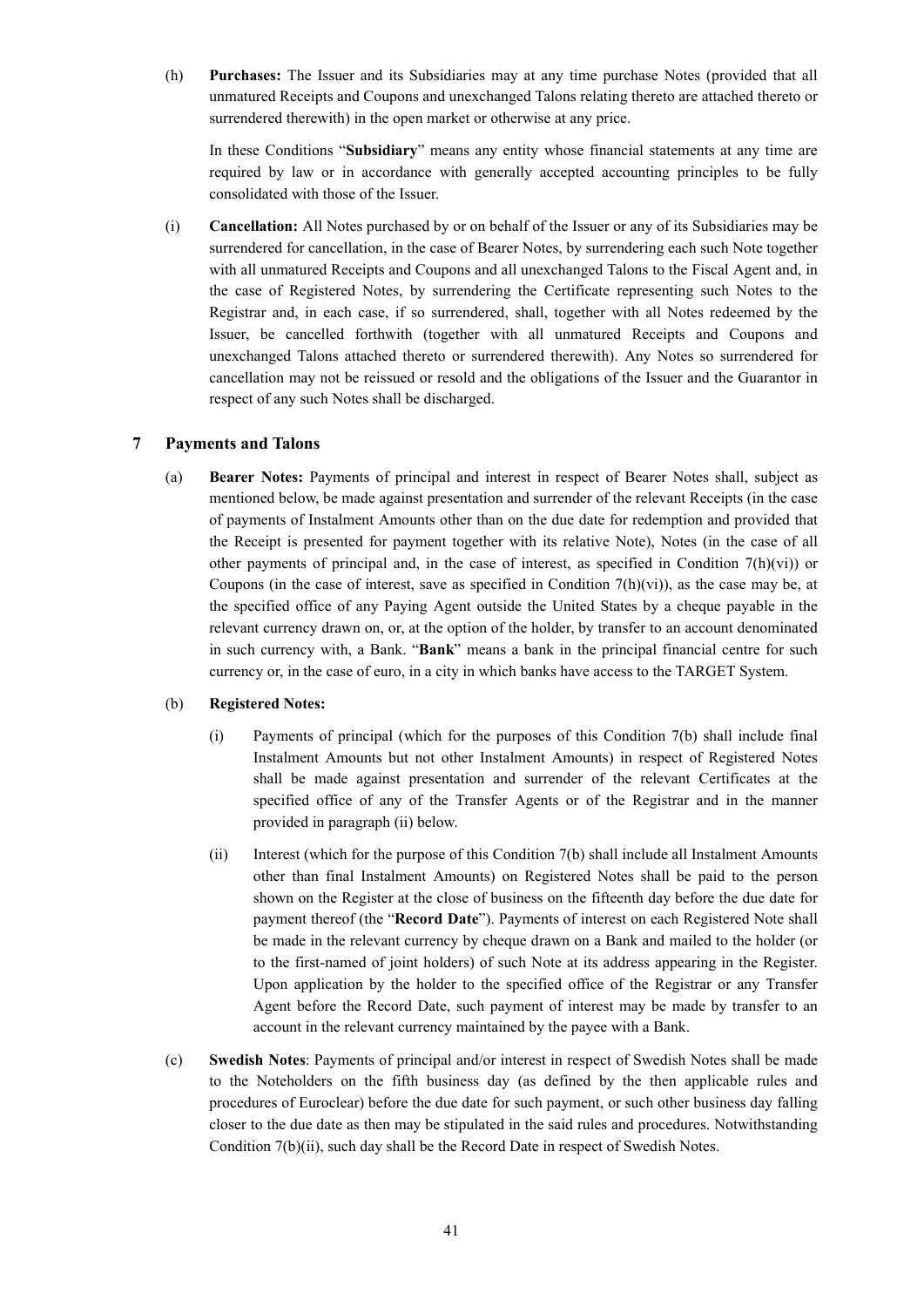- (d) **Norwegian Notes**: Payments of principal and/or interest in respect of Norwegian Notes shall be made to the persons shown in the Register at the close of business on the Record Date.
- (e) **Payments in the United States:** Notwithstanding the foregoing, if any Bearer Notes are denominated in U.S. dollars, payments in respect thereof may be made at the specified office of any Paying Agent in New York City in the same manner as aforesaid if (i) the Issuer shall have appointed one or more Paying Agents with specified offices outside the United States with the reasonable expectation that such Paying Agent(s) would be able to make payment of the amounts on the Notes in the manner provided above when due, (ii) payment in full of such amounts at all such offices is illegal or effectively precluded by exchange controls or other similar restrictions on payment or receipt of such amounts and (iii) such payment is then permitted by United States law, without involving, in the opinion of the Issuer, any adverse tax consequence to the Issuer.
- (f) **Payments Subject to Laws:** All payments are subject in all cases to any applicable laws, regulations and directives in the place of payment, but without prejudice to the provisions of Condition 8. No commission or expenses shall be charged to the Noteholders or Couponholders in respect of any payments.
- (g) **Appointment of Agents:** The Fiscal Agent, the Paying Agents, the Registrar, the Transfer Agents, the Calculation Agent, the Issuing Agent and the Norwegian Issuing Agent initially appointed by the Issuer and the Guarantor and their respective specified offices are listed below. The Fiscal Agent, the Paying Agents, the Registrar, Transfer Agents, the Calculation Agent(s), the Issuing Agent and the Norwegian Issuing Agent act solely as agents of the Issuer and the Guarantor and do not assume any obligation or relationship of agency or trust for or with any Noteholder or Couponholder. The Issuer and the Guarantor reserve the right at any time to vary or terminate the appointment of the Fiscal Agent, any other Paying Agent, the Registrar, any Transfer Agent, the Calculation Agent(s), the Issuing Agent or the Norwegian Issuing Agent and to appoint additional or other Paying Agents, Transfer Agents, Issuing Agents or Norwegian Issuing Agents, provided that the Issuer shall at all times maintain (i) a Fiscal Agent, (ii) a Registrar in relation to Registered Notes, or, as the case may be, (a) Swedish Notes, which in the latter case shall be a duly authorised central securities depository under the SFIA Act or (b) Norwegian Notes, which shall be a duly authorised securities depository under the Norwegian Securities Register Act, (iii) a Transfer Agent in relation to Registered Notes, (iv) one or more Calculation Agent(s) where the Conditions so require, (v) Paying Agents having specified offices in at least two major European cities, (vi) such other agents as may be required by any other stock exchange on which the Notes may be listed (vii) a Paying Agent with a specified office in a European Union member state that will not be obliged to withhold or deduct tax pursuant to any law implementing European Council Directive 2003/48/EC or any other Directive implementing the conclusions of the ECOFIN Council meeting of 26-27 November 2000, (viii) an Issuing Agent in relation to Swedish Notes duly authorised to act as such under the SFIA Act and (ix) a Norwegian Issuing Agent in relation to Norwegian Notes duly authorised to act as such under the Norwegian Securities Register Act.

In addition, the Issuer and the Guarantor shall forthwith appoint a Paying Agent in New York City in respect of any Bearer Notes denominated in U.S. dollars in the circumstances described in Condition 7(e).

Notice of any such change or any change of any specified office shall promptly be given to the Noteholders.

#### (h) **Unmatured Coupons and Receipts and unexchanged Talons:**

(i) Upon the due date for redemption of Bearer Notes which comprise Fixed Rate Notes (other than Dual Currency Notes or Index linked Notes), those Notes should be surrendered for payment together with all unmatured Coupons (if any) relating thereto, failing which an amount equal to the face value of each missing unmatured Coupon (or, in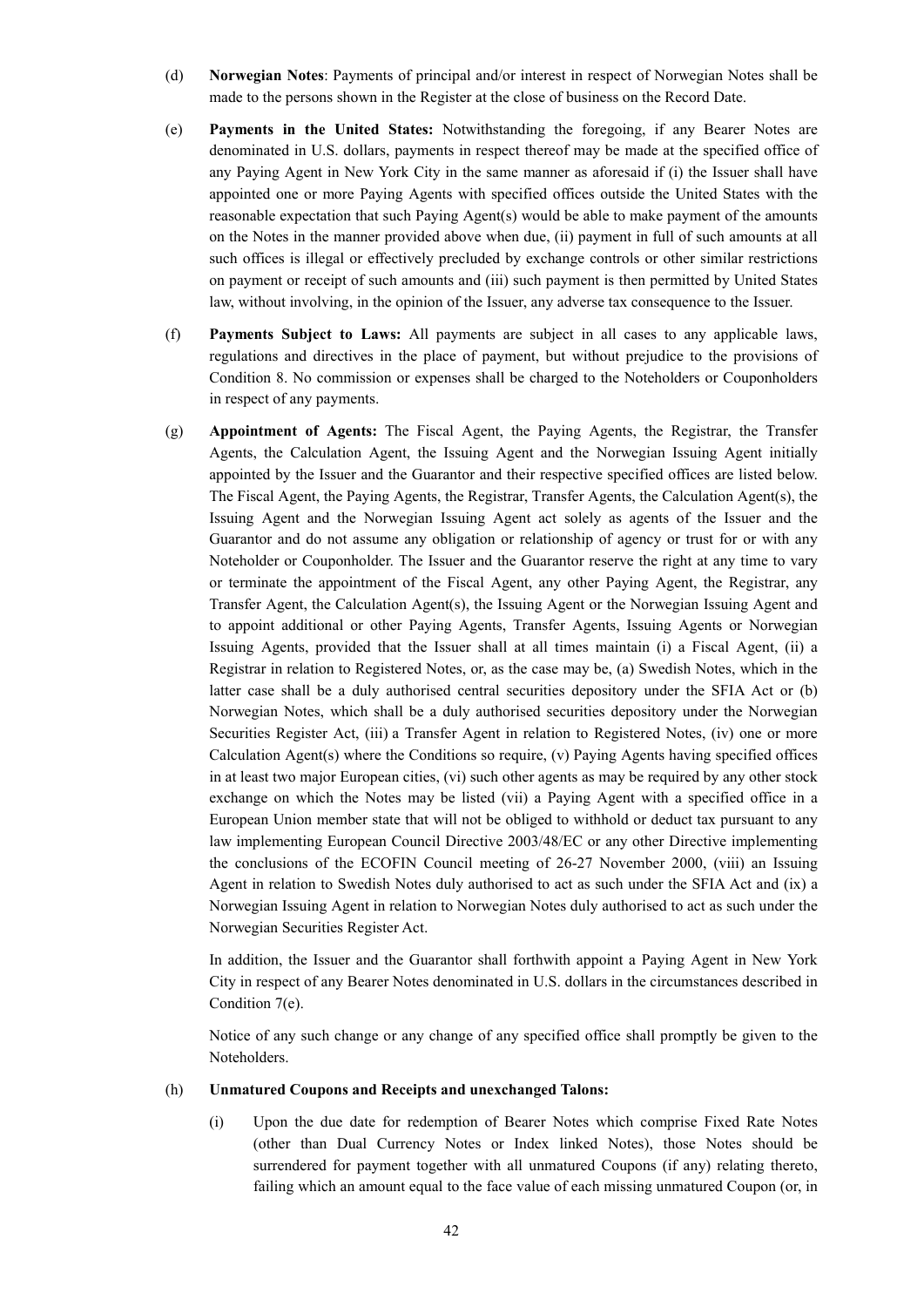the case of payment not being made in full, that proportion of the amount of such missing unmatured Coupon that the sum of principal so paid bears to the total principal due) shall be deducted from the Final Redemption Amount, Early Redemption Amount or Optional Redemption Amount, as the case may be, due for payment. Any amount so deducted shall be paid in the manner mentioned above against surrender of such missing Coupon within a period of 10 years from the Relevant Date for the payment of such principal (whether or not such Coupon has become void pursuant to Condition 9).

- (ii) Upon the due date for redemption of any Bearer Note comprising a Floating Rate Note, Dual Currency Note or Index Linked Note, unmatured Coupons relating to such Note (whether or not attached) shall become void and no payment shall be made in respect of them.
- (iii) Upon the due date for redemption of any Bearer Note, any unexchanged Talon relating to such Note (whether or not attached) shall become void and no Coupon shall be delivered in respect of such Talon.
- (iv) Upon the due date for redemption of any Bearer Note that is redeemable in instalments, all Receipts relating to such Note having an Instalment Date falling on or after such due date (whether or not attached) shall become void and no payment shall be made in respect of them.
- (v) Where any Bearer Note that provides that the relative unmatured Coupons are to become void upon the due date for redemption of those Notes is presented for redemption without all unmatured Coupons, and where any Bearer Note is presented for redemption without any unexchanged Talon relating to it, redemption shall be made only against the provision of such indemnity as the Issuer may require.
- (vi) If the due date for redemption of any Note is not a due date for payment of interest, interest accrued from the preceding due date for payment of interest or the Interest Commencement Date, as the case may be, shall only be payable against presentation (and surrender if appropriate) of the relevant Bearer Note or Certificate representing it, as the case may be. Interest accrued on a Note that only bears interest after its Maturity Date shall be payable on redemption of such Note against presentation of the relevant Note or Certificate representing it, as the case may be.
- (i) **Talons:** On or after the Interest Payment Date for the final Coupon forming part of a Coupon sheet issued in respect of any Bearer Note, the Talon forming part of such Coupon sheet may be surrendered at the specified office of the Fiscal Agent in exchange for a further Coupon sheet (and, if necessary, another Talon for a further Coupon sheet) (but excluding any Coupons that may have become void pursuant to Condition 9).
- (j) **Non-Business Days:** If any date for payment in respect of any Note, Receipt or Coupon is not a business day, the holder shall not be entitled to payment until the next following business day nor to any interest or other sum in respect of such postponed payment. In this paragraph, "**business day**" means a day (other than a Saturday or a Sunday) on which banks and foreign exchange markets are open for business in the relevant place of presentation, in such jurisdictions as shall be specified as "**Financial Centres**" hereon and:
	- (i) (in the case of a payment in a currency other than euro) where payment is to be made by transfer to an account maintained with a bank in the relevant currency, on which foreign exchange transactions may be carried on in the relevant currency in the principal financial centre of the country of such currency or
	- (ii) (in the case of a payment in euro) which is a TARGET Business Day.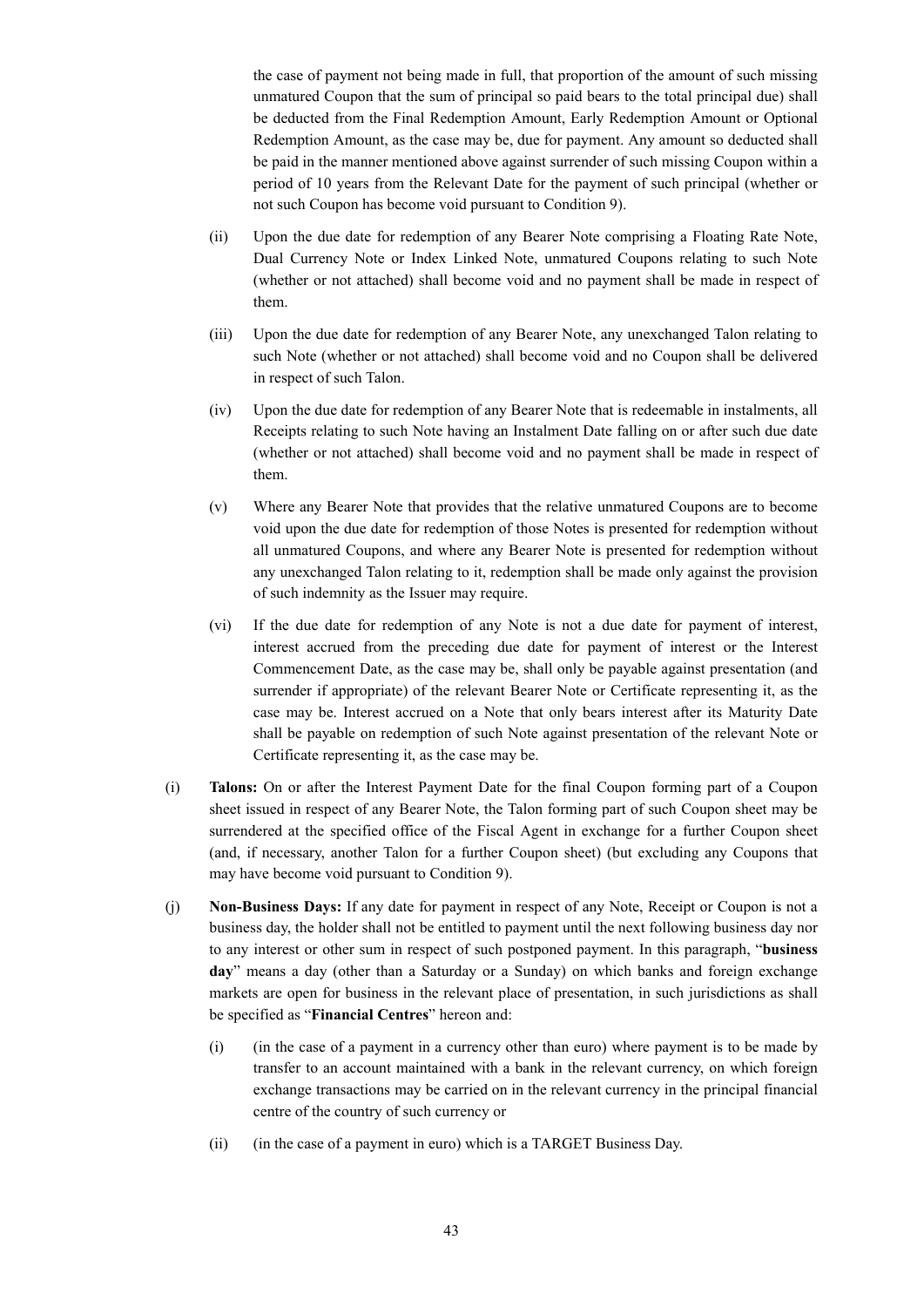# **8 Taxation**

All payments of principal and interest by or on behalf of the Issuer or the Guarantor in respect of the Notes, the Receipts and the Coupons or under the Guarantee shall be made free and clear of, and without withholding or deduction for, any taxes, duties, assessments or governmental charges of whatever nature imposed, levied, collected, withheld or assessed by or within the Kingdom of Sweden or any political subdivision or any authority thereof or therein having power to tax, unless such withholding or deduction is required by law. In that event, the Issuer (or the Guarantor, as the case may be) shall pay such additional amounts as shall result in receipt by the Noteholders and the Couponholders of such amounts as would have been received by them had no such withholding or deduction been required, except that no such additional amounts shall be payable with respect to any Note, Receipt or Coupon:

- (a) **Other connection:** to, or to a third party on behalf of, a holder who is liable to such taxes, duties, assessments or governmental charges in respect of such Note, Receipt or Coupon by reason of his having some connection with the Kingdom of Sweden other than the mere holding of the Note, Receipt or Coupon or
- (b) **Presentation more than 30 days after the Relevant Date:** presented (or in respect of which the Certificate representing it is presented) for payment more than 30 days after the Relevant Date except to the extent that the holder of it would have been entitled to such additional amounts on presenting it for payment on the thirtieth such day or
- (c) **Payment to individuals:** where such withholding or deduction is imposed on a payment to an individual and is required to be made pursuant to European Council Directive 2003/48/EC or any other Directive implementing the conclusions of the ECOFIN Council meeting of 26-27 November 2000 or any law implementing or complying with, or introduced in order to conform to, such Directive or
- (d) **Payment by another Paying Agent:** (except in the case of Registered Notes) presented for payment by or on behalf of a holder who would have been able to avoid such withholding or deduction by presenting the relevant Note, Receipt or Coupon to another Paying Agent in a Member State of the European Union.

As used in these Conditions (and save as provided in Condition 9), "**Relevant Date**" in respect of any Note, Receipt or Coupon means the date on which payment in respect of it first becomes due or (if any amount of the money payable is improperly withheld or refused) the date on which payment in full of the amount outstanding is made or (if earlier) the date seven days after that on which notice is duly given to the Noteholders that, upon further presentation of the Note (or relative Certificate), Receipt or Coupon being made in accordance with the Conditions, such payment will be made, provided that payment is in fact made upon such presentation. References in these Conditions to (i) "**principal**" shall be deemed to include any premium payable in respect of the Notes, all Instalment Amounts, Final Redemption Amounts, Early Redemption Amounts, Optional Redemption Amounts, Amortised Face Amounts and all other amounts in the nature of principal payable pursuant to Condition 6 or any amendment or supplement to it, (ii) "**interest**" shall be deemed to include all Interest Amounts and all other amounts payable pursuant to Condition 5 or any amendment or supplement to it and (iii) "**principal**" and/or "**interest**" shall be deemed to include any additional amounts that may be payable under this Condition.

# **9 Prescription**

Claims against the Issuer and/or the Guarantor for payment in respect of the Notes, Receipts and Coupons (which for this purpose shall not include Talons) shall be prescribed and become void unless made within 10 years (in the case of principal) or five years (in the case of interest) from the applicable Relevant Date in respect of them. In relation to Swedish Notes, "**Relevant Date**" as used in this Condition 9 shall mean the date on which such payment first becomes due, or such later date on which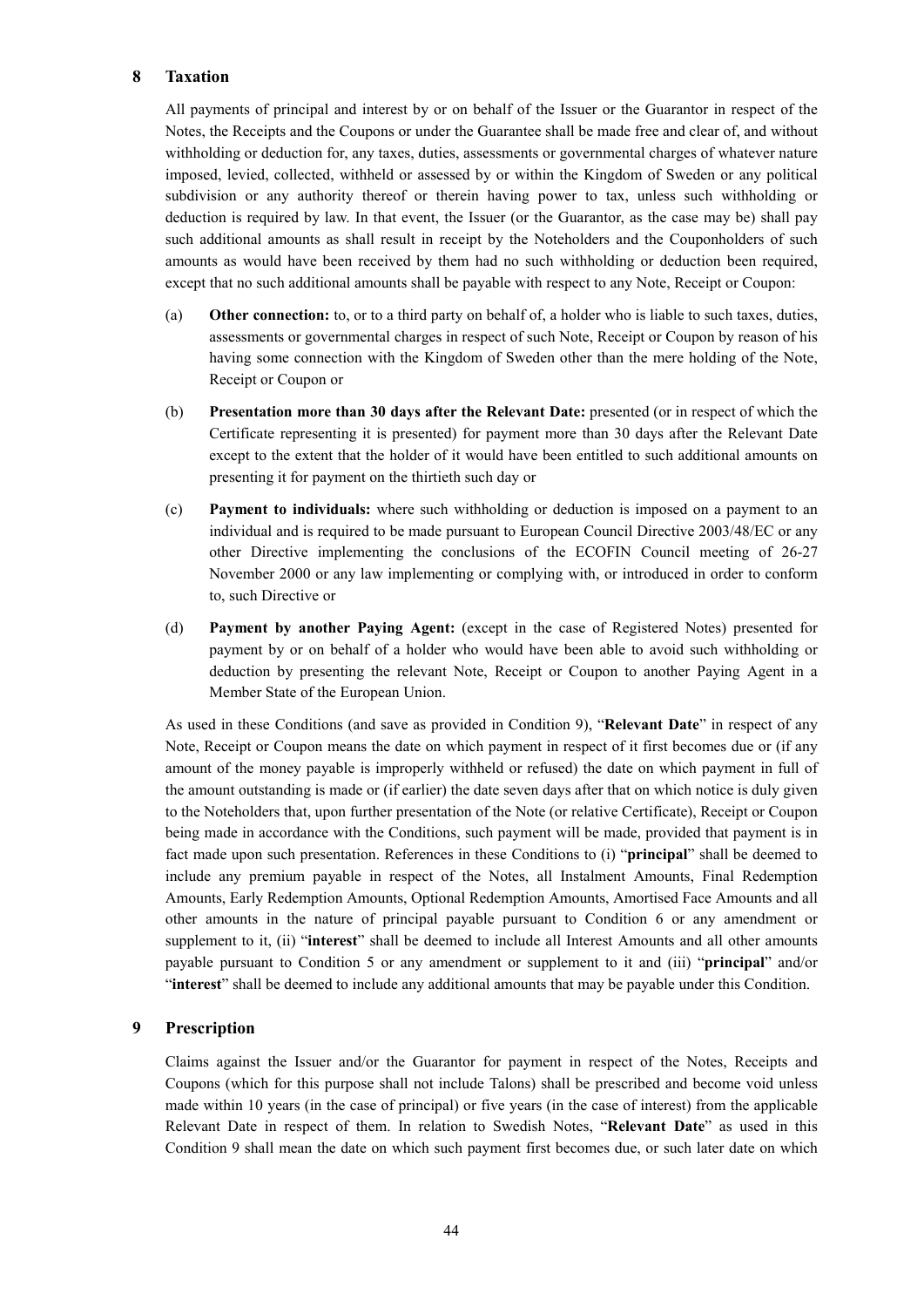the period of limitation is suspended (*Sw. preskriptionsavbrott*) in accordance with the Swedish Limitations Act (*Sw. preskriptionslagen (1991:130))*.

# **10 Events of Default**

If any of the following events ("**Events of Default**") occurs, the holder of any Note may give written notice to the Fiscal Agent (or, in the case of Norwegian Notes, the Norwegian Issuing Agent, which will notify the Issuer) at its specified office that such Note is immediately repayable, whereupon the Early Redemption Amount of such Note together (if applicable) with accrued interest to the date of payment or, in the case of Swedish Notes, such later date on which the relevant Notes have been transferred by the Issuing Agent and blocked for further transfer by the Issuing Agent (such date being the first date of the relevant closed period for the purposes of Condition 2 (f)), shall become immediately due and payable:

- (a) **Non-Payment**: default is made for more than 14 days in the payment on the due date of interest or principal in respect of any Note or
- (b) **Breach of Other Obligations**: the Issuer or the Guarantor does not perform or comply with any one or more of its other obligations in respect of the Notes which default is incapable of remedy or is not remedied within 30 days after written notice of such default shall have been given to the Fiscal Agent at its specified office by any Noteholder or
- (c) **Cross-Default**: (A) any other Indebtedness for Borrowed Money of the Issuer or the Guarantor becomes due and payable prior to its stated maturity by reason of any actual or potential default, event of default or the like (howsoever described), or (B) any such Indebtedness for Borrowed Money is not paid when due or, as the case may be, within any originally applicable grace period, or (C) the Issuer or the Guarantor fails to pay when due any amount payable by it under any present or future guarantee for, or indemnity in respect of, any Indebtedness for Borrowed Money provided that the aggregate amount of the relevant Indebtedness for Borrowed Money, guarantees and indemnities in respect of which one or more of the events mentioned above in this paragraph (c) have occurred equals or exceeds the higher of SEK400,000,000 or Euro40,000,000 or its equivalent (on the basis of the middle spot rate for the relevant currency against the euro as quoted by any leading bank on the day on which this paragraph operates) or
- (d) **Enforcement Proceedings**: a distress, attachment, execution or other legal process is levied, enforced or sued out on or against any part of the property, assets or revenues of the Issuer or the Guarantor and is not discharged or stayed within 60 days or
- (e) **Security Enforced**: any mortgage, charge, pledge, lien or other encumbrance, present or future with respect to all or substantially all of the assets of the Issuer or the Guarantor becomes enforceable and any step is taken to enforce it (including the taking of possession or the appointment of a receiver, administrative receiver, administrator manager or other similar person) and is not discharged within 60 days or
- (f) **Insolvency**: the Issuer or the Guarantor is (or is, or could be, deemed by law or a court to be) insolvent or bankrupt or unable to pay its debts, stops, suspends or threatens to stop or suspend payment of all or a material part of its debts, proposes or makes a general assignment or an arrangement or composition with or for the benefit of the relevant creditors in respect of any of such debts or a moratorium is agreed or declared or comes into effect in respect of or affecting all or any part of (or of a particular type of) the debts of the Issuer or the Guarantor or
- (g) **Winding-up**: an administrator is appointed, an order is made or an effective resolution passed for the winding-up or dissolution or administration of the Issuer or the Guarantor, or the Issuer or the Guarantor shall apply or petition for a winding-up or administration order in respect of itself or ceases or through an official action of its board of directors threaten to cease to carry on all or substantially all of its business or operations, in each case except for the purpose of and followed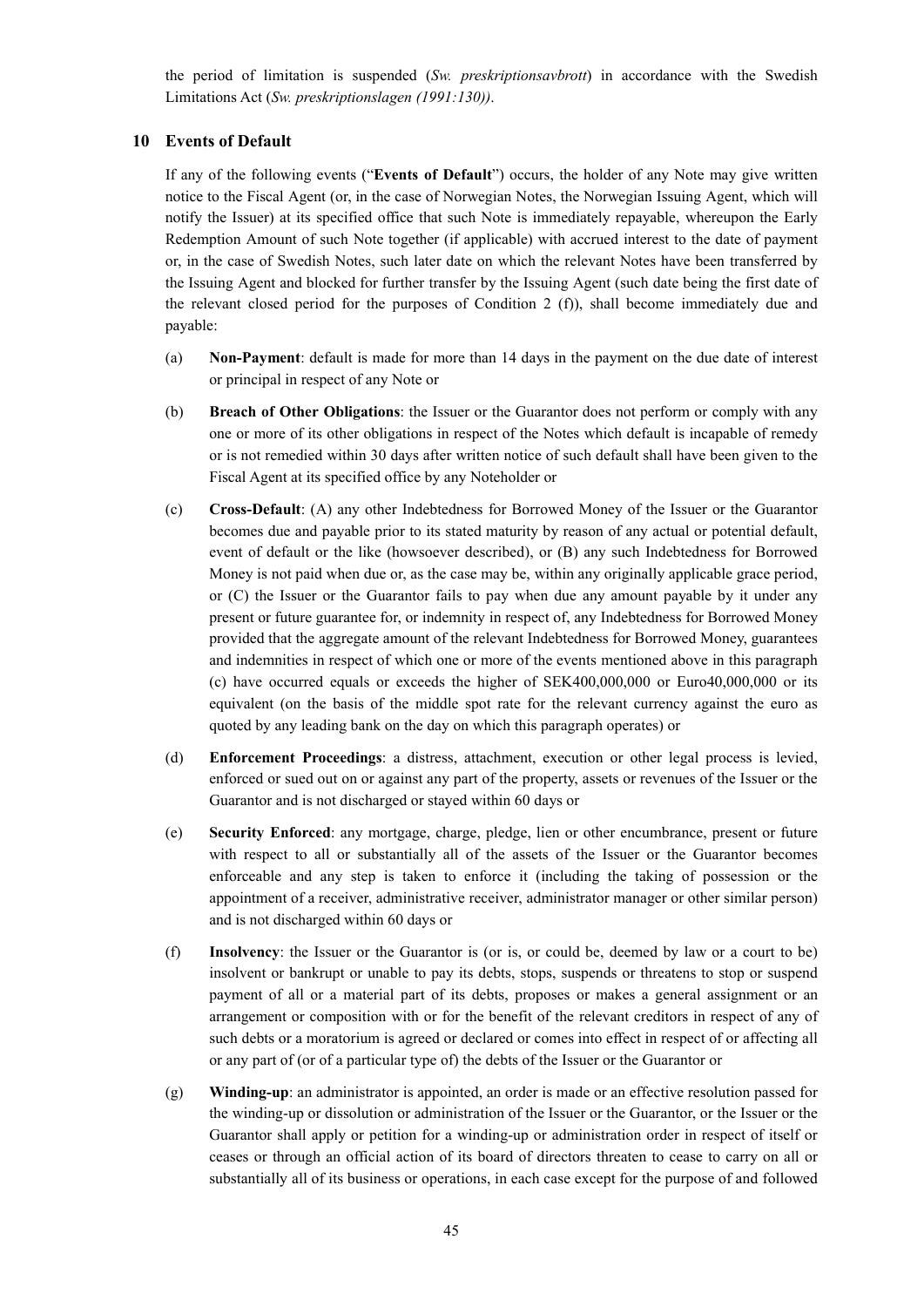by a reconstruction, amalgamation, reorganisation, merger or consolidation on terms approved by an Extraordinary Resolution of the Noteholders or

- (h) **Authorisation and Consents**: any action, condition or thing (including the obtaining or effecting of any necessary consent, approval, authorisation, exemption, filing, licence, order, recording or registration) at any time required to be taken, fulfilled or done in order (i) to enable the Issuer lawfully to enter into, exercise its rights and perform and comply with its obligations under the Notes, (ii) to ensure that those obligations are legally binding and enforceable and (iii) to make the Notes admissible in evidence in the courts of England is not taken, fulfilled or done or
- (i) **Illegality**: it is or will become unlawful for the Issuer to perform or comply with any one or more of its obligations under any of the Notes or
- (j) **Guarantee**: the Guarantee is not or ceases to be (or is claimed by the Guarantor not to be) in full force and effect or
- (k) **Analogous Events**: any event occurs that under the laws of any relevant jurisdiction has an analogous effect to any of the events referred to in any of the foregoing paragraphs.

In these Conditions, "**Indebtedness for Borrowed Money**" means any present or future indebtedness (whether being principal, premium, interest or other amounts) for or in respect of (i) money borrowed or (ii) liabilities under or in respect of any acceptance or acceptance credit.

## **11 Meeting of Noteholders and Modifications**

(a) **Meetings of Noteholders:** The Agency Agreement contains provisions for convening meetings of Noteholders to consider any matter affecting their interests, including the sanctioning by Extraordinary Resolution (as defined in the Agency Agreement) of a modification of any of these Conditions. Such a meeting may be convened by Noteholders holding not less than 10 per cent. in nominal amount of the Notes for the time being outstanding. The quorum for any meeting convened to consider an Extraordinary Resolution shall be two or more persons holding or representing a clear majority in nominal amount of the Notes for the time being outstanding, or at any adjourned meeting two or more persons being or representing Noteholders whatever the nominal amount of the Notes held or represented, unless the business of such meeting includes consideration of proposals, *inter alia*, (i) to amend the dates of maturity or redemption of the Notes, any Instalment Date or any date for payment of interest or Interest Amounts on the Notes, (ii) to reduce or cancel the nominal amount of, or any Instalment Amount of, or any premium payable on redemption of, the Notes, (iii) to reduce the rate or rates of interest in respect of the Notes or to vary the method or basis of calculating the rate or rates or amount of interest or the basis for calculating any Interest Amount in respect of the Notes, (iv) if a Minimum and/or a Maximum Rate of Interest, Instalment Amount or Redemption Amount is shown hereon, to reduce any such Minimum and/or Maximum, (v) to vary any method of, or basis for, calculating the Final Redemption Amount, the Early Redemption Amount or the Optional Redemption Amount, including the method of calculating the Amortised Face Amount, (vi) to vary the currency or currencies of payment or denomination of the Notes, (vii) to modify the provisions concerning the quorum required at any meeting of Noteholders or the majority required to pass the Extraordinary Resolution or (viii) to modify or cancel the Guarantee, in which case the necessary quorum shall be two or more persons holding or representing not less than 75 per cent. or at any adjourned meeting not less than 25 per cent. in nominal amount of the Notes for the time being outstanding. Any Extraordinary Resolution duly passed shall be binding on Noteholders (whether or not they were present at the meeting at which such resolution was passed) and on all Couponholders.

The Agency Agreement provides that a resolution in writing signed by or on behalf of the holders of not less than 90 per cent. in nominal amount of the Notes outstanding shall for all purposes be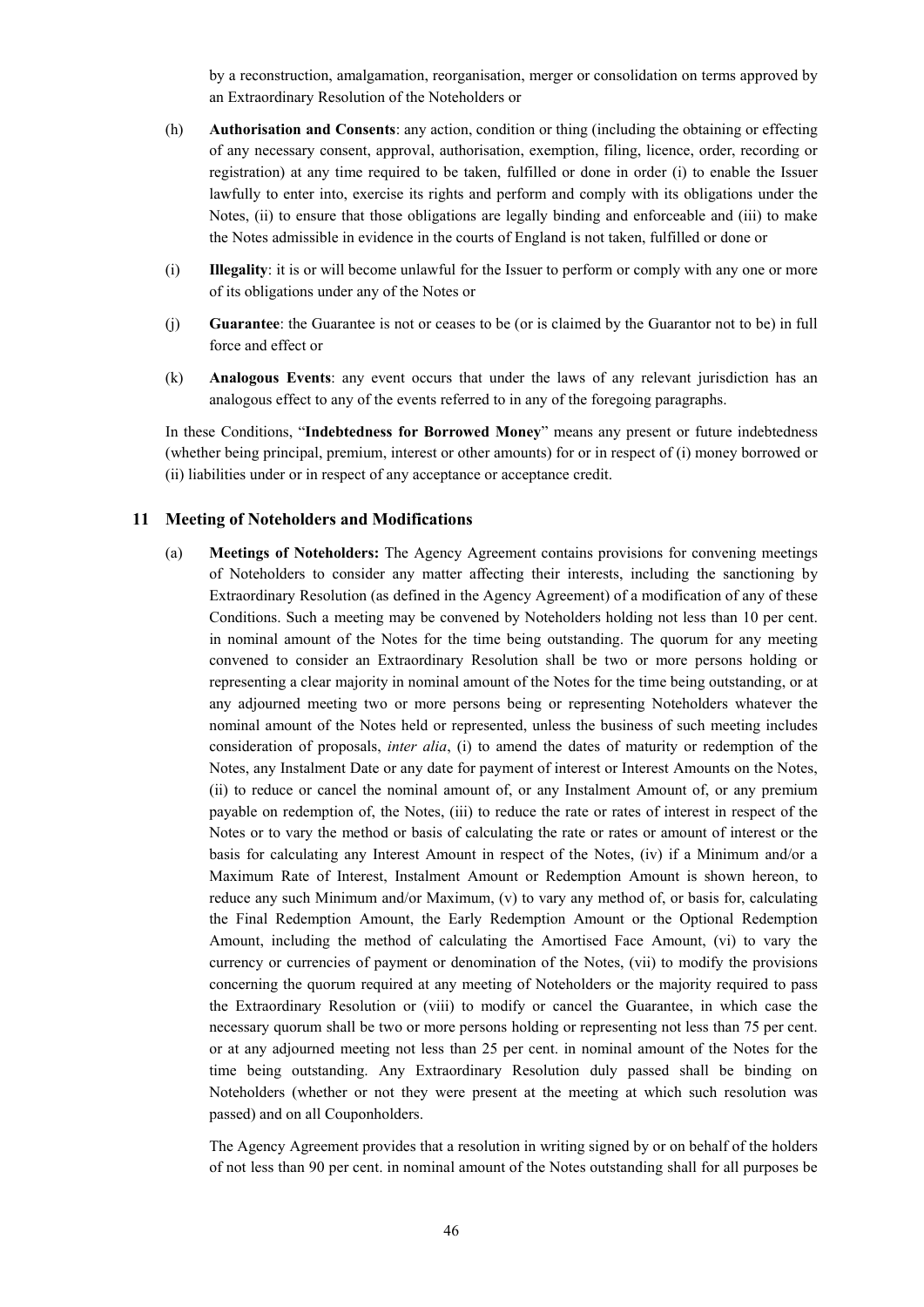as valid and effective as an Extraordinary Resolution passed at a meeting of Noteholders duly convened and held. Such a resolution in writing may be contained in one document or several documents in the same form, each signed by or on behalf of one or more Noteholders.

These Conditions may be amended, modified or varied in relation to any Series of Notes by the terms of the relevant Final Terms in relation to such Series.

(b) **Modification of Agency Agreement:** The Issuer and the Guarantor shall only permit any modification of, or any waiver or authorisation of any breach or proposed breach of or any failure to comply with, the Agency Agreement, if to do so could not reasonably be expected to be prejudicial to the interests of the Noteholders.

### **12 Replacement of Notes, Certificates, Receipts, Coupons and Talons**

If a Note, Certificate, Receipt, Coupon or Talon is lost, stolen, mutilated, defaced or destroyed, it may be replaced, subject to applicable laws, regulations and stock exchange or other relevant authority regulations, at the specified office of the Paying Agent in Luxembourg (in the case of Bearer Notes, Receipts, Coupons or Talons) and of the Registrar (in the case of Certificates) or such other Paying Agent or Transfer Agent, as the case may be, as may from time to time be designated by the Issuer for the purpose and notice of whose designation is given to Noteholders, in each case on payment by the claimant of the fees and costs incurred in connection therewith and on such terms as to evidence, security and indemnity (which may provide, *inter alia*, that if the allegedly lost, stolen or destroyed Note, Certificate, Receipt, Coupon or Talon is subsequently presented for payment or, as the case may be, for exchange for further Coupons, there shall be paid to the Issuer on demand the amount payable by the Issuer in respect of such Notes, Certificates, Receipts, Coupons or further Coupons) and otherwise as the Issuer may require. Mutilated or defaced Notes, Certificates, Receipts, Coupons or Talons must be surrendered before replacements will be issued.

### **13 Further Issues**

The Issuer may from time to time without the consent of the Noteholders or Couponholders create and issue further notes having the same terms and conditions as the Notes (so that, for the avoidance of doubt, references in these Conditions to "Issue Date" shall be to the first issue date of the Notes) and so that the same shall be consolidated and form a single series with such Notes, and references in these Conditions to "Notes" shall be construed accordingly.

## **14 Notices**

Notices to the holders of Registered Notes shall be mailed to them at their respective addresses in the Register and deemed to have been given on the fourth weekday (being a day other than a Saturday or a Sunday) after the date of mailing. Notices to the holders of Bearer Notes shall be valid if published in a daily newspaper of general circulation in London (which is expected to be the *Financial Times*). So long as the Notes are listed on the Luxembourg Stock Exchange, notices to holders of the Notes shall also be published either on the website of the Luxembourg Stock Exchange (*www.bourse.lu*) or in a daily newspaper with general circulation in Luxembourg (which is expected to be the *Luxemburger Wort*). If any such publication is not practicable, notice shall be validly given if published in another leading daily English language newspaper with general circulation in Europe. Any such notice shall be deemed to have been given on the date of such publication or, if published more than once or on different dates, on the date of the first publication as provided above.

Couponholders shall be deemed for all purposes to have notice of the contents of any notice given to the holders of Bearer Notes in accordance with this Condition.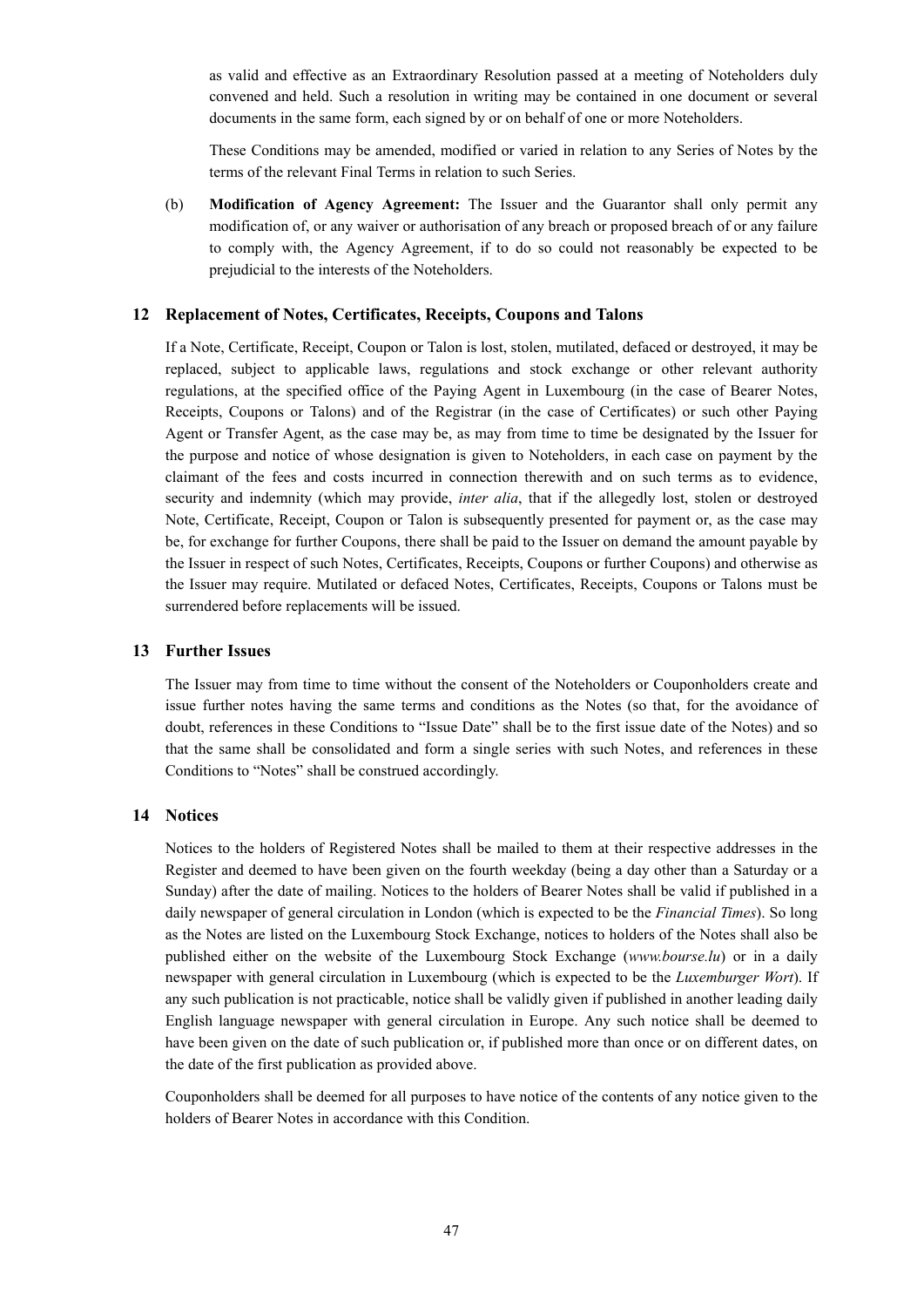# **15 Currency Indemnity**

Any amount received or recovered in a currency other than the currency in which payment under the relevant Note, Coupon or Receipt is due (whether as a result of, or of the enforcement of, a judgment or order of a court of any jurisdiction, in the insolvency, winding-up or dissolution of the Issuer or the Guarantor or otherwise) by any Noteholder or Couponholder in respect of any sum expressed to be due to it from the Issuer or the Guarantor, as the case may be, shall only constitute a discharge to the Issuer or the Guarantor to the extent of the amount in the currency of payment under the relevant Note, Coupon or Receipt that the recipient is able to purchase with the amount so received or recovered in that other currency on the date of that receipt or recovery (or, if it is not practicable to make that purchase on that date, on the first date on which it is practicable to do so). If the amount received or recovered is less than the amount expressed to be due to the recipient under any Note, Coupon or Receipt, the Issuer, failing whom the Guarantor, shall indemnify it against any loss sustained by it as a result. In any event, the Issuer, failing whom the Guarantor, shall indemnify the recipient against the cost of making any such purchase. For the purposes of this Condition, it shall be sufficient for the Noteholder or Couponholder, as the case may be, to demonstrate that it would have suffered a loss had an actual purchase been made. These indemnities constitute a separate and independent obligation from the Issuer's or the Guarantor's other obligations, shall give rise to a separate and independent cause of action, shall apply irrespective of any indulgence granted by any Noteholder or Couponholder and shall continue in full force and effect despite any other judgment, order, claim or proof for a liquidated amount in respect of any sum due under any Note, Coupon or Receipt or any other judgment or order.

## **16 Contracts (Rights of Third Parties) Act 1999**

No person shall have any right to enforce any term or condition of the Notes under the Contracts (Rights of Third Parties) Act 1999.

### **17 Governing Law and Jurisdiction**

- (a) **Governing Law:** The Notes, the Receipts, the Coupons and the Talons, and any non-contractual obligations arising out of or in connection with them are, governed by, and shall be construed in accordance with, English law, save that the provisions of Condition 3(c) (and related provisions of the Deed of Guarantee) relating to limitation of the obligations of the Guarantor are governed by, and shall be construed in accordance with, Swedish law. Notwithstanding this, the registration of (i) Swedish Notes in Euroclear's system for the registration of financial instruments shall be governed by and construed in accordance with Swedish law and (ii) Norwegian Notes in VPS's system for the registration of financial instruments shall be governed by and construed in accordance with Norwegian law.
- (b) **Jurisdiction:** The Courts of England are to have jurisdiction to settle any disputes that may arise out of or in connection with any Notes, Receipts, Coupons or Talons and accordingly any legal action or proceedings arising out of or in connection with any Notes, Receipts, Coupons or Talons ("**Proceedings**") may be brought in such courts. Each of the Issuer and the Guarantor irrevocably submits to the jurisdiction of the courts of England and waives any objection to Proceedings in such courts on the ground of venue or on the ground that the Proceedings have been brought in an inconvenient forum. These submissions are made for the benefit of each of the holders of the Notes, Receipts, Coupons and Talons and shall not affect the right of any of them to take Proceedings in any other court of competent jurisdiction nor shall the taking of Proceedings in one or more jurisdictions preclude the taking of Proceedings in any other jurisdiction (whether concurrently or not).
- (c) **Service of Process:** Each of the Issuer and the Guarantor irrevocably appoints the Swedish Trade Council of Winchester House, 259-269 Old Marylebone Road, London NW1 5RA as its agent in England to receive, for it and on its behalf, service of process in any Proceedings in England.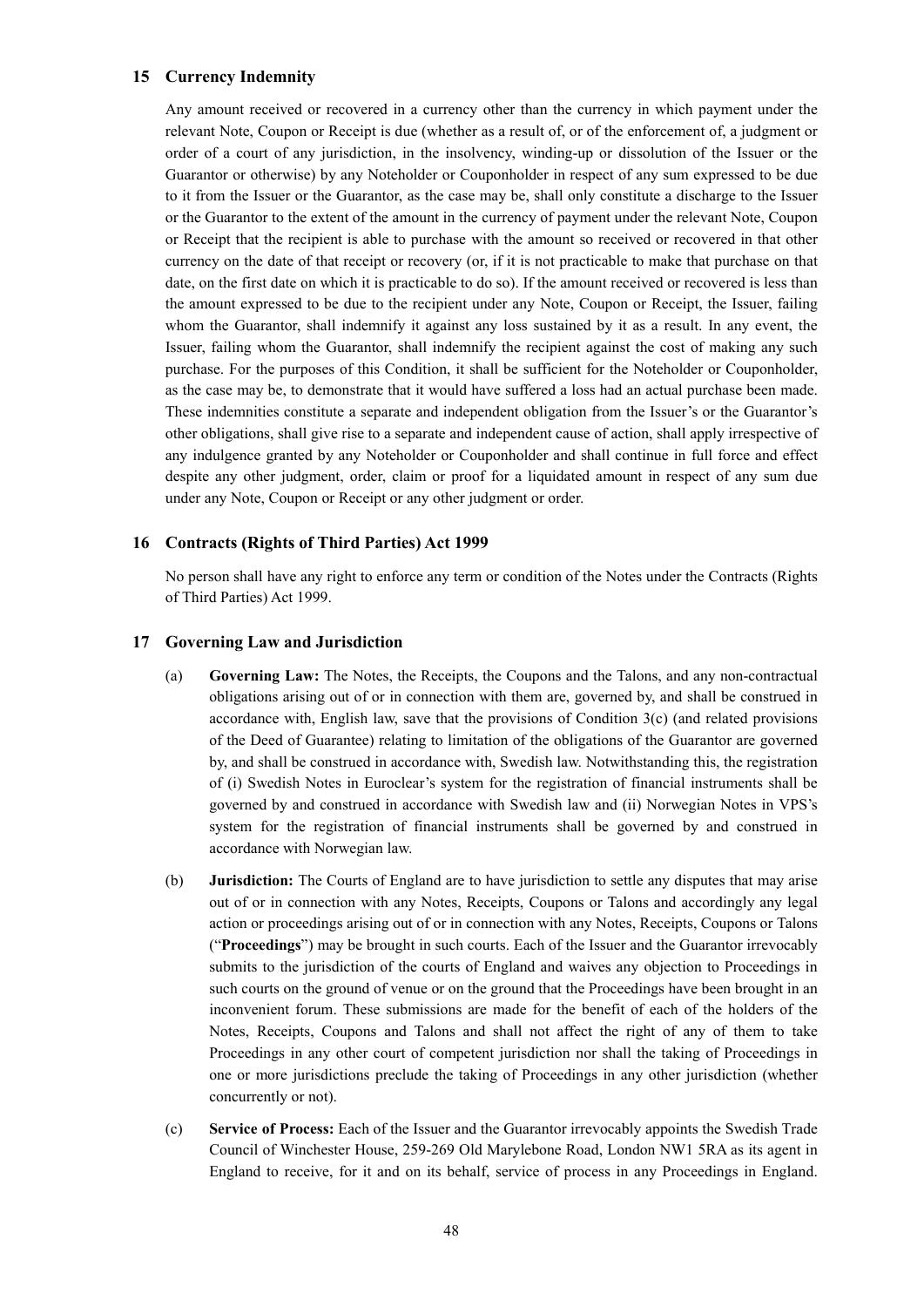Such service shall be deemed completed on delivery to such process agent (whether or not, it is forwarded to and received by the Issuer or the Guarantor). If for any reason such process agent ceases to be able to act as such or no longer has an address in London, each of the Issuer and the Guarantor irrevocably agrees to appoint a substitute process agent and shall immediately notify Noteholders of such appointment in accordance with Condition 14. Nothing in this condition shall affect the right to serve process in any manner permitted by law.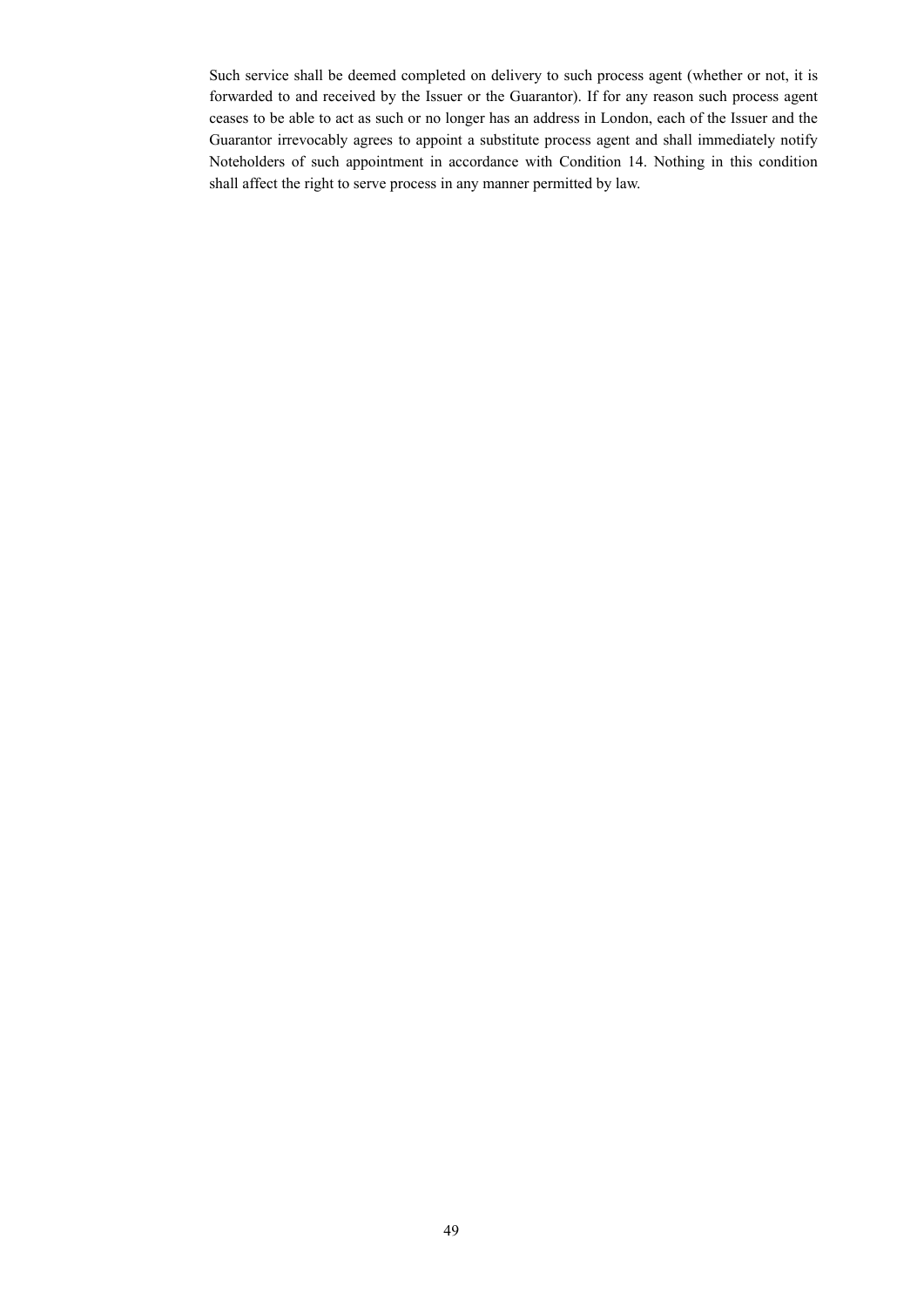# **SUMMARY OF PROVISIONS RELATING TO THE NOTES WHILE IN GLOBAL FORM**

## **1 Initial Issue of Notes**

If the Global Notes or the Global Certificates are stated in the applicable Final Terms to be issued in NGN form or to be held under the NSS (as the case may be), the Global Notes or the Global Certificates will be delivered on or prior to the original issue date of the Tranche to a Common Safekeeper. Depositing the Global Notes or the Global Certificates with the Common Safekeeper does not necessarily mean that the Notes will be recognised as eligible collateral for Eurosystem monetary policy and intra-day credit operations by the Eurosystem either upon issue, or at any or all times during their life. Such recognition will depend upon satisfaction of the Eurosystem eligibility criteria.

Global Notes which are issued in CGN form and Global Certificates which are not held under the NSS may be delivered on or prior to the original issue date of the Tranche to a Common Depositary.

If the Global Note is a CGN, upon the initial deposit of a Global Note with a common depositary for Euroclear and Clearstream, Luxembourg (the "**Common Depositary**"), Euroclear or Clearstream, Luxembourg will credit each subscriber with a nominal amount of Notes equal to the nominal amount thereof for which it has subscribed and paid. If the Global Note is a NGN, the nominal amount of the Notes shall be the aggregate amount from time to time entered in the records of Euroclear or Clearstream, Luxembourg. The records of such clearing system shall be conclusive evidence of the nominal amount of Notes represented by the Global Note and a statement issued by such clearing system at any time shall be conclusive evidence of the records of the relevant clearing system at that time.

Upon the registration of the Global Certificate in the name of any nominee for Euroclear and Clearstream, Luxembourg and delivery of the Global Certificate to the Common Depositary or Common Safekeeper, as the case may be, Euroclear or Clearstream, Luxembourg will credit each subscriber with a nominal amount of Notes equal to the nominal amount thereof for which it has subscribed and paid.

Notes that are initially deposited with the Common Depositary may also be credited to the accounts of subscribers with (if indicated in the relevant Final Terms) other clearing systems through direct or indirect accounts with Euroclear and Clearstream, Luxembourg held by such other clearing systems. Conversely, Notes that are initially deposited with any other clearing system may similarly be credited to the accounts of subscribers with Euroclear, Clearstream, Luxembourg or other clearing systems.

# **2 Relationship of Accountholders with Clearing Systems**

Each of the persons shown in the records of Euroclear, Clearstream, Luxembourg or any other permitted clearing system ("**Alternative Clearing System**") as the holder of a Note represented by a Global Note or a Global Certificate must look solely to Euroclear, Clearstream, Luxembourg or any such Alternative Clearing System (as the case may be) for his share of each payment made by the Issuer to the bearer of such Global Note or the holder of the underlying Registered Notes, as the case may be, and in relation to all other rights arising under the Global Notes or Global Certificates, subject to and in accordance with the respective rules and procedures of Euroclear, Clearstream, Luxembourg, or such Alternative Clearing System (as the case may be). Such persons shall have no claim directly against the Issuer in respect of payments due on the Notes for so long as the Notes are represented by such Global Note or Global Certificate and such obligations of the Issuer will be discharged by payment to the bearer of such Global Note or the holder of the underlying Registered Notes, as the case may be, in respect of each amount so paid.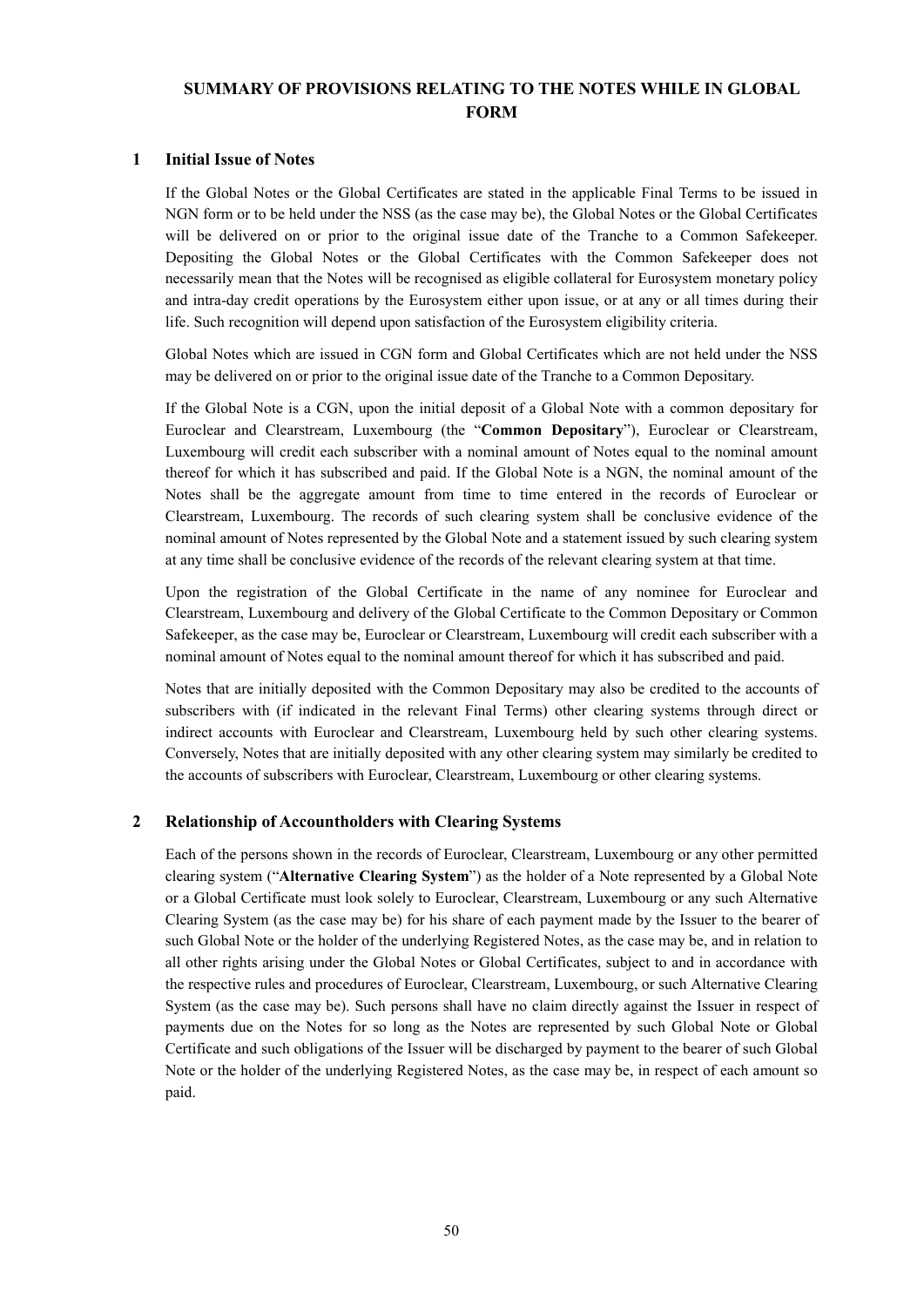# **3 Exchange**

# **3.1 Temporary Global Notes**

Each temporary Global Note will be exchangeable, free of charge to the holder, on or after its Exchange Date:

- (i) if the relevant Final Terms indicates that such Global Note is issued in compliance with the C Rules or in a transaction to which TEFRA is not applicable (as to which, see "General Description of the Programme – Selling Restrictions"), in whole, but not in part, for the Definitive Notes defined and described below; and
- (ii) otherwise, in whole or in part upon certification as to non-U.S. beneficial ownership in the form set out in the Agency Agreement for interests in a permanent Global Note or, if so provided in the relevant Final Terms, for Definitive Notes.

# **3.2 Permanent Global Notes**

Each permanent Global Note will be exchangeable, free of charge to the holder, on or after its Exchange Date in whole but not, except as provided in paragraph 3.4 below, in part for Definitive Notes:

- (i) if the permanent Global Note is held on behalf of Euroclear or Clearstream, Luxembourg or an Alternative Clearing System and any such clearing system is closed for business for a continuous period of 14 days (other than by reason of holidays, statutory or otherwise) or announces an intention permanently to cease business or in fact does so ; or
- (ii) if principal in respect of any Notes is not paid when due, by the holder giving notice to the Fiscal Agent of its election for such exchange.

In the event that a Global Note is exchanged for Definitive Notes, such Definitive Notes shall be issued in Specified Denomination(s) only. A Noteholder who holds a principal amount of less than the minimum Specified Denomination will not receive a Definitive Note in respect of such holding and would need to purchase a principal amount of Notes such that it holds an amount equal to one or more Specified Denominations.

# **3.3 Permanent Global Certificates**

If the Final Terms state that the Notes are to be represented by a permanent Global Certificate on issue, the following will apply in respect of transfers of Notes held in Euroclear or Clearstream, Luxembourg or an Alternative Clearing System. These provisions will not prevent the trading of interests in the Notes within a clearing system whilst they are held on behalf of such clearing system, but will limit the circumstances in which the Notes may be withdrawn from the relevant clearing system.

Transfers of the holding of Notes represented by any Global Certificate pursuant to Condition 2(b) may only be made in part:

- (i) if the relevant clearing system is closed for business for a continuous period of 14 days (other than by reason of holidays, statutory or otherwise) or announces an intention permanently to cease business or does in fact do so; or
- (ii) if principal in respect of any Notes is not paid when due; or
- (iii) with the consent of the Issuer,

provided that, in the case of the first transfer of part of a holding pursuant to paragraph 3.3(i) or 3.3(ii) above, the Registered Holder has given the Registrar not less than 30 days' notice at its specified office of the Registered Holder's intention to effect such transfer.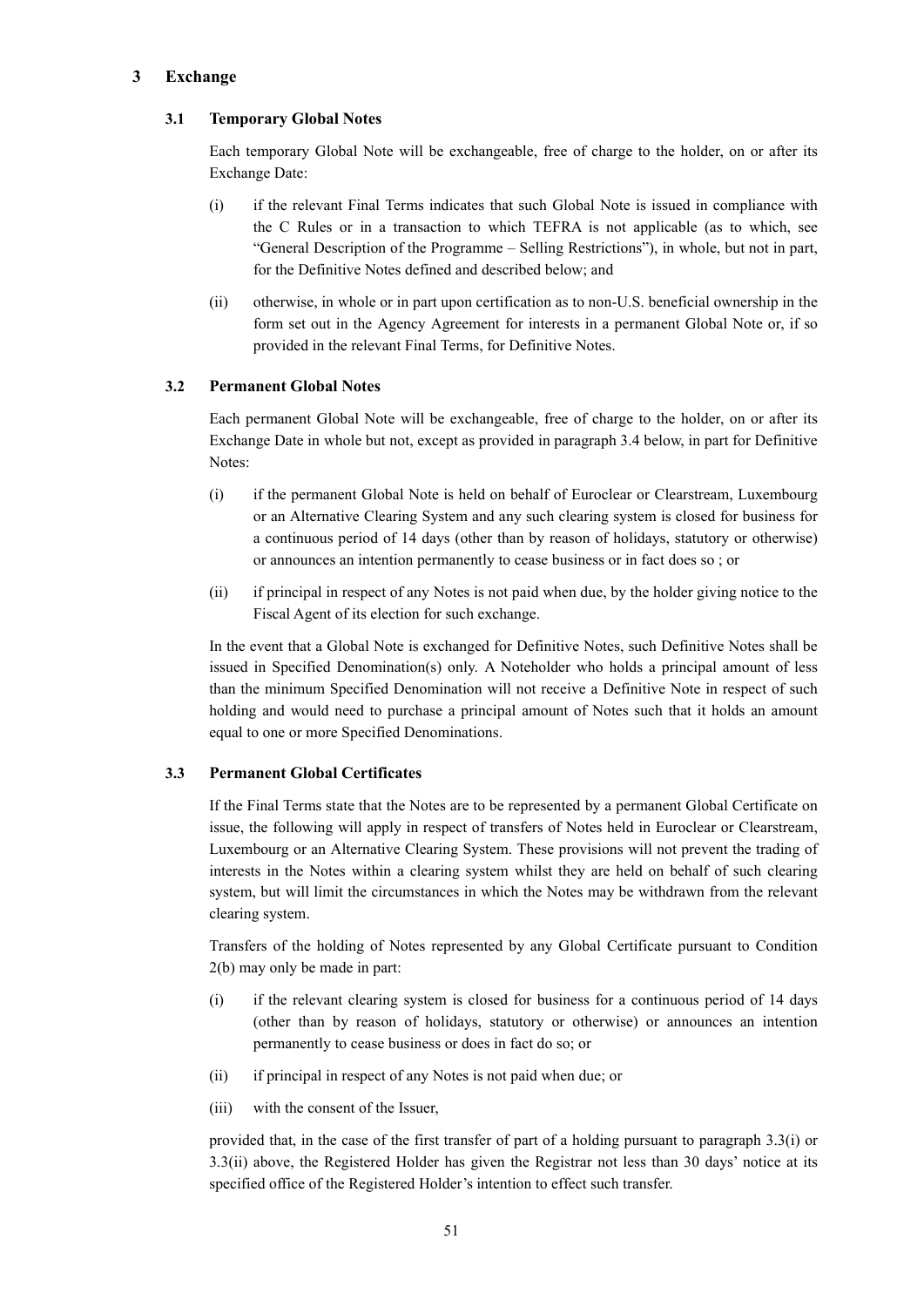### **3.4 Partial Exchange of Permanent Global Notes**

For so long as a permanent Global Note is held on behalf of a clearing system and the rules of that clearing system permit, such permanent Global Note will be exchangeable in part on one or more occasions for Definitive Notes (i) if principal in respect of any Notes is not paid when due or (ii) if so provided in, and in accordance with, the Conditions (which will be set out in the relevant Final Terms) relating to Partly Paid Notes.

### **3.5 Delivery of Notes**

If the Global Note is a CGN, on or after any due date for exchange, the holder of a Global Note may surrender such Global Note or, in the case of a partial exchange, present it for endorsement to or to the order of the Fiscal Agent. In exchange for any Global Note, or the part thereof to be exchanged, the Issuer will (i) in the case of a temporary Global Note exchangeable for a permanent Global Note, deliver, or procure the delivery of, a permanent Global Note in an aggregate nominal amount equal to that of the whole or that part of a temporary Global Note that is being exchanged or, in the case of a subsequent exchange, endorse, or procure the endorsement of, a permanent Global Note to reflect such exchange or (ii) in the case of a Global Note exchangeable for Definitive Notes, deliver, or procure the delivery of, an equal aggregate nominal amount of duly executed and authenticated Definitive Notes or if the Global Note is a NGN, the Issuer will procure that details of such exchange be entered *pro rata* in the records of the relevant clearing system. In this Prospectus, "**Definitive Notes**" means, in relation to any Global Note, the definitive Bearer Notes for which such Global Note may be exchanged (if appropriate, having attached to them all Coupons and Receipts in respect of interest or Instalment Amounts that have not already been paid on the Global Note and a Talon). Definitive Notes will be security printed in accordance with any applicable legal and stock exchange requirements in or substantially in the form set out in the Schedules to the Agency Agreement. On exchange in full of each permanent Global Note, the Issuer will, if the holder so requests, procure that it is cancelled and returned to the holder together with the relevant Definitive Notes.

### **3.6 Exchange Date**

"**Exchange Date**" means, in relation to a temporary Global Note, the day falling after the expiry of 40 days after its issue date and, in relation to a permanent Global Note, a day falling not less than 60 days, or in the case of failure to pay principal in respect of any Notes when due 30 days, after that on which the notice requiring exchange is given and on which banks are open for business in the city in which the specified office of the Fiscal Agent is located and in the city in which the relevant clearing system is located.

## **4 Amendment to Conditions**

The temporary Global Notes, permanent Global Notes and Global Certificates contain provisions that apply to the Notes that they represent, some of which modify the effect of the terms and conditions of the Notes set out in this Prospectus. The following is a summary of certain of those provisions:

#### **4.1 Payments**

No payment falling due after the Exchange Date will be made on any Global Note unless exchange for an interest in a permanent Global Note or for Definitive Notes is improperly withheld or refused. Payments on any temporary Global Note issued in compliance with the D Rules before the Exchange Date will only be made against presentation of certification as to non-U.S. beneficial ownership in the form set out in the Agency Agreement. All payments in respect of Notes represented by a Global Note in CGN form will be made against presentation for endorsement and, if no further payment falls to be made in respect of the Notes, surrender of that Global Note to or to the order of the Fiscal Agent or such other Paying Agent as shall have been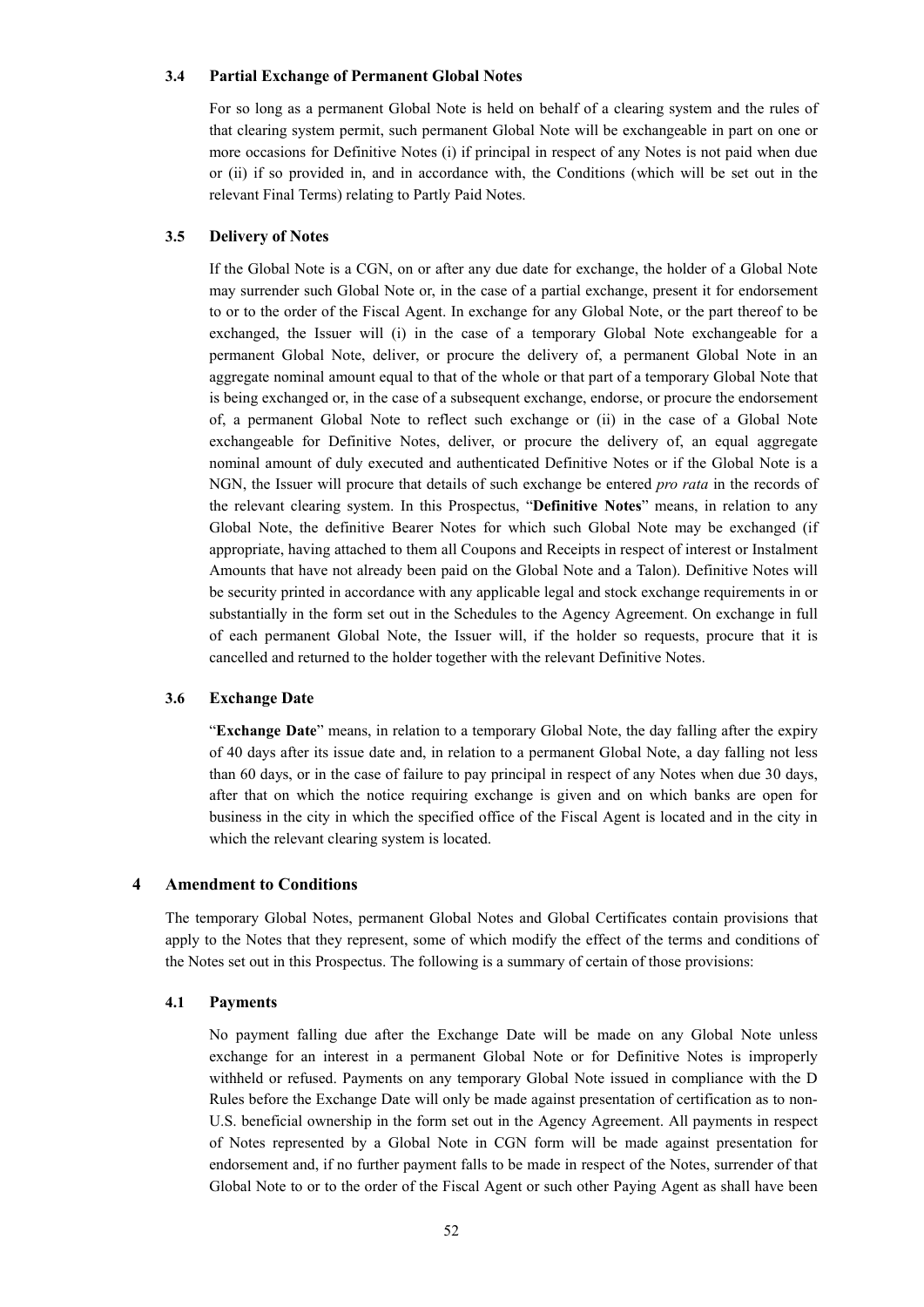notified to the Noteholders for such purpose. If the Global Note is a CGN, a record of each payment so made will be endorsed on each Global Note, which endorsement will be *prima facie* evidence that such payment has been made in respect of the Notes. Condition  $7(g)(vii)$  and Condition 8(d) will apply to the Definitive Notes only. If the Global Note is a NGN or if the Global Certificate is held under the NSS, the Issuer shall procure that details of each such payment shall be entered *pro rata* in the records of the relevant clearing system and in the case of payments of principal, the nominal amount of the Notes recorded in the records of the relevant clearing system and represented by the Global Note or the Global Certificate will be reduced accordingly. Payments under a NGN will be made to its holder. Each payment so made will discharge the Issuer's obligations in respect thereof. Any failure to make the entries in the records of the relevant clearing system shall not affect such discharge. For the purpose of any payments made in respect of a Global Note, the relevant place of presentation shall be disregarded in the definition of "business day" set out in Condition 7(j) (*Non-Business Days*).

All payments in respect of Notes represented by a Global Certificate will be made to, or to the order of, the person whose name is entered on the Register at the close of business on the Clearing System Business Day immediately prior to the date for payment, where Clearing System Business Day means Monday to Friday inclusive except 25 December and 1 January.

## **4.2 Prescription**

Claims against the Issuer in respect of Notes that are represented by a permanent Global Note will become void unless it is presented for payment within a period of 10 years (in the case of principal) and five years (in the case of interest) from the appropriate Relevant Date (as defined in Conditions 8 and 9).

## **4.3 Meetings**

The holder of a permanent Global Note or of the Notes represented by a Global Certificate shall (unless such permanent Global Note or Global Certificate represents only one Note) be treated as being two persons for the purposes of any quorum requirements of a meeting of Noteholders and, at any such meeting, the holder of a permanent Global Note shall be treated as having one vote in respect of each integral currency unit of the Specified Currency of the Notes. (All holders of Registered Notes are entitled to one vote in respect of each integral currency unit of the Specified Currency of the Notes comprising such Noteholder's holding, whether or not represented by a Global Certificate.)

#### **4.4 Cancellation**

Cancellation of any Note represented by a permanent Global Note that is required by the Conditions to be cancelled (other than upon its redemption) will be effected by reduction in the nominal amount of the relevant permanent Global Note.

### **4.5 Purchase**

Notes represented by a permanent Global Note may only be purchased by the Issuer or any of its subsidiaries if they are purchased together with the rights to receive all future payments of interest and Instalment Amounts (if any) thereon.

## **4.6 Issuer's Option**

Any option of the Issuer provided for in the Conditions while the relevant Notes are represented by a permanent Global Note shall be exercised by the Issuer giving notice to the Noteholders within the time limits set out in and containing the information required by the Conditions, except that the notice shall not be required to contain the serial numbers of Notes drawn in the case of a partial exercise of an option and accordingly no drawing of Notes shall be required. In the event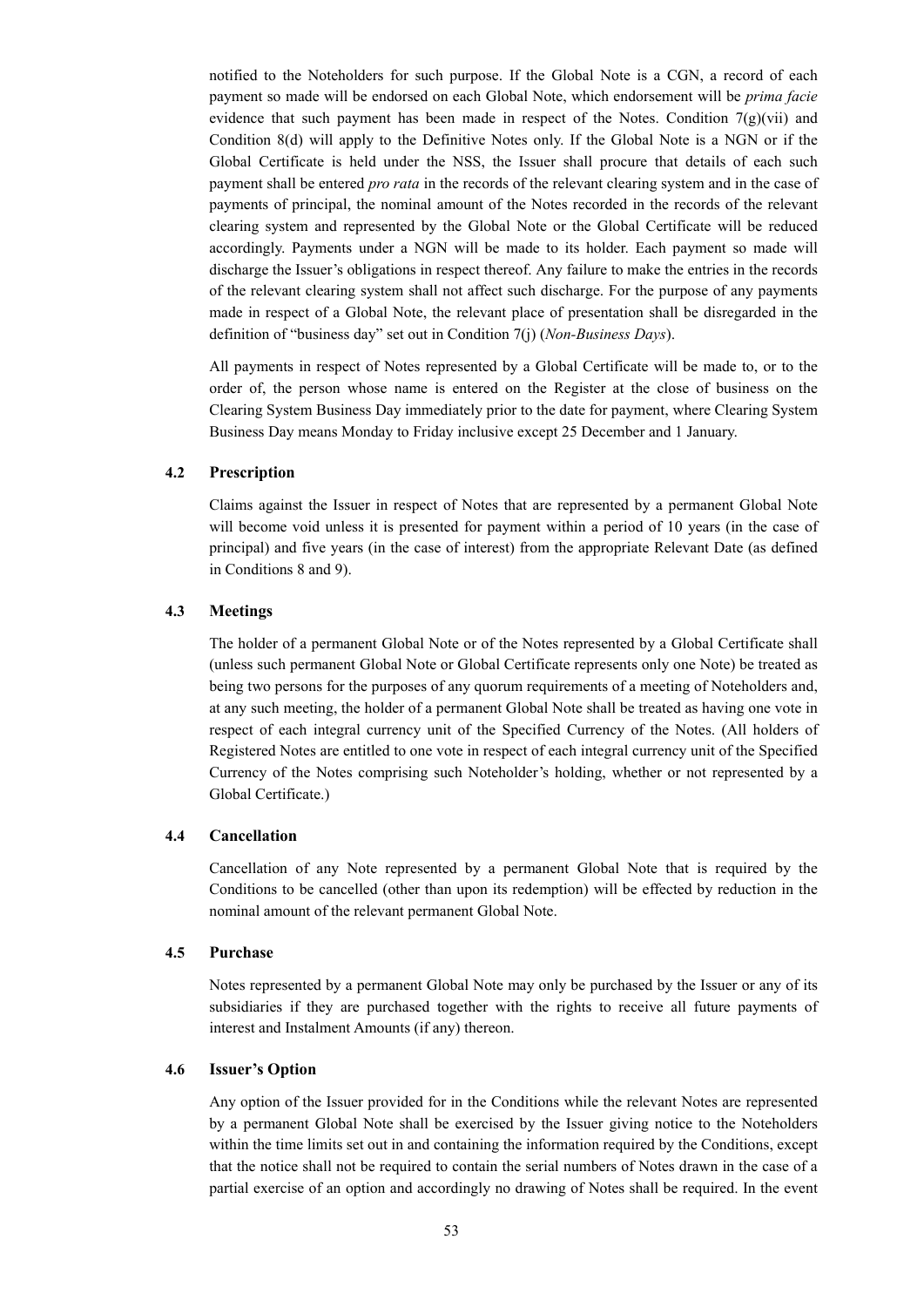that any option of the Issuer is exercised in respect of some but not all of the Notes of any Series, the rights of accountholders with a clearing system in respect of the Notes will be governed by the standard procedures of Euroclear and/or Clearstream, Luxembourg (to be reflected in the records of Euroclear and Clearstream, Luxembourg as either a pool factor or a reduction in nominal amount, at their discretion) or any other Alternative Clearing System (as the case may be).

## **4.7 Noteholders' Options**

Any option of the Noteholders provided for in the Conditions while the relevant Notes are represented by a permanent Global Note may be exercised by the holder of the permanent Global Note giving notice to the Fiscal Agent within the time limits relating to the deposit of Notes with a Paying Agent set out in the Conditions substantially in the form of the notice available from any Paying Agent, except that the notice shall not be required to contain the serial numbers of the Notes in respect of which the option has been exercised, and stating the nominal amount of Notes in respect of which the option is exercised and at the same time, where the permanent Global Note is a CGN, presenting the permanent Global Note to the Fiscal Agent, or to a Paying Agent acting on behalf of the Fiscal Agent, for notation. Where the Global Note is a NGN or where the Global Certificate is held under the NSS, the Issuer shall procure that details of such exercise shall be entered *pro rata* in the records of the relevant clearing system and the nominal amount of the Notes recorded in those records will be reduced accordingly.

### **4.8 NGN nominal amount**

Where the Global Note is a NGN, the Issuer shall procure that any exchange, payment, cancellation, exercise of any option or any right under the Notes, as the case may be, in addition to the circumstances set out above shall be entered in the records of the relevant clearing systems and upon any such entry being made, in respect of payments of principal, the nominal amount of the Notes represented by such Global Note shall be adjusted accordingly.

### **4.9 Events of Default**

Each Global Note provides that the holder may cause such Global Note, or a portion of it, to become due and repayable in the circumstances described in Condition 10 by stating in the notice to the Fiscal Agent the nominal amount of such Global Note that is becoming due and repayable. If principal in respect of any Note is not paid when due, the holder of a Global Note or Registered Notes represented by a Global Certificate may elect for direct enforcement rights against the Issuer and the Guarantor under the terms of a Deed of Covenant executed as a deed by the Issuer and the Guarantor on 13 April 2012 to come into effect in relation to the whole or a part of such Global Note or one or more Registered Notes in favour of the persons entitled to such part of such Global Note or such Registered Notes, as the case may be, as accountholders with a clearing system. Following any such acquisition of direct rights, the Global Note or, as the case may be, the Global Certificate and the corresponding entry in the register kept by the Registrar will become void as to the specified portion or Registered Notes, as the case may be. However, no such election may be made in respect of Notes represented by a Global Certificate unless the transfer of the whole or a part of the holding of Notes represented by that Global Certificate shall have been improperly withheld or refused.

#### **4.10 Notices**

So long as any Notes are represented by a Global Note and such Global Note is held on behalf of a clearing system, notices to the holders of Notes of that Series may be given by delivery of the relevant notice to that clearing system for communication by it to entitled accountholders in substitution for publication as required by the Conditions or by delivery of the relevant notice to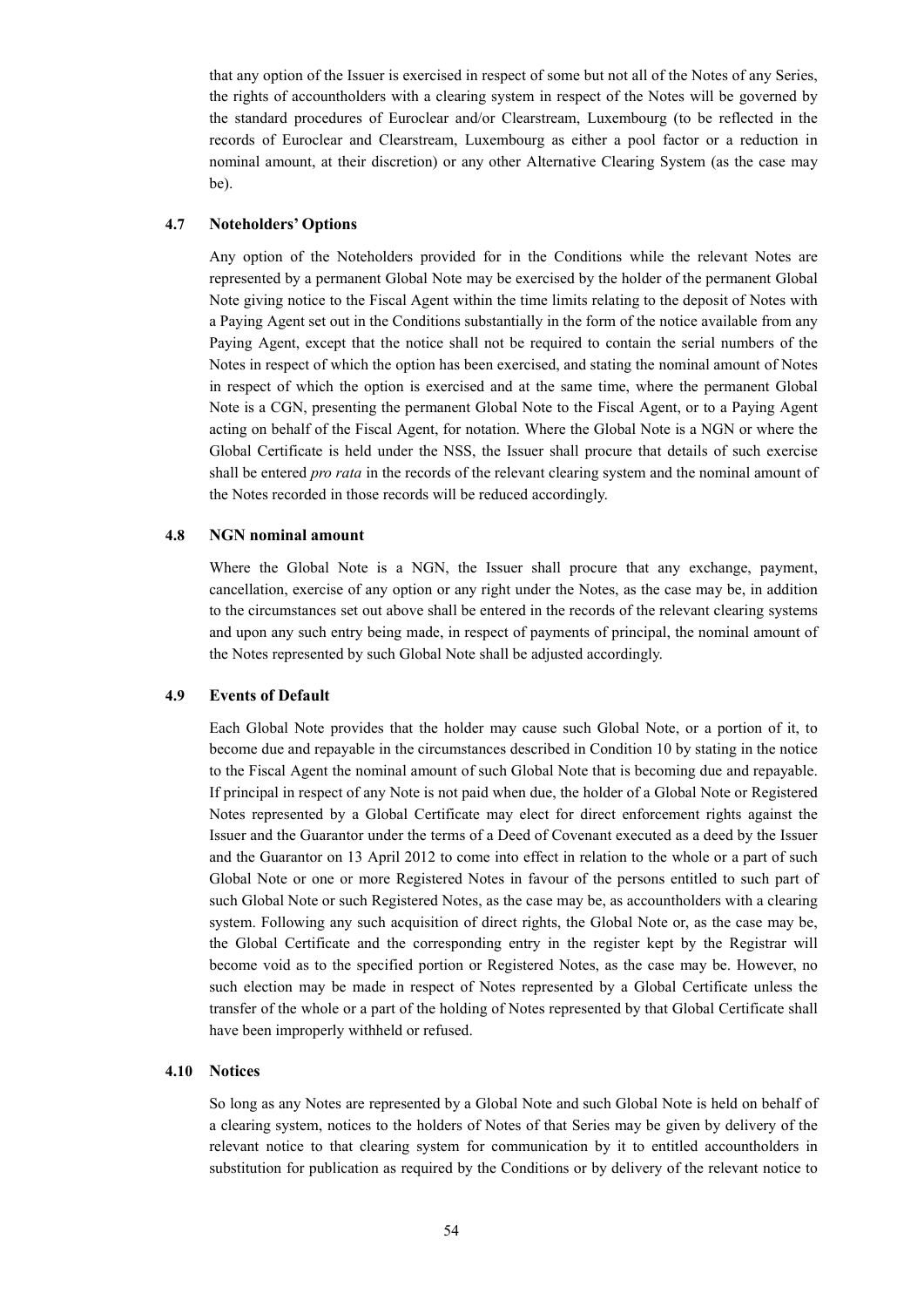the holder of the Global Note, except that so long as the Notes are listed on the Luxembourg Stock Exchange's regulated market and the rules of that exchange so require, notices shall also be published either on the website of the Luxembourg Stock Exchange (*www.bourse.lu*) or in a daily newspaper with general circulation in Luxembourg (which is expected to be the *Luxemburger Wort*).

# **5 Partly Paid Notes**

The provisions relating to Partly Paid Notes are not set out in this Prospectus, but will be contained in the relevant Final Terms and thereby in the Global Notes. While any instalments of the subscription moneys due from the holder of Partly Paid Notes are overdue, no interest in a Global Note representing such Notes may be exchanged for an interest in a permanent Global Note or for Definitive Notes (as the case may be). If any Noteholder fails to pay any instalment due on any Partly Paid Notes within the time specified, the Issuer may forfeit such Notes and shall have no further obligation to their holder in respect of them.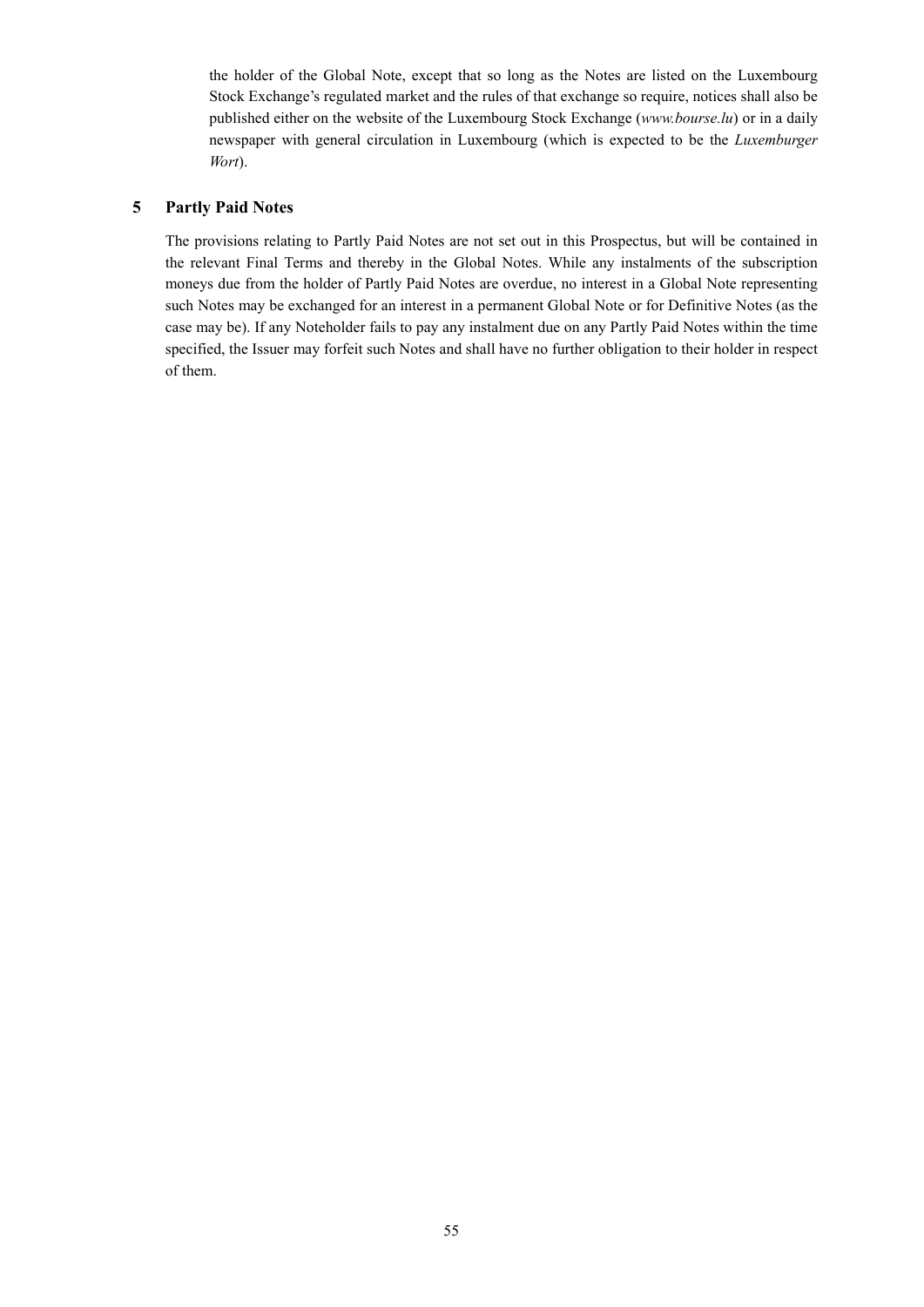# **USE OF PROCEEDS**

The net proceeds from the issue of each Tranche of Notes will be applied by the Issuer for general corporate purposes. If, in respect of any particular issue, there is a particular identified use of proceeds, this will be stated in the applicable Final Terms.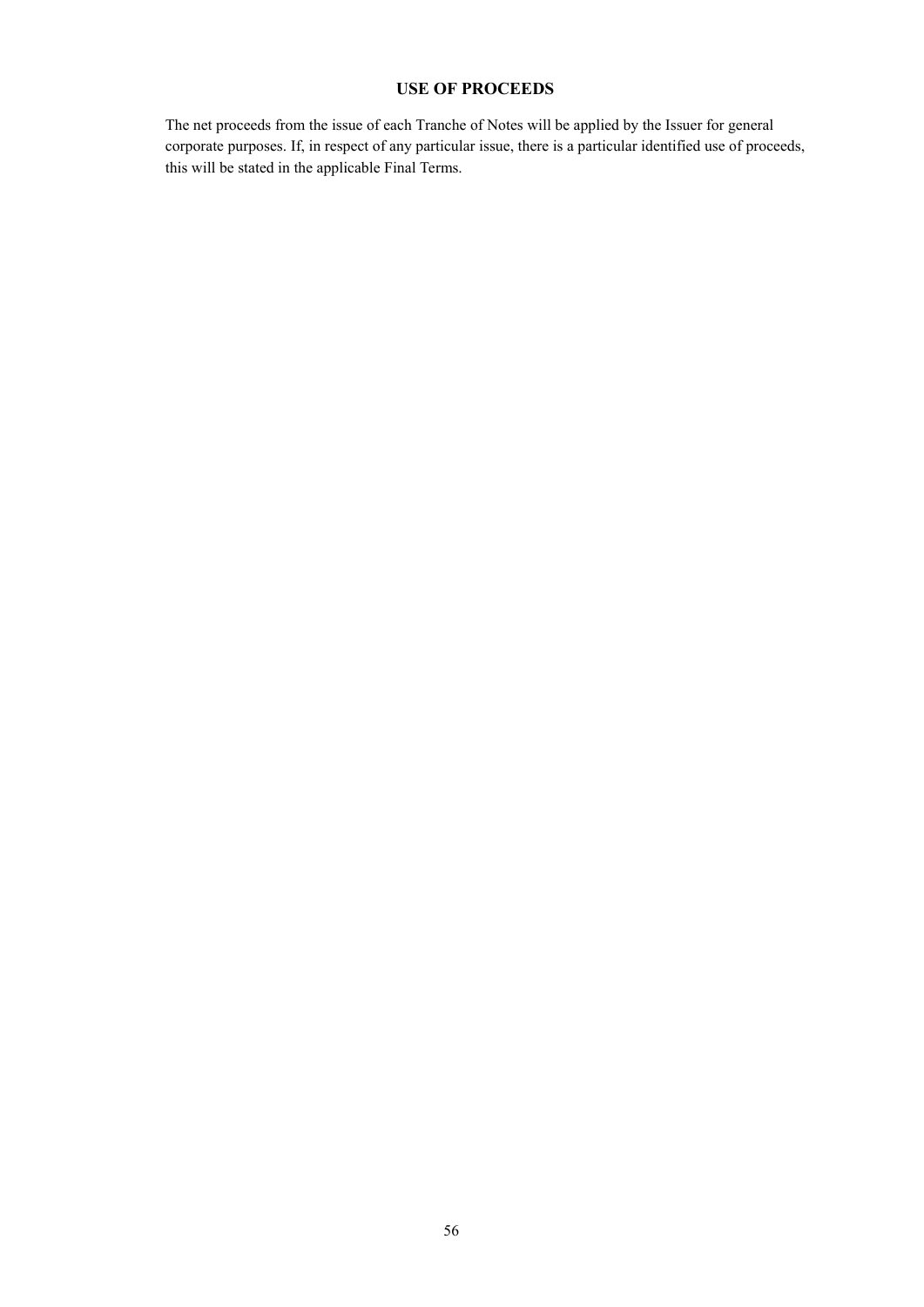## **TELE2 AB (PUBL)**

## **General**

The Issuer's legal and commercial name is Tele2 AB (publ) ("**Tele2**"). The Issuer was incorporated under the laws of Sweden on 19 November 1990 and is a public limited liability company registered in Sweden with number 556410-8917. The registered office of the Issuer is c/o Box 2094, SE-10313, Stockholm, Sweden, and its telephone number is +46 8 5626 4000.

In 1993 Tele2 started conducting its telecom business. During the same year fixed telephony was launched in Sweden. In 1996 Tele2 was listed on the O-list of NASDAQ OMX, Stockholmsbörsen. During the period from 1996 to 2000, Tele2's international expansion started with the launch of operations in the Netherlands, Norway, Estonia, Lithuania and Latvia. Tele2 was awarded a 3G licence in Sweden in 2000 and established a joint 3G network company with TeliaSonera in Sweden the following year. In 2003, Tele2's first GSM network in Russia was launched. As at 31 December 2011, Tele2 held 43 regional 2G licences in Russia. Tele2 has further expanded its operations into Eurasia with the acquisition of mobile operations in Kazakhstan in 2009. Since 2009, Tele2 has also operated a joint 4G network company with Telenor in Sweden.

Tele2, together with its subsidiaries and affiliates taken as a whole (the "**Group**") is one of Europe's leading telecom operators. The Group offers mobile communication services, fixed broadband and telephony, data network services, cable TV and content services to approximately 34 million customers in 11 countries. In some countries, the Group also provides fixed communication services. Mobile communication is the Group's principal business and its most important growth segment. For the year ended 31 December 2011 mobile telephony accounted for more than 73 per cent. of the Group's net sales.

For the year ended 31 December 2011, the Group's net sales amounted to SEK 40,750 (compared to SEK 40,164 million in 2010). Earnings before interest, taxes, depreciation and amortisation ("**EBITDA**") in 2011 amounted to SEK 10,852 million (compared to SEK 10,284 million in 2010). As at 31 December 2011, net debt of the Group was SEK 11,369 (compared to SEK 1,691 million as at 31 December 2010).

Tele2 had 7,878 employees as at 31 December 2011.

#### **Share Capital and Shareholders**

Tele2's share capital amounts to SEK 560,979,173.75, with a total of 448,783,339 shares outstanding. Tele2's shares are divided into three classes: A shares which grant 10 votes per share, B shares which grant 1 vote per share and C shares which grant 1 vote per share.

Tele2's A shares and B shares are listed on the NASDAQ OMX Stockholm Large Cap list under the ticker symbols TEL2 A and TEL2 B. As at 31 December 2011 the fifteen largest shareholders held in aggregate shares corresponding to 51 per cent. of the share capital and 62 per cent. of the voting rights, of which Investment AB Kinnevik (publ) held 30 per cent. of the share capital and 47 per cent. of the voting rights. No other shareholder owns, directly or indirectly, more than 10 per cent. of the shares in Tele2.

Investment AB Kinnevik (publ)'s largest shareholder is Verdere S.à r.l. which as at 31 December 2011 owned 9.1 per cent. of the share capital and 35.1 per cent. of the voting rights in Investment AB Kinnevik (publ). Verdere S.à r.l. has entered into an agreement regarding coordination of its voting with other shareholders of Investment AB Kinnevik (publ) (including SMS Sapere Aude Trust and HS Sapere Aude Trust ) and as at 31 December 2011 together they held shares representing 12.9 per cent. of the share capital and 46.6 per cent. of the voting rights in Investment AB Kinnevik (publ).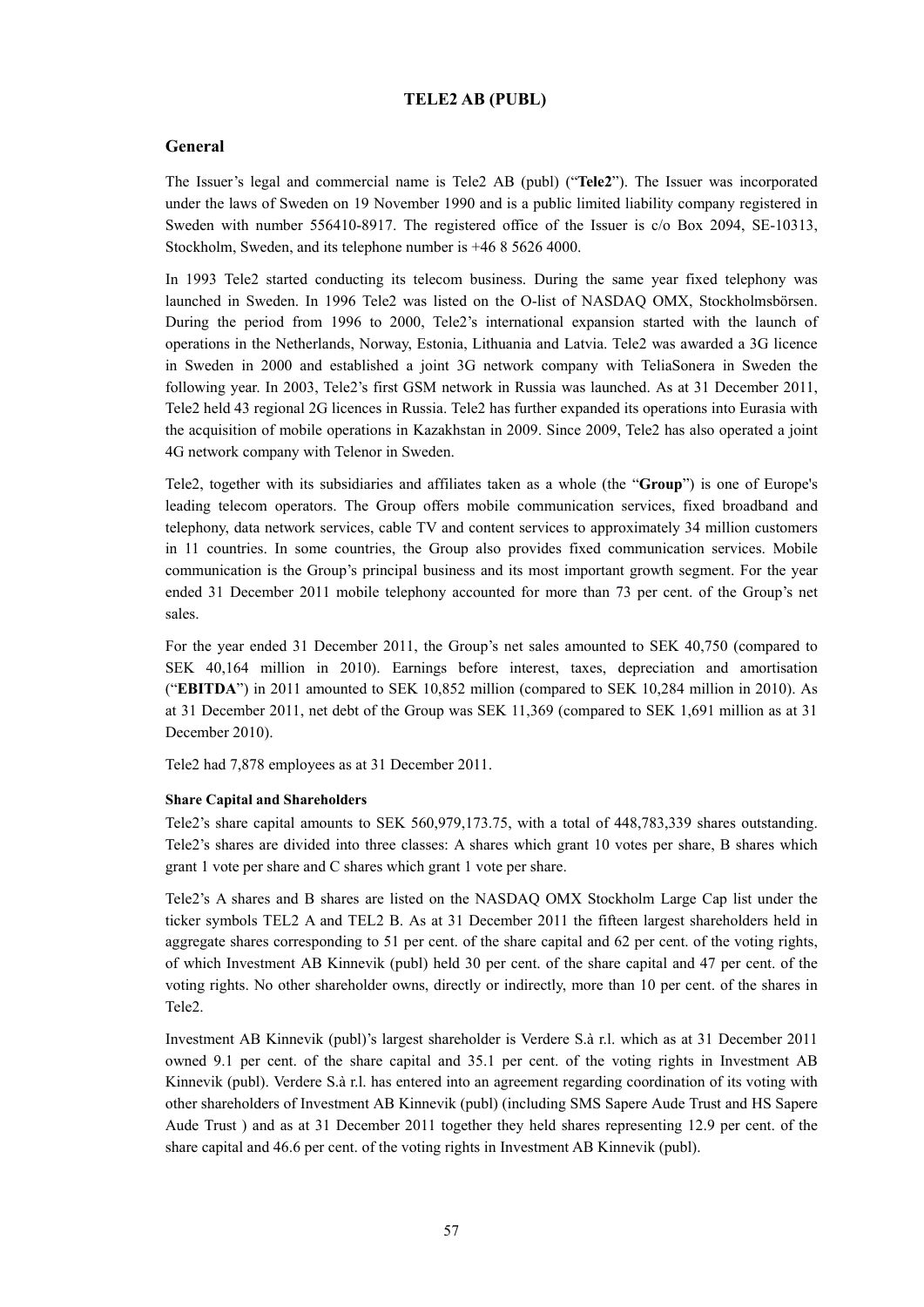### **Company Structure**

Tele2 is, indirectly, the ultimate holding company of all the companies in the Group and its assets are substantially comprised of shares in such companies. It does not conduct any operations and accordingly depends on the income derived from the other members of the Group and revenues received from them.



In most of its markets, Tele2 pursues a mono brand strategy. However, in order to be able to take into account certain specific market conditions its mobile prepaid services are offered under brands in addition to the Tele2 brand in certain markets such as Comviq in Sweden, Pildyk in Lithuania, and ZeltaZivtina in Latvia. As a consequence of the acquisition of Network Norway in 2011, Tele2 plans to enhance its market presence by integrating its successful brands into the Norwegian operation.

## **Products and Services**

#### *Mobile Voice, Messaging and Handset Data*

The Group currently offers mobile telephony (including such services as mobile voice telephony, messaging services (SMS and MMS) and associated value added services) and handset related data services in all its markets, except for Austria and Germany. In Sweden and Germany, home telephony via the mobile network is also offered. Home telephony via the mobile network is a service that enables customers to use a fixed telephony service at home, i.e. using a telephone number from a fixed telephony number series, at a significantly lower cost.

### *Mobile Broadband*

The Group offers mobile broadband services in all the markets in which it operates, except for Russia, Germany and Austria. Mobile broadband enables data services such as access to the Internet at high data rates.

### *Fixed Broadband*

The Group offers fixed broadband services to households and businesses in Austria, Germany, the Netherlands and Sweden. The main broadband service offered to households is Internet connectivity based on digital subscriber line technology ("**DSL**"). In Sweden, the Group also offers fiber services to households that require higher bandwidth than DSL provides.

## *Fixed Voice*

The Group offers fixed telephony in Sweden, Norway, the Netherlands, Germany and Austria, either as Internet protocol telephony ("**IP**") or traditional fixed telephony. The Group also offers a fixed telephony replacement service using the mobile network in Sweden and Germany.

### *Business-to-Business Services*

The Group targets the business segment in all its markets. Typically the services offered are mobile telephony and data, fixed broadband, fixed telephony and specific Business to Business ("**B2B**")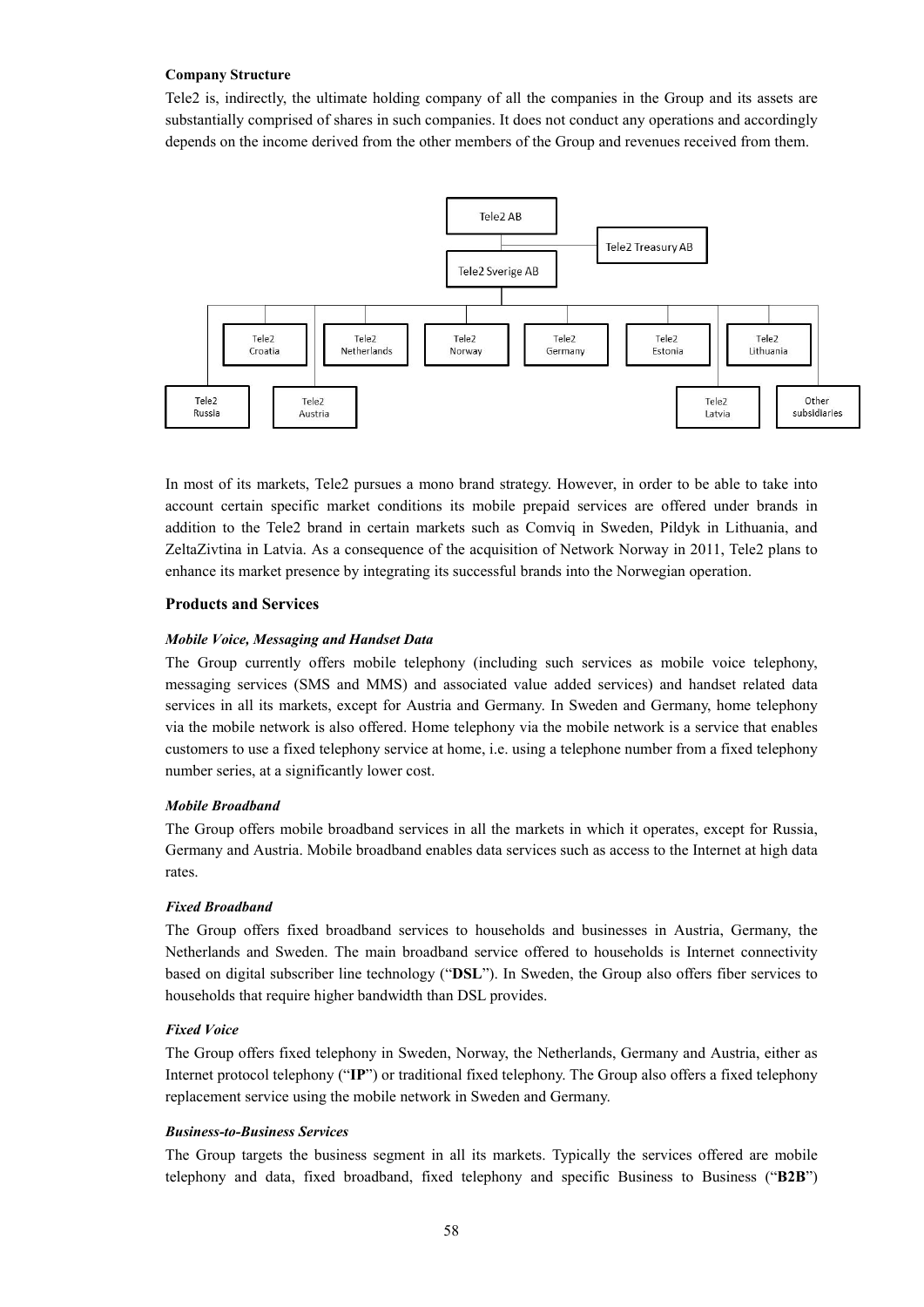telecommunication services. In Sweden and Norway, the Group offers a full range of mobile business services, whereas in the other markets the introduction of the different services is still on-going.

#### *New Ventures*

The Group continuously investigates opportunities to introduce new services bringing value to customers.

Any new service must have reached an adequate technical state and show satisfactory business viability to be introduced to a market.

Examples of assets and competences that the Group leverages in order to identify such services are, among others, high performing wireless data networks and astute local awareness of the customers' communications needs and behaviours.

In particular, Machine-to-Machine ("**M2M**") communication continues to be a focus area for new ventures across the Group. The continuously decreasing cost of devices and the regulatory requirements for automatic remote meter readers have stimulated M2M demand across the Group. By leveraging the networks and service quality, a simple and standardised offering and its cost leadership position, the Group expects its M2M market position to grow. An M2M offering is currently provided in Estonia, Latvia, Lithuania, the Netherlands, Russia, and Sweden.

#### **Organisational Overview**

#### *Overview by Region*

#### *The Group*

The Group's markets are divided into four distinct regions, in order to make the best use of the Group's resources: Nordic, Russia, Central Europe & Eurasia and Western Europe. These regions include both emerging and mature markets, where cultural, economic and competitive differences are significant. However, the trend towards mobility is universal, and is clearly evident in all countries. While mobile communication services are fairly standardised across different regions, the level of maturity differs widely. As a consequence, the focus of the Group's operations in each region is different. In the Western European region, the Group aims to develop its operations with emphasis on the business segment. The Nordic region remains the cash flow generator of the Group, as well as its testing platform for new services. In Central Europe & Eurasia, the Group keeps growing and expanding businesses. Lastly, Russia is the growth engine of the Group.

The Group's position and priorities vary within the regions. Local market characteristics differ in many ways, even in the same country. The Group's green field operations, for example in Kazakhstan, are focused on increasing market share, brand awareness and price leadership. In order to build its business in Latvia and Estonia, the Group pays particular attention to price, market share, expected quality, and network capabilities. In order to defend its market share in many parts of Russia, in Sweden and in Lithuania, the Group focuses on retention of its customers, price stability, value added services, and quality.

### **NORDIC**

#### *Sweden*

In 2011, Tele2 Sweden continued to focus on three areas: growth in the postpaid and mobile broadband segments, improved quality and market share expansion in the business segment.

The continued demand for smartphones in the postpaid segment (mobile phones with text and data capacity that handle voice and data and are able to download different applications) further increased mobile data revenues and equipment sales of Tele2 Sweden. At the end of 2011, the smartphone penetration within the postpaid residential segment exceeded 50 per cent. The iPhone remained the most sold smartphone, but 2011 also saw the entry of more low-end smartphones taking market shares primarily in the prepaid segment. As a result, nine out of the top ten phones sold were smartphones, the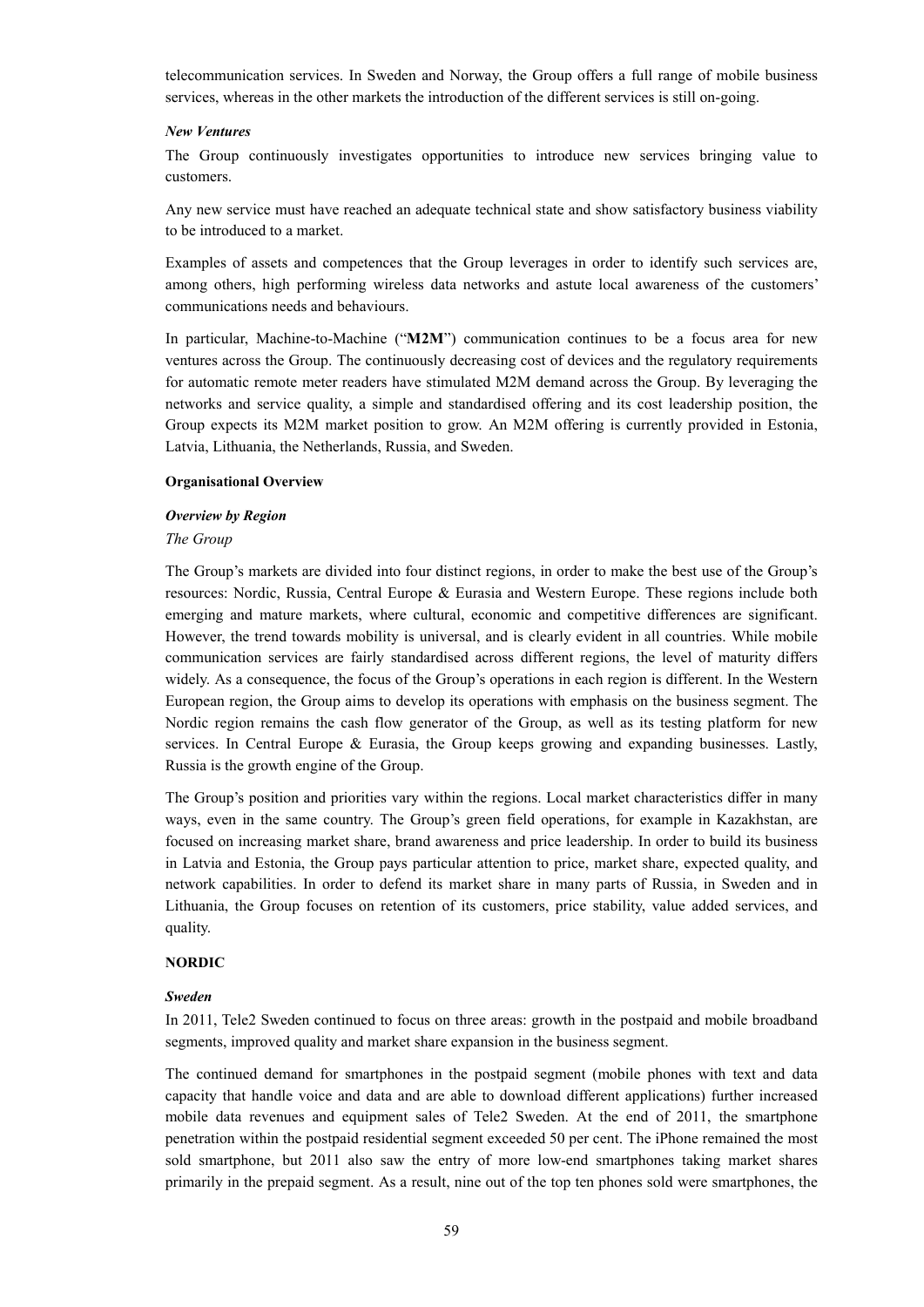majority of them sold together with a data subscription. This trend is expected to continue as the entry and popularity of cheaper low-end smartphones is gaining momentum.

To capitalise on the mobility trend among customers in Sweden, Tele2 Sweden continued the roll-out of its 4G network. By the end of 2011, Tele2 Sweden had successfully launched 4G network in 71 municipalities covering 4,055,000 residents in the country. The roll-out progress continues according to plan, with the aim of covering 99 per cent. of the population by the end of 2012. Faster mobile connections allow customers to perform usual operations via the fixed Asymetric Digital Subscriber Line ("**ADSL**") connection but through the 4G network. During 2011, Tele2 Sweden launched a 4G Wi-Fi home router which offers a good substitute for fixed connections. At end of 2011, Tele2 Sweden was carrying 25,000 4G customers in its network.

Despite increased competition, Tele2 Sweden managed to demonstrate strong results through qualityenhancing activities combined with cost containment efforts. The on-going upgrade of Tele2 Sweden's network and IT systems has started to show results. Productivity was improved by Tele2's cost effective networks.

#### *Norway*

Tele2 Norway acquired Network Norway on 1 October 2011, increasing its share in the Norwegian mobile market. The purchase of Network Norway also resulted in a 100 per cent. ownership of its former joint venture, Mobile Norway, which is building out Norway's third mobile network. The Group's Norwegian operations now consist of the mobile brands Tele2, One Call, Lebara and Network Norway Business.

Tele2 Norway's revenue was 3,245 in 2011 compared to 3,016 in 2010. The increase was driven by the acquisition affecting the fourth quarter, as well as by organic growth relating to an augmenting mobile customer base.

In 2011, Tele2 Norway continued its efforts to reduce costs and target high Average Revenue Per User ("**ARPU**") customers by focusing more strongly on fixed-price subscriptions and subscriptions bundled with smartphones as well as focusing on strengthening its price position and enhancing quality perception. Tele2 Norway experienced strong competition in the market during the second half of 2011 as competitors launched aggressive low-price campaigns which adversely affected customer growth and end-user prices.

In the last quarter of 2011, the brand Tele2 started to transfer traffic onto the Group's own network. The other brands, Lebara, One Call and Network Norway Business, routed traffic through their own network during the entire year.

In the fixed telephony segment, Tele2 Norway concentrated its efforts on defending market share and maintaining profitability.

### *Russia*

The Russian operation is the Group's most important growth engine. Tele2 Russia has GSM licences in 43 regions in Russia, covering 62 million inhabitants. Tele2 Russia's total customer base amounted to 20,636,000 as at 31 December 2011 compared to 18,438,000 as at 31 December 2010. The Group expects that the competitive environment in Russia will remain very tough. Tele2's main differentiator is a clear price leadership position. However, as the market evolves the Group believes it will become increasingly important to find other means of differentiating its services from those of its competitors whether by way of marketing concepts, distribution channels or customer care. In 2011, Tele2 Russia successfully pursued its strategy of improving the operational contribution of its more mature regions to support the roll-out of commercial networks in new regions. Tele2 Russia gained a total of 2,198,000 new customers in 2011, compared to 3,987,000 in 2010. The turnover of the total customer base was improved during 2011, despite increased competition.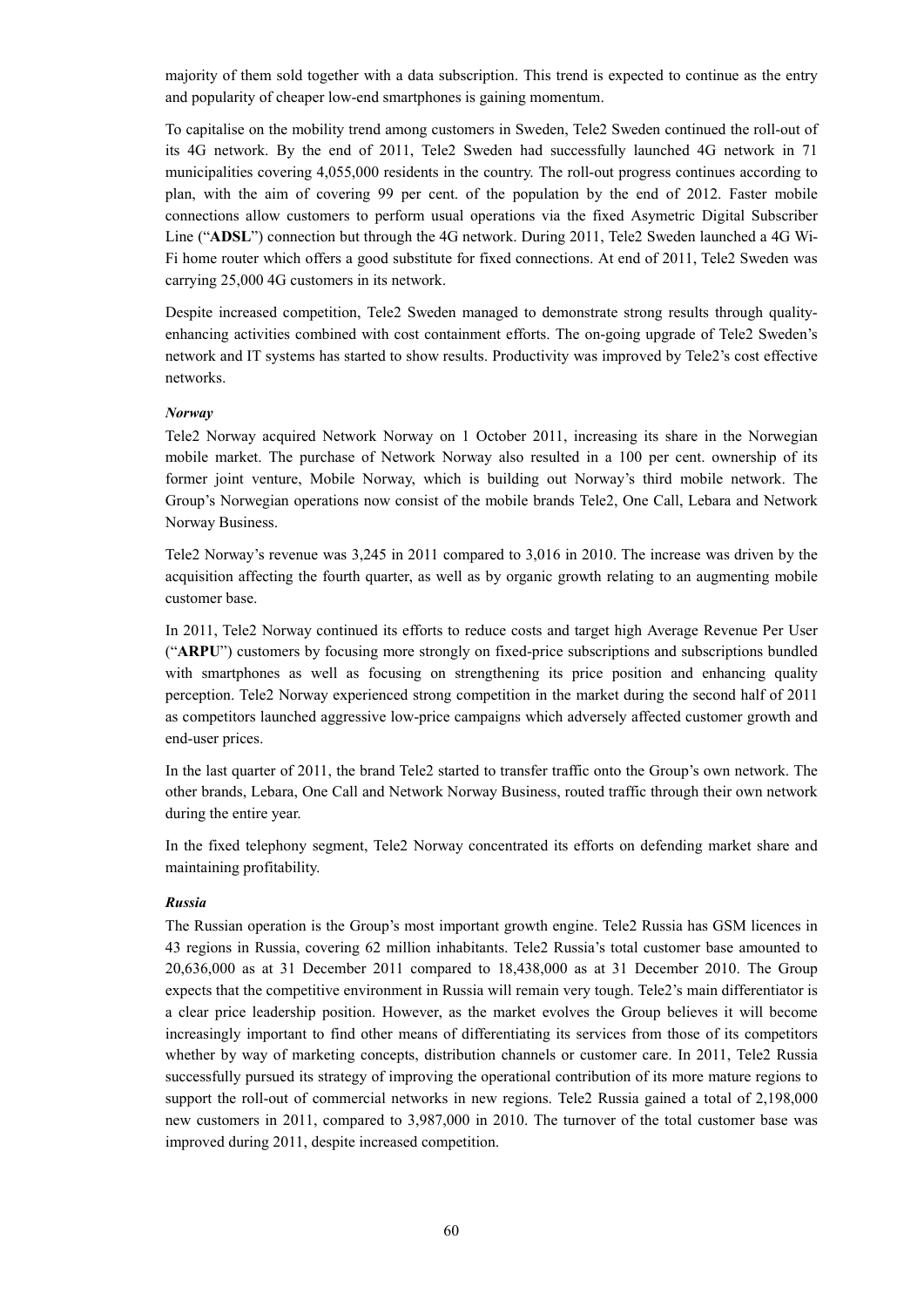Tele2 Russia intends to continue to seek ways to carefully expand its operations through new licences (which the company will attempt to obtain in regions where it does not yet operate, while trying to secure next generation mobile licences in its existing footprint ) as well as by complementary acquisitions.

On the regulatory side, Tele2 has gained a better understanding of the Russian market and set clear operational priorities in a complex environment. The conclusions of the authorities' technology neutrality study of the Russian 900/1800 Mhz frequency spectrum are expected during 2012. Tele2 Russia believes that the regulatory authorities will maintain their established support to the regional operators and enable them to provide essential future-proof data services.

Distribution will remain an important differentiator in the Russian mobile market. Tele2 Russia intends to pursue further its multi-pronged approach with local distributors, together with federal dealers and mono brand stores. Tele2 Russia also intends to focus on developing long term relationships and securing a well performing distribution network.

# **CENTRAL EUROPE & EURASIA**

### *Estonia*

Throughout 2011, the Estonian economy continued to show clear signs of recovery. However, the market situation remained challenging as consumer confidence was still relatively weak and price pressure persisted in all segments.

In 2011, Tele2 Estonia continued to focus on enhancing efficiency and cost reduction measures (mainly consisting of outsourcing decisions, reductions in headcount and better management of bad debts) to maintain a solid price position in the market. Net intake remained stable compared to the same period last year, however, Tele2 Estonia gained more valuable residential and business customers. In addition, the mobile broadband segment grew steadily throughout the year.

In 2012, Tele2 Estonia acquired Tele2võrgu AS in order to enable it to offer competitive data services without a significant increase in transmission costs.

Tele2 Estonia intends to continue to concentrate its efforts on attracting residential and business customers by means of a distinct price leadership position and improved quality.

In the prepaid segment, Tele2 Estonia will seek to shift its focus from growing its customer base to taking a market leadership position.

#### *Lithuania*

Tele2 Lithuania demonstrated solid financial performance during 2011, despite enduring difficult market conditions and sustained levels of competition. Tele2 Lithuania achieved the market leader position in absolute EBITDA and the second position in total revenue with a little gap to Omnitel. Tele2 Lithuania further improved its profitability in 2011 compared to the same period last year and was found to be the most valuable mobile operator according to the investment bank GILD Bankers.

Tele2 Lithuania's participation in public tenders (a process through which state organisations purchase services) proved to be very successful. Tele2 Lithuania gained four times more business customers in 2011 than it did in 2010. Strong results were also achieved in the postpaid residential segment, by means of sales and marketing campaigns.

Tele2 Lithuania intends to defend both its actual and perceived price leadership and constantly improve its quality of service to ensure that it keeps delivering the best deal in the market.

#### *Latvia*

The mobile market in Latvia remained highly competitive during 2011. However, Tele2 Latvia managed to keep its leading market position in terms of active customer base. Strong price pressure and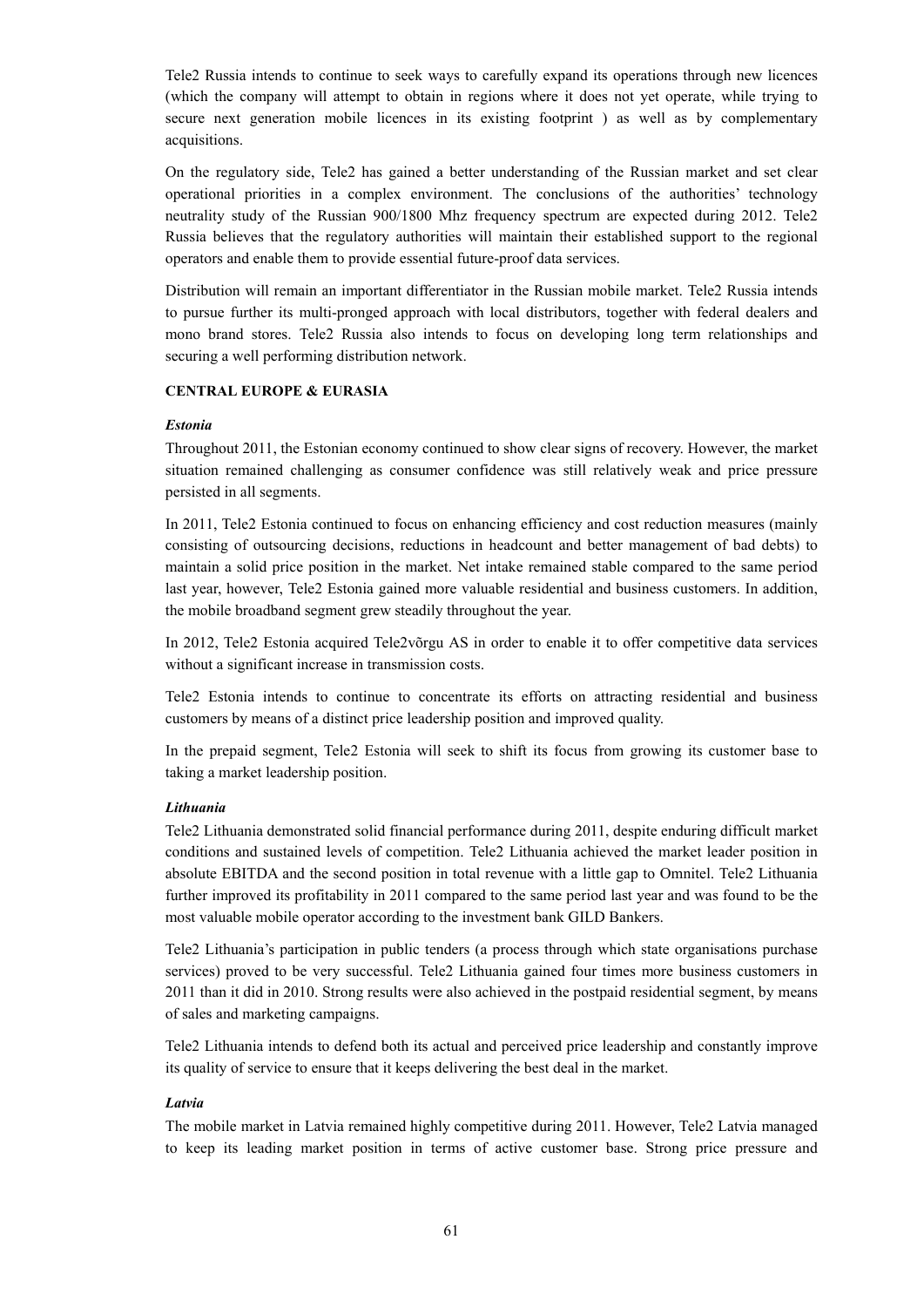competition persisted across all customer segments in Latvia. Although the prepaid market decreased, Tele Latvia's residential customer base grew, supported by efficient sales and marketing campaigns.

On 3 January 2012 Tele2 Latvia was awarded a 2.6GHz licence for the deployment of LTE.

Tele2 Latvia will continue to strengthen its sales by means of targeted campaigns and offers in order to pursue growth, particularly in the corporate segment. In addition, Tele2 Latvia will aim to enhance customer loyalty and provide good retention offers to defend its customer base.

### *Croatia*

During 2011, Tele2 Croatia was the only growing operator in the Croatian market, which showed an overall decrease. Tele2 Croatia's revenue growth in 2011 was approximately 5 per cent. in local currency.

Throughout 2011, Tele2 Croatia gained valuable residential and business customers. However, as a result of a strong competition in the prepaid market in general and some changes in the prepaid customer base, Tele2 Croatia's annual net intake in the prepaid segment declined.

In 2011, Tele2 Croatia managed to keep its leading position in perceived price leadership and improved its quality perception significantly, by means of better customer service and an attractive store concept.

Tele2 Croatia intends to concentrate on increasing its market share, particularly in the prepaid customer segment. It intends to focus on maintaining price leadership, while providing products that are tailored to customer needs. At the same time, Tele2 Croatia intends to continue to enhance quality perception and customer experience across all its services.

Tele2 Croatia will also continue to focus on customer retention in order to generate higher revenue and increase customer lifetime value.

#### *Kazakhstan*

During 2011, the roll-out of the 2G and 3G networks was a key focus area for Tele2 Kazakhstan. As a result, the Tele2 brand was launched in 12 out of 16 regions.

Tele2 Kazakhstan gained 1,038 million customers during 2011, with its total customer base reaching 1, 371 million by the end of the year.

In 2012, Tele2 Kazakhstan intends to focus on the launch of the Tele2 brand in the four remaining regions, thereby scaling up operations and growing market share.

The company intends to work steadily on strengthening the network infrastructure in terms of coverage, capacity, performance, service quality and development of 2G and 3G capabilities.

Tele2 Kazakhstan also intends to concentrate its efforts on intensive marketing activities, on enhancing the efficiency of its distribution channels and on improving customer care in order to further increase sales.

#### **WESTERN EUROPE**

#### *The Netherlands*

In 2011, Tele2 Netherlands showed solid results, despite the general declining trend in voice usage in both the residential and business markets. Synergies derived from the BBned acquisition reinforced the company's number two position in the carrier market. In addition, Tele2 Netherlands acquired ISP Connect Data Solutions to reinforce its position in the SME segment.

The addition of new retail and online distribution channels in the second half of the year as well as the growing demand for smartphones stimulated the intake of Tele2 Netherlands' mobile base. The increased number of smartphone users increased the demand for mobile data services, resulting in higher ARPUs. In 2011, an increased number of residential customers opted for bundled services. The national coverage of Tele2 Netherlands' TV product combined with a successful marketing campaign, enabled the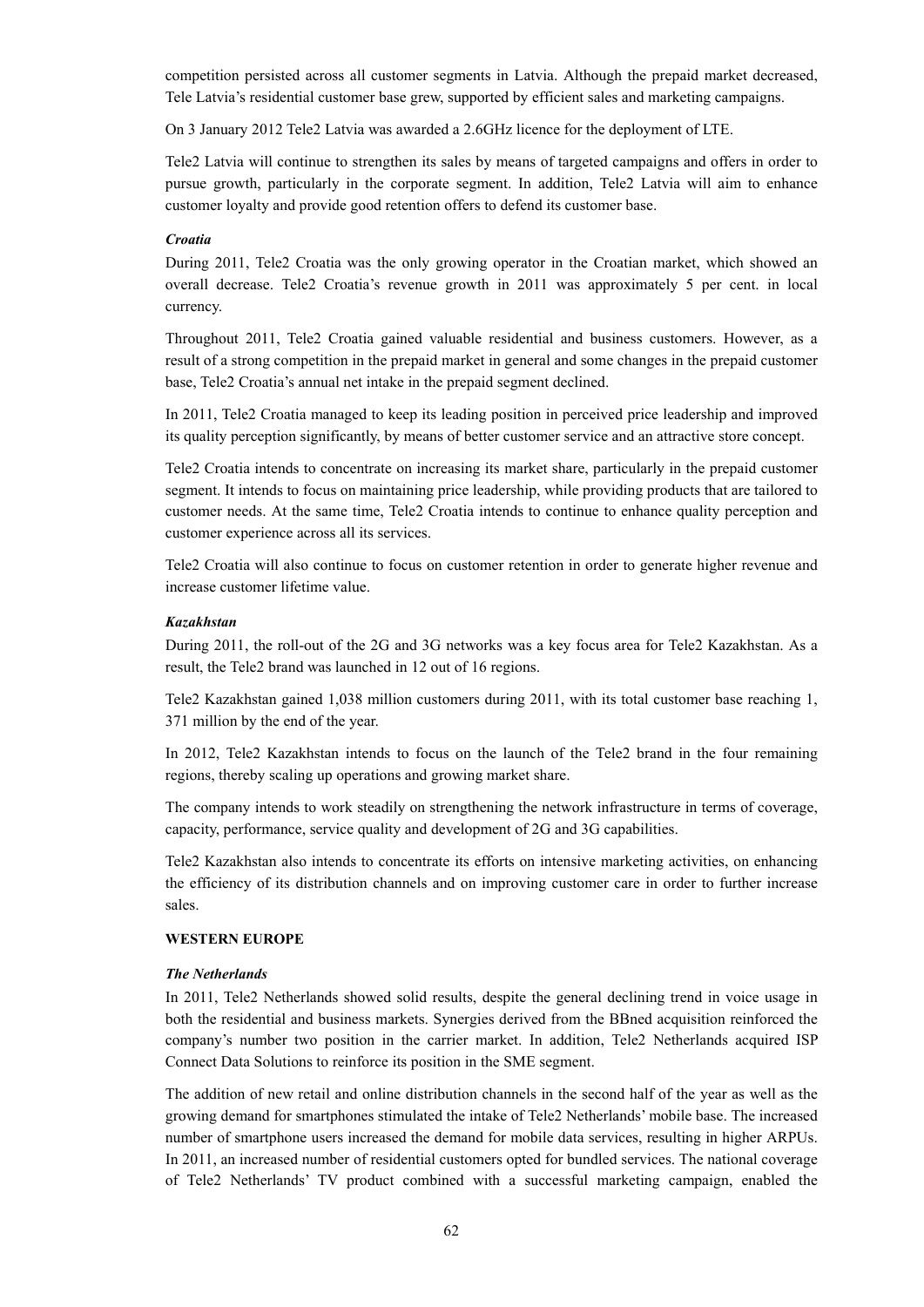company to benefit from this trend. Although this led to a decrease in Tele2 Netherlands' total customer base in the fixed broadband segment, it led to higher ARPUs.

In the business segment, competition remained intense during 2011. Tele2 Netherlands' sales force contributed to adding new business contracts to the company's portfolio, although there were some price decreases on renewal of existing contracts.

Both customer base development and voice usage in the fixed telephony segment showed a gradual decline in line with market trends throughout 2011. Tele2 continues to focus on customer retention to maximise value by up- and cross-selling bundled offerings to its fixed telephony customer base.

Furthermore, Tele2 Netherlands intends to expand its indirect B2B sales distribution capacity in order to expand its customer base in the SME segment.

The company also intends to evaluate the possibility of participating in the mobile licence auction planned for October 2012.

#### *Germany*

During 2011, Tele2 Germany effectively managed the transformation of its business from a network operator to a service provider, and from a fixed only to a fixed and mobile provider. The company succeeded in stabilising its customer base during the year and maintained its high profitability, despite a decrease in fixed telephony revenue.

The company's new mobile product line was successfully launched. In the early part of 2011, Tele2 Germany migrated a large portion of its Carrier Preselect ("**CPS**") customers to the mobile product. The mobile segment reached operational break-even and the company demonstrated positive EBITDA at the end of 2011.

The fixed broadband segment benefited from cost reductions through network optimisations based on the wholesale agreement with QSC AG. By focusing on customer retention activities and by outperforming customer base development expectations, Tele2 Germany managed to achieve good profitability in 2011.

Tele2 Germany's strategy is to ensure high quality and effective sales structures for its mobile services during 2012.

Tele2 Germany will also focus on customer satisfaction after launch of its new mobile products.

#### *Austria*

Tele2 Austria demonstrated an all-time high EBITDA and cash flow performance in 2011. Tele2 Austria strengthened its position in the business segment by acquiring the alternative B2B-focused Internet service provider Silver Server.

Tele2 Austria continued to enhance its focus on growth within the business segment by providing the business community with a superior customer experience at a low price with data network services showing healthy revenue development. In 2011, Tele2 Austria worked across all business areas in order to increase sales efficiency and improve customer retention.

In the residential segment, Tele2 Austria concentrated its efforts on retaining its customer base by emphasising value based-segmentation through various marketing campaigns.

Tele2 Austria intends to continue to grow its services in the B2B segment through focusing on its structure and sales processes, including the full integration of Silver Server.

In the residential segment, Tele2 Austria intends to focus on retention of customers by offering them good value.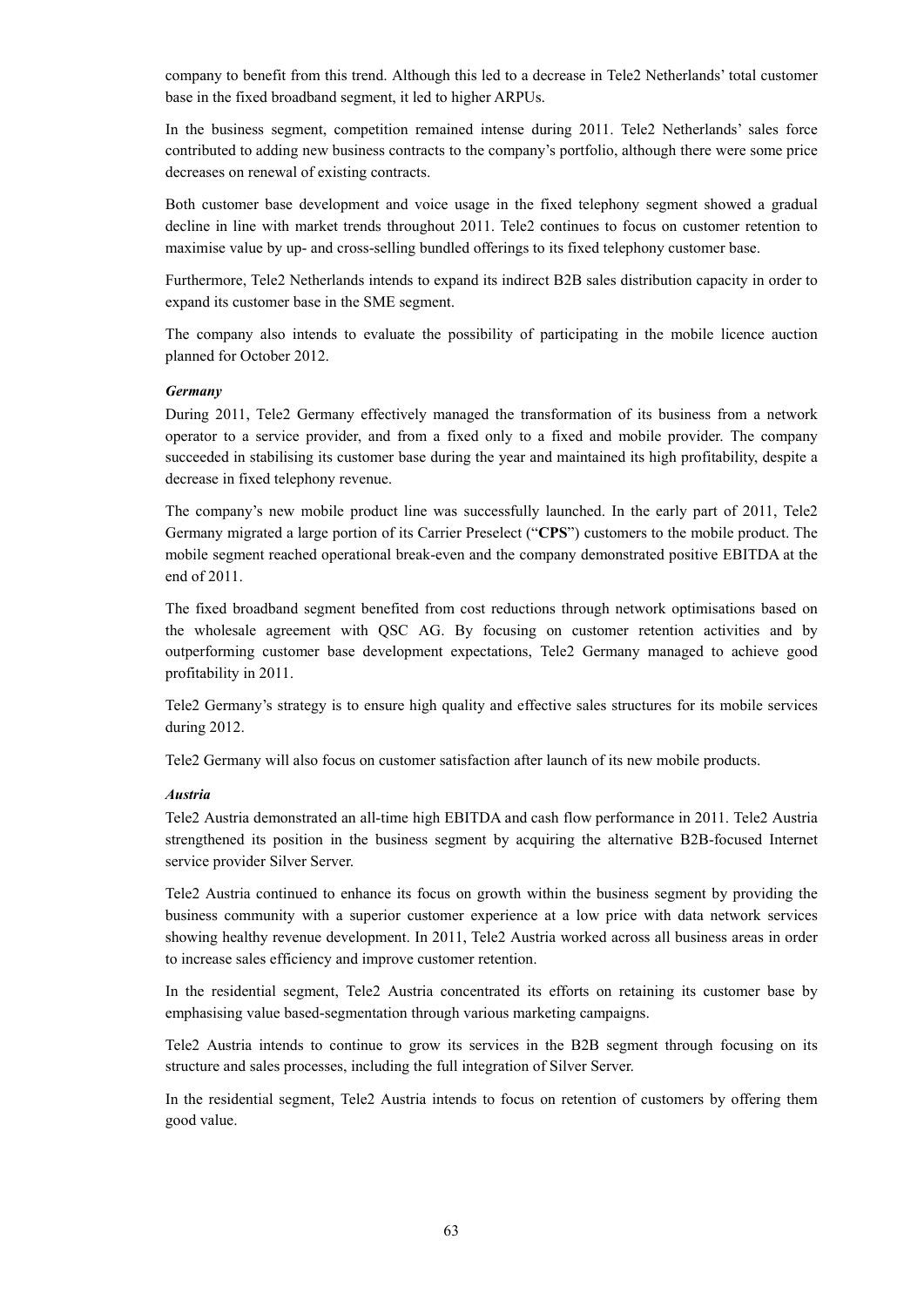# **Board of Directors**

As at the date of this Prospectus, the Directors of Tele2, their functions and the principal outside activities (if any) performed by them are as follows:

| <b>Directors</b>               | Role                                                                      | Principal activities outside<br>the Group                                                                                                                                                                                                                                                                                  |
|--------------------------------|---------------------------------------------------------------------------|----------------------------------------------------------------------------------------------------------------------------------------------------------------------------------------------------------------------------------------------------------------------------------------------------------------------------|
| Mike Parton                    | Chairman, Non-Executive Director,<br>Member of the Remuneration Committee | CEO and Chairman of<br>Damovo Group Ltd, Member<br>of the Chartered Institute of<br>Management Accountants,<br>Member of the Advisory<br>Board of UK Charity Youth at<br>Risk.                                                                                                                                             |
| John Hepburn                   | Non-Executive Director, Chairman of<br>the Remuneration Committee         | Senior advisor to Morgan<br>Stanley, Chairman of the<br>Board of Sportfact Ltd., Vice<br>Chairman of the Board of<br>UKRD Ltd., Member of the<br>Board of Grand Hotel<br>Holdings AB and Mölnlycke<br>Health Care.                                                                                                         |
| Lars Berg                      | Non-Executive Director, Member of<br>the Audit Committee                  | Non-executive Chairman and<br>a board member of Net<br>Insight AB, a non-executive<br>board member of Ratos AB, a<br>non-executive board member<br>of KPN/OnePhone, a non-<br>executive supervisory board<br>member of NORMA Group<br>AG, Frankfurt, and a<br>European Venture Partner of<br>Constellation Growth Capital. |
| Cristina Stenbeck <sup>1</sup> | Non-Executive Director                                                    | Chairman of Investment AB<br>Kinnevik                                                                                                                                                                                                                                                                                      |
| John Shakeshaft                | Non-Executive Director, Chairman of<br>the Audit Committee                | Chairman of Ludgate<br>Environmental Fund Ltd,<br>Investment Director of<br>Corestone AG and of Valiance<br>LLP. Member of the Board of<br>TT Electronics plc, Xebec<br>Inc. and the Economy Bank<br>NV.                                                                                                                   |
| Erik Mitteregger <sup>2</sup>  | Non-Executive Director, Member of<br>the Audit Committee                  | Director of Investment AB<br>Kinnevik, Chairman of the<br>Board of Wise Group AB and<br>Director of the Board of<br>Firefly AB and Metro<br>International S.A.                                                                                                                                                             |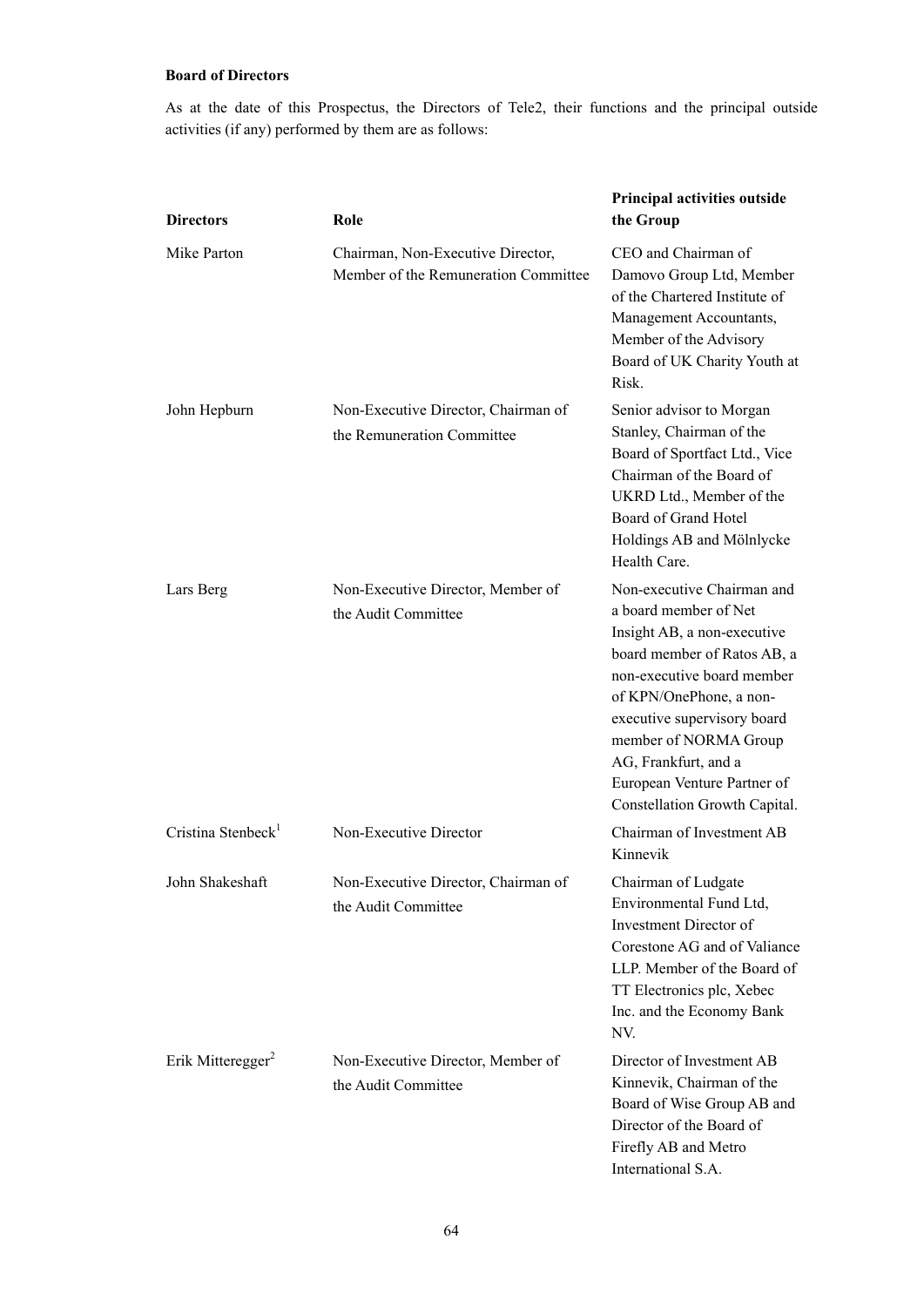| Mia Brunell Livfors <sup>3</sup> | Non-Executive Director, Member of<br>the Remuneration Committee                                      | CEO of Investment AB<br>Kinnevik, Chairman of the<br>Board in Metro International<br>S.A and Member of the Board<br>of Korsnäs AB, Transcom<br>Worldwide S.A, Millicom<br>International Cellular S.A.,<br>Modern Times Group MTG<br>AB and Hennes & Mauritz<br>AB.     |
|----------------------------------|------------------------------------------------------------------------------------------------------|------------------------------------------------------------------------------------------------------------------------------------------------------------------------------------------------------------------------------------------------------------------------|
| Jere Calmes<br>ne.               | Non-Executive Director, Member of<br>the Audit Committee and Member of<br>the Remuneration Committee | Managing Director of Adva<br>Capital, Chairman of the<br>Board in Metro International<br>S.A and Member of the Board<br>of Korsnäs AB, Transcom<br>Worldwide S.A, Millicom<br>International Cellular S.A.,<br>Modern Times Group MTG<br>AB and Hennes & Mauritz<br>AB. |

# Notes:

- (1) As chairman of the Board of Investment AB Kinnevik, Cristina Stenbeck represents major shareholders who own more than 10 per cent. of Tele2.
- (2) As a Director of Investment AB Kinnevik, Erik Mitteregger represents major shareholders who own more than 10 per cent. of Tele2.
- (3) Mia Brunell Livfors is a member of the Board of Transcom Worldwide SA, a major supplier of CRM services to Tele2. As CEO of Investment AB Kinnevik, Mia Brunell Livfors represents a shareholder which owns more than 10 per cent. of Tele2.

The business address (in respect of Tele2 business) of each of the above Directors is c/o Box 2094, SE-10313, Stockholm, Sweden.

Except as described in the table above, there are no potential conflicts between the duties of any Director to Tele2 and his private interests or other duties.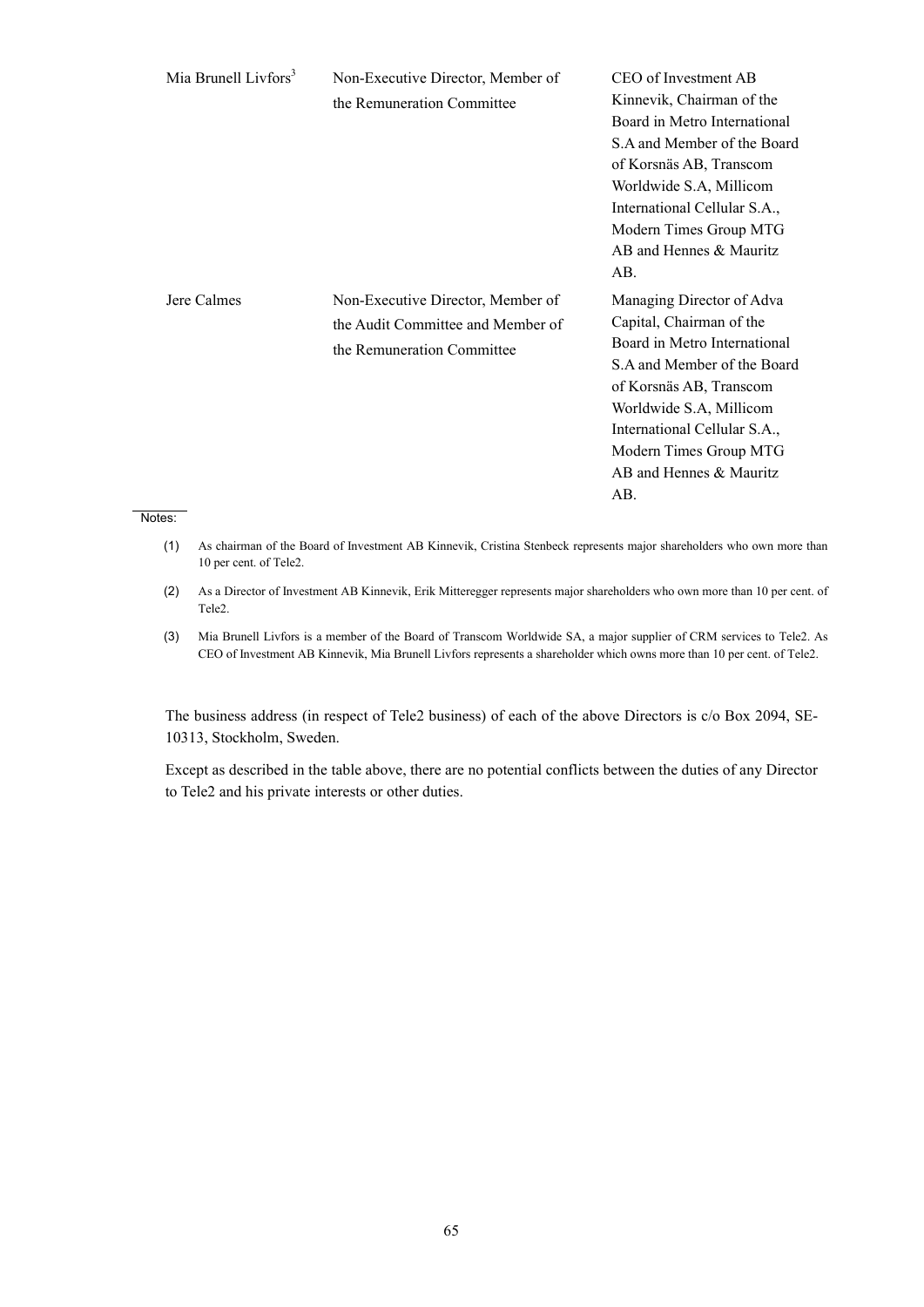# **TELE2 SVERIGE AB**

## **General**

The Guarantor's legal and commercial name is Tele2 Sverige AB ("**Tele2 Sverige**"). Tele2 Sverige was incorporated under the laws of Sweden on 31 October 1985 and is a private limited liability company registered in Sweden with number 556267-5164. The registered office of Tele2 Sverige is at Box 62, SE-164 94, Kista, Sweden, with telephone number +46 8 5626 4000.

Tele2 Sverige is the entity through which all Tele2 operations in Sweden are conducted. Tele2 Sverige is engaged in fixed and mobile telephony, and provides data networks and internet services.

Tele2 Sverige's share capital amounts to SEK 150,000,000 with a total of 1,500,000 shares outstanding. The Issuer is the ultimate parent company of Tele2 Sverige. Tele2 Sverige is, indirectly or directly the parent company of all operating subsidiaries within the Group.

## **Board of Directors**

As at the date of this Prospectus, the Directors of Tele2 Sverige, their functions and the principal outside activities (if any) performed by them are as follows:

| <b>Directors</b> | Role                             | <b>Principal activities outside</b><br><b>Tele2 Sverige AB</b> |
|------------------|----------------------------------|----------------------------------------------------------------|
| Mats Granryd     | Chairman, Non-Executive Director | CEO of Tele2 AB                                                |
| Lars Nilsson     | Non-Executive Director           | CFO of Tele2 AB                                                |
| Jonas Bengtsson  | Non-Executive Director           | General Counsel of Tele <sub>2</sub> AB                        |

The business address (in respect of Tele2 Sverige business) of each of the above Directors is Box 62, SE-164 94, Kista, Sweden.

Except as described in the table above, there are no potential conflicts between the duties of any Director to Tele2 Sverige and his private interests or other duties.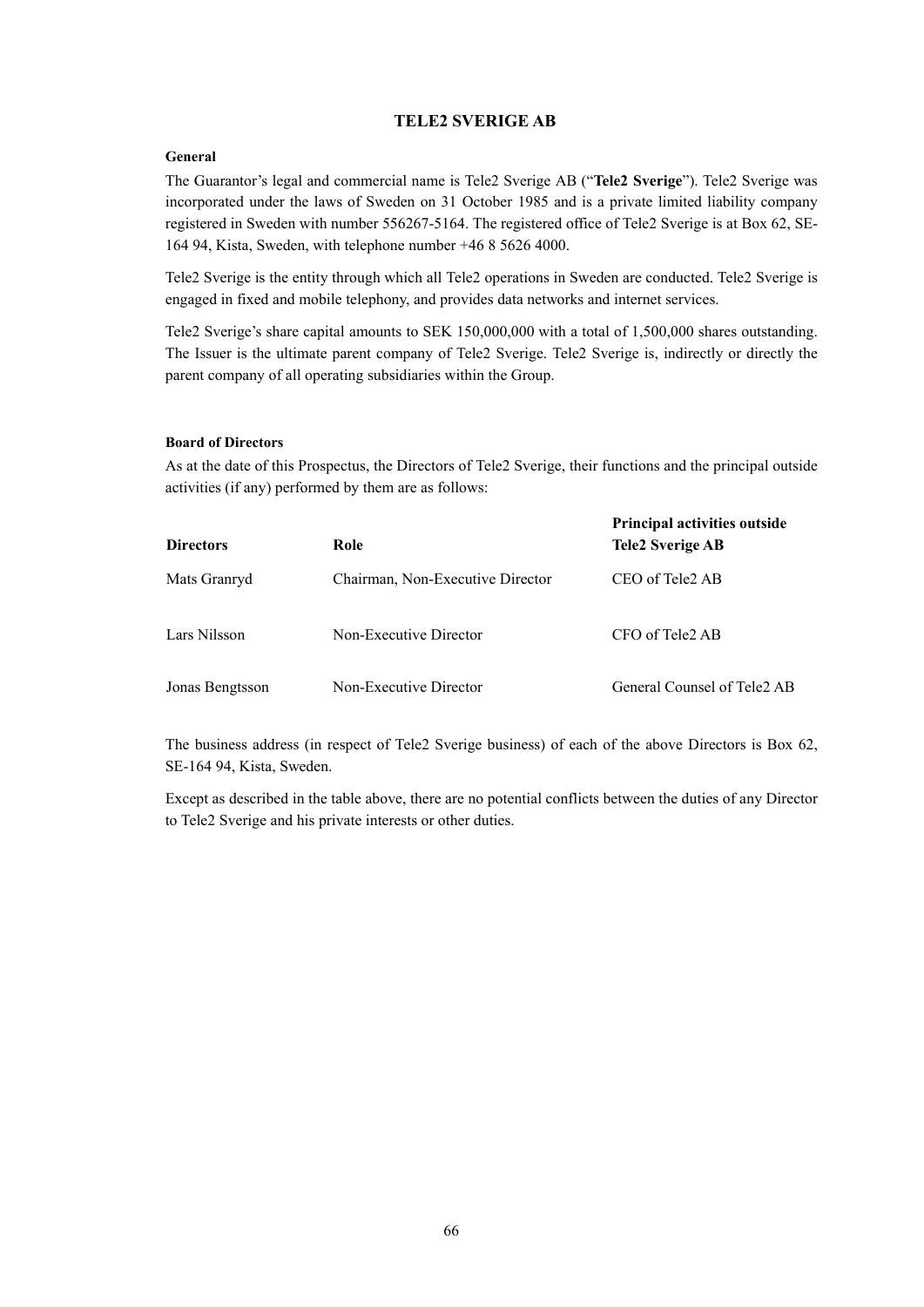# **TAXATION**

## **Swedish Taxation**

*The following summary outlines certain Swedish tax consequences relating to holders of Notes. The summary*  is based on the laws of the Kingdom of Sweden as currently in effect and is intended to provide general *information only. The summary does not address the rules regarding reporting obligations for, amongst others, payers of interest. Investors should consult their professional tax advisors regarding the Swedish tax and other tax consequences (including the applicability and effect of tax treaties for the avoidance of double taxation) of acquiring, owning and disposing of Notes in their particular circumstances.*

## **Holders not resident in the Kingdom of Sweden**

Payments of any principal amount or any amount that is considered to be interest for Swedish tax purposes to a holder of Notes should not be subject to Swedish income tax, provided that such a holder is not resident in the Kingdom of Sweden for Swedish tax purposes and provided that such holder does not have a permanent establishment in the Kingdom of Sweden to which the Notes are effectively connected. However, in somewhat simplified terms, provided that the value or the return of the Notes is related to securities taxed as shares, private individuals who have been residents of the Kingdom of Sweden or have had a habitual abode in the Kingdom of Sweden at any time during the calendar year of disposal or redemption or the ten calendar years preceding the year of disposal or redemption, are liable for capital gains taxation in the Kingdom of Sweden upon disposal or redemption of such Notes. In a number of cases, however, the applicability of this rule is limited by the applicable tax treaty for the avoidance of double taxation.

No Swedish withholding tax or deduction is imposed or made in respect of payments to a non-resident holder of any principal amount or any amount that is considered to be interest for Swedish tax purposes.

### **Holders resident in the Kingdom of Sweden**

Generally, for Swedish corporations and private individuals (and estates of deceased individuals) with residence in the Kingdom of Sweden for Swedish tax purposes, all capital income (including interest payments and capital gains on the sale, redemption or repayment of Notes) will be taxable. Specific tax consequences, however, may be applicable to certain categories of legal entities, e.g. life insurance companies. Further, specific tax consequences may be applicable if, and to the extent, a holder of Notes realises a capital loss on a Note due to any currency exchange gains or losses.

If amounts that are considered to be interest for Swedish tax purposes are paid by Euroclear Sweden AB or by another legal entity domiciled in the Kingdom of Sweden, including a Swedish branch, to a private individual (or an estate of a deceased individual) with residence in the Kingdom of Sweden for Swedish tax purposes, Swedish preliminary taxes are normally withheld by Euroclear Sweden AB or such legal entity on such payments. New rules entered into force on 1 January 2012 which mean that Swedish preliminary taxes will normally be withheld also on other return on securities and receivables (but not capital gains), if the return is paid out together with an amount that is considered to be interest for Swedish tax purposes.

### **Payments under the Guarantee**

If the Guarantor makes any payments under the Guarantee, for Swedish tax purposes such payments will be subject to the same tax treatment as if they were made by the Issuer. Please see the relevant section above.

## **Luxembourg**

## **Luxembourg tax residency of the Noteholders**

A Noteholder will not become resident, or be deemed to be resident in Luxembourg by reason only of the holding of the Notes, or the execution, performance, delivery and/or enforcement of the Notes.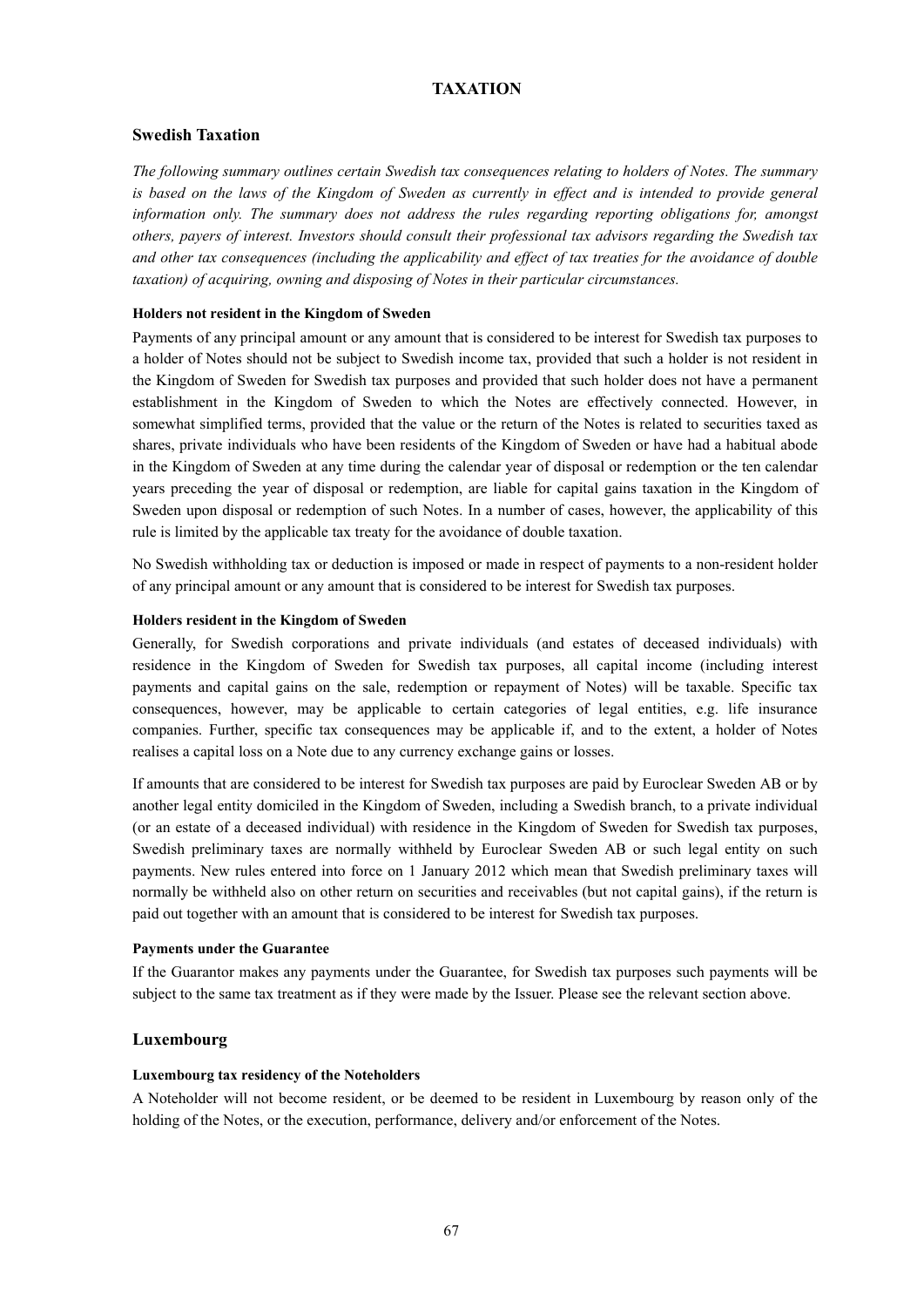### **Withholding tax and self-applied tax**

Under Luxembourg tax law currently in effect and with the possible exception of interest paid to certain individual Noteholders and to certain entities, there is no Luxembourg withholding tax on payments of interest (including accrued but unpaid interest). There is also no Luxembourg withholding tax, with the possible exception of payments made to certain individual Noteholders and to certain entities, upon repayment of principal in case of reimbursement, redemption, repurchase or exchange of the Notes.

#### **Taxation of Luxembourg non-residents**

Under the Luxembourg laws dated 21 June 2005 implementing the European Council Directive 2003/48/EC on the taxation of savings income (the "**EU Savings Directive**") and several agreements concluded between Luxembourg and certain dependent or associated territories of the European Union ("**EU**"), a Luxembourgbased paying agent (within the meaning of the EU Savings Directive) is required since 1 July 2005 to withhold tax on interest and other similar income paid by it to (or under certain circumstances, to the benefit of) an individual resident in another member state of the EU (a "**Member State**") or in certain EU dependent or associated territories, unless the beneficiary of the interest payments elects for the procedure of exchange of information or for the tax certificate procedure. The same treatment will apply to payments of interest and other similar income made to certain ''residual entities'' within the meaning of Article 4.2 of the EU Savings Directive established in a Member State or in certain EU dependent or associated territories (i.e., entities which are not legal persons (the Finnish or Swedish companies listed in Article 4.5 of the EU Savings Directive are not considered as legal persons for this purpose), whose profits are not taxed under the general arrangements for the business taxation, that are not Undertakings for Collective Investment in Transferable Securities ("**UCITS**") recognised in accordance with the European Council Directive 85/611/EEC, as replaced by the European Council Directive 2009/65/EC, or similar collective investment funds located in Jersey, Guernsey, the Isle of Man, the Turks and Caicos Islands, the Cayman Islands, Montserrat or the British Virgin Islands and that have not opted to be treated as UCITS recognised in accordance with the European Council Directive 85/611/EEC, as replaced by the European Council Directive 2009/65/EC). The current withholding tax rate is 35 per cent. The withholding tax system will only apply during a transitional period, the ending of which depends on the conclusion of certain agreements relating to information exchange with certain third countries.

### **Taxation of Luxembourg residents**

Pursuant to the Luxembourg law of 23 December 2005 as amended by the law of 17 July 2008 (the "**Law**") interest, payments made by Luxembourg paying agents (defined in the same way as in the EU Savings Directive) to Luxembourg individual residents or to certain residual entities that secure interest payments on behalf of such individuals (unless such entities have opted either to be treated as UCITS recognised in accordance with the European Council Directive 85/611/EEC, as replaced by the European Council Directive 2009/65/EC, or for the exchange of information regime) are subject to a 10 per cent. withholding tax (the "**10 per cent. Luxembourg Withholding Tax**").

In accordance with the Law, Luxembourg resident individuals, acting in the course of their private wealth, can opt to self-declare and pay a 10 per cent. tax (the "**10 per cent. Tax**") on interest payments made after 31 December 2007 by paying agents (defined in the same way as in the EU Savings Directive) located in an EU Member State other than Luxembourg, a member state of the European Economic Area or in a state or territory which has concluded an international agreement directly related to the EU Savings Directive. The 10 per cent. Luxembourg Withholding Tax or the 10 per cent. Tax represents the final tax liability on interest received for the Luxembourg resident individuals receiving the interest payment in the course of their private wealth and can be reduced in consideration of foreign withholding tax, based on double tax treaties concluded by Luxembourg. Individual Luxembourg resident Noteholders receiving the interest as business income must include this interest in their taxable basis; if applicable, the 10 per cent. Luxembourg Withholding Tax levied will be credited against their final income tax liability.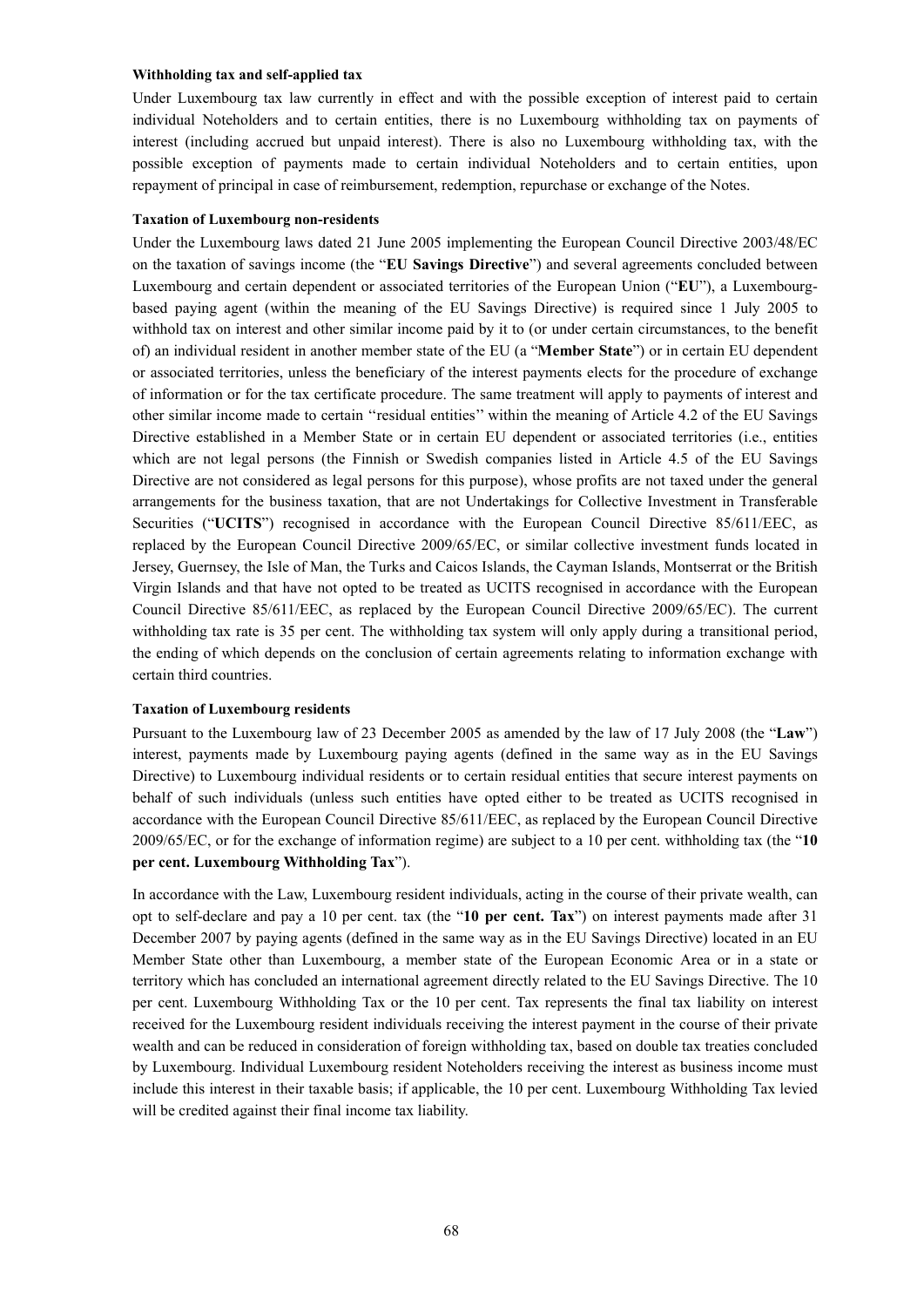# **EU Savings Directive**

Under European Council Directive 2003/48/EC on the taxation of savings income, each Member State is required to provide to the tax authorities of another Member State details of payments of interest (or similar income) paid by a person within its jurisdiction to (or for the benefit of) an individual or to certain other persons in that other Member State. However, for a transitional period Luxembourg and Austria are instead required (unless during that period they elect otherwise) to operate a withholding system in relation to such payments (the ending of such transitional period being dependent upon the conclusion of certain other agreements relating to information exchange with certain other countries). The European Commission has proposed certain amendments to the EU Savings Directive, which may, if implemented, amend or broaden the scope of the requirements described above. A number of non-EU countries and territories have adopted similar measures with effect from the same date.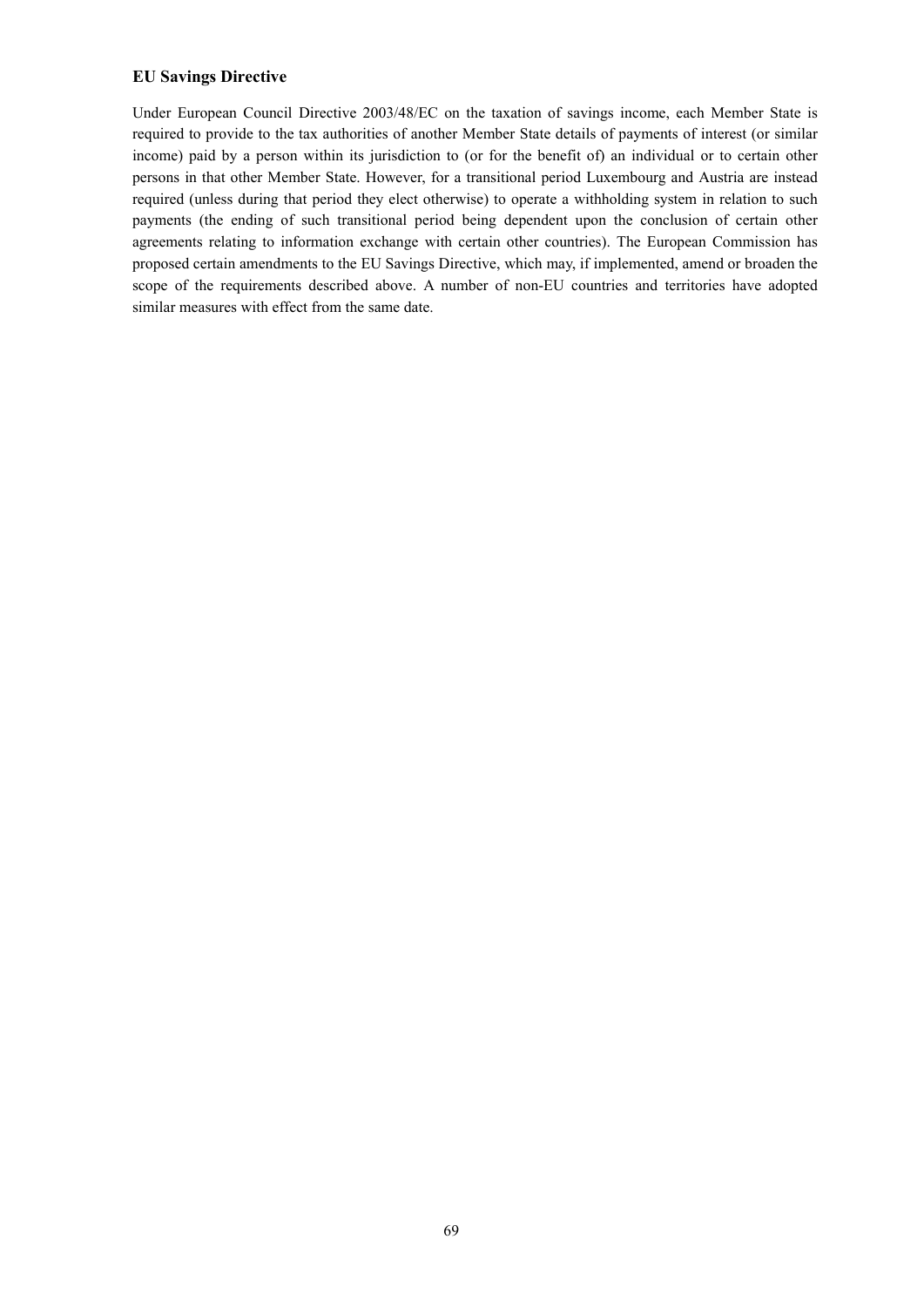# **SUBSCRIPTION AND SALE**

## **Summary of Dealer Agreement**

Subject to the terms and on the conditions contained in a dealer agreement dated 13 April 2012 (the "**Dealer Agreement**") between the Issuer, the Guarantor, the Permanent Dealers and the Arrangers, the Notes will be offered on a continuous basis by the Issuer to the Permanent Dealers. However, the Issuer has reserved the right to sell Notes directly on its own behalf to Dealers that are not Permanent Dealers. The Notes may be resold at prevailing market prices, or at prices related thereto, at the time of such resale, as determined by the relevant Dealer. The Notes may also be sold by the Issuer through the Dealers, acting as agents of the Issuer. The Dealer Agreement also provides for Notes to be issued in syndicated Tranches that are jointly and severally underwritten by two or more Dealers.

Each of the Issuer will pay each relevant Dealer a commission as agreed between them in respect of Notes subscribed by it. The Issuer has agreed to reimburse the Arrangers for certain of their expenses incurred in connection with the establishment of the Programme and the Dealers for certain of their activities in connection with the Programme.

The Issuer and the Guarantor has agreed to indemnify the Dealers against certain liabilities in connection with the offer and sale of the Notes. The Dealer Agreement entitles the Dealers to terminate any agreement that they make to subscribe Notes in certain circumstances prior to payment for such Notes being made to the Issuer.

## **Selling Restrictions**

#### **United States**

The Notes and the Guarantee have not been and will not be registered under the Securities Act and the Notes may not be offered or sold within the United States or to, or for the account or benefit of, U.S. persons, except in certain transactions exempt from the registration requirements of the Securities Act. Terms used in this paragraph have the meanings given to them by Regulation S.

Bearer Notes are subject to U.S. tax law requirements and may not be offered, sold or delivered within the United States or its possessions or to a United States person, except in certain transactions permitted by U.S. tax regulations. Terms used in this paragraph have the meanings given to them by the U.S. Internal Revenue Code and regulations thereunder.

Each Dealer has represented and agreed that, except as permitted by the Dealer Agreement, it will not offer, sell or, in the case of Bearer Notes, deliver Notes (i) as part of their distribution at any time or (ii) otherwise until 40 days after the completion of the distribution of an identifiable tranche of which such Notes are a part, as determined and certified to the Fiscal Agent by such Dealer (or, in the case of an identifiable tranche of Notes sold to or through more than one Dealer, by each of such Dealers with respect to Notes of an identifiable tranche purchased by or through it, in which case the Fiscal Agent shall notify such Dealer when all such Dealers have so certified), within the United States or to, or for the account or benefit of, U.S. persons, and it will have sent to each Dealer to which it sells Notes during the distribution compliance period a confirmation or other notice setting out the restrictions on offers and sales of the Notes within the United States or to, or for the account or benefit of, U.S. persons. Terms used in the preceding sentence have the meanings given to them by Regulation S.

The Notes are being offered and sold outside the United States to non-U.S. persons in reliance on Regulation S.

In addition, until 40 days after the commencement of the offering of any identifiable tranche of Notes, an offer or sale of Notes within the United States by any dealer (whether or not participating in the offering of such tranche of Notes) may violate the registration requirements of the Securities Act*.*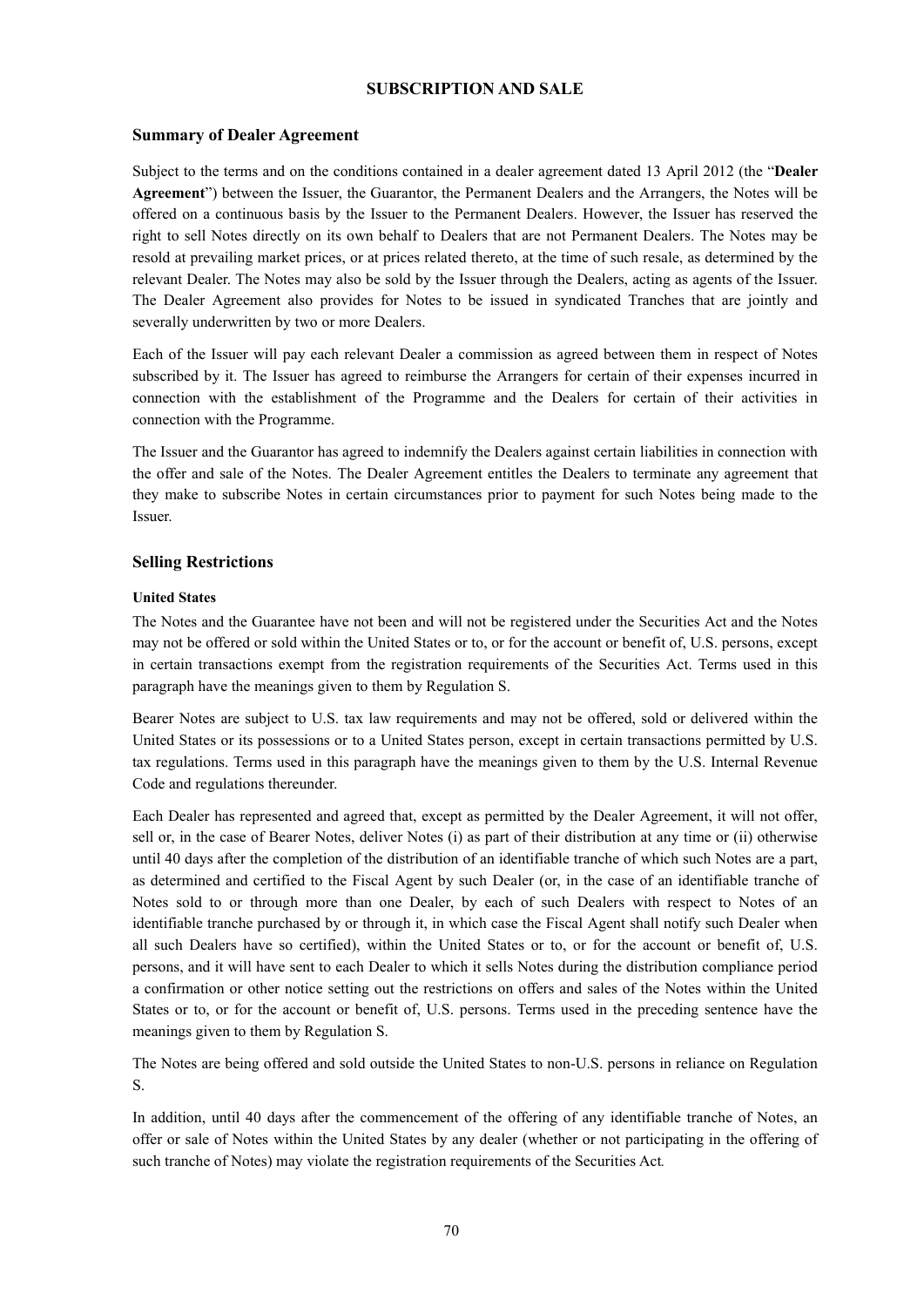### **Public Offer Selling Restriction Under the Prospectus Directive**

In relation to each Member State of the European Economic Area which has implemented the Prospectus Directive (each, a "**Relevant Member State**"), each Dealer has represented and agreed that with effect from and including the date on which the Prospectus Directive is implemented in that Relevant Member State (the "**Relevant Implementation Date**") it has not made and will not make an offer of Notes which are the subject of the offering contemplated by this Prospectus as completed by the final terms in relation thereto to the public in that Relevant Member State except that it may, with effect from and including the Relevant Implementation Date, make an offer of such Notes to the public in that Relevant Member State:

- (i) at any time to any legal entity which is a qualified investor as defined in the Prospectus Directive;
- (ii) at any time to fewer than 100 or, if the Relevant Member State has implemented the relevant provision of the 2010 PD Amending Directive, 150, natural or legal persons (other than qualified investors as defined in the Prospectus Directive), subject to obtaining the prior consent of the relevant Dealer or Dealers nominated by the Issuer for any such offer; or
- (iii) at any time in any other circumstances falling within Article 3(2) of the Prospectus Directive,

provided that no such offer of Notes referred to in (i) to (iii) above shall require the Issuer or any Dealer to publish a prospectus pursuant to Article 3 of the Prospectus Directive or supplement a prospectus pursuant to Article 16 of the Prospectus Directive.

For the purposes of this provision, the expression an "**offer of Notes to the public**" in relation to any Notes in any Relevant Member State means the communication in any form and by any means of sufficient information on the terms of the offer and the Notes to be offered so as to enable an investor to decide to purchase or subscribe the Notes, as the same may be varied in that Member State by any measure implementing the Prospectus Directive in that Member State, the expression "**Prospectus Directive**" means Directive 2003/71/EC (and amendments thereto, including the 2010 PD Amending Directive, to the extent implemented in the Relevant Member State), and includes any relevant implementing measure in the Relevant Member State and the expression "**2010 PD Amending Directive**" means Directive 2010/73/EU.

## **United Kingdom**

Each Dealer has represented and agreed that:

- (i) in relation to any Notes which have a maturity of less than one year, (a) it is a person whose ordinary activities involve it in acquiring, holding, managing or disposing of investments (as principal or agent) for the purposes of its business and (b) it has not offered or sold and will not offer or sell any Notes other than to persons whose ordinary activities involve them in acquiring, holding, managing or disposing of investments (as principal or agent) for the purposes of their businesses or who it is reasonable to expect will acquire, hold, manage or dispose of investments (as principal or as agent) for the purposes of their businesses where the issue of the Notes would otherwise constitute a contravention of Section 19 of the FSMA by the Issuer;
- (ii) it has only communicated or caused to be communicated and will only communicate or cause to be communicated an invitation or inducement to engage in investment activity (within the meaning of Section 21 of the FSMA) received by it in connection with the issue or sale of any Notes in circumstances in which Section 21(1) of the FSMA does not apply to the Issuer or the Guarantor; and
- (iii) it has complied and will comply with all applicable provisions of the FSMA with respect to anything done by it in relation to any Notes in, from or otherwise involving the United Kingdom.

## **Kingdom of Sweden**

Each Dealer has represented and agreed that it will not, directly or indirectly, offer for subscription or purchase or issue invitations to subscribe for or buy or sell any Notes or distribute any draft or definite document in relation to any such offer, invitation or sale in the Kingdom of Sweden except in circumstances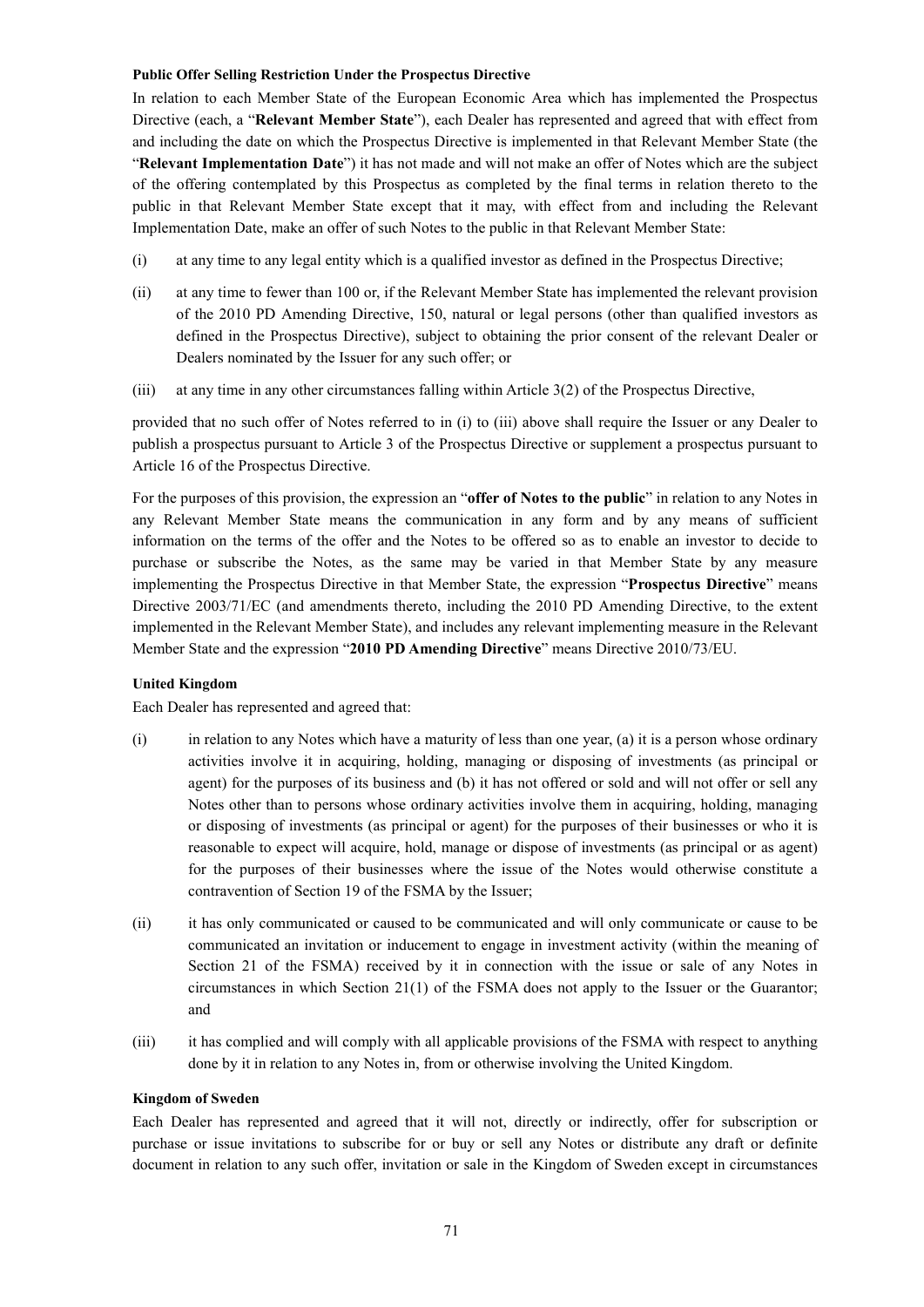that will not result in a requirement to prepare a prospectus pursuant to the provisions of the Swedish Financial Instruments Trading Act (*lag (1991:980) om handel med finansiella instrument*).

## **Norway**

Notes denominated in Norwegian Kroner may not be offered or sold within Norway or outside Norway to Norwegian citizens abroad, without the Notes prior thereto having been registered in the VPS.

## **Japan**

The Notes have not been and will not be registered under the Financial Instruments and Exchange Act of Japan (Act No. 25 of 1948, as amended) (the "**Financial Instruments and Exchange Act**"). Accordingly, each Dealer has represented and agreed that it has not, directly or indirectly, offered or sold and will not, directly or indirectly, offer or sell any Notes in Japan or to, or for the benefit of, any resident of Japan (which term as used herein means any person resident in Japan, including any corporation or other entity organised under the laws of Japan) or to others for re-offering or re-sale, directly or indirectly, in Japan or to, or for the benefit of, any resident of Japan except pursuant to an exemption from the registration requirements of, and otherwise in compliance with, the Financial Instruments and Exchange Act and other relevant laws and regulations of Japan.

# **General**

These selling restrictions may be modified by the agreement of the Issuer, the Guarantor and the Dealers following a change in a relevant law, regulation or directive. Any such modification will be set out in the Final Terms issued in respect of the issue of Notes to which it relates or in a supplement to this Prospectus.

No representation is made that any action has been taken in any jurisdiction that would permit a public offering of any of the Notes, or possession or distribution of this Prospectus or any other offering material or any Final Terms, in any country or jurisdiction where action for that purpose is required.

Each Dealer has agreed that it shall, to the best of its knowledge, comply with all relevant laws, regulations and directives in each jurisdiction in which it purchases, offers, sells or delivers Notes or has in its possession or distributes this Prospectus, any other offering material or any Final Terms, in all cases at its own expense.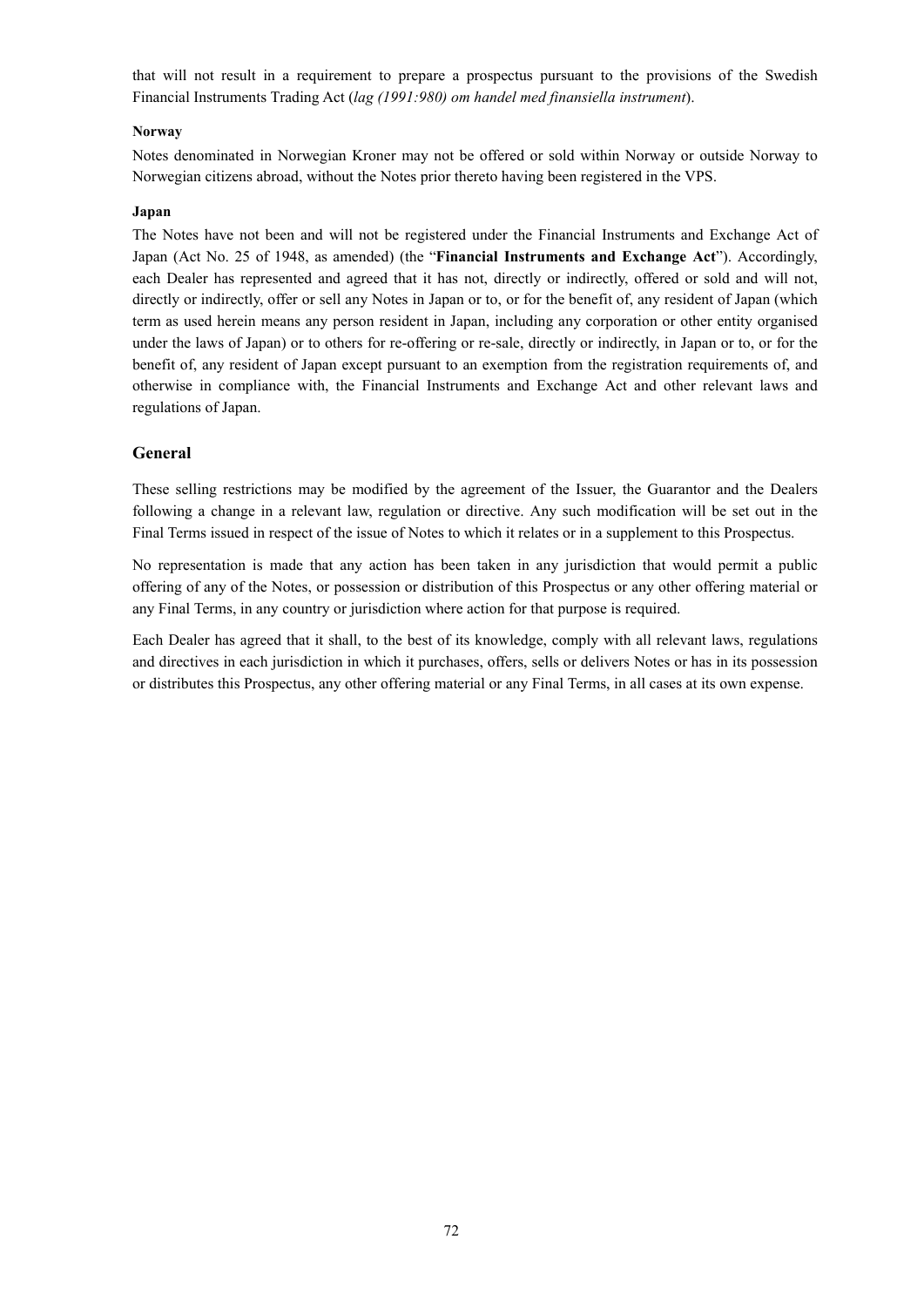# **THE DEED OF GUARANTEE**

*The following is the text of the Deed of Guarantee which has been entered into by Tele2 Sverige.*

"**This Deed of Guarantee** is made on 13 April 2012 by Tele2 Sverige AB (the "**Guarantor**") in favour of the Holders and the Relevant Account Holders.

### **Whereas:**

- (A) Tele2 AB (publ) (the "**Issuer**") proposes to issue euro medium term notes guaranteed by the Guarantor (the "**Notes**", which expression shall, if the context so admits, include the Global Notes (in temporary or permanent form) to be initially delivered in respect of the Notes and any related coupons, receipts and talons) pursuant to (i) an agency agreement, as amended or supplemented from time to time dated 13 April 2012 between, among others, the Issuer, the Guarantor and BNP Paribas Securities Services, Luxembourg Branch as Fiscal Agent (the "**Fiscal Agent**"), (ii) in the case of Swedish Notes, the Issuing Agent Agreement or (iii) in the case of Norwegian Notes, the Norwegian Agency Agreement.
- (B) The Issuer has, in relation to the Notes issued by it, entered into a deed of covenant (as amended and supplemented from time to time, the "**Deed of Covenant**") dated 13 April 2012.
- (C) The Guarantor has agreed to guarantee the payment of all sums expressed to be payable from time to time by the Issuer in respect of the Notes to the holders of any Notes (the "**Holders**") issued by it and under the Deed of Covenant to the Relevant Account Holders (the "**Guarantee**").

**This Deed Witnesses** as follows:

#### **1 Interpretation**

- **1.1 Defined Terms:** In this Deed, unless otherwise defined herein, capitalised terms shall have the same meaning given to them in the Deed of Covenant and the Conditions (as defined in the Deed of Covenant).
- **1.2 Headings:** Headings shall be ignored in construing this Deed.
- 1.3 **Contracts:** References in this Deed to "this Deed" or any other document are to this Deed or these documents as amended, supplemented or replaced from time to time in relation to the Programme and includes any document that amends, supplements or replaces them.

# **2 Guarantee and Indemnity**

- **2.1 Guarantee:** The Guarantor unconditionally and irrevocably guarantees that if the Issuer does not pay any sum payable by it under the Deed of Covenant or the Notes by the time and on the date specified for such payment (whether on the normal due date, on acceleration or otherwise), the Guarantor shall pay that sum to each Holder and each Relevant Account Holder before close of business on that date in the city to which payment is so to be made. All payments under this Guarantee by the Guarantor shall be made subject to the Conditions.
- **2.2 Guarantor as Principal Debtor:** As between the Guarantor, the Holders and the Relevant Account Holders but without affecting the Issuer's obligations, the Guarantor shall be liable under this Guarantee as if it were the sole principal debtor and not merely a surety. Accordingly, its obligations shall not be discharged, nor shall its liability be affected, by anything that would not discharge it or affect its liability if it were the sole principal debtor, including (1) any time, indulgence, waiver or consent at any time given to the Issuer or any other person, (2) any amendment to any other provisions of this Guarantee, the Deed of Covenant or the Conditions or to any security or other guarantee or indemnity, (3) the making or absence of any demand on the Issuer or any other person for payment, (4) the enforcement or absence of enforcement of this Guarantee, the Notes, the Deed of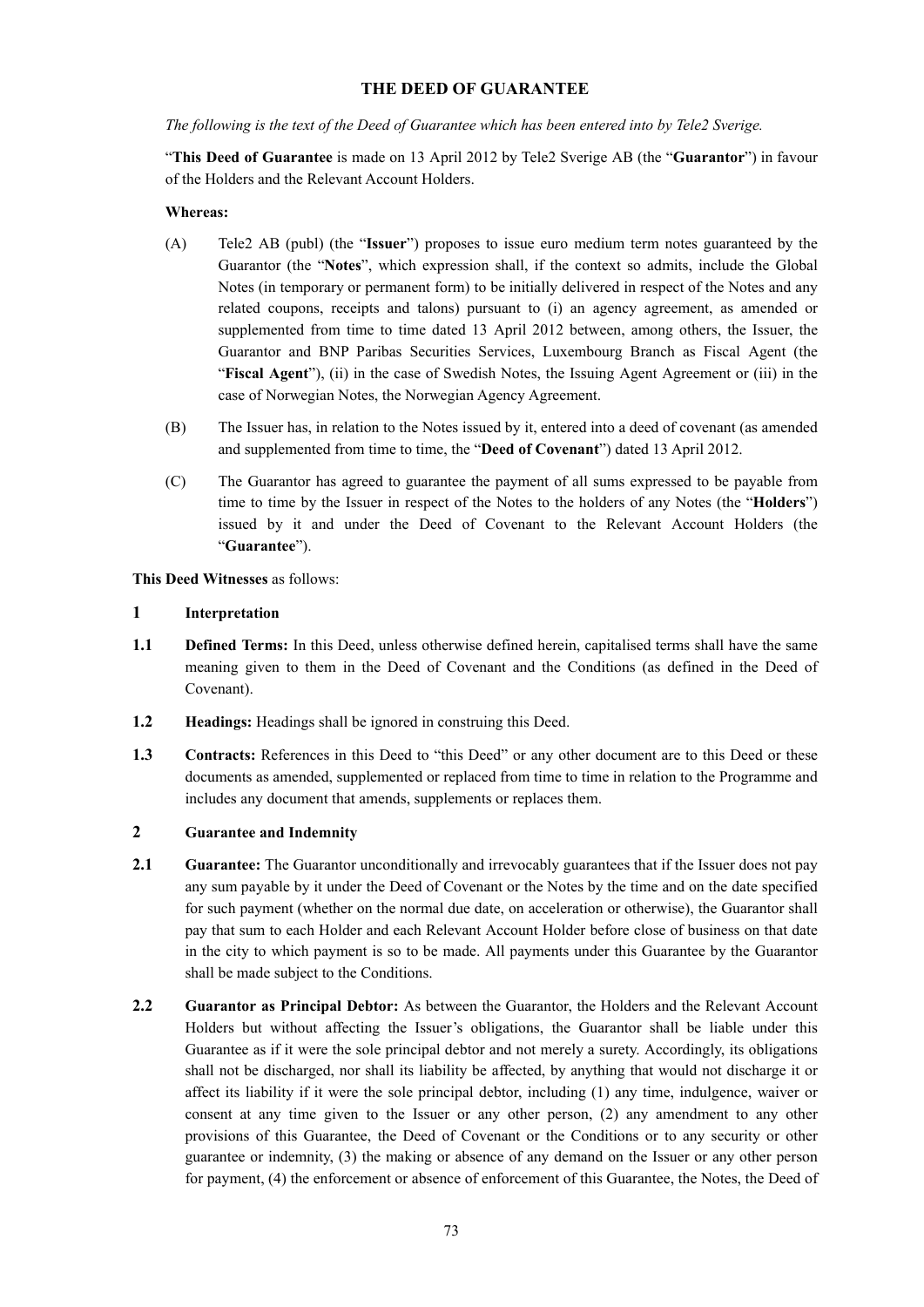Covenant or of any security or other guarantee or indemnity, (5) the taking, existence or release of any security, guarantee or indemnity, (6) the dissolution, amalgamation, reconstruction or reorganisation of the Issuer or any other person or (7) the illegality, invalidity or unenforceability of or any defect in any provision of this Guarantee, the Notes, the Deed of Covenant or any of the Issuer's obligations under any of them.

- **2.3 Guarantor's Obligations Continuing:** The Guarantor's obligations under this Guarantee are and shall remain in full force and effect by way of continuing security until no sum remains payable under the Notes, the Deed of Covenant or this Guarantee and no further Notes may be issued by the Issuer under the Programme. Furthermore, those obligations of the Guarantor are additional to, and not instead of, any security or other guarantee or indemnity at any time existing in favour of any person, whether from the Guarantor or otherwise and may be enforced without first having recourse to the Issuer, any other person, any security or any other guarantee or indemnity. The Guarantor irrevocably waives all notices and demands of any kind.
- **2.4 Exercise of Guarantor's Rights:** So long as any sum remains payable under the Notes, the Deed of Covenant or this Guarantee, the Guarantor shall not exercise or enforce any right, by reason of the performance of any of its obligations under this Guarantee, to be indemnified by the Issuer or to take the benefit of or enforce any security or other guarantee or indemnity.
- **2.5 Avoidance of Payments:** The Guarantor shall on demand indemnify the relevant Holder or Relevant Account Holder, on an after tax basis, against any cost, loss, expense or liability sustained or incurred by it as a result of it being required for any reason (including any bankruptcy, insolvency, windingup, dissolution or similar law of any jurisdiction) to refund all or part of any amount received or recovered by it in respect of any sum payable by the Issuer under the Notes or the Deed of Covenant and shall in any event pay to it on demand the amount as refunded by it.
- **2.6 Debts of Issuer:** If any moneys become payable by the Guarantor under this Guarantee, the Issuer shall not (except in the event of the liquidation of the Issuer) so long as any such moneys remain unpaid, pay any moneys for the time being due from the Issuer to the Guarantor.
- **2.7 Indemnity:** As separate, independent and alternative stipulations, the Guarantor unconditionally and irrevocably agrees: (1) that any sum that, although expressed to be payable by the Issuer under the Notes, the Deed of Covenant or this Guarantee, is for any reason (whether or not now existing and whether or not now known or becoming known to the Issuer, the Guarantor, a Holder or a Relevant Account Holder) not recoverable from the Guarantor on the basis of a guarantee shall nevertheless be recoverable from it as if it were the sole principal debtor and shall be paid by it to the Holder or Relevant Account Holder (as the case may be) on demand; and (2) as a primary obligation to indemnify each Holder and Relevant Account Holder against any loss suffered by it as a result of any sum expressed to be payable by the Issuer under the Notes, the Deed of Covenant or this Guarantee not being paid on the date and otherwise in the manner specified in this Guarantee or in the Conditions or any payment obligation of the Issuer under the Notes, the Deed of Covenant or this Guarantee being or becoming void, voidable or unenforceable for any reason (whether or not now existing and whether or not now known or becoming known to a Holder or a Relevant Account Holder), the amount of that loss being the amount expressed to be payable by the Issuer in respect of the relevant sum.
- **2.8 Incorporation of Terms:** The Guarantor agrees that it will comply with and be bound by all such provisions contained in the Conditions which relate to it.

### **3 Payments**

**3.1 Payments Free of Taxes:** All payments by the Guarantor under this Guarantee shall be made free and clear of, and without withholding or deduction for, any taxes, duties, assessments or governmental charges of whatever nature imposed, levied, collected, withheld or assessed by or within the Kingdom of Sweden or any political subdivision or any authority thereof or therein having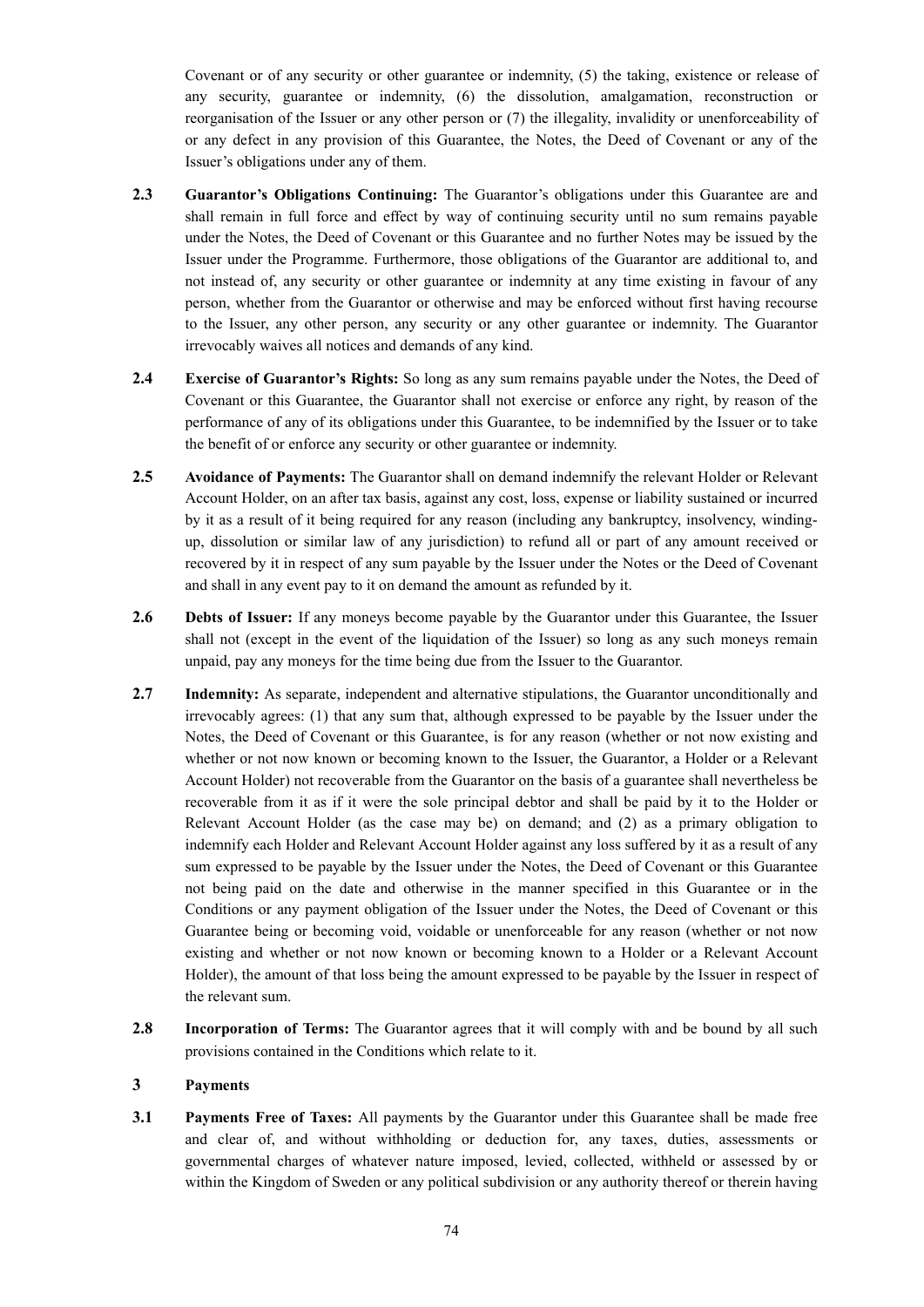power to tax, unless such withholding or deduction is required by law. In that event, the Guarantor shall pay such additional amounts as shall result in receipt by the Holders and Relevant Account Holders of such amounts as would have been received by them had no such withholding or deduction been required, except that no such additional amounts shall be payable:

- **3.1.1** to, or to a third party on behalf of, a Holder or Relevant Account Holder who is liable to such taxes, duties, assessments or governmental charges in respect of the relevant Note, Receipt or Coupon by reason of his having some connection with the Kingdom of Sweden other than the mere holding of the Note, Receipt or Coupon; or
- **3.1.2** in respect of any demand for payment made more than 30 days after the Relevant Date except to the extent that the Holder or Relevant Account Holder would have been entitled to such additional amounts on making such demand on the thirtieth such day; or
- **3.1.3** where such withholding or deduction is imposed on a payment to an individual and is required to be made pursuant to European Council Directive 2003/48/EC or any other Directive implementing the conclusions of the ECOFIN Council meeting of 26-27 November 2000 or any law implementing or complying with, or introduced in order to conform to, such Directive; or
- **3.1.4** (except in the case of Registered Notes) in respect of any demand for payment made by or on behalf of a Holder or a Relevant Account Holder who would have been able to avoid such withholding or deduction by presenting the relevant Note, Receipt or Coupon to another Paying Agent in a Member State of the European Union.

Defined terms used in this Clause 3.1 shall have the meanings given to them in the Conditions.

**3.2 Stamp Duties:** The Guarantor covenants to and agrees with the Holders and Relevant Account Holders that it shall pay promptly, and in any event before any penalty becomes payable, any stamp, documentary, registration or similar duty or tax payable in the United Kingdom, the Kingdom of Sweden, Belgium or Luxembourg, as the case may be, or in the country of any currency in which the Notes may be denominated or amounts may be payable in respect of the Notes or any political subdivision or taxing authority thereof or therein in connection with the entry into, performance, enforcement or admissibility in evidence of this Deed and/or any amendment of, supplement to or waiver in respect of this Deed, and shall indemnify each of the Holders and Relevant Account Holders, on an after tax basis, against any liability with respect to or resulting from any delay in paying or omission to pay any such tax.

### **4 Limitations**

The obligations of the Guarantor under this Guarantee shall be limited, if (and only if) required by the mandatory provisions of the Swedish Companies Act (*Sw. Aktiebolagslagen (2005:551)*) (the "**Swedish Companies Act**") regulating unlawful distribution of assets and transfer of value (Chapter 17, Sections 1 to 4) (or its equivalent from time to time) and the liability of the Guarantor under this Guarantee will exist only to the extent permitted by the above mentioned provisions of the Swedish Companies Act.

### **5 Amendment and Termination**

The Guarantor may not amend, vary, terminate or suspend this Guarantee or its obligations hereunder unless such amendment, variation, termination or suspension shall have been approved by an Extraordinary Resolution to which the special quorum provisions specified in the Notes apply to the holders of each series of Notes outstanding, save that nothing in this Clause shall prevent the Guarantor from increasing or extending its obligations hereunder by way of supplement to this Guarantee at any time.

### **6 General**

**6.1 Benefit:** This Guarantee shall enure for the benefit of the Holders and the Relevant Account Holders.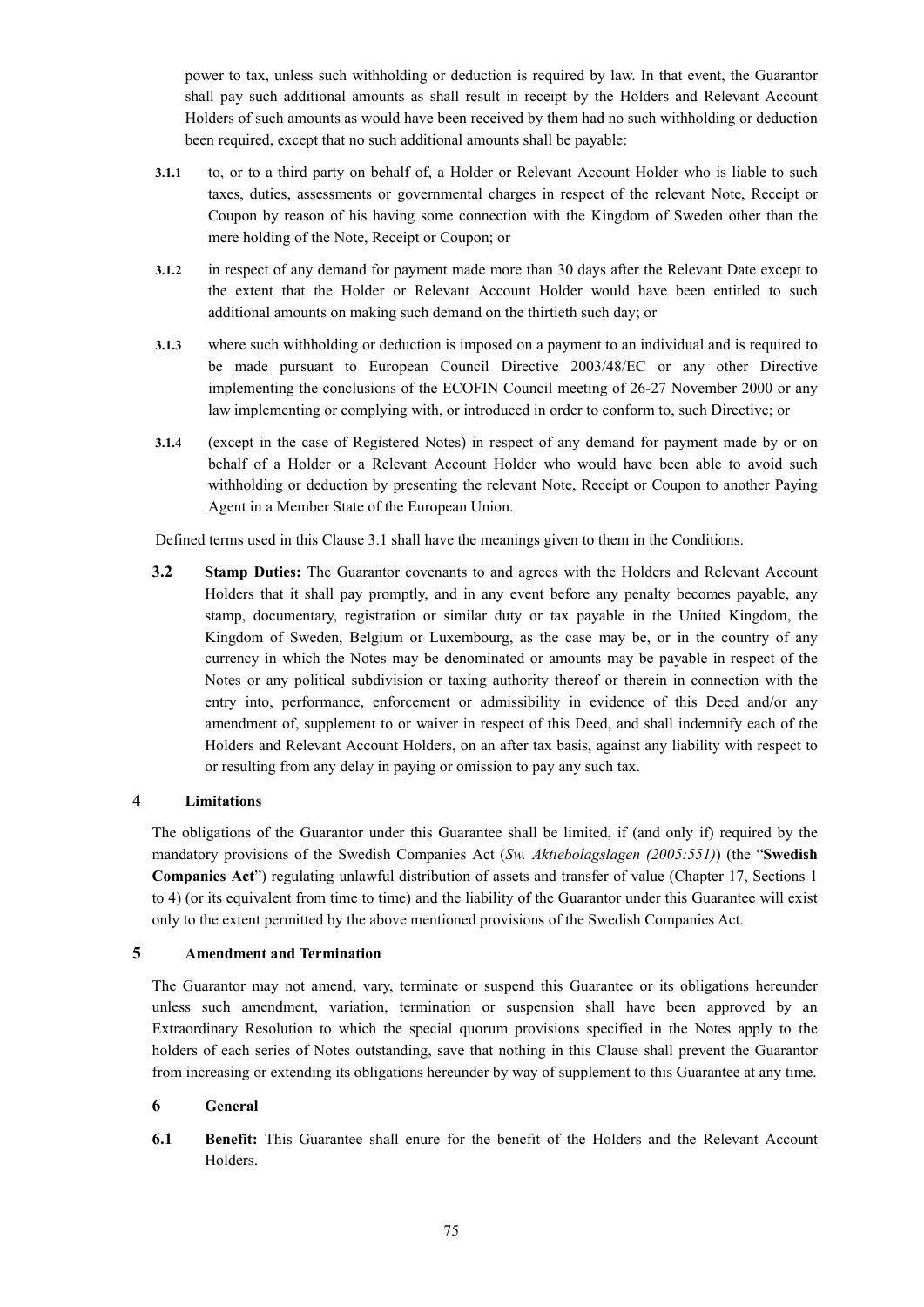**6.2 Deposit of Guarantee:** The Guarantor shall deposit this Deed with the Fiscal Agent, to be held by the Fiscal Agent until all the obligations of the Guarantor have been discharged in full. The Guarantor acknowledges the right of each Holder and each Relevant Account Holder to the production of, and to obtain a copy of, this Deed.

# **7 Governing Law and Jurisdiction**

- **7.1 Governing Law:** This Deed and any non-contractual obligations arising out of or in connection with it shall be governed by and construed in accordance with English law, save that the provisions of Clause 4 relating to limitation of the obligations of the Guarantor are governed by, and shall be construed in accordance with, Swedish law.
- **7.2 Jurisdiction:** The courts of England are to have jurisdiction to settle any disputes that may arise out of or in connection with this Deed and accordingly any legal action or proceedings arising out of or in connection with this Deed ("**Proceedings**") may be brought in such courts. The Guarantor irrevocably submits to the jurisdiction of such courts and waives any objection to Proceedings in such courts whether on the ground of venue or on the ground that the Proceedings have been brought in an inconvenient forum. This Clause is for the benefit of each of the Relevant Account Holders and each of the Holders and shall not limit the right of any of them to take Proceedings in any other court of competent jurisdiction nor shall the taking of Proceedings in one or more jurisdictions preclude the taking of Proceedings in any other jurisdiction (whether concurrently or not).
- **7.3 Agent for Service of Process:** The Guarantor irrevocably appoints the Swedish Trade Council of Winchester House, 259-269 Old Marylebone Road, London NW1 5RA as its agent in England to receive service of process in any Proceedings in England based on this Deed. If for any reason the Guarantor does not have such an agent in England, it shall promptly appoint a substitute process agent and notify the Noteholders of such appointment in accordance with the Conditions. Nothing herein shall affect the right to serve process in any other manner permitted by law.

**In witness** whereof the Guarantor has caused this Deed to be duly delivered as a deed on the date stated at the beginning.

# **TELE2 SVERIGE AB**

 $Bv$ :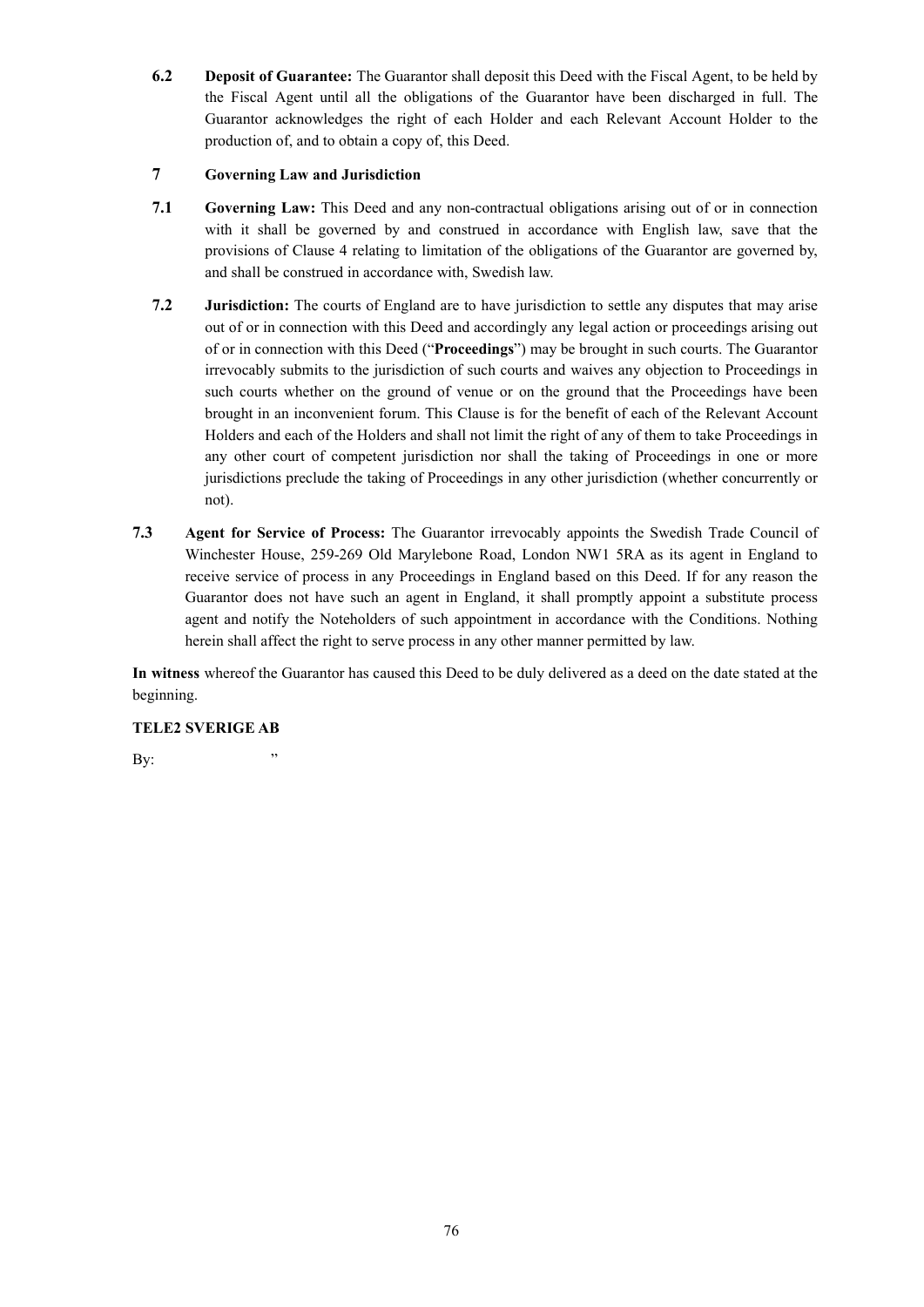#### **FORM OF FINAL TERMS**

#### **Final Terms dated** [●]

# **Tele2 AB (publ) Issue of [Aggregate Nominal Amount of Tranche] [Title of Notes] under the €3,000,000,000 Guaranteed Euro Medium Term Note Programme guaranteed by Tele2 Sverige AB**

# **PART A – CONTRACTUAL TERMS**

Terms used herein shall be deemed to be defined as such for the purposes of the Conditions (the "**Conditions**") set forth in the Prospectus dated 13 April 2012 [and the Prospectus supplement dated  $\lceil \bullet \rceil$  which [together] constitute[s] a base prospectus for the purposes of the Prospectus Directive (Directive 2003/71/EC) (the "**Prospectus Directive**"). This document constitutes the Final Terms of the Notes described herein for the purposes of Article 5.4 of the Prospectus Directive and must be read in conjunction with such Prospectus [as so supplemented]. Full information on the Issuer, the Guarantor and the offer of the Notes is only available on the basis of the combination of these Final Terms and the Prospectus [as so supplemented]. The Prospectus [and the Prospectus supplement] [is] [are] available for viewing at *www.tele2.com* [and] during normal business hours at [address] [and copies may be obtained from [address]].

*The following alternative language applies if the first tranche of an issue which is being increased was issued under a Prospectus with an earlier date.*

Terms used herein shall be deemed to be defined as such for the purposes of the Conditions (the "**Conditions**") contained in the Agency Agreement dated [original date] and set forth in the Prospectus dated [original date] [and the Prospectus supplement dated [●]. This document constitutes the Final Terms of the Notes described herein for the purposes of Article 5.4 of the Prospectus Directive (Directive 2003/71/EC) (the "**Prospectus Directive"**) and must be read in conjunction with the Prospectus dated [current date] [and the Prospectus supplement dated  $\lceil \bullet \rceil$ , which [together] constitute[s] a base prospectus for the purposes of the Prospectus Directive, save in respect of the Conditions which are extracted from the Prospectus dated [original date] [and the Prospectus supplement dated [ $\bullet$ ] and are attached hereto. Full information on the Issuer, the Guarantor and the offer of the Notes is only available on the basis of the combination of these Final Terms and the Prospectus supplements dated [original date] and [current date] [and the Prospectus supplement dated  $\lceil \bullet \rceil$  and  $\lceil \bullet \rceil$ . The Prospectuses [and the Prospectus supplements] are available for viewing at *www.tele2.com* [and] during normal business hours at [address] [and copies may be obtained from [address]].

*[Include whichever of the following apply or specify as "Not Applicable" (N/A). Note that the numbering should remain as set out below, even if "Not Applicable" is indicated for individual paragraphs or sub-paragraphs. Italics denote guidance for completing the Final Terms.]*

*[When completing final terms or adding any other final terms or information consideration should be given as to whether such terms or information constitute "significant new factors" and consequently trigger the need for a supplement to the Prospectus under Article 16 of the Prospectus Directive.]*

The form of Final Terms that will be issued in respect of each Tranche, subject only to the deletion of nonapplicable provisions, is set out below:

|                    | Issuer:         | Tele2 AB (publ)  |
|--------------------|-----------------|------------------|
| (11)               | Guarantor:      | Tele2 Sverige AB |
| (1)                | Series Number:  | $  \bullet  $    |
| $\left( 11\right)$ | Tranche Number: | $  \bullet  $    |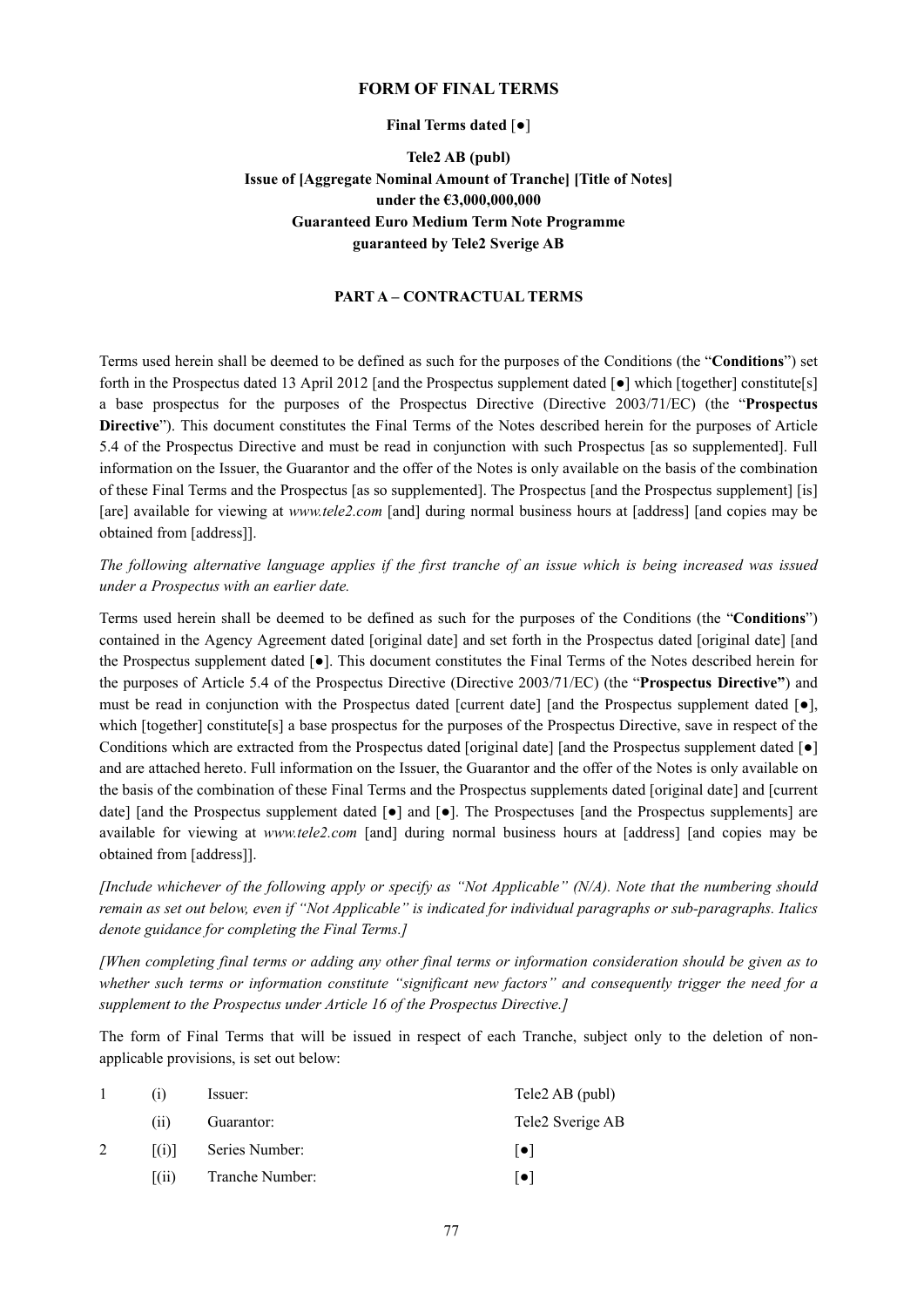(If fungible with an existing Series, details of that Series, including the date on which the Notes become fungible).]

- 3 Specified Currency or Currencies:  $\lceil \bullet \rceil$
- 4 Aggregate Nominal Amount of Notes: [●]
	- $[(i)]$  Series:  $[•]$
	- $[(ii)]$  Tranche:  $[•]$
- 

6 (i) Specified Denominations: [●] *[Where multiple denominations above* 

- (ii) Calculation Amount: [●] 7 (i) Issue Date:  $\lceil \bullet \rceil$ (ii) Interest Commencement Date [*Specify/*Issue Date/Not Applicable]
- 9 Interest Basis:  $\lceil \cdot \rceil$  per cent. Fixed Rate

- 10 Redemption/Payment Basis: [Redemption at par]
- 11 Change of Interest or Redemption/ Payment Basis:
- 12 Put/Call Options: [Investor Put]
- 13 (i) Status of the Notes: Senior (ii) Status of the Guarantee: Senior [(iii)] [Date [Board] approval for issuance of Notes  $[\bullet]$  and  $[\bullet]$ , respectively]]

[●]

- 
- 
- 

5 Issue Price: service is a large service of the Aggregate Nominal Amount [plus accrued interest from [*insert date*] (*if applicable*)]

> *€100,000 (or equivalent) are being used, the following sample wording should be used: "€100,000 and integral multiples of €1,000 in excess thereof up to and including €199,000. No notes in definitive form will be issued with a denomination above €199,000]*

8 Maturity Date: [*Specify date or (for Floating Rate Notes) Interest Payment Date falling in or nearest to the relevant month and year*]

> [[*specify reference rate*] +/– [●] per cent. Floating Rate] [Zero Coupon] [Index Linked Interest] [Other (*specify*)] (further particulars specified below)

[Index Linked Redemption] [Dual Currency] [Partly Paid] [Instalment] [Other (specify)]

[*Specify details of any provision for convertibility of Notes into another interest or redemption/ payment basis*]

[Issuer Call] [Change of Control Put Option] [(further particulars specified below)]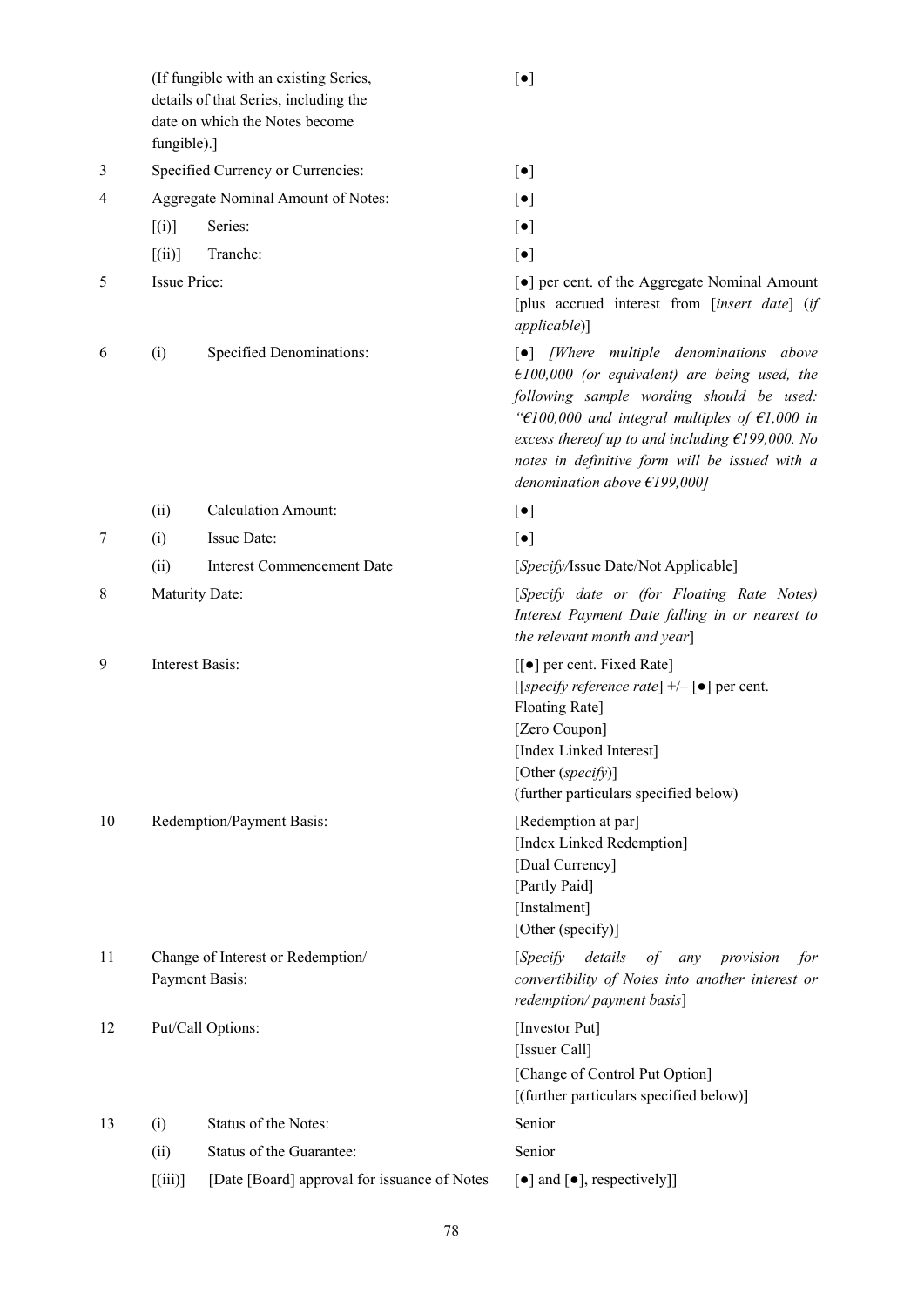and Guarantee obtained: (*N.B Only relevant where Board* (*or similar) authorisation is required for the particular tranche of Notes or related Guarantee*)] 14 Method of distribution: [Syndicated/Non-syndicated] **PROVISIONS RELATING TO INTEREST (IF ANY) PAYABLE** 15 **Fixed Rate Note Provisions** [Applicable/Not Applicable] (*If not applicable, delete the remaining subparagraphs of this paragraph*) (i) Rate[(s)] of Interest:  $\begin{bmatrix} \bullet \\ \end{bmatrix}$  per cent. per annum [payable [annually/semi-annually/quarterly/monthly/ other (specify)] in arrear] (ii) Interest Payment Date(s):  $\begin{bmatrix} \bullet \end{bmatrix}$  in each year [adjusted in accordance with [*specify Business Day Convention and any applicable Business Centre(s) for the definition of "Business Day"*]/not adjusted] (iii) Fixed Coupon Amount[(s)]: [●] per Calculation Amount (iv) Broken Amount(s): [●] per Calculation Amount payable on the Interest Payment Date falling [in/on] [●] (v) Day Count Fraction: [30/360 / Actual/Actual (ICMA/ISDA) / other] (vi) [Determination Dates: [●] in each year (*insert regular interest payment dates, ignoring issue date or maturity date in the case of a long or short first or last coupon. N.B. only relevant where Day Count Fraction is Actual/Actual (ICMA))*] (vii) Other terms relating to the method of calculating interest for Fixed Rate Notes: [Not Applicable/*give details*] 16 **Floating Rate Note Provisions** [Applicable/Not Applicable (*If not applicable, delete the remaining sub-paragraphs of this paragraph*) (i) Interest Period(s):  $\lceil \bullet \rceil$ (ii) Specified Interest Payment Dates: [●] (iii) First Interest Payment Date:  $\lceil \bullet \rceil$ (iv) Interest Period Date: [●] (Not applicable unless different from Interest Payment Date) (v) Business Day Convention: [Floating Rate Convention/Following Business Day Convention/ Modified Following Business Day Convention/Preceding Business Day Convention/other (*give details*)] (vi) Business Centre(s):  $\lceil \bullet \rceil$ (vii) Manner in which the Rate(s) of Interest is/are to be determined: [Screen Rate Determination/ ISDA Determination/ other (*give details*)] (viii) Party responsible for calculating the Rate(s) of Interest and/or Interest Amount(s) (if not the Calculation Agent): [●] (ix) Screen Rate Determination: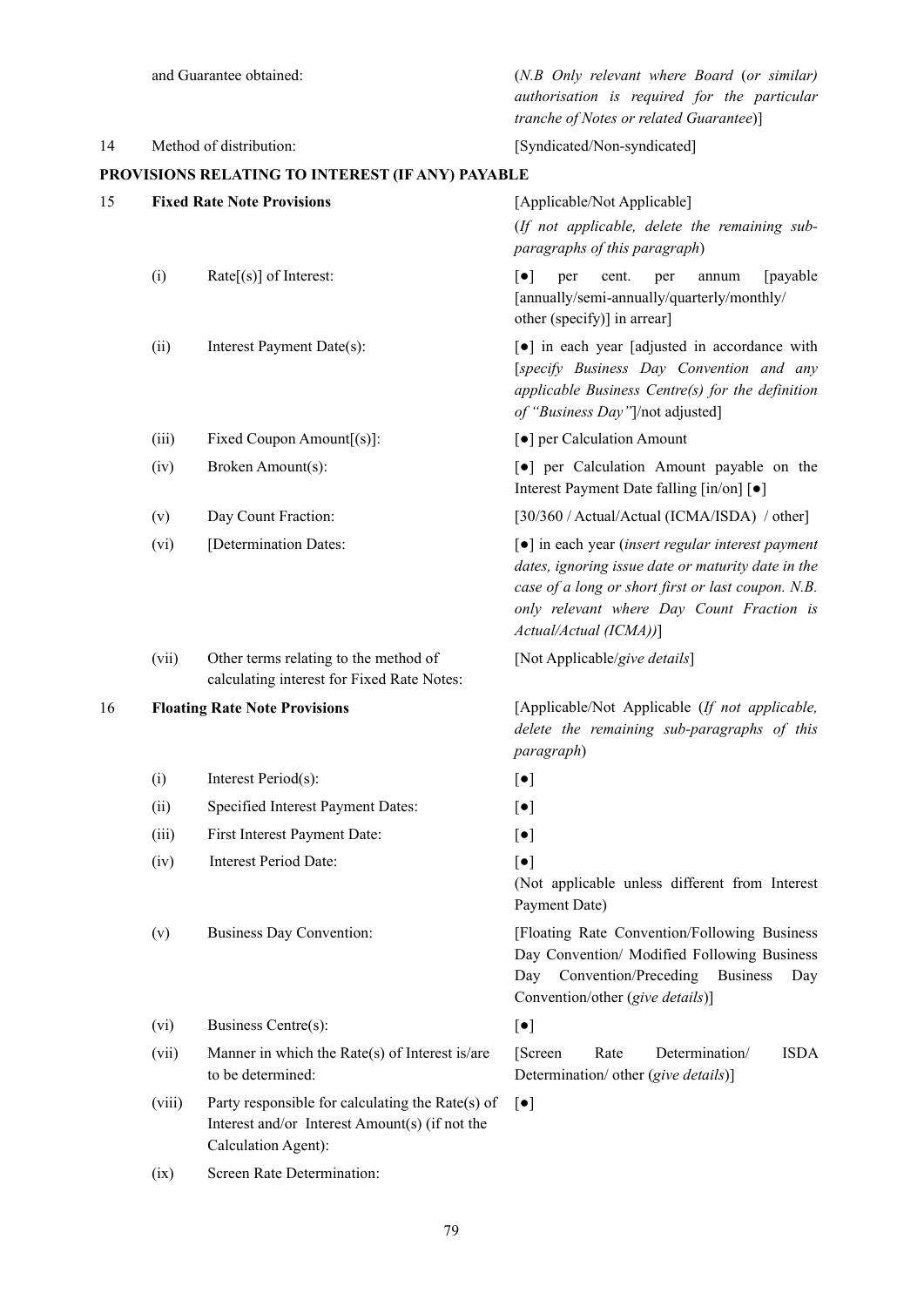|    |        | - Reference Rate:                                                                                                                                                                                                | $[\bullet]$                                                                                                   |
|----|--------|------------------------------------------------------------------------------------------------------------------------------------------------------------------------------------------------------------------|---------------------------------------------------------------------------------------------------------------|
|    |        | $-$ Interest Determination Date(s):                                                                                                                                                                              | $[\bullet]$                                                                                                   |
|    |        | - Relevant Screen Page:                                                                                                                                                                                          | $\lbrack \bullet \rbrack$                                                                                     |
|    | (x)    | ISDA Determination:                                                                                                                                                                                              |                                                                                                               |
|    |        | - Floating Rate Option:                                                                                                                                                                                          | $[\bullet]$                                                                                                   |
|    |        | - Designated Maturity:                                                                                                                                                                                           | $[\bullet]$                                                                                                   |
|    |        | - Reset Date:                                                                                                                                                                                                    | $[\bullet]$                                                                                                   |
|    |        | - [ISDA Definitions:                                                                                                                                                                                             | $[2000/2006]$ :                                                                                               |
|    | (xi)   | $Margin(s)$ :                                                                                                                                                                                                    | $[+/][\bullet]$ per cent. per annum                                                                           |
|    | (xii)  | Minimum Rate of Interest:                                                                                                                                                                                        | [ $\bullet$ ] per cent. per annum                                                                             |
|    | (xiii) | Maximum Rate of Interest:                                                                                                                                                                                        | [ $\bullet$ ] per cent. per annum                                                                             |
|    | (xiv)  | Day Count Fraction:                                                                                                                                                                                              | $[\bullet]$                                                                                                   |
|    | (xv)   | Fall back provisions, rounding provisions,<br>denominator and any other terms relating to<br>the method of calculating interest on Floating<br>Rate Notes, if different from those set out in<br>the Conditions: | $[\bullet]$                                                                                                   |
| 17 |        | <b>Zero Coupon Note Provisions</b>                                                                                                                                                                               | [Applicable/Not Applicable]<br>(If not applicable, delete the remaining sub-<br>paragraphs of this paragraph) |
|    | (i)    | Amortisation Yield:                                                                                                                                                                                              | [ $\bullet$ ] per cent. per annum                                                                             |
|    | (iii)  | Any other formula/basis of<br>determining amount payable:                                                                                                                                                        | $[\bullet]$                                                                                                   |
| 18 |        | Index-Linked Interest Note/other variable-linked<br>interest Note Provisions                                                                                                                                     | [Applicable/Not Applicable]<br>(If not applicable, delete the remaining sub-<br>paragraphs of this paragraph) |
|    | (i)    | Index/Formula/other variable:                                                                                                                                                                                    | [give or annex details]                                                                                       |
|    | (ii)   | Party responsible for calculating the Rate(s) of                                                                                                                                                                 | $\lceil \bullet \rceil$                                                                                       |
|    |        | Interest and/or Interest Amount(s) (if not the<br>Calculation Agent):                                                                                                                                            |                                                                                                               |
|    | (iii)  | Provisions for determining Coupon where<br>calculated by reference to Index and/or<br>Formula and/or other variable:                                                                                             | $[\bullet]$                                                                                                   |
|    | (iv)   | Interest Determination Date(s):                                                                                                                                                                                  | $[\bullet]$                                                                                                   |
|    | (v)    | Provisions for determining Coupon where<br>calculation by reference to Index and/or<br>Formula and/or other variable is impossible<br>or impracticable or otherwise disrupted:                                   | $\lbrack \bullet \rbrack$                                                                                     |
|    | (vi)   | Interest Period(s):                                                                                                                                                                                              | $[\bullet]$                                                                                                   |
|    | (vii)  | Specified Interest<br><b>Payment Dates:</b>                                                                                                                                                                      | $[\bullet]$                                                                                                   |
|    | (viii) | <b>Business Day Convention:</b>                                                                                                                                                                                  | [Floating Rate Convention/Following Business                                                                  |

80

Day Convention/Modified Following Business Day Convention/Preceding Business Day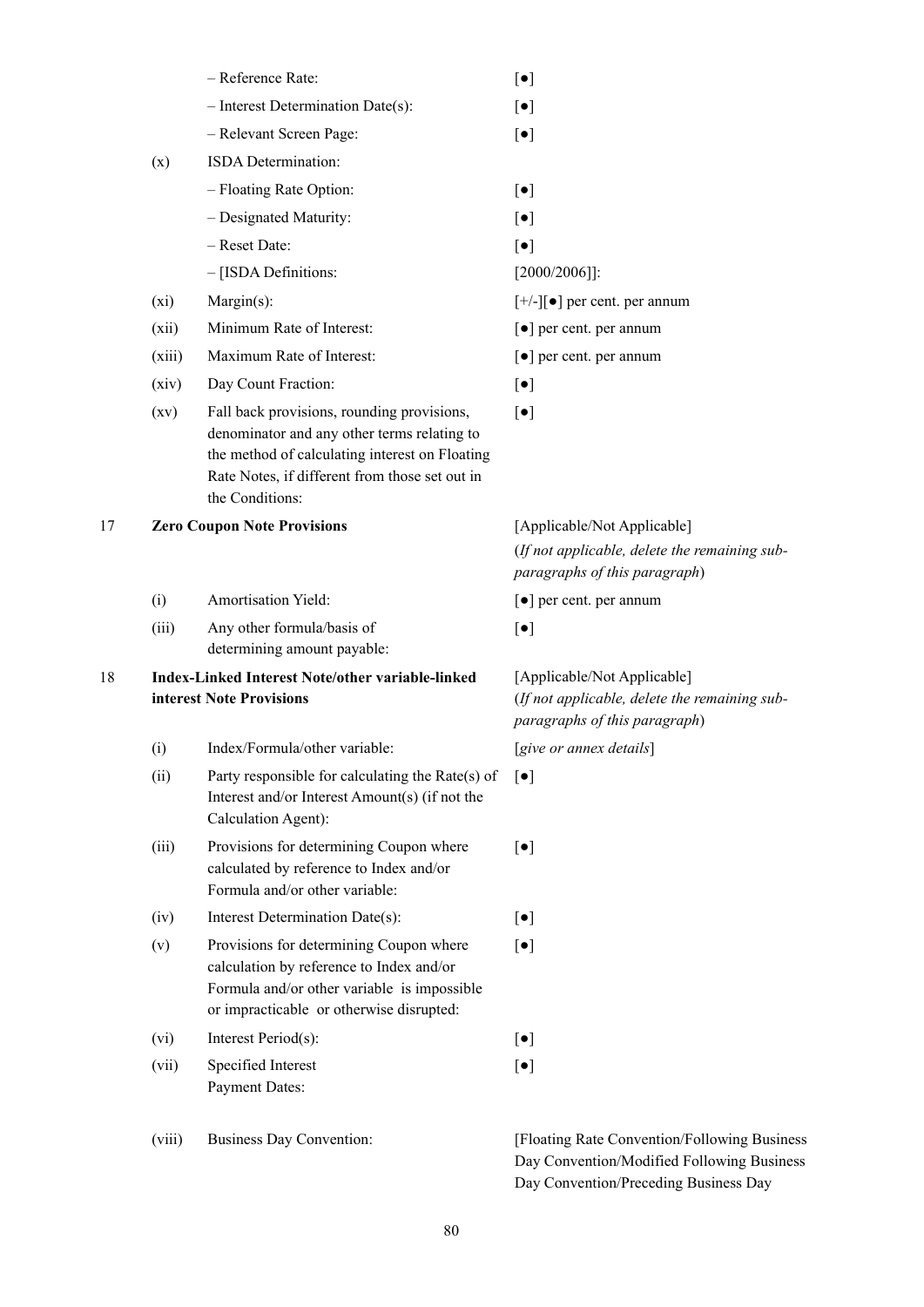Convention/other (*give details*)]  $(ix)$  Business Centre(s):  $\lceil \bullet \rceil$ (x) Minimum Rate of Interest: [●] per cent. per annum (xi) Maximum Rate of Interest: [●] per cent. per annum (xii) Day Count Fraction: [●] 19 **Dual Currency Note Provisions** [Applicable/Not Applicable] (*If not applicable, delete the remaining subparagraphs of this paragraph*) (i) Rate of Exchange/method of calculating Rate of Exchange: [*give details*] (ii) Party, if any, responsible for calculating the principal and/or interest due (if not the [Agent]) [●] (iii) Provisions applicable where calculation by reference to Rate of Exchange impossible or impracticable: [●] (iv) Person at whose option Specified Currency(ies) is/are payable: [●] **PROVISIONS RELATING TO REDEMPTION** 20 **Call Option** [Applicable/Not Applicable] (*If not applicable, delete the remaining subparagraphs of this paragraph*) (i) Optional Redemption Date(s):  $[\bullet]$ (ii) Optional Redemption Amount(s) of each Note and method, if any, of calculation of such amount(s): [●] per Calculation Amount (iii) If redeemable in part: (a) Minimum Redemption Amount: [●] per Calculation Amount (b) Maximum Redemption Amount: [●] per Calculation Amount  $(iv)$  Notice period  $\lceil \bullet \rceil$ 21 **Put Option** [Applicable/Not Applicable] (*If not applicable, delete the remaining sub-paragraphs of this paragraph*) (i) Optional Redemption Date(s):  $[e]$ (ii) Optional Redemption Amount(s) of each Note and method, if any, of calculation of such amount(s): [●] per Calculation Amount (iii) Notice period  $\lceil \bullet \rceil$ 22 **Change of Control Put Option** [Applicable/Not Applicable] *(If not applicable, delete the remaining sub-paragraphs of this*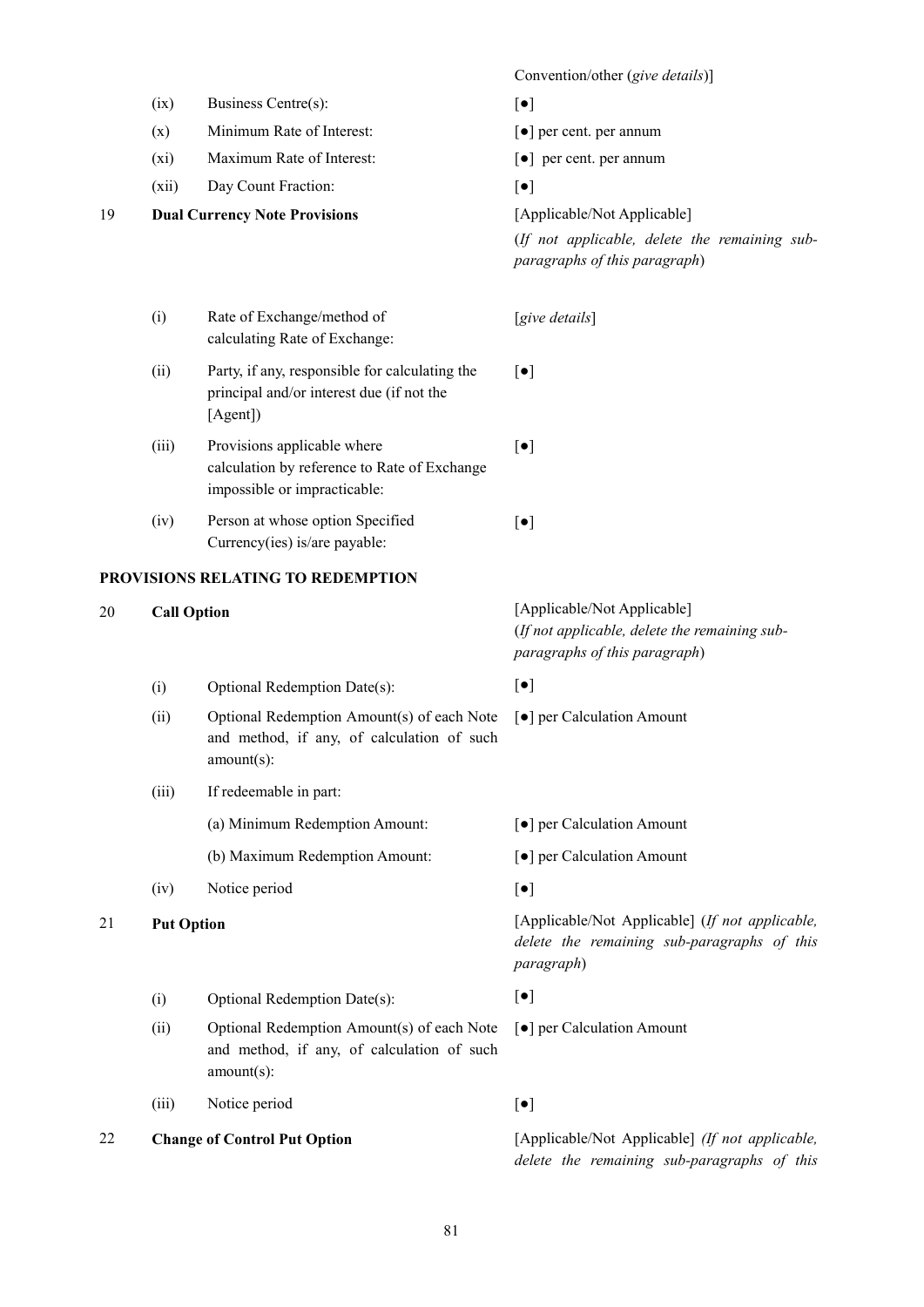*paragraph)*

Redemption Amount(s) of each Note and method, if any, of calculation of such amount(s): [●] per Calculation Amount

#### 23 **Final Redemption Amount of each Note**

In cases where the Final Redemption Amount is Index-Linked or other variable-linked:

- (i) Index/Formula/variable: [give or annex details]
- (ii) Calculation Agent: [provide name and address]
- (iii) Party responsible for calculating the Final Redemption Amount (if not the Calculation Agent):
- (iv) Provisions for determining Final Redemption Amount where calculated by reference to Index and/or Formula and/or other variable:  $\lceil \bullet \rceil$
- (v) Determination Date(s):  $\lceil \bullet \rceil$
- (vi) Provisions for determining Final Redemption Amount where calculation by reference to Index and/or Formula and/or other variable is impossible or impracticable or otherwise disrupted:  $[•]$
- (vii) Payment Date:
- (viii) Minimum Final Redemption Amount: [●] per Calculation Amount
- (ix) Maximum Final Redemption Amount: [●] per Calculation Amount

### 24 **Early Redemption Amount**

Early Redemption Amount(s) per Calculation Amount payable on redemption for taxation reasons or on event of default or other early redemption and/or the method of calculating the same (if required or if different from that set out in the Conditions):

### **GENERAL PROVISIONS APPLICABLE TO THE NOTES**

25 Form of Notes: **Bearer Notes:**

[●]

[Temporary Global Note exchangeable for a Permanent Global Note which is exchangeable for Definitive Notes in the limited circumstances specified in the Permanent Global Note]

[Temporary Global Note exchangeable for Definitive Notes on [●] days' notice]

*(N.B. The exchange upon notice option should not be expressed to be applicable if the Specified Denomination of the Notes in paragraph 6 includes language substantially to the following effect: "[€100,000] and integral multiples of* 

[●] per Calculation Amount

[●]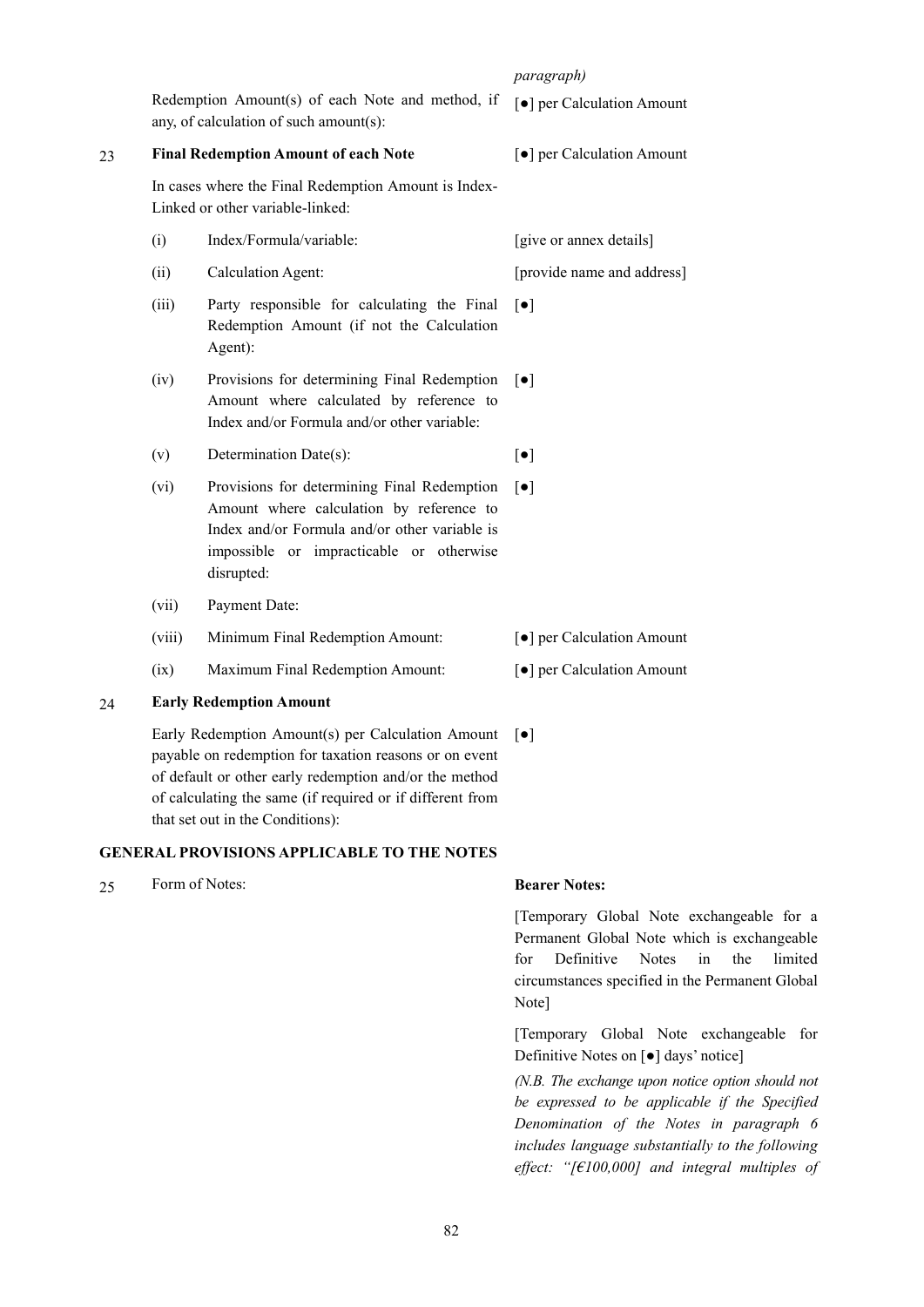*[€1,000] in excess thereof up to and including [€199,000].")*

[Permanent Global Note exchangeable for Definitive Notes in the limited circumstances specified in the Permanent Global Note]

#### **Registered Notes**:

[Global Certificate registered in the name of a nominee for [a common depositary for Euroclear and Clearstream, Luxembourg/a common safekeeper for Euroclear and Clearstream, Luxembourg (that is, held under the NSS)]]

## **Swedish Notes:**

[Registrar: Euroclear Sweden AB]

[Yes] [No]

## **Norwegian Notes:**

[Registrar: []]

26 New Global Note: [Yes] [Not Applicable (in the case of Swedish Notes and Norwegian Notes)]

> [Not Applicable/*give details. Note that this paragraph relates to the date and place of payment, and not interest period end dates, to which sub-paragraphs 15(ii), 16(v) and 18(ix) relate*]

> [Yes/No. *If yes, give details*] [Not Applicable (in the case of Swedish Notes and Norwegian Notes)]

[Not Applicable/*give details*]

[Not Applicable/*give details*]

[Not Applicable]

33 Other final terms: [Not Applicable/give details]

*[The Issuer shall have the right to obtain extracts from the register of creditors (Sw. skuldbok) from Euroclear Sweden – only applicable in case of Swedish Notes]*

(*When adding any other final terms consideration should be given as to whether* 

27 Financial Centre(s) or other special provisions relating to payment dates:

28 Talons for future Coupons or Receipts to be attached to Definitive Notes (and dates on which such Talons mature):

29 Details relating to Partly Paid Notes: amount of each payment comprising the Issue Price and date on which each payment is to be made and consequences (if any) of failure to pay, including any right of the Issuer to forfeit the Notes and interest due on late payment:

- 30 Details relating to Instalment Notes: amount of each instalment, date on which each payment is to be made:
- 31 Redenomination, renominalisation and reconventioning provisions:
- 32 Consolidation provisions: [Not Applicable]
-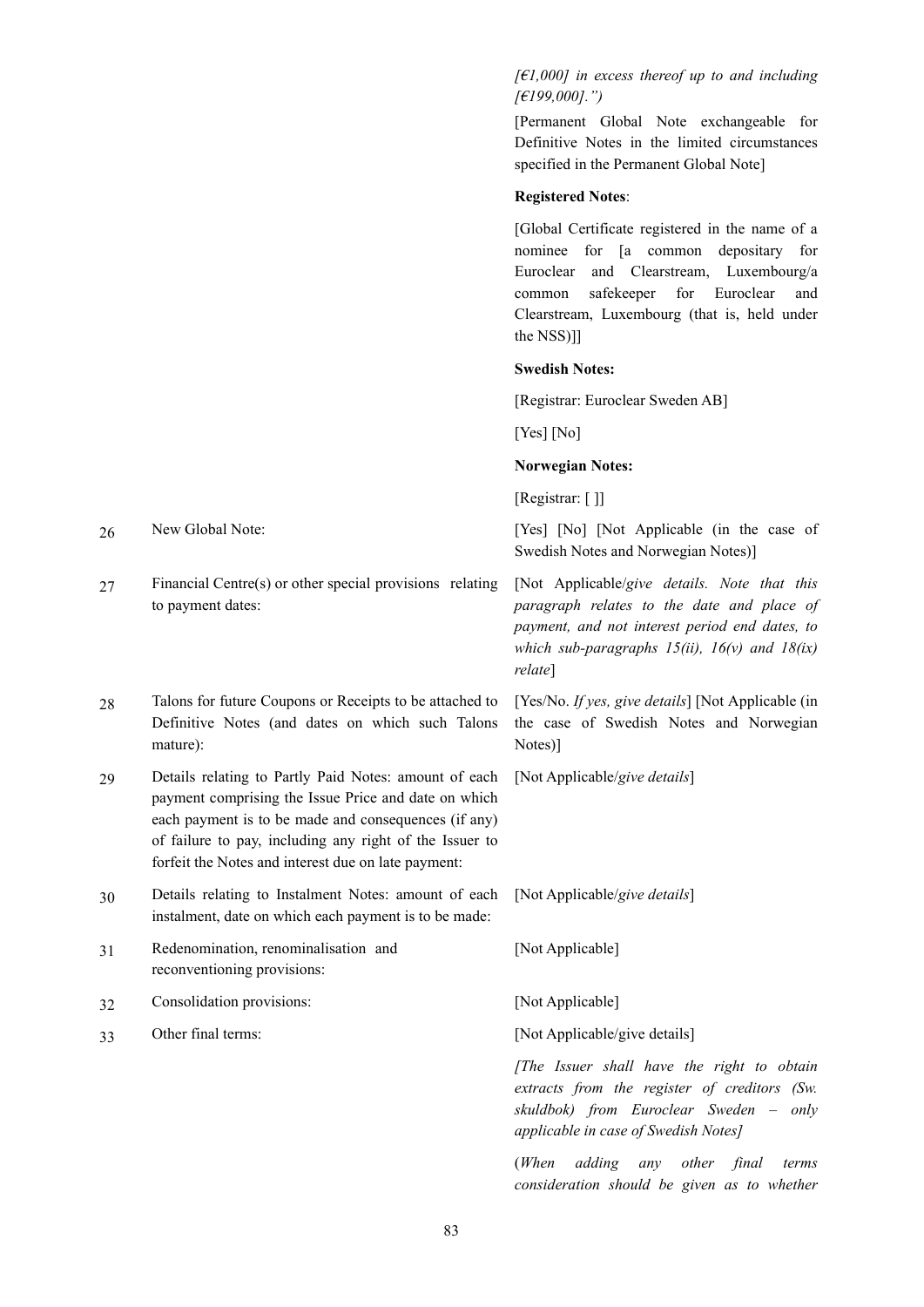*such terms constitute a "significant new factor" and consequently trigger the need for a supplement to the Prospectus under Article 16 of the Prospectus Directive*.)

#### **DISTRIBUTION**

| 34 | $\left( i\right)$                  | If syndicated, names of Managers: | [Not Applicable/give names]                                               |
|----|------------------------------------|-----------------------------------|---------------------------------------------------------------------------|
|    | (i)                                | Stabilising Manager(s) (if any):  | [Not Applicable/give name]                                                |
| 35 | If non-syndicated, name of Dealer: |                                   | [Not Applicable/give name]                                                |
| 36 | U.S. Selling Restrictions:         |                                   | [Reg. S Compliance Category: 2; TEFRA C/<br>TEFRA D/TEFRA not applicable] |
| 37 | Additional selling restrictions:   |                                   | [Not Applicable/give details]                                             |

### **[PURPOSE OF FINAL TERMS**

These Final Terms comprise the final terms required for issue and admission to trading on the Luxembourg Stock Exchange's regulated market of the Notes described herein pursuant to the €3,000,000,000 Guaranteed Euro Medium Term Note Programme of Tele2 AB (publ) guaranteed by Tele2 Sverige AB.]

## **[RESPONSIBILITY**

Each of the Issuer and the Guarantor accepts responsibility for the information contained in these Final Terms. [Certain information has been extracted from third party sources. Each of the Issuer and the Guarantor confirms that such information has been accurately reproduced and that, so far as it is aware, and is able to ascertain from information published by such third parties, no facts have been omitted which would render the reproduced information inaccurate or misleading.]

Signed on behalf of Tele2 AB (publ):

By: ……………………………………. Duly authorised Signed on behalf of Tele2 Sverige AB: By: ................................................................ Duly authorised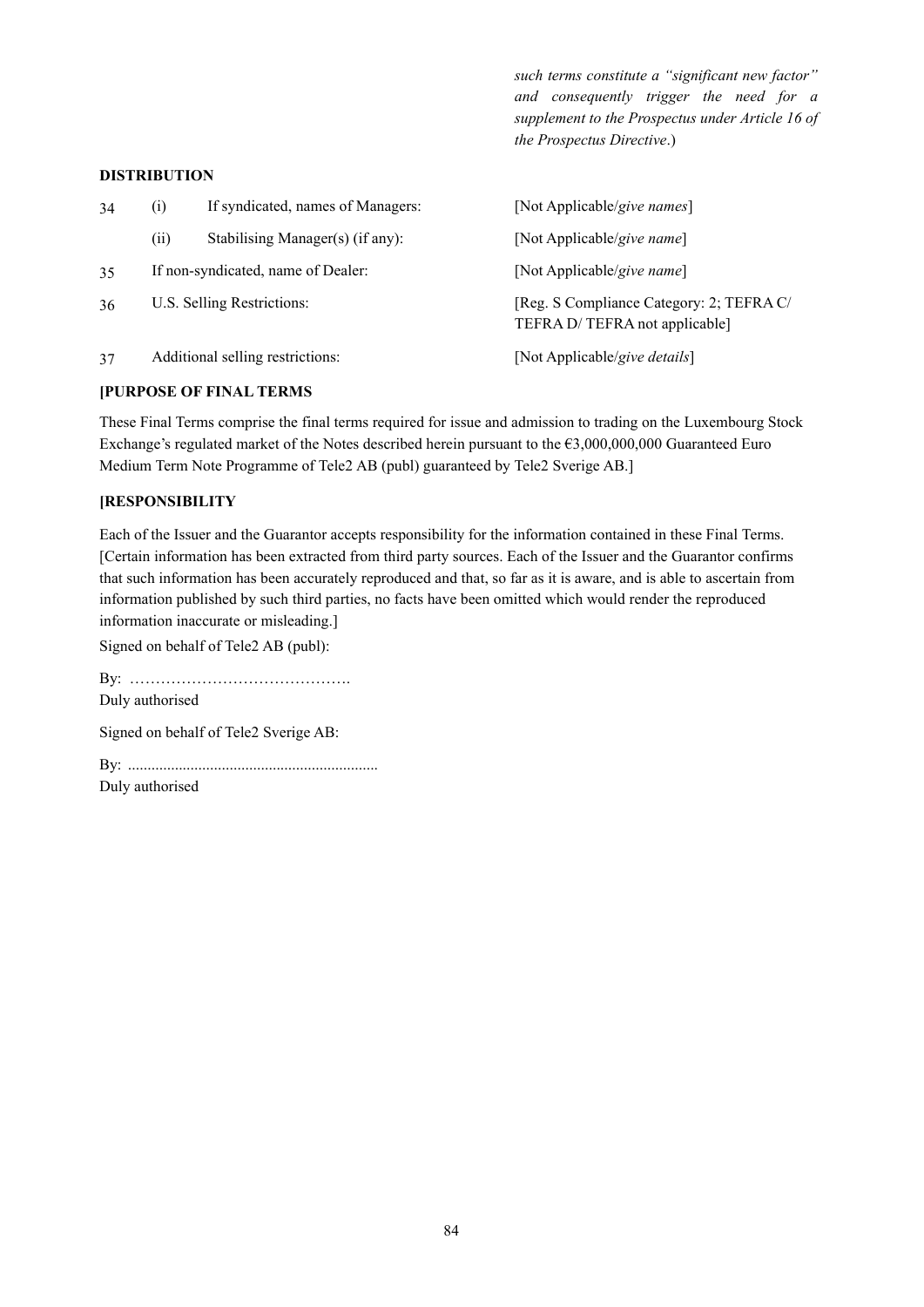#### **PART B – OTHER INFORMATION**

## 1 **ADMISSION TO TRADING**

(i) Admission to trading: [Application has been made by the Issuer (or on its behalf) for the Notes to be admitted to trading on the Luxembourg Stock Exchange's regulated market with effect from [●].] [Application is expected to be made by the Issuer (or on its behalf) for the Notes to be admitted to trading on [specify relevant regulated market] with effect from [●].] [Not Applicable.]

> (*Where documenting a fungible issue need to indicate that original Notes are already admitted to trading*.)

[●]

(ii) Estimate of total expenses related to admission to trading:

# 2 **RATINGS**

Ratings: The Notes to be issued have been rated:

 $[S & P: [\bullet]]$ [Moody's: [●]]  $[[Fitch: [\bullet]]$  $[[Other]: [•]$ ]

(*The above disclosure should reflect the rating allocated to Notes of the type being issued under the Programme generally or, where the issue has been specifically rated, that rating*.)

*Insert one (or more) of the following options, as applicable:*

# *Option 1: CRA is (i) established in the EU and (ii) registered under the CRA Regulation:*

*[Insert legal name of particular credit rating agency entity providing rating] is established in the EU and registered under Regulation (EC) No 1060/2009, as amended by Regulation (EU) No 513/2011 (the "CRA Regulation"). As such [insert legal name of particular credit rating agency entity providing rating] is included in the list of credit ratings agencies published by the European Securities and Markets Authority on its website in accordance with the CRA Regulation.*

*Option 2: CRA is (i) established in the EU, (ii) not registered under the CRA Regulation; but (iii) has applied for registration:*

*[Insert legal name of particular credit rating agency entity providing rating] is established in the EU and has applied for registration under*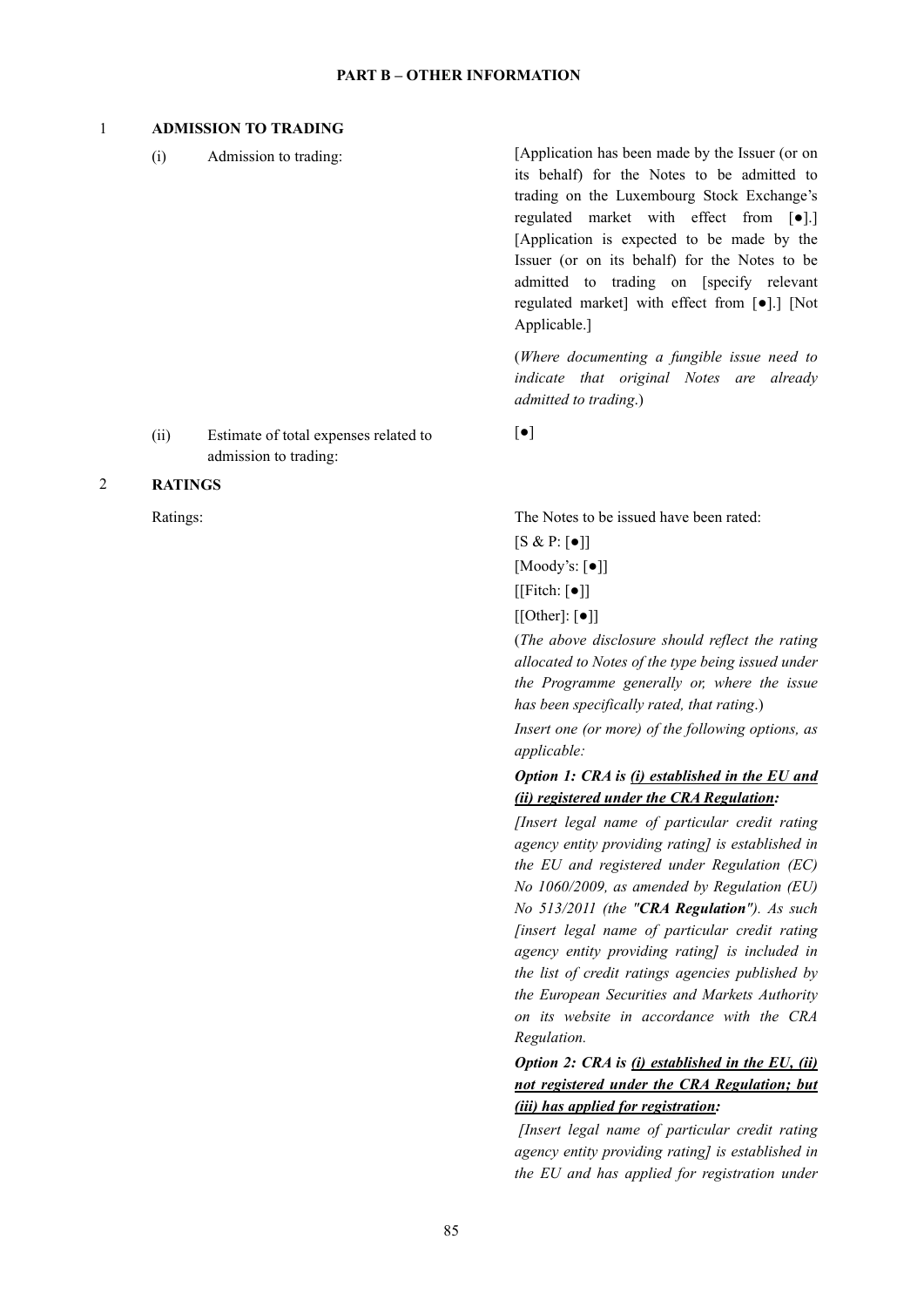*Regulation (EC) No 1060/2009, as amended by Regulation (EU) No 513/2011 (the "CRA Regulation"), although notification of the registration decision has not yet been provided. As such [insert legal name of particular credit rating agency entity providing rating] is therefore not included in the list of credit ratings agencies published by the European Securities and Markets Authority on its website in accordance with the CRA Regulation.*

# *Option 3: CRA is (i) established in the EU; and (ii) has not applied for registration is not registered under the CRA Regulation:*

*[Insert legal name of particular credit rating agency entity providing rating] is established in the EU and is neither registered nor has it applied for registration under Regulation (EC) No 1060/2009, as amended by Regulation (EU) No 513/2011 (the "CRA Regulation"). As such [insert legal name of particular credit rating agency entity providing rating] is therefore not included in the list of credit ratings agencies published by the European Securities and Markets Authority on its website in accordance with the CRA Regulation.*

# *Option 4: CRA is not established in the EU but the relevant rating is endorsed by a CRA which is established and registered under the CRA Regulation:*

*[Insert legal name of particular credit rating agency entity providing rating] is not established in the EU but the rating it has given to the [Notes] is endorsed by [insert legal name of credit rating agency], which is established in the EU and registered under Regulation (EC) No 1060/2009, as amended by Regulation (EU) No 513/2011 (the "CRA Regulation") and, as such is included in the list of credit rating agencies published by the European Securities and Markets Authority on its website in accordance with the CRA Regulation.*

*Option 5: CRA is not established in the EU and the relevant rating is not endorsed under the CRA Regulation, but the CRA is certified under the CRA Regulation:*

*[Insert legal name of particular credit rating agency entity providing rating] is not established in the EU but is certified under Regulation (EC) No 1060/2009, as amended by Regulation (EU) No 513/2011 (the "CRA Regulation") and is included in the list of credit*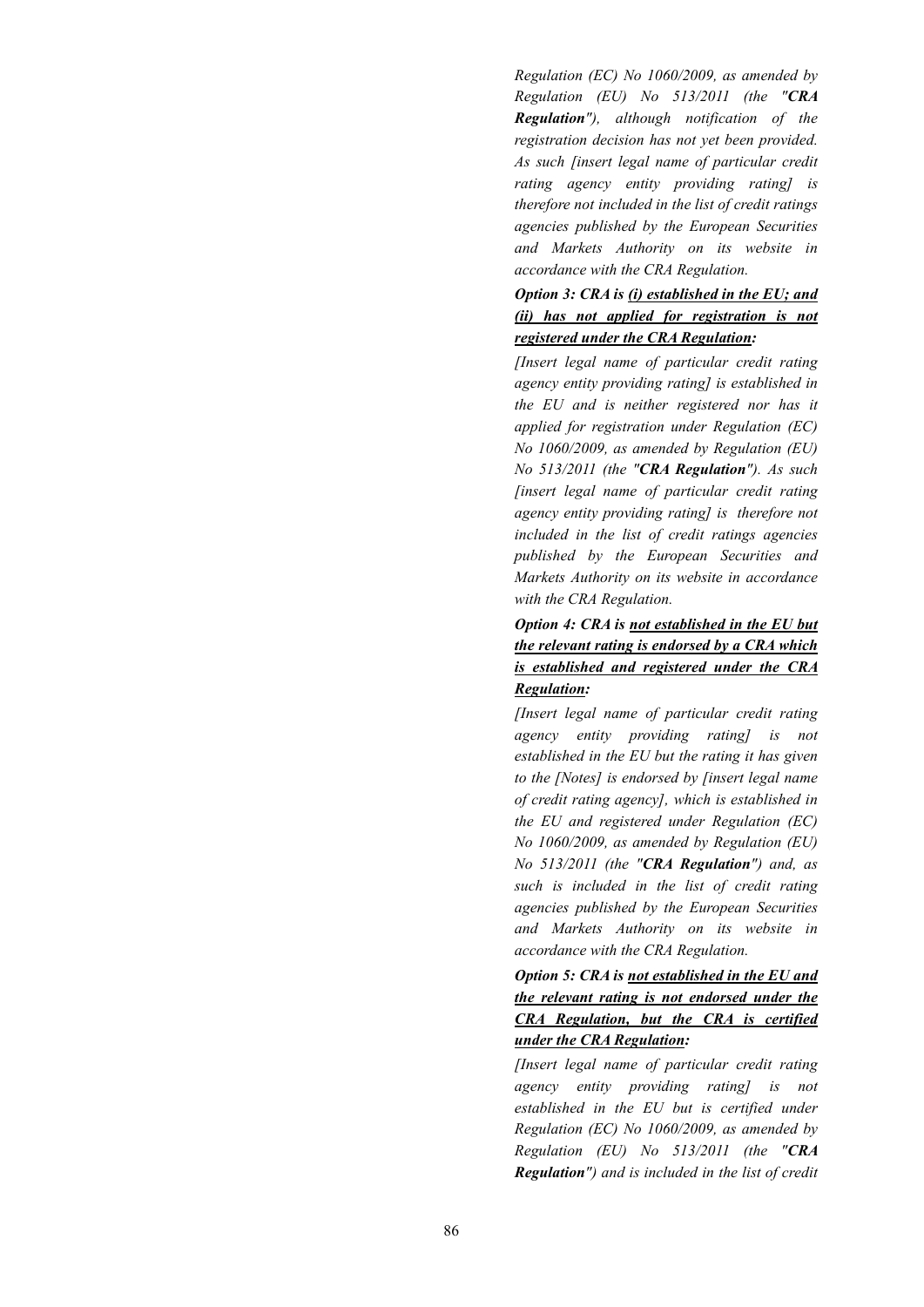*rating agencies published by the European Securities and Markets Authority on its website in accordance with the CRA Regulation.*

*Option 6: CRA is neither established in the EU nor certified under the CRA Regulation and the relevant rating is not endorsed under the CRA Regulation:*

*[Insert legal name of particular credit rating agency entity providing rating] is not established in the EU and is not certified under Regulation (EC) No 1060/2009, as amended by Regulation (EU) No 513/2011 (the "CRA Regulation") and the rating it has given to the [Notes] is not endorsed by a credit rating agency established in the EU and registered under the CRA Regulation. As such [insert legal name of particular credit rating agency entity providing rating] is therefore not included in the list of credit ratings agencies published by the European Securities and Markets Authority on its website in accordance with the CRA Regulation.*

*expenses at (ii) and (iii) above where disclosure* 

#### 3 **[INTERESTS OF NATURAL AND LEGAL PERSONS INVOLVED IN THE ISSUE/OFFER]**

Need to include a description of any interest, including conflicting ones, that is material to the issue/offer, detailing the persons involved and the nature of the interest. May be satisfied by the inclusion of the following statement:

"Save as discussed in ["Subscription and Sale"], so far as the Issuer is aware, no person involved in the offer of the Notes has an interest material to the offer."]

[(*When adding any other description, consideration should be given as to whether such matters described constitute "significant new factors" and consequently trigger the need for a supplement to the Prospectus under Article 16 of the Prospectus Directive*.)]

#### 4 **[REASONS FOR THE OFFER, ESTIMATED NET PROCEEDS AND TOTAL EXPENSES**

| (i)                             | Reasons for the offer     | $\left[\bullet\right]$                                                                                                                                                                                              |
|---------------------------------|---------------------------|---------------------------------------------------------------------------------------------------------------------------------------------------------------------------------------------------------------------|
|                                 |                           | (See ["Use of Proceeds"] wording in                                                                                                                                                                                 |
|                                 |                           | Prospectus $-$ if reasons for offer different from<br>making profit and/or hedging certain risks will<br>need to include those reasons here.)]                                                                      |
| [(ii)]                          | Estimated net proceeds:   | $\lceil \bullet \rceil$                                                                                                                                                                                             |
|                                 |                           | (If proceeds are intended for more than one use<br>will need to split out and present in order of<br>priority. If proceeds insufficient to fund all<br>proposed uses state amount and sources of other<br>funding.) |
| $\left[\left(iii\right)\right]$ | Estimated total expenses: | $\left[\bullet\right]$                                                                                                                                                                                              |
|                                 |                           | (If the Notes are derivative securities for which<br>Annex XII of the Prospectus Directive<br>Regulation applies it is only necessary to<br>include disclosure of net proceeds and total                            |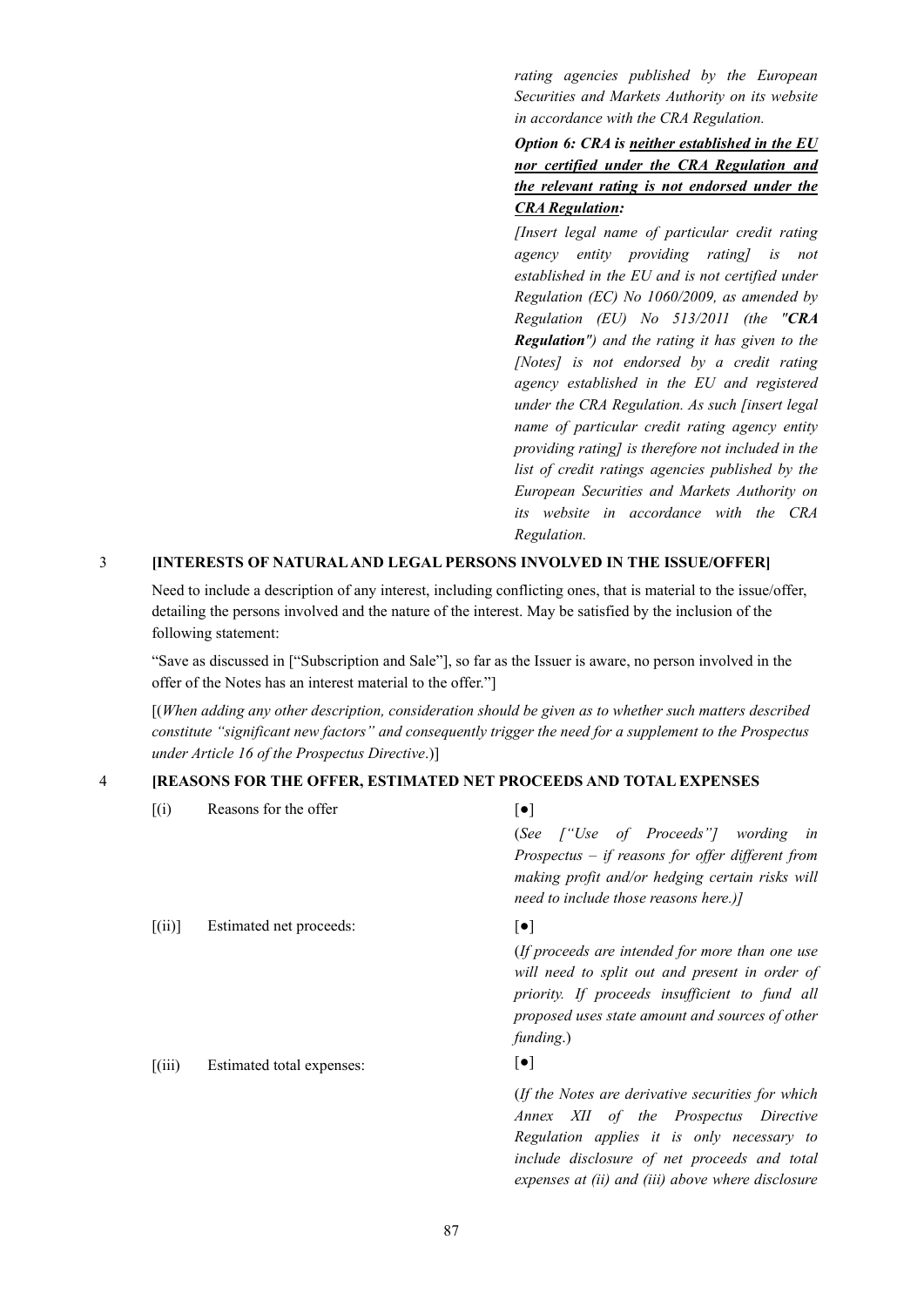*is included at (i) above.)* $l^1$ 

# 5 **[Fixed Rate Notes only – YIELD**

Indication of yield:  $[\bullet]$ 

The yield is calculated at the Issue Date on the basis of the Issue Price. It is not an indication of future yield. ]

# 6 **[Index-Linked or other variable-linked Notes only – PERFORMANCE OF INDEX/FORMULA/OTHER VARIABLE AND OTHER INFORMATION CONCERNING THE UNDERLYING**

*Need to include details of where past and future performance and volatility of the index/formula/other variable can be obtained. Where the underlying is an index need to include the name of the index and a description if composed by the Issuer and if the index is not composed by the Issuer need to include details of where the information about the index can be obtained. Where the underlying is not an index need to include equivalent information. Include other information concerning the underlying required by Paragraph 4.2 of Annex XII of the Prospectus Directive Regulation.]*<sup>1</sup>

*[(When completing this paragraph, consideration should be given as to whether such matters described constitute "significant new factors" and consequently trigger the need for a supplement to the Prospectus under Article 16 of the Prospectus Directive.)]*

*The Issuer [intends to provide post-issuance information [specify what information will be reported and where it can be obtained] ] [does not intend to provide post-issuance information].* 1

## 7 **[Dual Currency Notes only – PERFORMANCE OF RATE[S] OF EXCHANGE**

*Need to include details of where past and future performance and volatility of the relevant rate[s] can be*   $obtained.]$ <sup>1</sup>

[(*When completing this paragraph, consideration should be given as to whether such matters described constitute "significant new factors" and consequently trigger the need for a supplement to the Prospectus under Article 16 of the Prospectus Directive*.)]

# 8 **OPERATIONAL INFORMATION**

Swedish Notes:

1

| <b>ISIN</b> Code:                                                                                     | $[\bullet]$                                                    |
|-------------------------------------------------------------------------------------------------------|----------------------------------------------------------------|
| Common Code:                                                                                          | $\lbrack \bullet \rbrack$                                      |
| Any clearing system(s) other than Euroclear Bank<br>S.A/N.V. and Clearstream Banking, société anonyme | [Not Applicable/give name(s), number(s) and<br>$address(es)$ ] |
| and the relevant identification number(s):                                                            | [Euroclear Sweden AB. Euroclear Sweden<br>identification No.:  |
|                                                                                                       | [[] VPN identification No.:]                                   |
| Delivery:                                                                                             | Delivery [against/free of] payment                             |
| Names and addresses of initial Paying Agent(s):                                                       | $\lceil \bullet \rceil$                                        |
| Names and addresses of additional Paying Agent(s) (if<br>any $)$ :                                    | $\vert \bullet \vert$                                          |
| Name and address of Issuing Agent in respect of [Not Applicable/give name and address]                |                                                                |

Required for derivative securities to which Annex XII to the Prospectus Directive Regulation applies.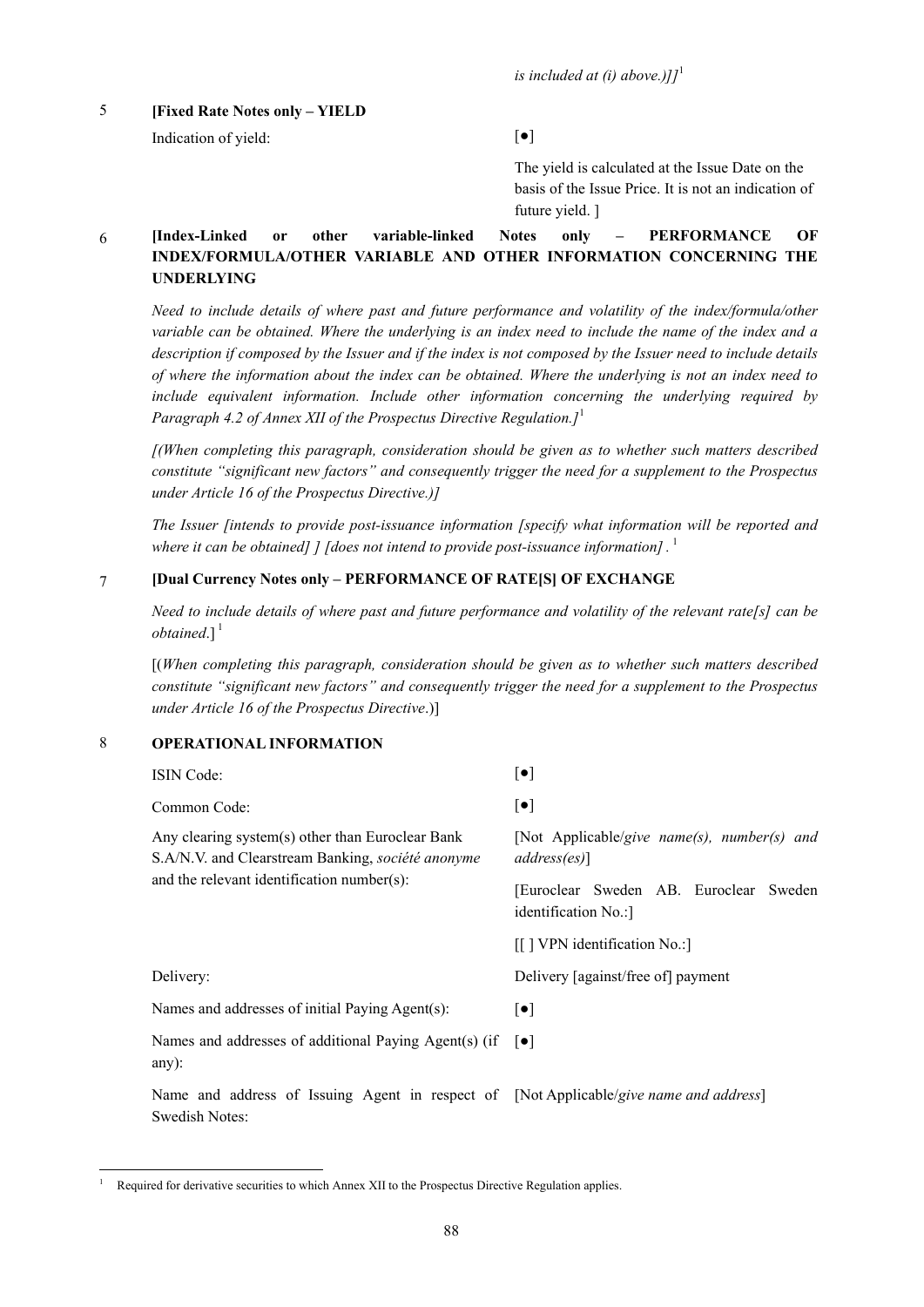Name and address of Norwegian Issuing Agent in [Not Applicable/*give name and address*] respect of Norwegian Notes:

Intended to be held in a manner which would allow Eurosystem eligibility:

[Yes][No] [Note that the designation "yes" simply means that the Notes are intended upon issue to be deposited with one of the ICSDs as common safekeeper[, and registered in the name of a nominee of one of the ICSDs acting as common safekeeper,][*include this text for registered notes*]] and does not necessarily mean that the Notes will be recognised as eligible collateral for Eurosystem monetary policy and intra day credit operations by the Eurosystem either upon issue or at any or all times during their life. Such recognition will depend upon the ECB being satisfied that Eurosystem eligibility criteria have been met.]*[include this text if "Yes" selected in which case bearer Notes must be issued in NGN form]*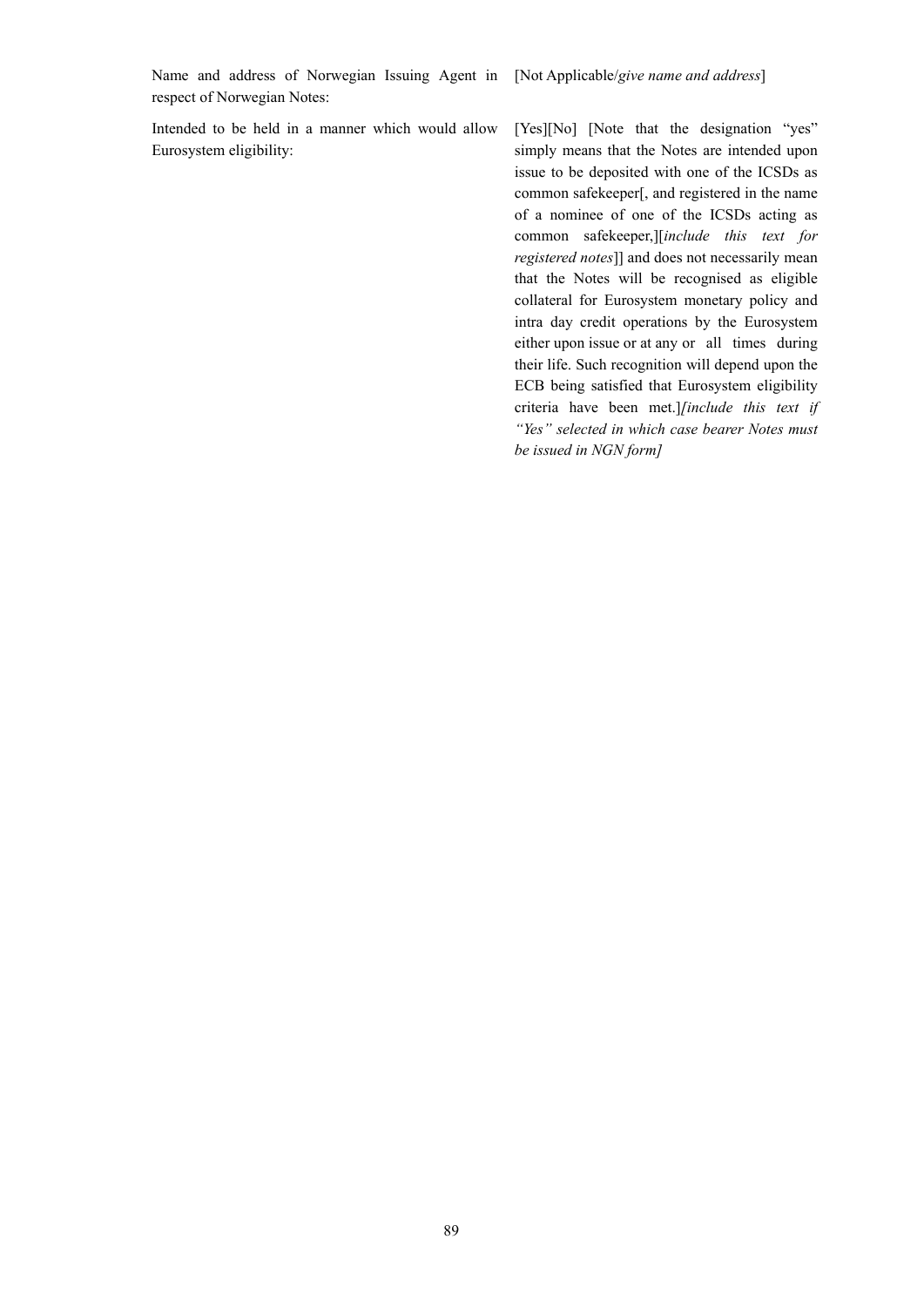# **GENERAL INFORMATION**

- (1) Application has been made to the Luxembourg Stock Exchange for Notes issued under the Programme to be admitted to the Official List and to be admitted to trading on the Luxembourg Stock Exchange's regulated market.
- (2) Each of the Issuer and the Guarantor has obtained all necessary consents, approvals and authorisations in the Kingdom of Sweden in connection with the establishment of the Programme and (in the case of the Guarantor) the giving of the Guarantee. The establishment of the Programme was authorised by the Board of Directors of the Issuer and passed on 6 February 2012 and the giving of the Guarantee by the Guarantor was authorised by the Board of Directors of the Guarantor and passed on 10 April 2012.
- (3) There has been no significant change in the financial or trading position, and no material adverse change in the prospects, of the Issuer, the Guarantor or of the Group since 31 December 2011.
- (4) None of the Issuer, the Guarantor or any other member of the Group is nor has it been involved in any governmental, legal or arbitration proceedings (including any such proceedings which are pending or threatened of which the Issuer or Guarantor is aware) during the 12 months preceding the date of this Prospectus which may have or has had in the recent past significant effects on the financial position or profitability of the Issuer, the Guarantor or the Group.
- (5) Each Bearer Note having a maturity of more than one year, Receipt, Coupon and Talon will bear the following legend: "Any United States person who holds this obligation will be subject to limitations under the United States income tax laws, including the limitations provided in Sections 165(j) and 1287(a) of the Internal Revenue Code".
- (6) Notes have been accepted for clearance through the Euroclear and Clearstream, Luxembourg systems (which are the entities in charge of keeping the records for Notes other than Swedish Notes and Norwegian Notes). The Common Code, the International Securities Identification Number (ISIN) and (where applicable) the identification number for any other relevant clearing system for each Series of such Notes will be set out in the relevant Final Terms.

The address of Euroclear is 1 Boulevard du Roi Albert II, B-1210 Brussels, Belgium, the address of Clearstream, Luxembourg is 42 Avenue JF Kennedy, L-1855 Luxembourg, the address of Euroclear Sweden is Box 191, SE-10123 Stockholm, Sweden and the address of VPS is Verdipapirsentralen ASA, Postboks 4, 0051 Oslo, Norway. The address of any alternative clearing system will be specified in the applicable Final Terms.

- (7) The issue price and the amount of the relevant Notes will be determined, before filing of the relevant Final Terms of each Tranche, based on the prevailing market conditions. The Issuer does not intend to provide any post-issuance information unless required to do so pursuant to any applicable laws and regulations.
- (8) For so long as Notes may be issued pursuant to this Prospectus, the following documents will be available, during usual business hours on any weekday (Saturdays and public holidays excepted), for inspection at the registered office of the Issuer and the specified offices of each of the relevant Agents:
	- (i) the Agency Agreement (which includes the form of the Global Notes, the definitive Bearer Notes, the Certificates, the Coupons, the Receipts and the Talons);
	- (ii) the Deed of Covenant;
	- (iii) the Deed of Guarantee;
	- (iv) when entered into by the Issuer in connection with the first issue of Swedish Notes, the Issuing Agent Agreement;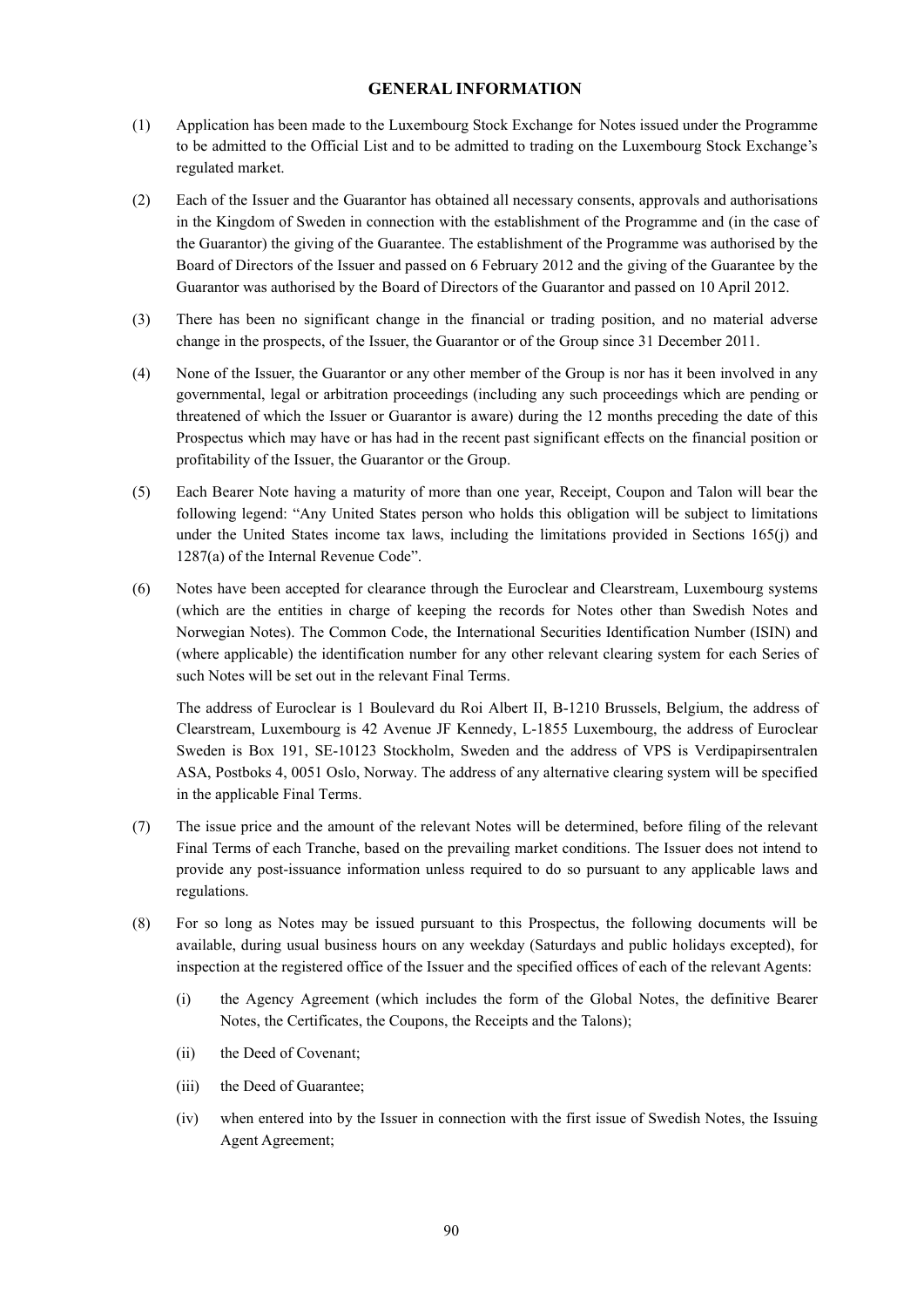- (v) when entered into by the Issuer in connection with the first issue of Norwegian Notes, the Norwegian Agency Agreement;
- (vi) the constitutional documents of the Issuer and the Guarantor;
- (vii) the published annual report and audited consolidated financial statements of the Issuer for the financial years ended 31 December 2010 and 31 December 2011, respectively;
- (viii) the published annual report and audited non-consolidated financial statements of the Guarantor for the financial years ended 31 December 2010 and 31 December 2011, respectively;
- (ix) each Final Terms (save that Final Terms relating to a Note which is neither admitted to trading on a regulated market within the European Economic Area nor offered in the European Economic Area in circumstances where a prospectus is required to be published under the Prospectus Directive will only be available for inspection by a holder of such Note and such holder must produce evidence satisfactory to the Issuer and the Agent as to its holding of Notes and identity);
- (x) a copy of this Prospectus together with any Supplement to this Prospectus or further Prospectus; and
- (xi) all reports, letters and other documents, balance sheets, valuations and statements by any expert any part of which is extracted or referred to in this Prospectus.

This Prospectus, the Final Terms for Notes that are listed on the Official List and admitted to trading on the Luxembourg Stock Exchange's regulated market will be published on the website of the Luxembourg Stock Exchange (*www.bourse.lu*).

- (9) Copies of the latest annual consolidated financial statements and the latest interim consolidated accounts of the Issuer and the latest annual non-consolidated financial statements of the Guarantor may be obtained, and copies of the Agency Agreement, the Deed of Covenant and the Deed of Guarantee will be available for inspection, at the specified offices of each of the Paying Agents during normal business hours, so long as any of the Notes is outstanding.
- (10) Deloitte AB of Rehnsgatan 11, SE-113-79 Stockholm have audited, and rendered unqualified audit reports on, the consolidated financial statements of the Issuer for the financial years ended 31 December 2010 and 31 December 2011, respectively and the non-consolidated financial statements of the Guarantor for the financial years ended 31 December 2010 and 31 December 2011, respectively. Deloitte AB is regulated by the Supervisory Board of Public Accountants (*Revisorsnämnden*).
- (11) Certain of the Dealers and their affiliates (including their parent companies) have engaged, and may in the future engage, in investment and/or commercial banking transactions with, and perform services for, or provided financing to, the Issuer, the Guarantor and/or their respective affiliates in the ordinary course of business. In addition, in the ordinary course of their business activities, the Dealers and their affiliates (including their parent companies) may make or hold a broad array of investments and actively trade debt and equity securities (or related derivative securities) and financial instruments (including bank loans) for their own account and/or for the accounts of their customers. Such investments and securities activities may involve securities and/or instruments of each of the Issuer and/or the Guarantor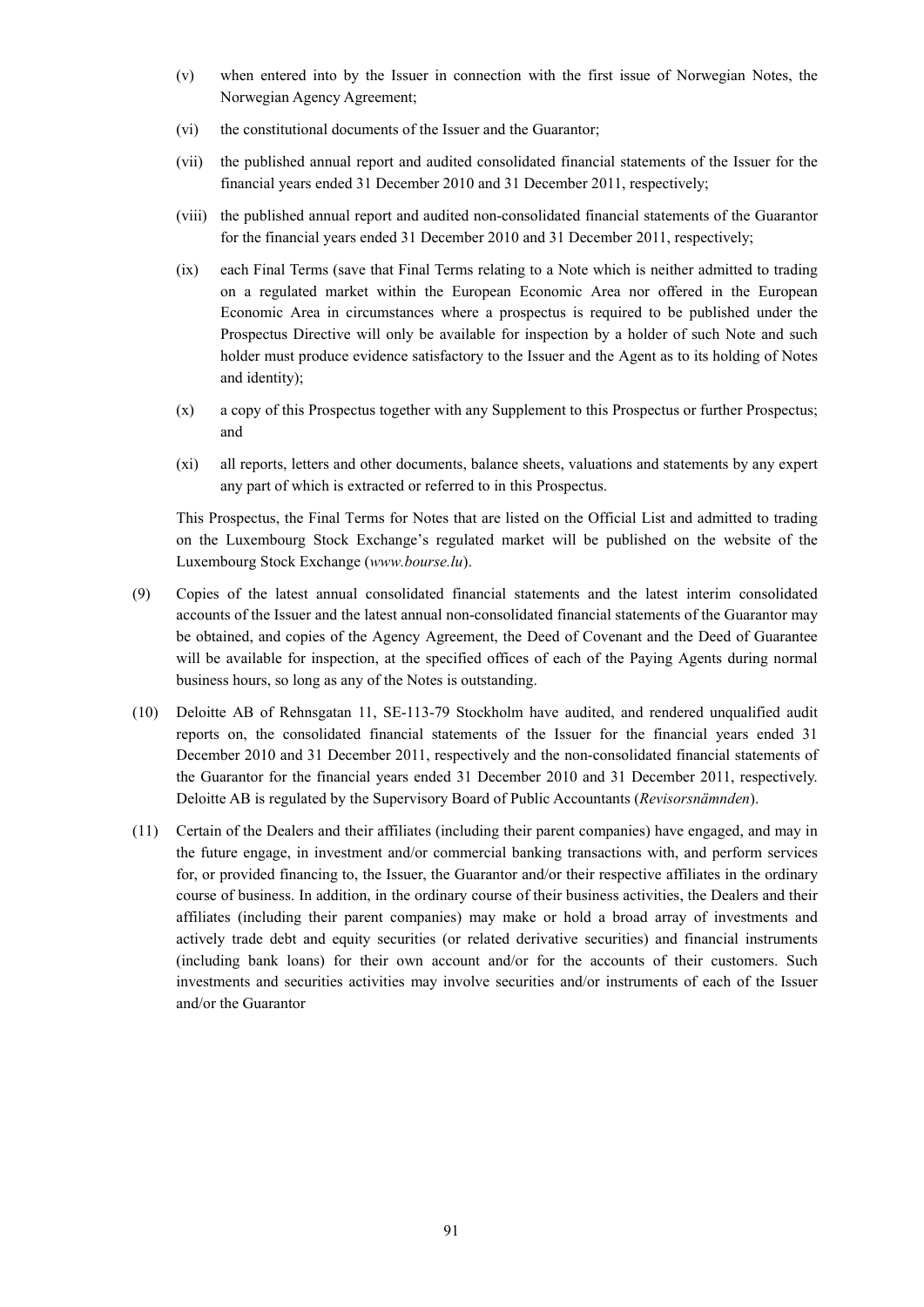**Tele2 AB (publ)** P.O. Box 2094 SE-10313 Stockholm

#### **Dealers**

**Banca IMI S.p.A.** Largo Mattioli, 3 20121 Milan Italy

# **Commerzbank Commerzbank Aktiengesellschaft**

Kaiserstraße 16 (Kaiserplatz) 60311 Frankfurt am Main Federal Republic of Germany

### **Danske Bank A/S**

2-12 Holmens Kanal DK-1092 Copenhagen K Denmark

# **ING Bank N.V.**

Foppingadreef 7 1102 BD Amsterdam The Netherlands

# **The Royal Bank of Scotland plc**

135 Bishopsgate London EC2M 3UR United Kingdom

### **Svenska Handelsbanken AB (publ)**

Blasieholmstorg 11 SE-106 70 Stockholm Sweden

# **Registered Office of the Issuer Registered Office of the Guarantor**

**Tele2 Sverige AB** P.O. Box 62 SE-164 94 Kista

#### **BNP Paribas**

10 Harewood Avenue London NW1 6AA United Kingdom

### **Crédit Agricole Corporate and Investment Bank**

9, quai du Président Paul Doumer 92920 Paris La Defense Cedex France

# **DNB Bank ASA**

Stranden 21 Aker Brygge 0021 Oslo Kingdom of Norway

#### **Nordea Bank Danmark A/S**

Christiansbro, Strandgade 3 DK-1401 Copenhagen K Denmark

# **Skandinaviska Enskilda Banken AB**

**(publ)** Kungsträdgårdsgatan 8 SE-106 40 Stockholm Sweden

# **Swedbank AB (publ)**

SE-105 34 Stockholm Sweden

# **Fiscal Agent, Paying Agent, Registrar, Transfer Agent and Calculation Agent (in respect of the Notes other than Swedish Notes and Norwegian Notes)**

# **BNP Paribas Securities Services, Luxembourg Branch** 33, Rue de Gasperich L-5826 Hesperange

Luxembourg